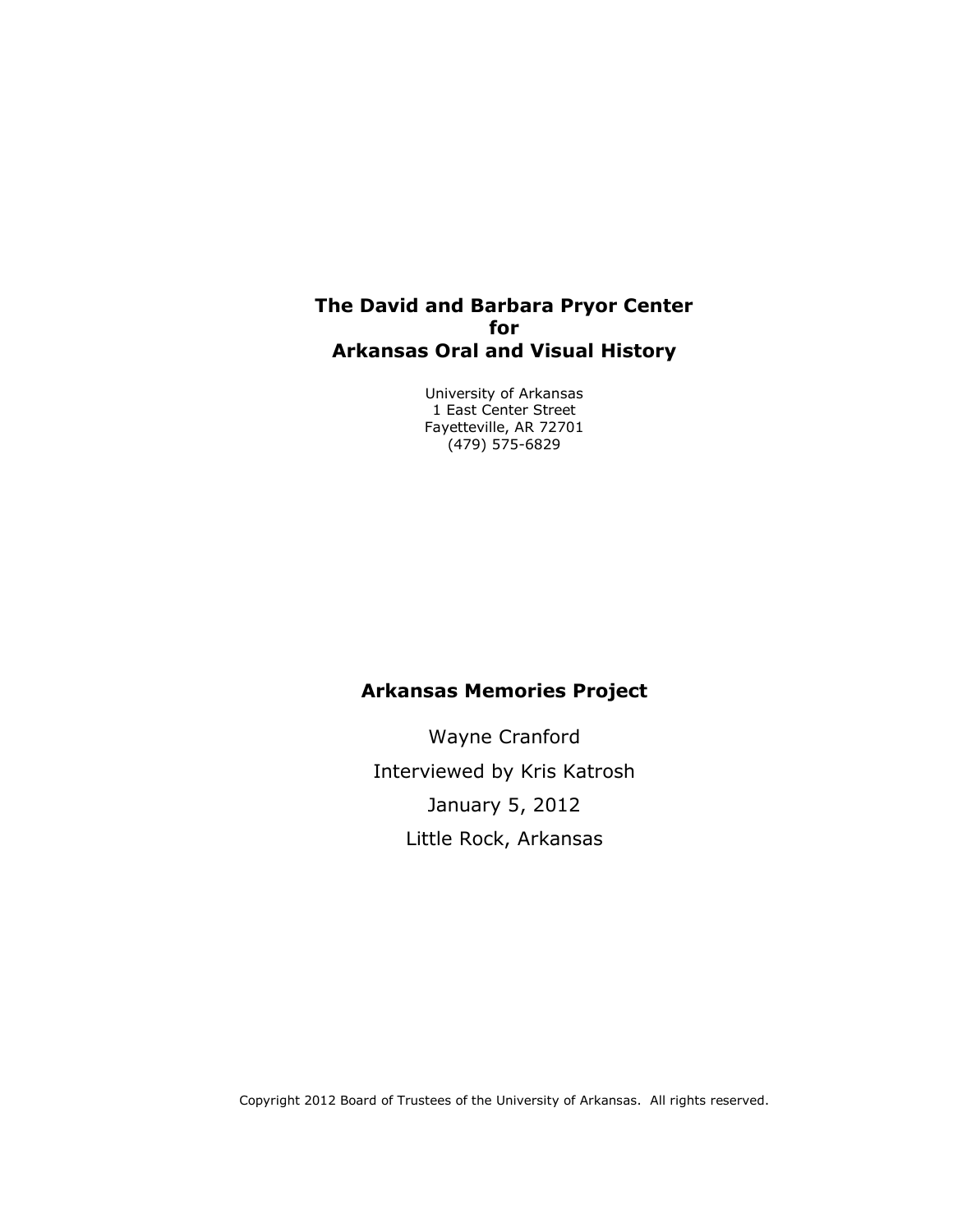## **Objective**

Oral history is a collection of an individual's memories and opinions. As such, it is subject to the innate fallibility of memory and is susceptible to inaccuracy. All researchers using these interviews should be aware of this reality and are encouraged to seek corroborating documentation when using any oral history interview.

The Pryor Center's objective is to collect audio and video recordings of interviews along with scanned images of family photographs and documents. These donated materials are carefully preserved, catalogued, and deposited in the Special Collections Department, University of Arkansas Libraries, Fayetteville. The transcripts, audio files, video highlight clips, and photographs are made available on the Pryor Center website at [http://pryorcenter.uark.edu.](http://pryorcenter.uark.edu/) The Pryor Center recommends that researchers utilize the audio recordings and highlight clips, in addition to the transcripts, to enhance their connection with the interviewee.

## **Transcript Methodology**

The Pryor Center recognizes that we cannot reproduce the spoken word in a written document; however, we strive to produce a transcript that represents the characteristics and unique qualities of the interviewee's speech pattern, style of speech, regional dialect, and personality. For the first twenty minutes of the interview, we attempt to transcribe verbatim all words and utterances that are spoken, such as uhs and ahs, false starts, and repetitions. Some of these elements are omitted after the first twenty minutes to improve readability.

The Pryor Center transcripts are prepared utilizing the *University of Arkansas Style Manual* for proper names, titles, and terms specific to the university. For all other style elements, we refer to the *Pryor Center Style Manual*, which is based primarily on *The Chicago Manual of Style 16th Edition*. We employ the following guidelines for consistency and readability:

- Em dashes separate repeated/false starts and incomplete/ redirected sentences.
- Ellipses indicate the interruption of one speaker by another.
- Italics identify foreign words or terms and words emphasized by the speaker.
- Question marks enclose proper nouns for which we cannot verify the spelling and words that we cannot understand with certainty.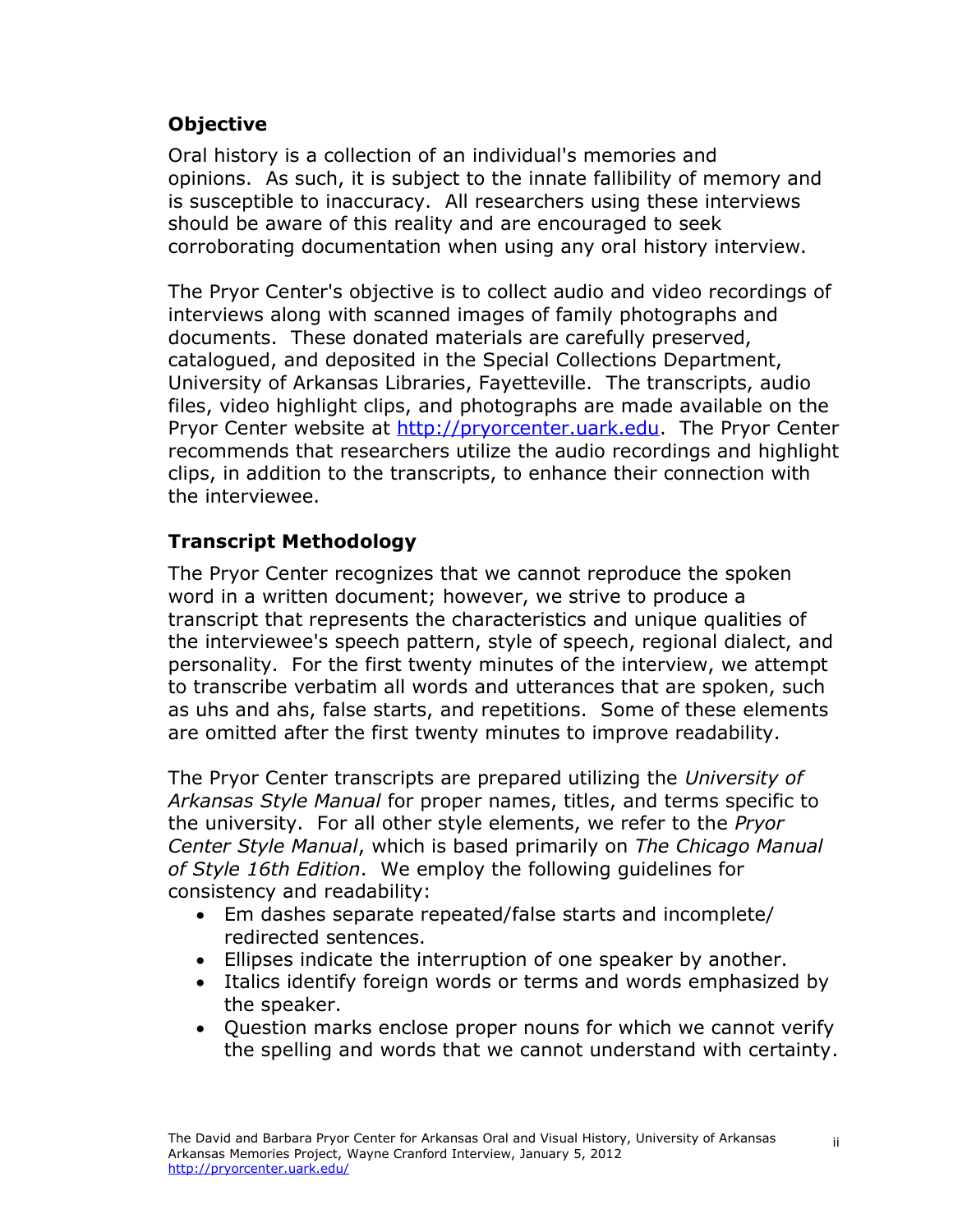- Brackets enclose
	- o italicized annotations of nonverbal sounds, such as laughter, and audible sounds, such as a doorbell ringing;
	- o annotations for clarification and identification; and
	- o standard English spelling of informal words.
- Commas are used in a conventional manner where possible to aid in readability.

## **Citation Information**

See the Citation Guide at [http://pryorcenter.uark.edu/about.p](http://pryorcenter.uark.edu/about.)hp.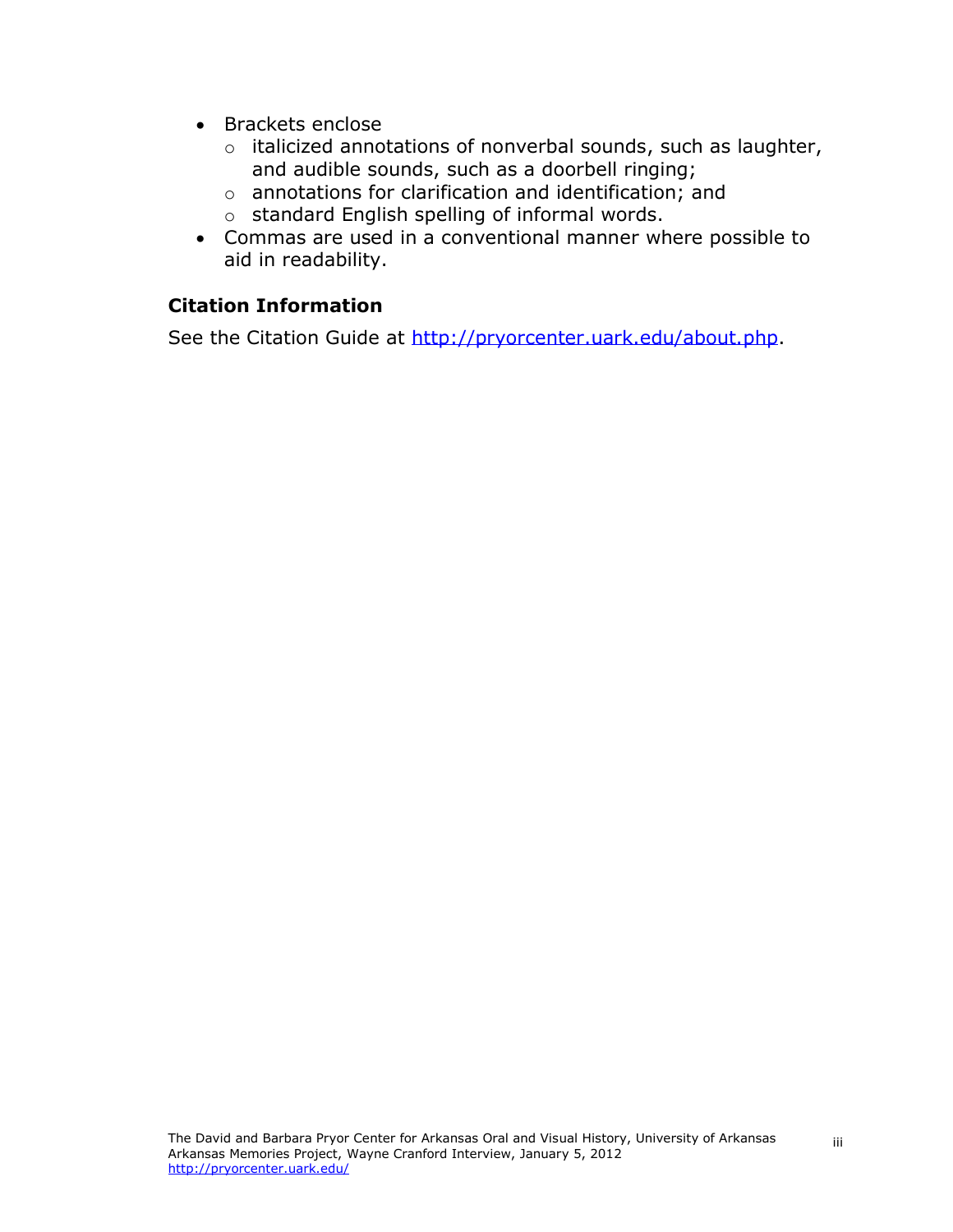# **Kris Katrosh interviewed Wayne Cranford on January 5, 2012, in Little Rock, Arkansas.**

[00:00:00]

Kris Katrosh: This is an interview recorded by the Barbara and David Pryor Center for Arkansas Oral and Visual History. The interviewer is Kris Katrosh. The interviewee is Wayne Cranford, and the recording is taking place at Wayne Cranford's home in Little Rock, Arkansas, on the fifth day of January 2012. Uh—Mr. Cranford, you will receive a copy of all materials, including a full transcript, to review. Once approved, the interview will be made publicly accessible on the Pryor Center website and archived with other public available sources. If you agree with this statement, please say so now, and we'll proceed with the interview.

Wayne Cranford: Yes, I agree.

- KK: Okay, thank you. All right, starting with the Arkansas Business Hall of Fame—um—what did you think—uh—that the longevity of your company might be when you first started? Did you have any sense that you would last fifty years or more?
- WC: Probably not. Uh—actually, I didn't really think about it, I think, at that time. But—uh—if anyone had asked me that question, I—I would probably have had reason to doubt that we would. [*Laughter*]

[00:01:17] KK: And why is that?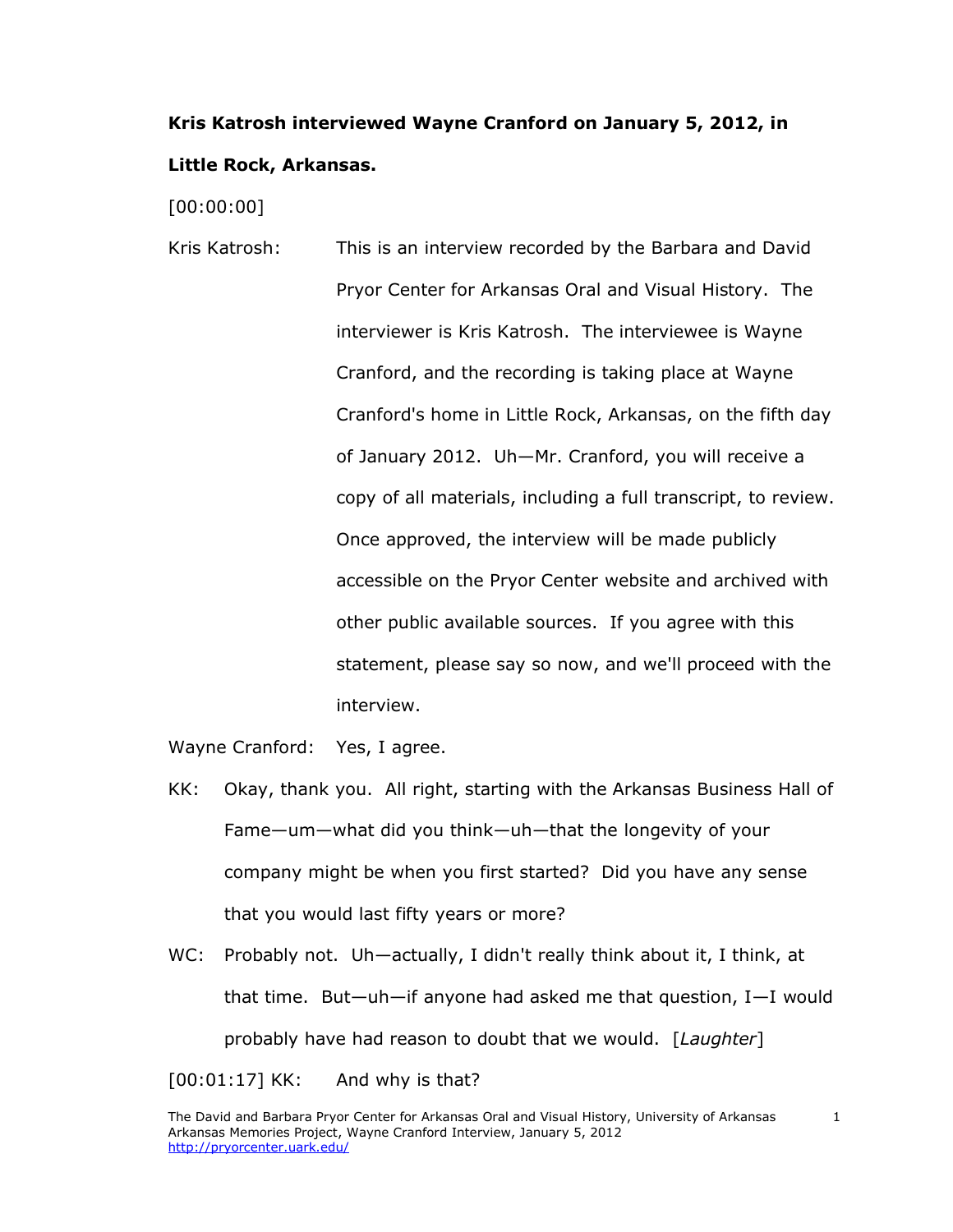- WC: Well, it—it's—it's just really difficult to start any business, and—uh with economic conditions changing and—uh—things like that, you never know.
- KK: Yeah. Yeah, exactly. Do you—do you—did you see yourself as a driven, ambitious person when you started out?
- WC: Yes, I guess so.
- KK: Mh-hmm.
- WC: Uh—growing up in a small town I think makes you want to do well and—uh—not necessarily have the chance to leave that small town but to—um—do well.
- KK: Mh-hmm, mh-hmm.
- WC: That wasn't very good. [*Laughs*]
- KK: That's okay, we can—well, let's do another version of it, and I'll ask a different way.
- Bruce Perry: But before we go [*laughs*] this is—we need to fix this.
- KK: What?
- BP: He's—we need some makeup.
- KK: Oh, I'm sorry.
- WC: Oh.
- KK: You've got a little bit of shine on you.
- [Tape stopped]

[00:02:26] KK: Okay, great. Well—uh—let's just kind of start that over

so that—uh—you look better while you do it. So—uh—1961, when the

agency started—uh—were you—did you have any nervousness about,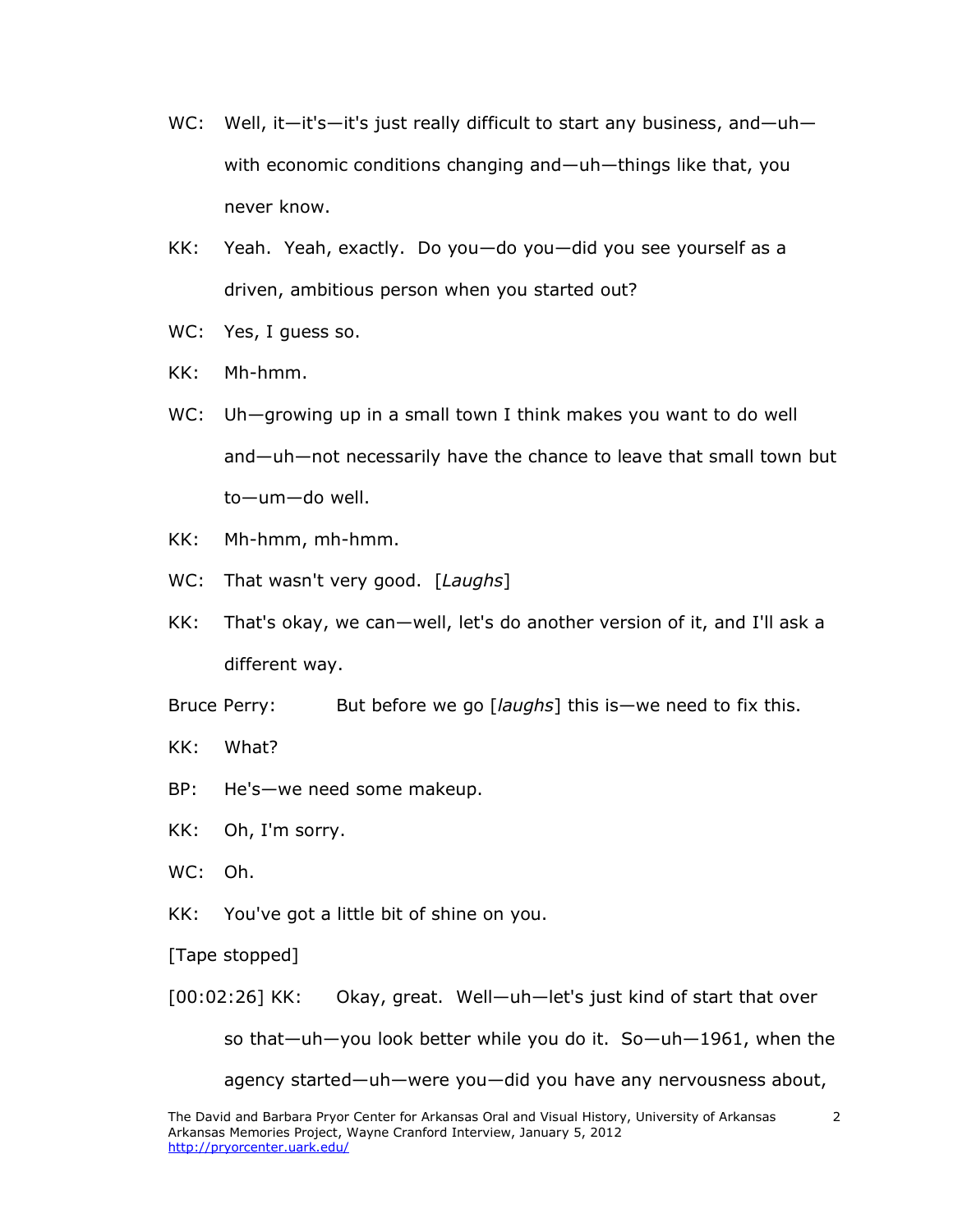you know, how well you might do, or did you—did you just kind of have confidence that you were gonna be a fifty-year company?

- WC: Well, I think we were too young to know any better, and—uh—so, we had plenty of confidence, and—uh—things worked out pretty quickly so that—uh—we—uh—we got a good start.
- KK: Mh-hmm.
- WC: That makes a difference.
- [00:03:11] KK: As you went along, did you—uh—well, certainly—first speakin' of when you first started, did you—did you feel like that—uh was it even in your mind what the company might be like in twenty, thirty, forty years?
- WC: Well, yes, yes—or especially ten years or maybe twenty years—uh and—uh—we—we pretty well accomplished our goals and—along the way.
- [00:03:37] KK: Well, that's pretty forward thinking for a pretty young person gettin' started in business to have a—a thought of where you might want to be in ten years. Uh—that—does that mean you were a—a—an ambitious person?
- WC: Yes, I guess so.
- KK: Mh-hmm. What do you think drove that desire to succeed?
- WC: I don't know. I just—uh—I think part of it is being from a small town, and you come to the city, and you—uh—you really want to work harder to succeed.

[00:04:11] KK: Hmm. You feel like you wanted to prove yourself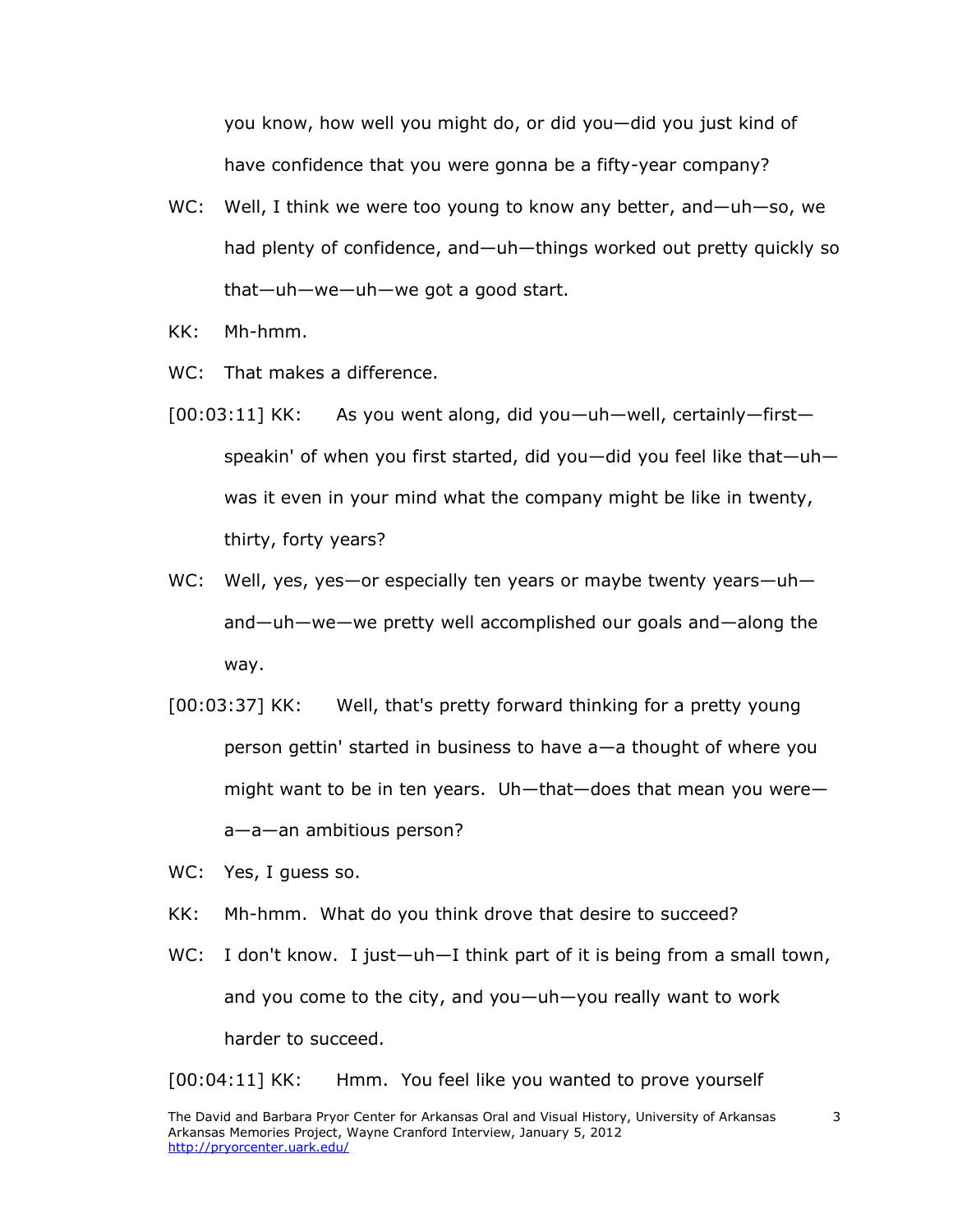somewhat?

WC: Yes.

- KK: Mh-hmm. Can you put that in a statement? 'Cause they won't hear my questions.
- WC: Uh-I'm not thinking-uh . . .
- KK: No, that's fine. That's fine. Um—so now, you went to college and and came back to Bald Knob before you ever got into the advertising business. Talk a little bit about—uh—coming back home and—and teaching.
- [00:04:45] WC: Well [*clears throat*]—uh—my father died when I was a sophomore in college, and I was about seventeen. And—uh—I felt the need to hurry on through college, and—uh—so I was able to finish in three years and—uh—to help my mother and younger brother. And uh—actually, I was so young that it was difficult to find a job with a major in journalism and a minor in English—uh—anywhere else other than—uh—teaching. So I . . .
- KK: Hmm.
- WC: . . . did teach journalism and English in my hometown of Bald Knob.
- KK: Mh-hmm, mh-hmm. Uh—and—and—uh—are you—are you known at at your work or were you known at work for being strict with language?
- WC: Yes, I guess so. Uh-Jim Johnson always said I could spot a semicolon at fifty yards. [*KK laughs*] But—uh—it—it is important, of course . . .
- KK: Yeah.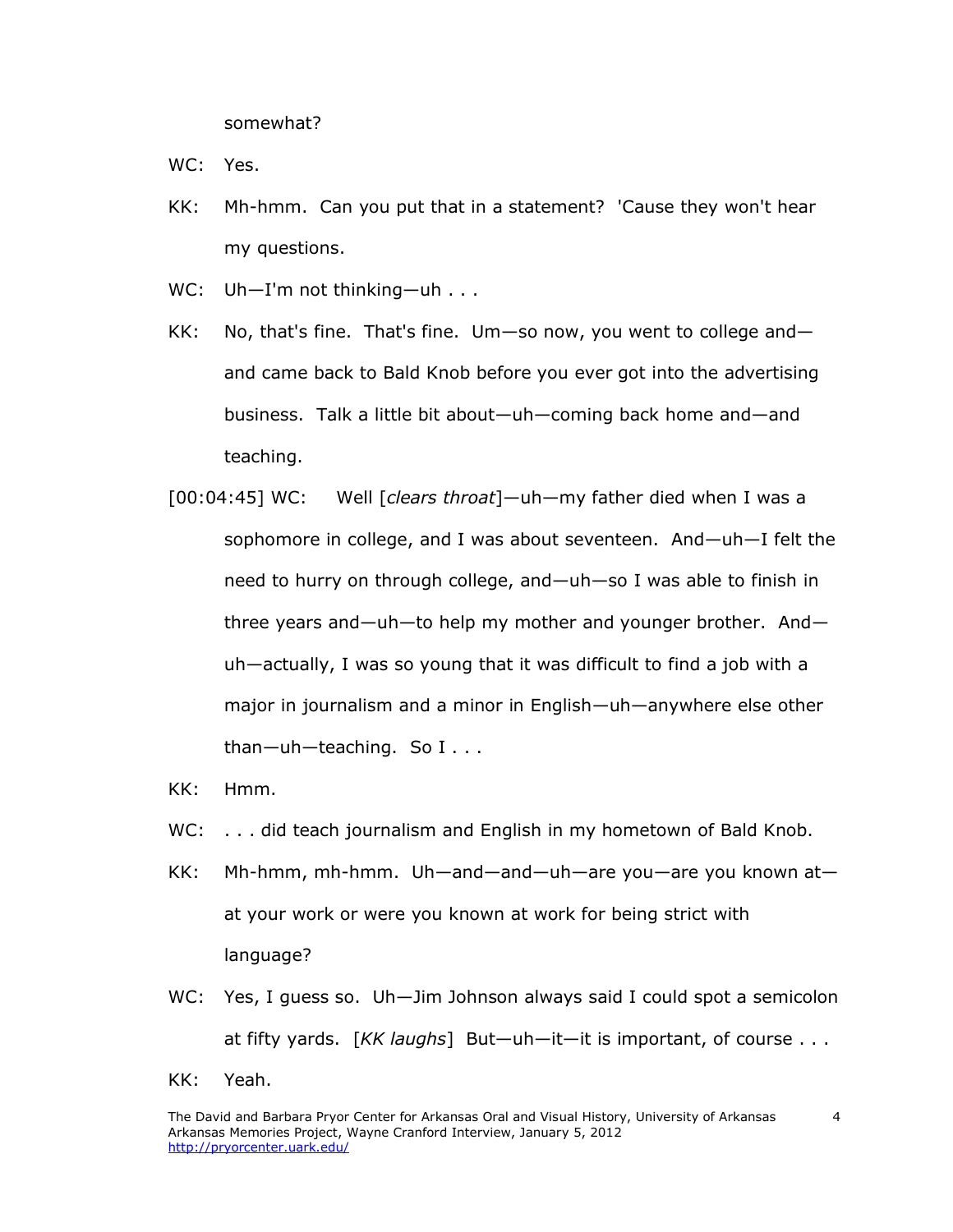- WC: . . . the use of good grammar and punctuation, and—and I am a stickler for it, I'm—I'll admit.
- [00:05:58] KK: Mh-hmm. Well, and it's also important within your—your firm—I mean, within the industry that you're in, clearly.
- WC: Yes.
- KK: I mean, you—you're staking your reputation on the words that you present.
- WC: Yes.
- KK: Yeah.
- WC: Even—even though now we see—uh—network—uh—news anchors making—uh—really bad grammatical errors.
- KK: Yeah, exactly. It shocks me sometimes.
- WC: Yeah.
- KK: And mispronunciations as well.
- WC: Right. I always say it's because they—their teacher didn't teach 'em how to diagram sentences.
- KK: [*Laughs*] That's a lost art, isn't it?
- WC: Yes.
- [00:06:41] KK: Um—tell us a little bit about working for a Little Rock newspaper at the time that—the period of time that you did. What was going on in the—in the world? What was journalism like?
- WC: Well—uh—course, there were no computers, and—uh—telephone communication was even a lot more difficult than it is now. But—uh—I came to work—I came to Little Rock and—uh—started work at the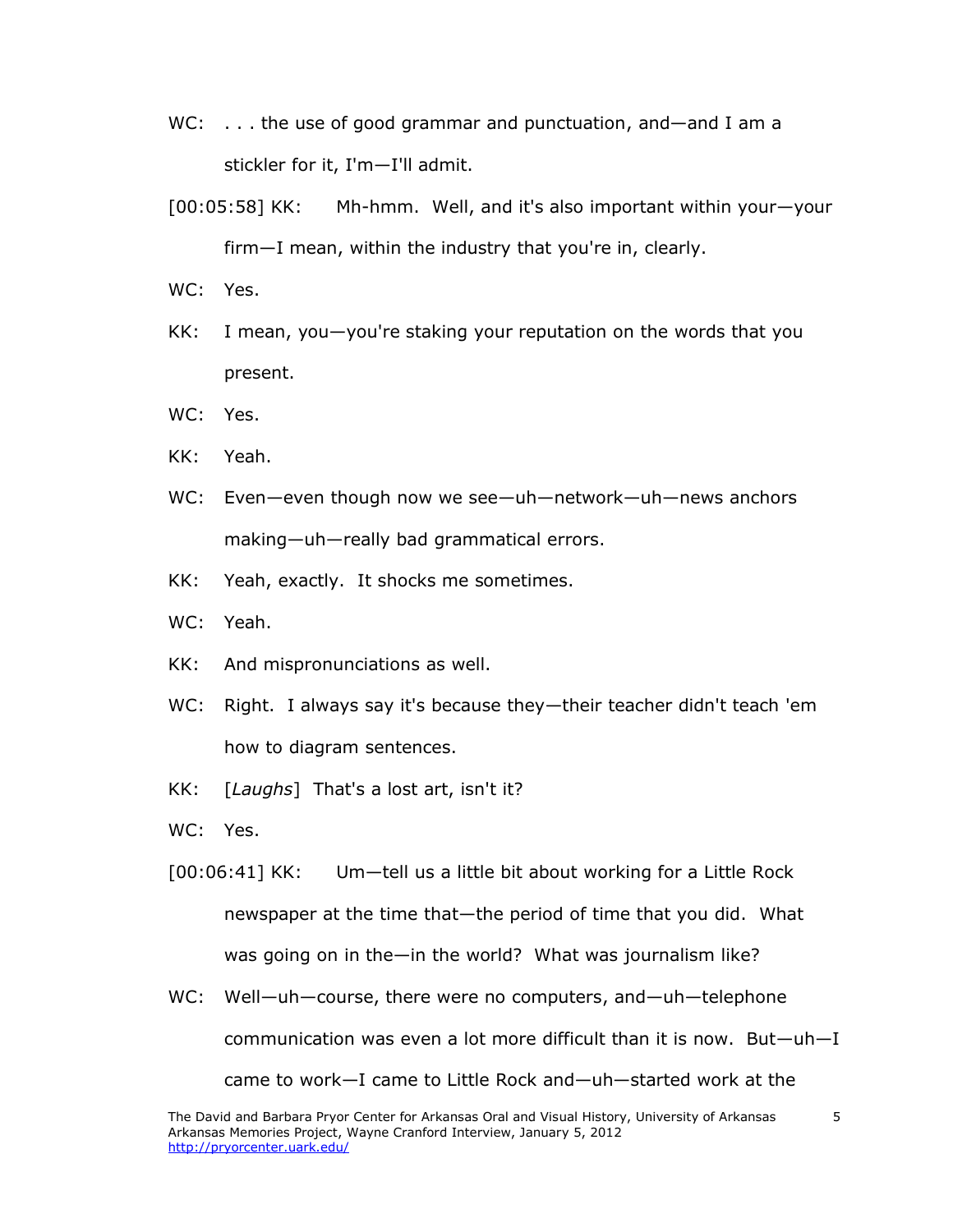*Arkansas Democrat* as a police reporter.

- KK: Mh-hmm.
- WC: And—uh—before I knew it, I was on the state desk as assistant state editor, and then shortly after that, I worked in the *Sunday Magazine*. Bob McCord published a wonderful *Sunday Magazine* as part of the *Democrat* at that time.
- [00:07:32] KK: Mh-hmm. And did you find that, you know, having good teachers—uh—in—in, you know, grammar school through high school and then having good instruction in English and journalism in college that all that carried over into being successful in journalism?
- WC: Definitely. I had-I had some good teachers, and I can remember the name of every one I've ever had. Um—but I especially had good English teachers in both junior high school and senior high school. And—uh—that was invaluable.
- [00:08:08] KK: Yeah, absolutely. So why did you move from journalism to public relations and advertising? What—why did you want to make that move?
- WC: Probably the difference in salaries. Uh—young people, you know, are constantly trying to move up the salary scale, and—uh—I'm sure that was the reason at the time.
- KK: But wasn't there some risk that you wouldn't make more salary, starting a new company?
- WC: Uh-that's not what you asked me.
- KK: Oh, I'm sorry. [*Laughter*] No, it isn't. [*Laughter*] So—well, when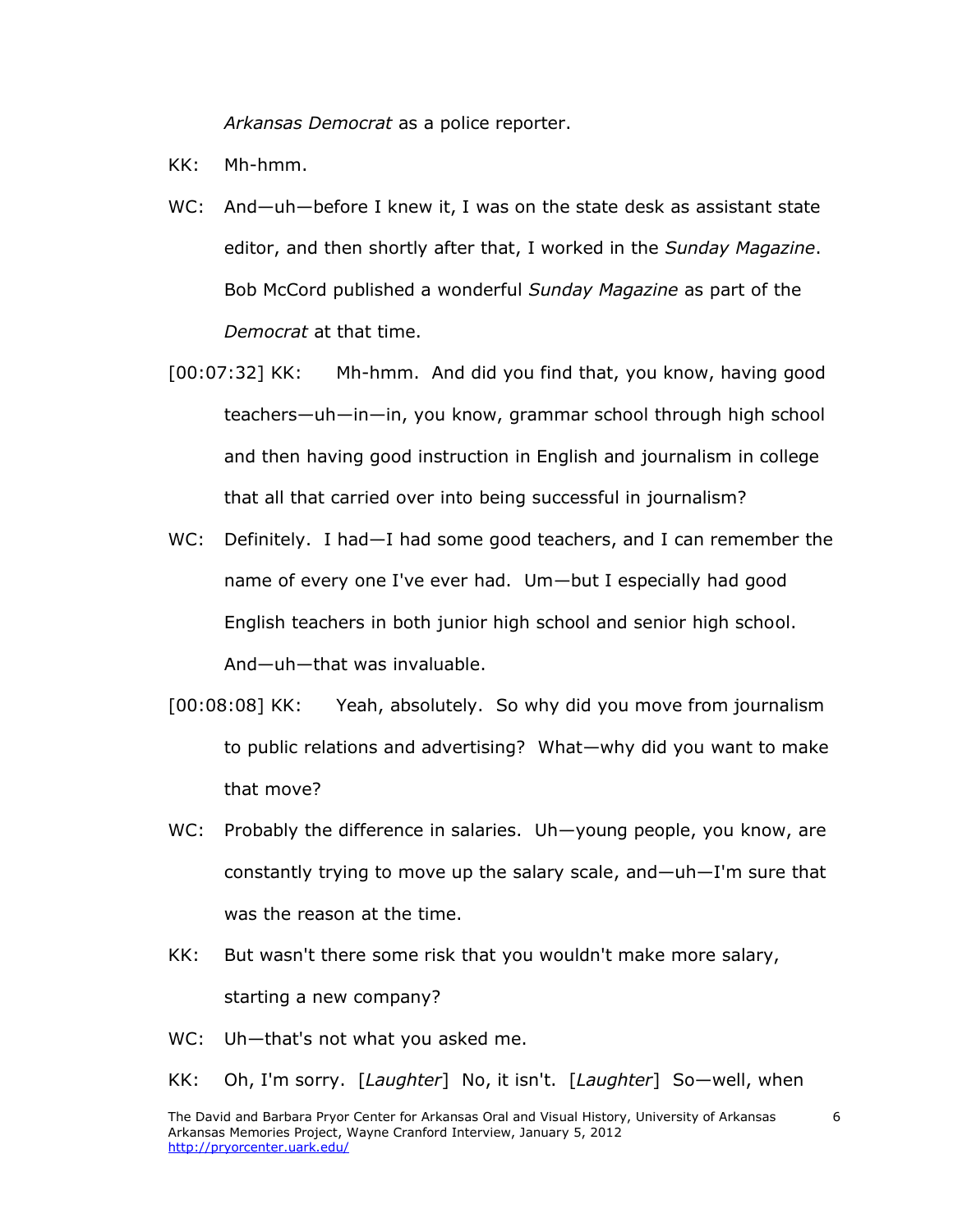you got in—when you got into public relations . . .

- WC: You swayed from . . . [*Laughs*]
- KK: I did. When you got into public relations and advertising, you didn't have your own agency at first. Is that right?
- WC: Oh, no. Oh, no.

[00:08:59] KK: Right. Tell me about your s . . .

- WC: Yeah.
- KK: . . . a little bit about your—your start-up in—in public relations and advertising.
- WC: Okay.
- KK: Who did you work for?
- WC: Yeah. Well, I-I left-uh-journalism per se to go into public relations at the Chamber—Little Rock Chamber of Commerce.
- KK: Hmm.
- WC: And—um—after—uh—after I left that job, I worked briefly at the *Arkansas Gazette* and then was hired—uh—by an advertising agency uh—Tom Hockersmith and Associates, and worked there several years before I started my own agency.
- [00:09:39] KK: Hmm, I gotcha. So you had quite a bit of on-the-ground training within public relations and advertising before you ever tried to launch out on your own.
- WC: Well . . .

Joy Endicott: I'm sorry. We need to—uh—someone's phone dinged.

KK: Somebody have a phone on?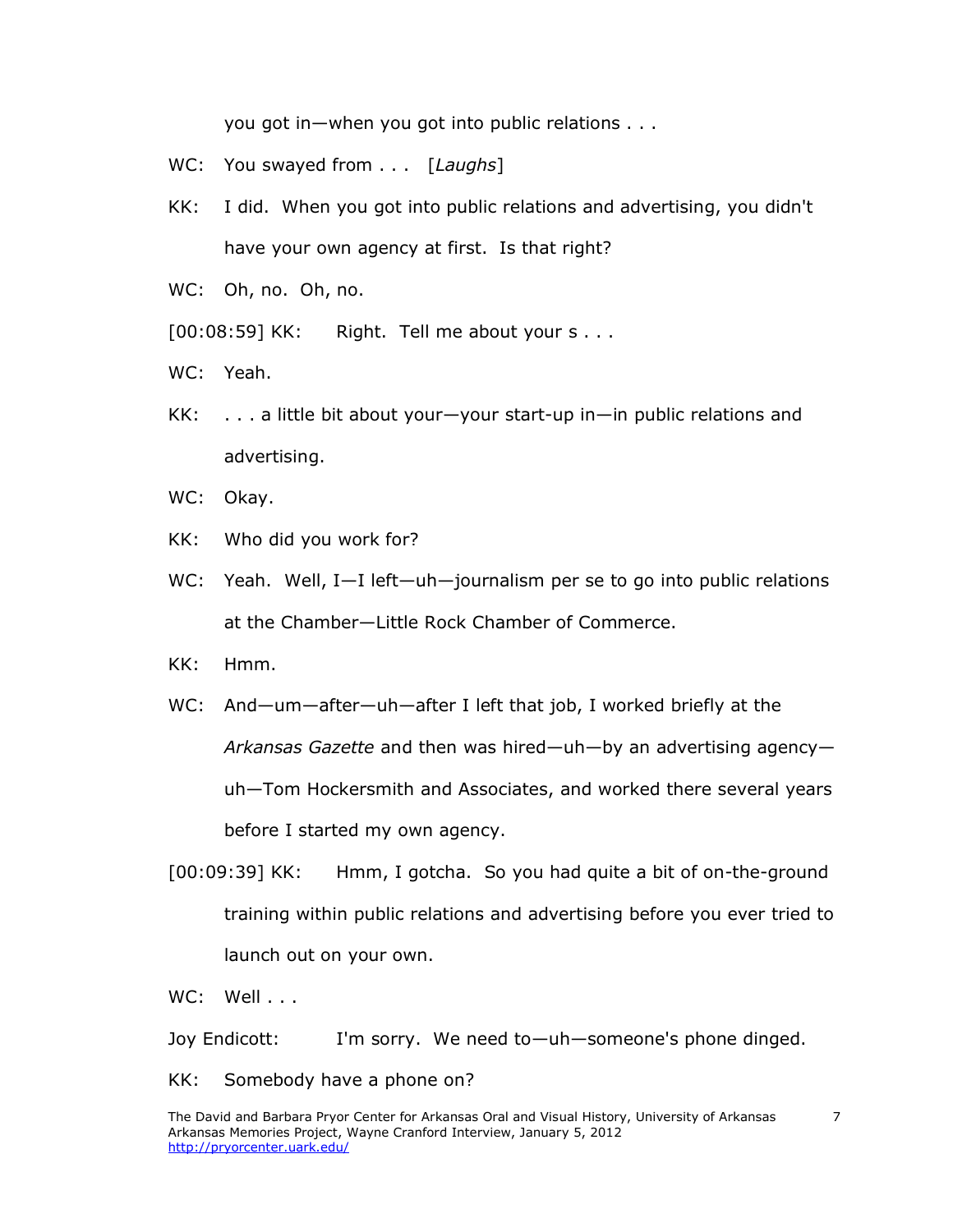- JE: I—I heard a message received with a ding.
- WC: Hmm.
- KK: Mine's completely off.
- JE: Okay.
- WC: Mine is, too.
- KK: That leaves you, Bruce.
- JE: [*Unclear words*] need to check.
- BP: I don't think—I thought I turned it off.
- JE: I just heard the message ding.
- BP: No, I'm off.
- KK: You're off completely?
- BP: Yes, sir.
- WC: I know this is just awful. What can I do to . . .
- KK: No! No, no, no, because we're only—they're only gonna use, like, two sentences out of this whole thing. They don't all have to be diamonds, and—and—and you've said plenty of good stuff as it is. Just straighten up—I'll move your tie right there.
- WC: Yeah. Was this all right up here? I didn't . . .
- KK: Yeah. Oh, yeah.
- WC: I didn't have a good mirror.
- [00:10:30] KK: No, it's fine. Uh—so you—you worked in public relations and advertising, and then at some point you—you met—did you meet Jim Johnson ahead of wanting to start this agency, and how did you guys meet?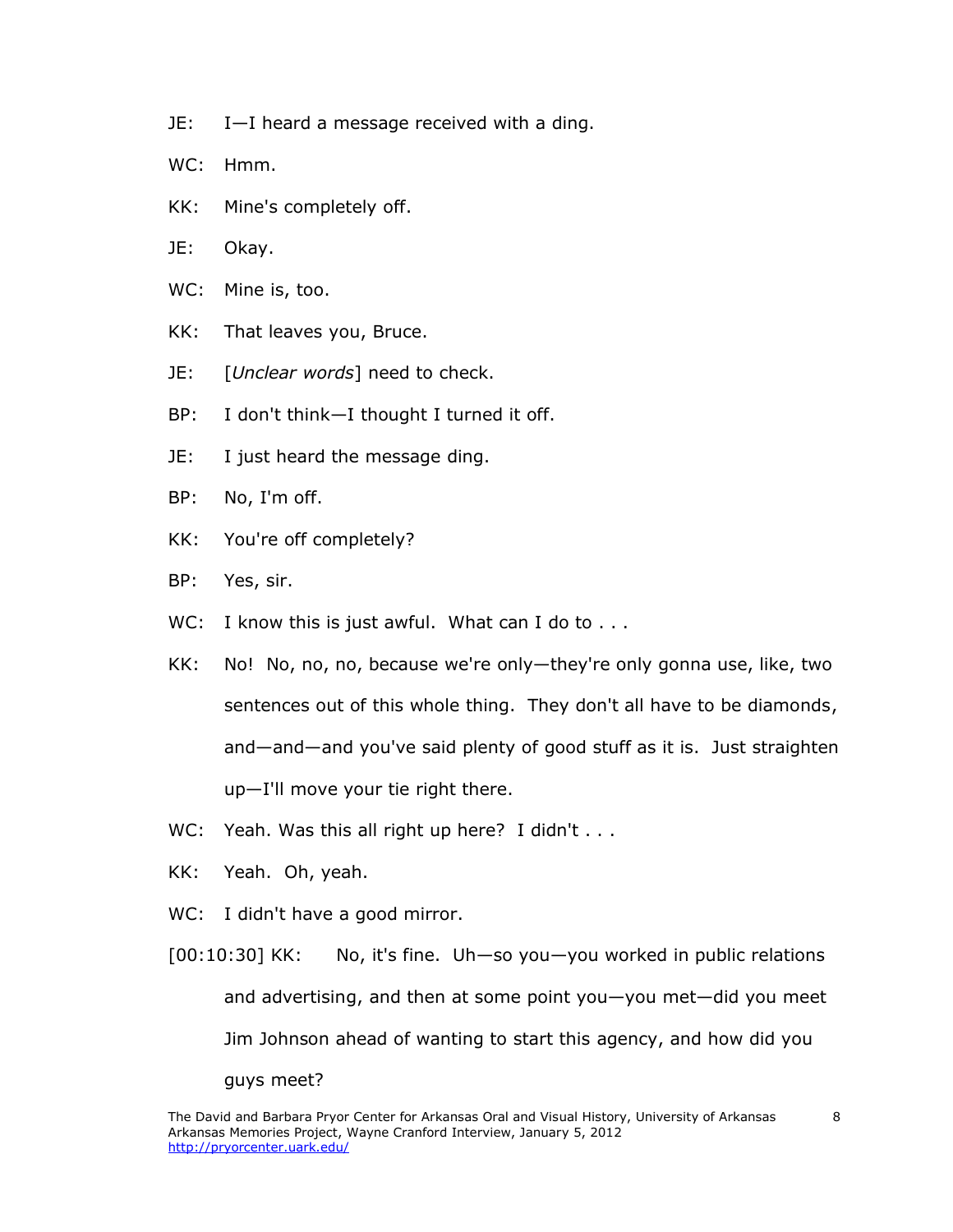- WC: Well—uh—I knew of Jim Johnson. He was a student at the University of Arkansas and had won a poster contest sponsored by two of our clients, AIDC—now it'd be—uh—AEDC and—uh—Publicity and Parks, now Arkansas Department of Parks and Tourism. And—um—Jim's design was the best one, including entries from one or two of his teachers at . . .
- KK: Yeah.
- WC: . . . at Fayetteville. And—uh—I never had met him, but I knew of his work, and—uh—he graduated and went to work for Hallmark Cards in Kansas City and decided that he needed to come home or to l—to Ark—back to Arkansas.
- KK: Mh-hmm.
- [00:11:42] WC: And—uh—at that point I persuaded—uh—my boss to hire him as another art director, and that's when I really got to know him. We've been friends every s—ever since. Never a cross word. And we're still friends.
- KK: Well, that's a pretty big thing in itself. It's hard to stay friends with somebody you—you're in business with for a long time, I think. Or it can be.
- WC: Yes.
- [00:12:10] KK: I'm—this is really great that you were able to do it. All right, well, let's talk a little bit about—uh—you know—uh—how you and Jim de—started—decided to start an agency and what it was like having an agency in the early [19]60s. You can just—you know, in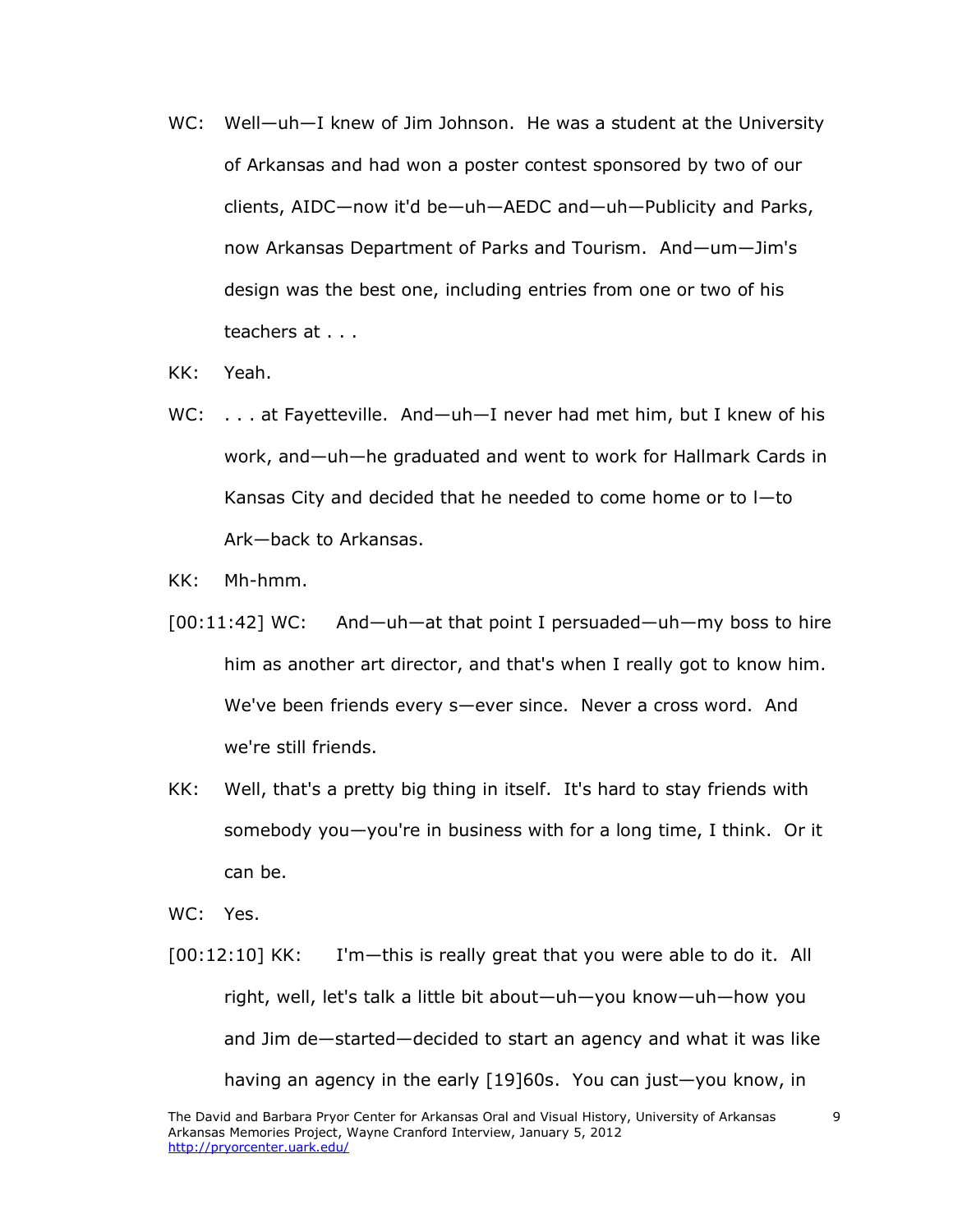brief, very briefly.

- WC: Well, to be recognized as an agency by the media, you had to have three clients. And—uh—we had—we barely had three. We had an insurance company and two ladies' dress shops. And—uh—that gave that made us an agency. And—uh . . .
- KK: Just kinda grew from there, huh?

WC: Yes.

- [00:12:51] KK: Yeah. So you only had these three little clients. How did you go from that to being much larger?
- WC: Well, one of the biggest breaks we ever had was the—uh—Senator Fulbright reelection campaign in 1962. And—uh—we worked with him again in—six years after that and then six years after that. And—uh that gave us a really good start with—um—credibility and—uh—that sort of thing in the business community.
- [00:13:25] KK: Did that also lead to other political campaign work?
- WC: Yes, but eventually we—we decided to no longer handle any candidates. Uh—we—we handled—uh—campaign issues . . .
- KK: Yeah.
- WC: . . . but not-uh-candidates.
- KK: Mh-hmm. Okay. Uh—I—it was so interesting that earlier you were demonstrating your ringtone to me. Uh—you know, and then you were—you were—course, you started your agency in the [19]60s. Do you—do you see any kind of relation or parallel or even—uh—uh—or even parity between *Mad Men* and the way you operated an agency in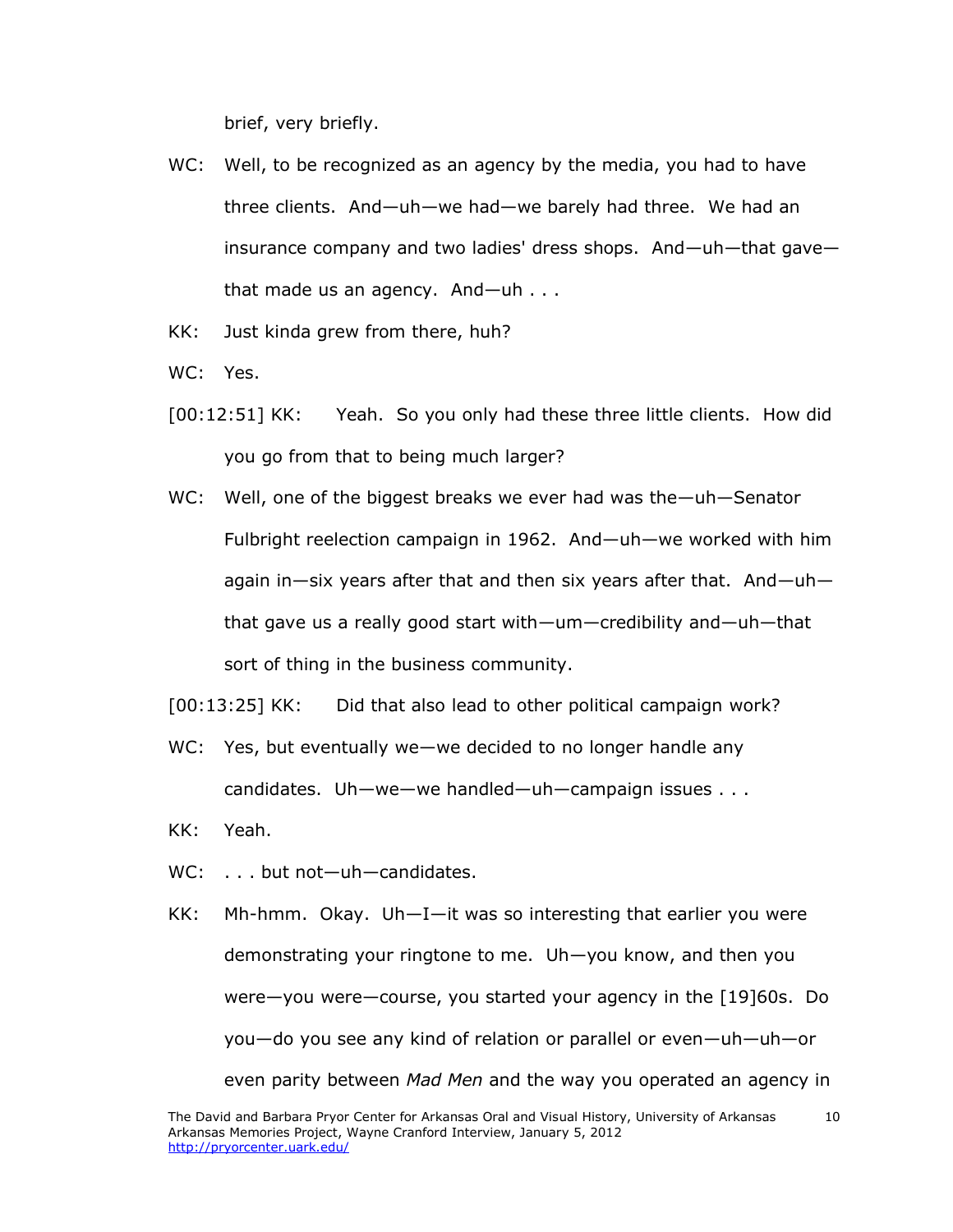the [19]60s?

- WC: Very much so. [*KK laughs*] The timing—uh—was exactly the same and—uh—of course, there's a difference in New York and Little Rock but—uh—uh—most things in *Mad Men*—uh—pretty much like it was.
- [00:14:28] KK: So even the—both the positive and the negative that you see in *Mad Men* were—were kind of reflected in the advertising industry in those days?
- WC: Yes.
- KK: Be . . .
- WC: Definitely.
- KK: Because it seemed that it was really a—a—a man's world, a patriarchal . . .
- WC: Yes.
- KK: . . . system. Is that—was that true at that time?
- WC: Right, right. You didn't see very many—uh—women being anything except secretaries and—uh—uh—bookkeeping and that sort of thing, but . . .
- KK: Hmm.
- WC: . . . apparently—I mean, eventually—uh—they were recognized as copywriters and—uh—and—and now, of course, account executives and man—in management. Uh—but yes, at that time, it was pretty much a man's world.
- [00:15:16] KK: Mh-hmm. Yeah. Good. Uh—so what did you do to convince—uh—Senator Bill Fulbright's campaign to use this new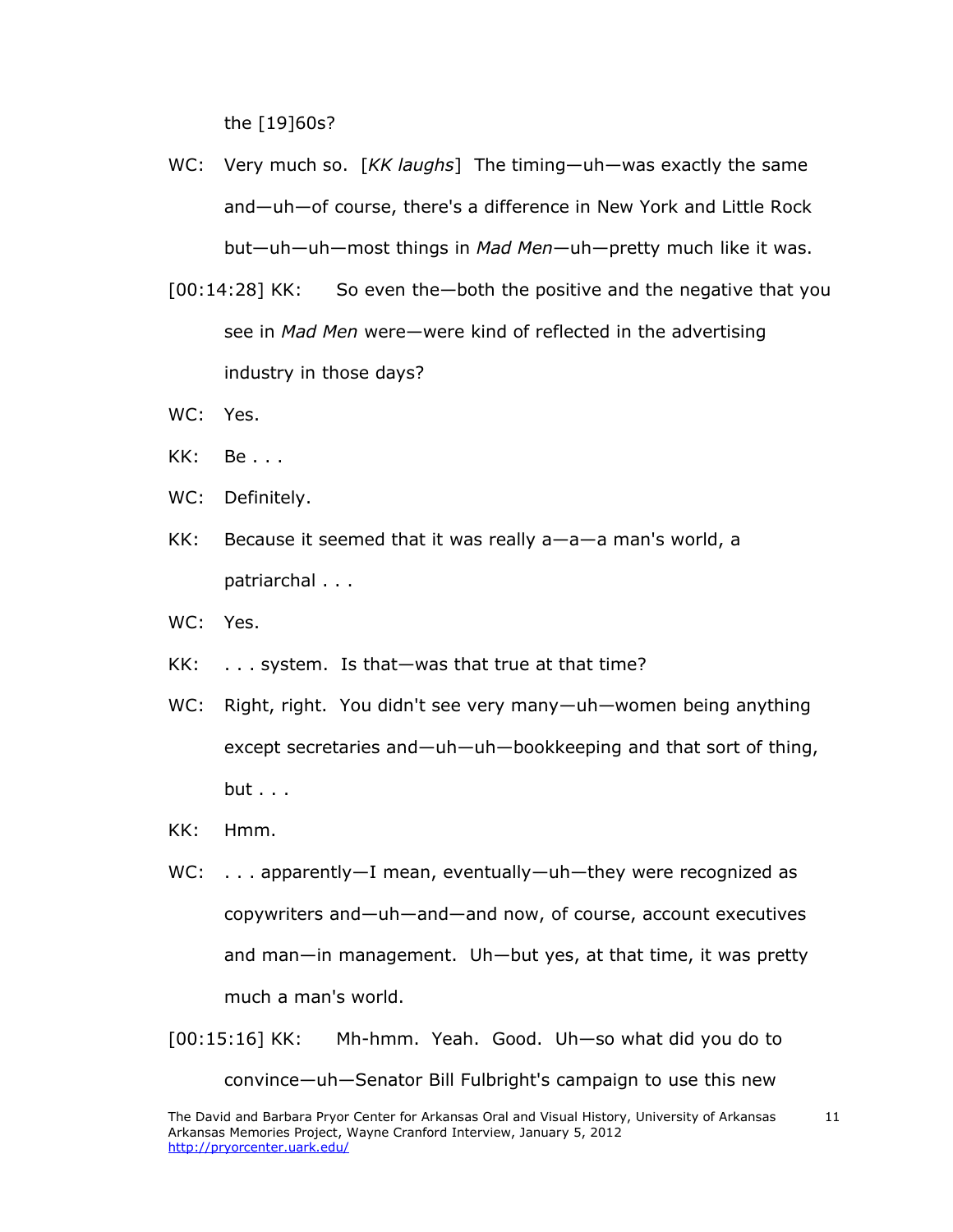agency for their campaign? How did you do that?

- WC: Well, I was recommended by—uh—a federal judge named Judge Pat Mehaffy, and he talked with—uh—Mr. Bill Darby and—uh—Mr. Jack Pickens. And—uh—I think the three of them—uh—decided that after an interview—uh—that we could do the job, even though we were—at that time our agency was only about three months old.
- KK: Mh-hmm. Wow, that's amazing. What a break. You must be very thankful for that opportunity.
- WC: Yes.
- [00:16:08] KK: Um—this question says that you also worked with governors, including—uh—uh—Governor and President Clinton. And one—they—they're asking, you know, how that relationship went. Did you have a relationship with Bill Clinton?
- WC: Oh, yes, I [*laughs*]—I knew Bill Clinton in the Fulbright campaign. He was seventeen years old, and—uh—we—uh—knew each other ever since. And—uh—but through the years I've worked with seven different governors pretty closely.
- [00:16:38] KK: Hmm. And what—what kind of things did you do? If you weren't managing the campaigns per se, what kinds of—uh—support did you provide?
- WC: Well, worked for—uh—selling Arkansas for the tourism industry and uh—also economic development. And then in some cases, education and—uh—uh—other—uh—fields like that.
- KK: Mh-hmm. That must've been interesting as you went from governor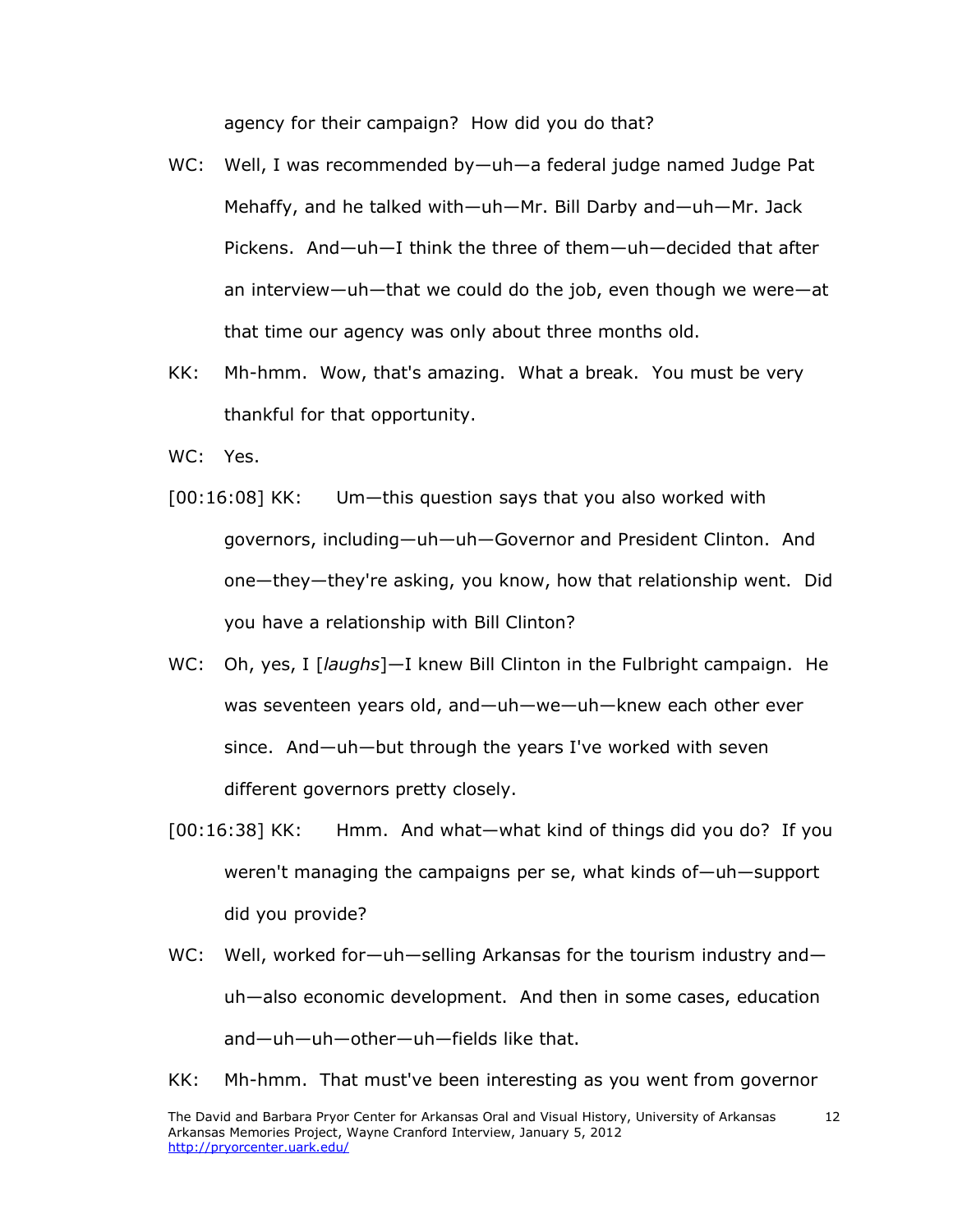to governor, how those things might have changed and the emphasis might have changed.

- WC: Yes. Then I was appointed—uh—chairman of the Governor's Mansion Commission, which—uh—I have been—I still am—uh—that and . . .
- [00:17:18] KK: So—so how long have you been a Governor's Mansion Commission chairman?
- WC: Chairman?
- KK: Mh-hmm.
- WC: Uh—I—I worked—uh—in the Governor's Mansion Association under Bill Clinton, and then—uh—Governor Tucker appointed me chairman of the commission. And—uh—then after Governor Huckabee became governor, I worked—uh—in that same capacity for a while and—uh then resigned, and then—uh—Governor Beebe, when he became governor, appointed me chairman.
- $[00:17:57]$  KK: I've noticed that the grounds have greatly improved uh—since—from about the time Beebe came into office forward. It may have been started before then but it—can you talk a little bit  $\dots$
- WC: Thank you.
- KK: . . . about that?
- WC: I'm—I'm glad you've noticed, and it was started—uh—primarily by Janet Huckabee. She deserves much, much credit for the work that she did as First Lady. Uh—it was completed after—uh—the Beebes uh—came to the—I started to say White House. [*Laughter*]
- KK: You can start with—you can just pick it up from "it was completed" . . .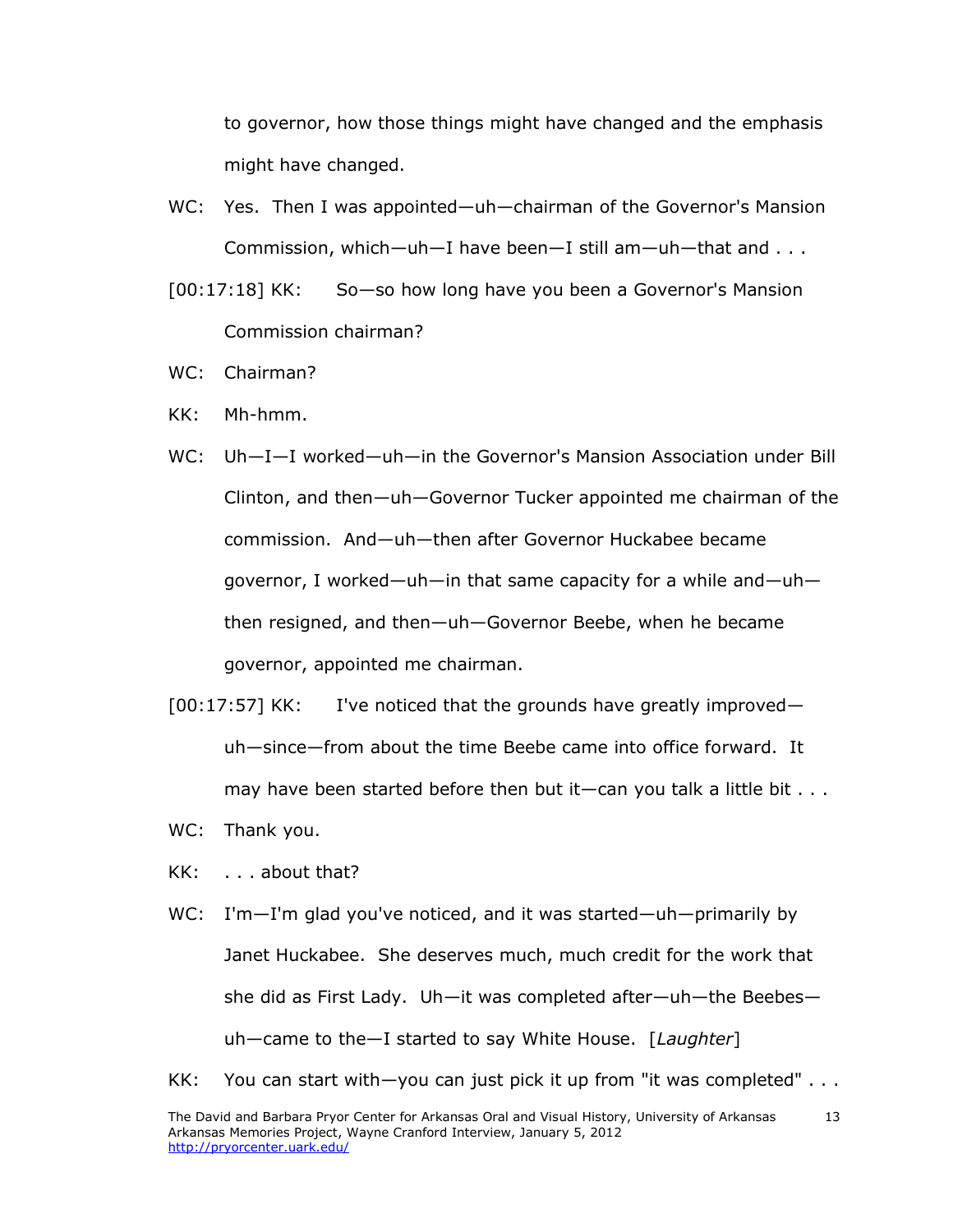- WC: Uh-it was completed—uh—under Governor and Mrs. Beebe, and uh—it has made a great difference. The mansion is—is—uh—used by hundreds of thousands of—uh—Arkansans and—and visitors from other states every year. And—uh—the Beebes especially have been uh—gracious hosts.
- [00:19:02] KK: Mh-hmm. Yeah, I've seen many events there. And so, the addition to the building and the grounds were—were—were two things you were heavily involved in.
- WC: Well, yes, yes.
- KK: Mh-hmm, mh-hmm.
- WC: Yeah, when I first became interested in helping at the mansion—uh we realized the need for a big room—uh—for events like that.
- [00:19:27] KK: Mh-hmm, mh-hmm. You know, your agency is recognized as having a lot of long-term client relationships, a lot of long-term clients. Can you speak to that at all in terms of, you know how—what did your company do? Did you do anything special, you think, that may be different from others, or did you have a unique approach to keep clients long term?
- WC: Well—uh—I think—uh—mostly it's just hard work and—uh—trying real hard to do the best job that you can for the client. And we have been lucky, too. We've represented Oaklawn Jockey Club since the—the l uh—mid-[19]60s, and we represented Alltel—uh—for—uh—three three decades before it was sold to Verizon. And we've done work for Parks and Tourism for about the same amount of time.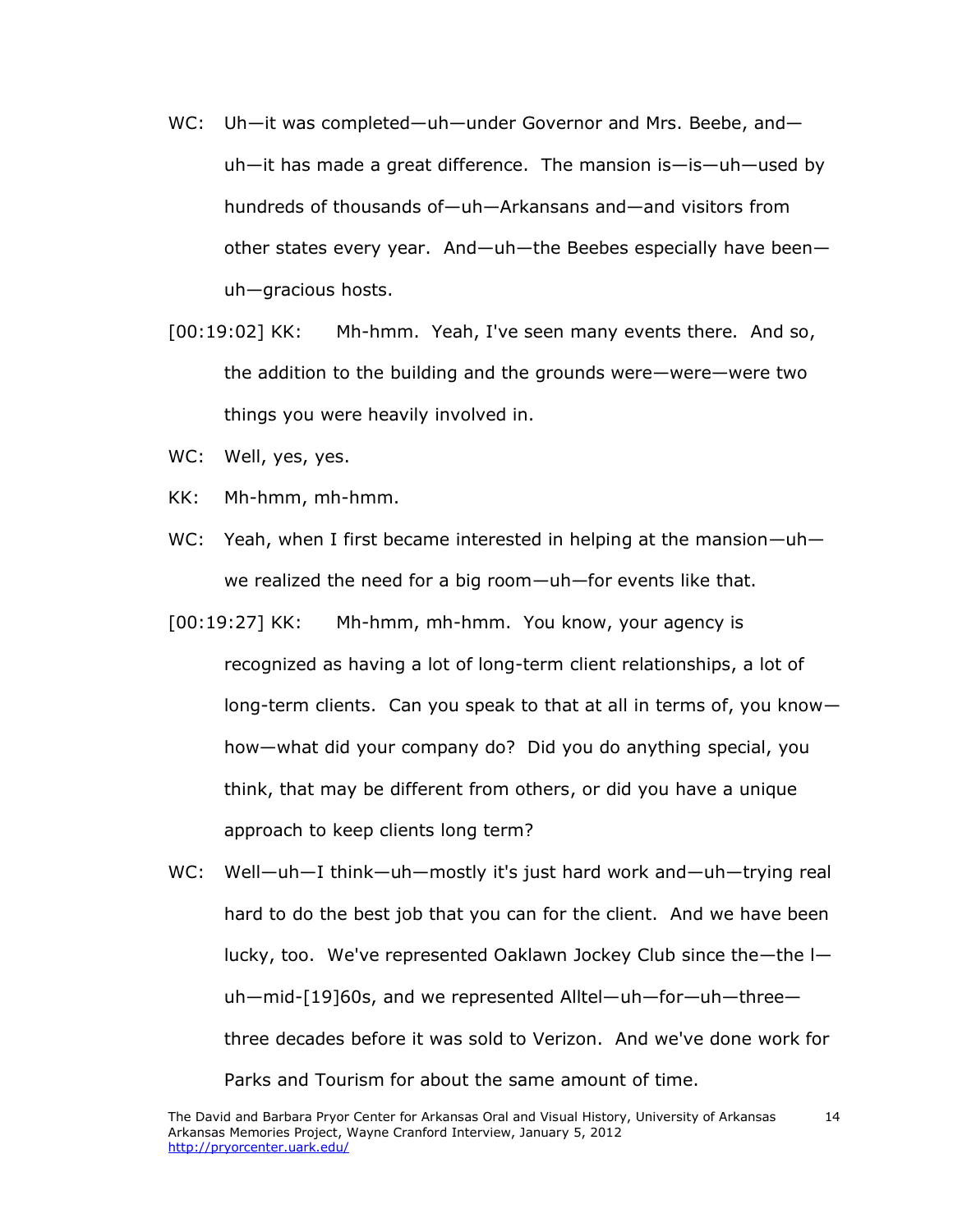#### [End of verbatim transcription]

[00:20:31] KK: Very rewarding, no doubt, to have those kinds of relationships. So I understand that you were also pretty interested in how—in researching the history and the techniques of advertising. So research and advertising is an area that you have an interest. Can you speak to that a little bit? Is that a correct statement, first of all, that you're—not really? Okay.

- WC: No.
- KK: We won't talk about that.
- WC: No, it was an area of emphasis that I had to eliminate from David's first . . .
- KK: M'kay.
- WC: . . . draft.
- KK: No problem.
- WC: It'd be difficult to answer.
- [00:21:13] KK: Yeah. We're almost through these, by the way. What would you like to share briefly about your family? You know, you have not only a, you know, a spouse that was a Miss Arkansas and, I believe, a runner-up for Miss America. And you also have these three sons who have followed you into the business. Is there anything you'd like to say about that family?
- WC: Well, yes. I'm proud of my family. I never could've done what I've done without my wife, Frances, as a very involved partner. All three of our sons are creative and in the business. And . . .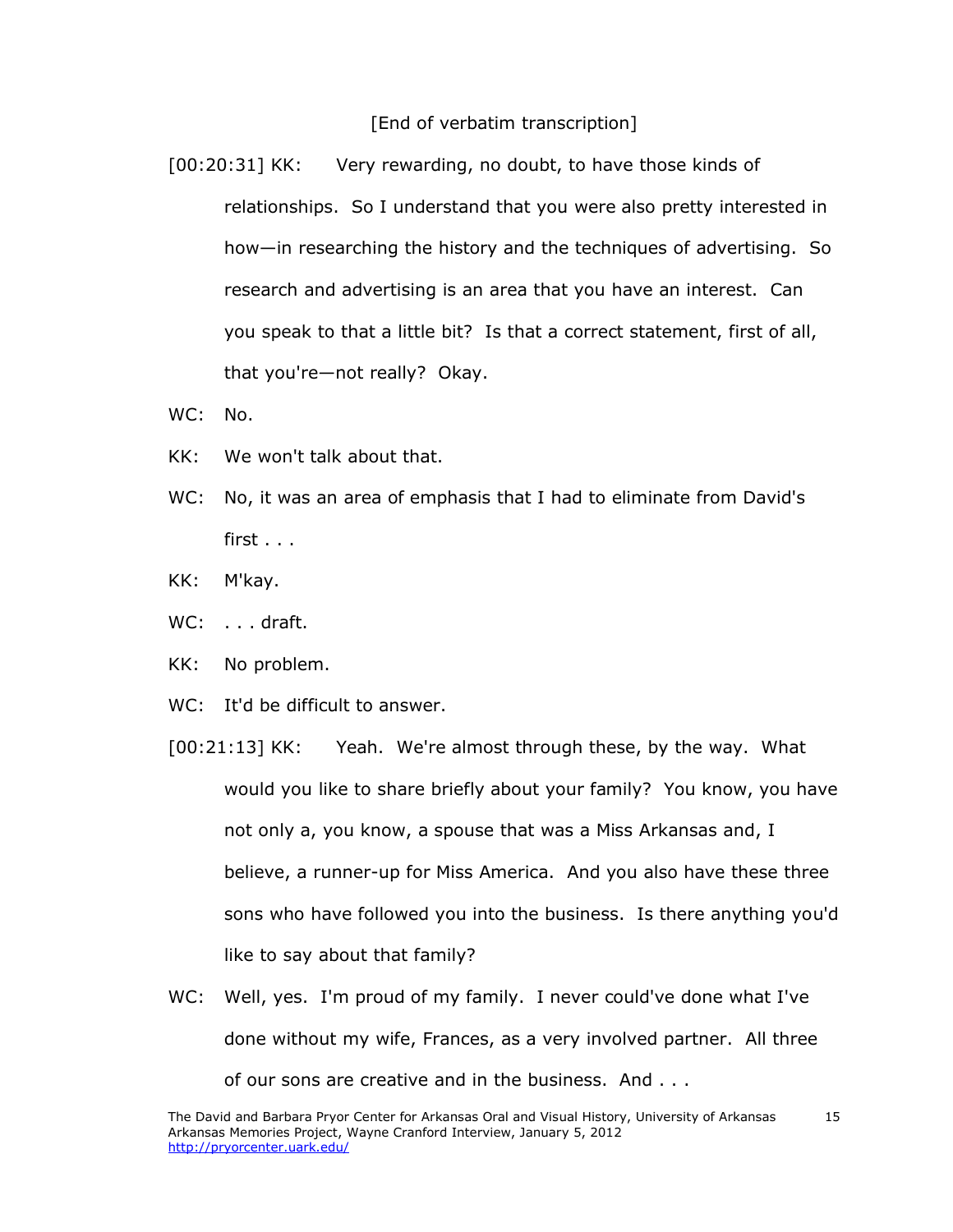- KK: Well, that's plen—that's about—really, that's about all you needed to say about it. But what we could maybe touch on again was  $I-$ 'cause you brought up something really interesting. I think a lot of times in decades past, even though the men were the successful businesspersons, it's been our experience—many of these interviews that they felt there's no way they could've done it without their spouse and that their spouse played a much larger role than just running the family home. You—do you feel comfortable speaking about that? Was that true in your case?
- WC: Yeah, yes, it was true. I think Frances has played a very important part in the success of our company in many ways.
- [00:22:53] KK: And did it—is there a bit of pride or excitement or joy that you get out of seeing that your three sons have done a lot of different things in their careers and now have come back into your company? Can you talk about that?
- WC: Yes, all three have worked in New York and Los Angeles and Washington, and we were pretty happy for them to come home.
- [00:23:21] KK: I understand. So, in the latter stage of your career, what's been your primary role with CJRW?
- WC: Well, I actually retired in 1993, and I still am on the executive committee at the agency and the board of directors and do work whenever I'm needed and called upon.
- [00:23:51] KK: Is it exciting sometimes to come back and see what's been accomplished?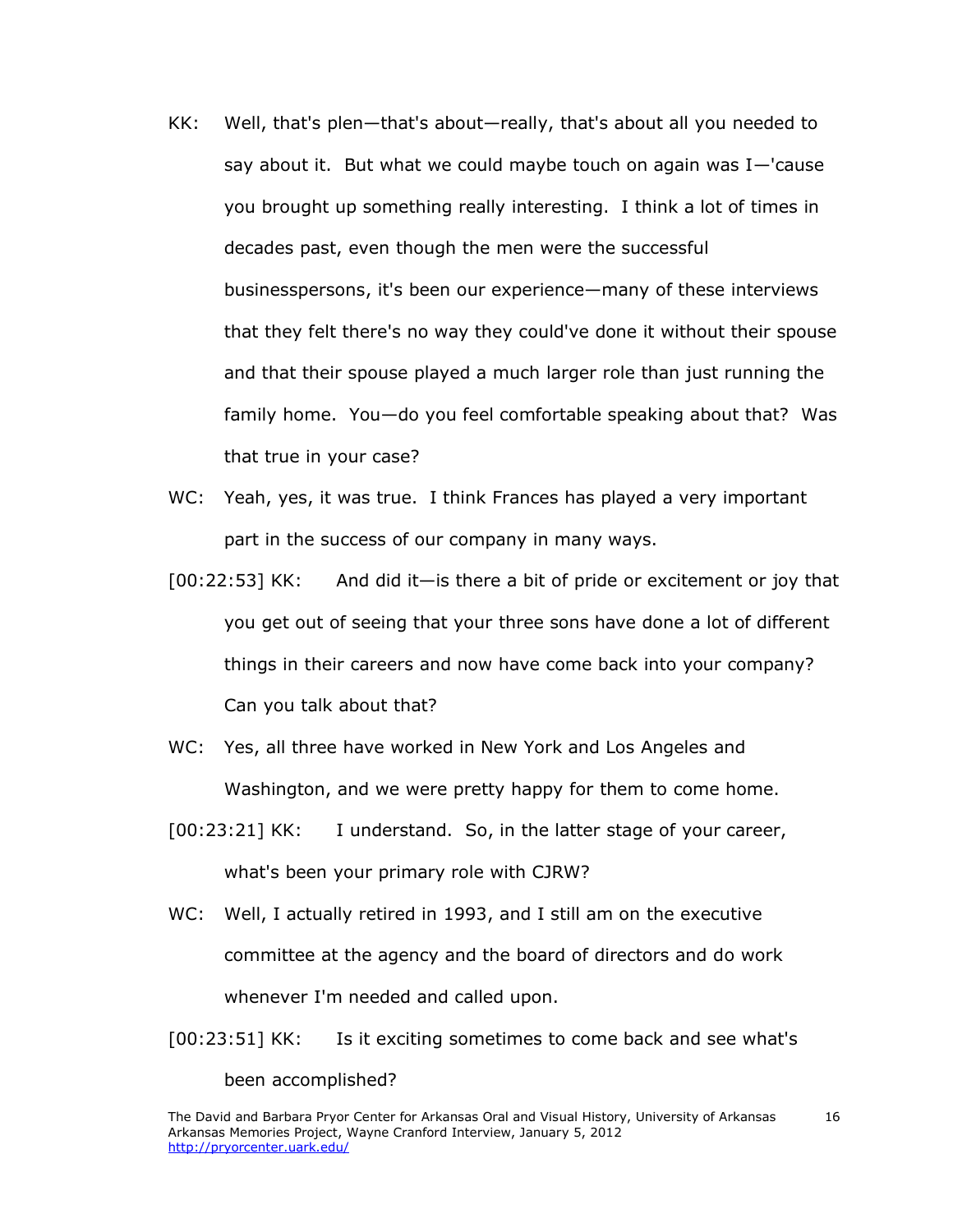- WC: Oh, yes. Yes. I can't think of anything else to say about this.
- KK: No, that's fine. [*Laughter*] Clearly, the—your service on the—with the Arkansas Arts Center is well noted. But what I didn't know until I started doing this research for this interview was your service for the Kennedy Center. And I think that's quite remarkable. Can you speak a little bit about your board service?
- [00:24:24] WC: Well, the—under Jeannette Rockefeller's chairmanship, I was first appointed to the board of trustees of the Arkansas Arts Center, and then later appointed to another term and Bill Clinton—or I ought to say President Clinton.
- KK: That's fine, yeah.
- WC: President Clinton appointed me chairman of the president's advisory Committee on the Arts, which works very closely with the John F. Kennedy Center for the Performing Arts in Washington. And as chairman of that committee, I was an ex officio member of the board of trustees of the Kennedy Center.
- [00:25:15] KK: That had to been so exciting. [*Laughs*] I can't imagine some of the wonderful conversations and people that you met in that role. Was that a rewarding experience for you?
- WC: Oh, yes. [*Laughs*]
- KK: What was most exciting for you about being involved in that? What was most interesting about it?
- WC: I think the people that we met. Some of the most interesting people that I've known—well, that's not good.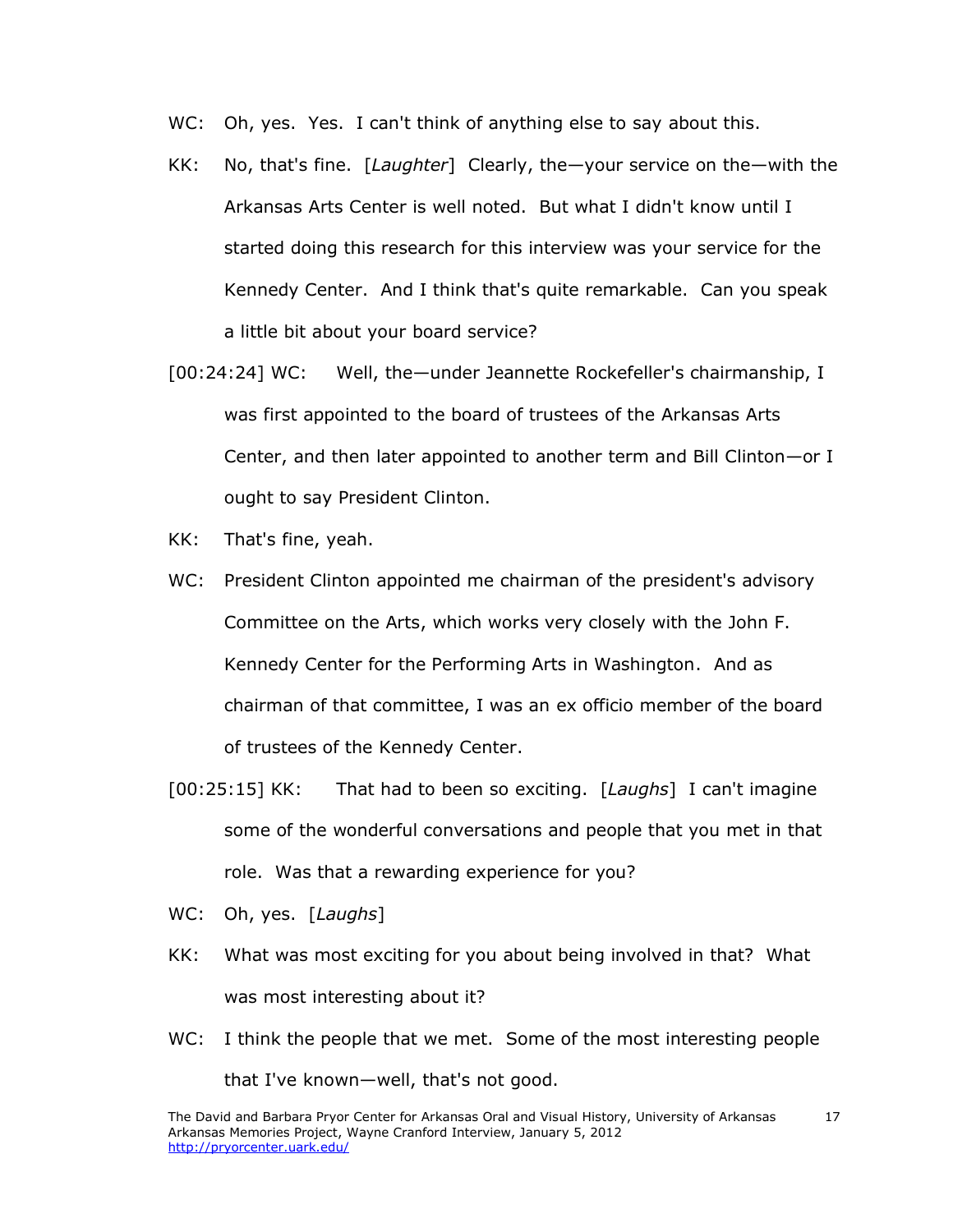KK: M'kay, you can start over.

- [00:25:59] WC: The most interesting part of the work that I did with the Kennedy Center, I think, was the people that we got to meet. People from all over the country. My committee had representatives from almost every state, and we had many occasions to work with celebrities in the entertainment industry. And . . .
- KK: [*Laughs*] That's [*Laughter*]—it's tough, isn't it? [*Laughter*]
- WC: Yes [*unclear words*]. [*KK laughs*]
- [00:26:36] KK: Put you back on this side of the camera where you're more comfortable. [*Laughs*] But you know, why is it—you know, is it—was it nice to be an Arkansan—to be involved in something of national scope? It seems like it would be pretty nice to kind . . .
- WC: Yes.
- KK: . . . of represent . . .
- WC: It was actually a special thing, I think, to be an Arkansan. The people on my committee were all Clinton fans, and they enjoyed meeting someone who had known President Clinton so long and—yes, it was.
- [00:27:17] KK: What kind of questions did they ask you about Clinton, or what did they like to hear . . .
- WC: Oh God, every . . .
- KK: Did they like to hear stories . . .
- WC: Yes.
- $KK:$  ... from the governor days or ...
- WC: Yes. I can't tell you some of the things.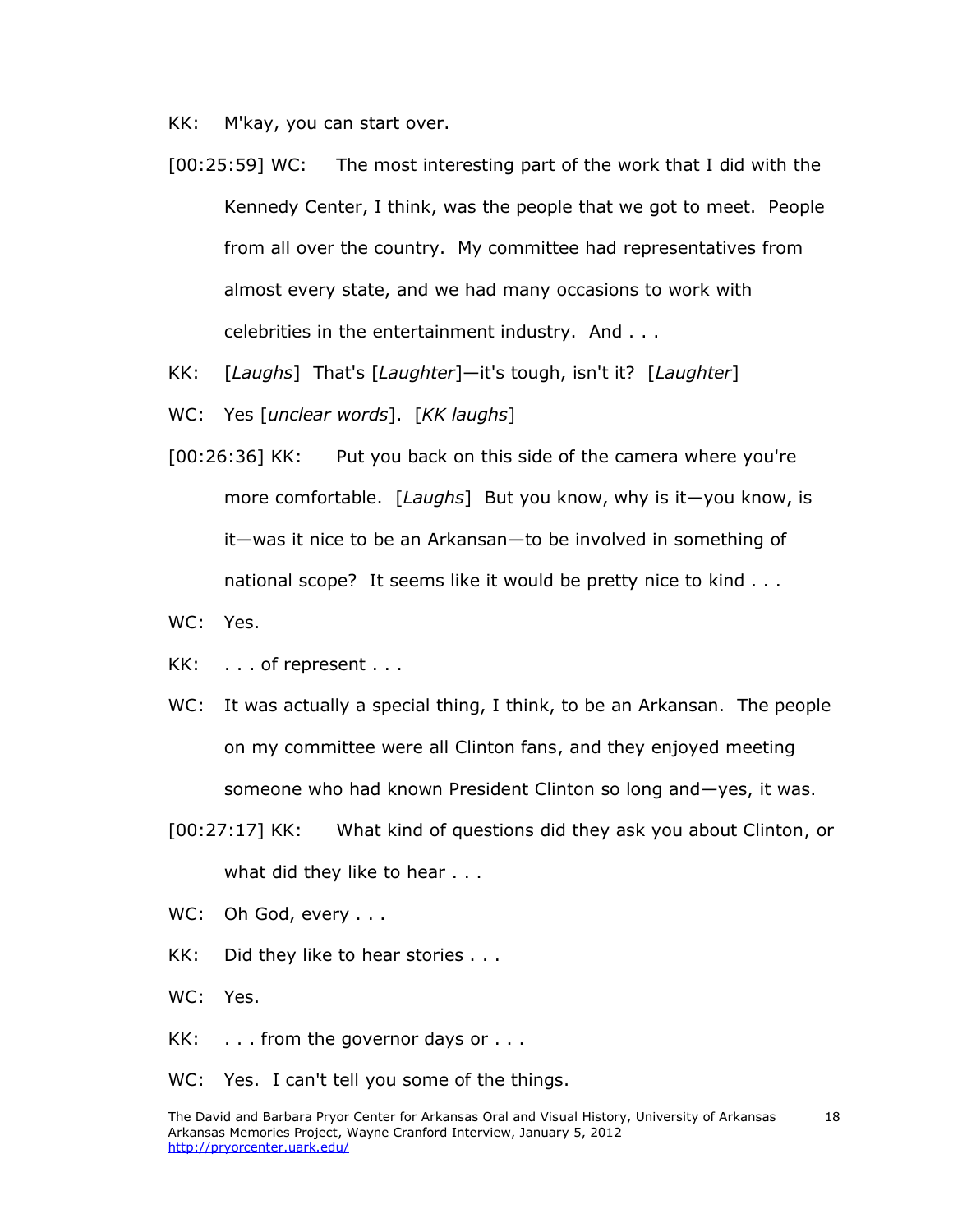- KK: Oh, of course not. [*Laughter*] You can't tell us everything. I understand that. But they must have enjoyed hearing about kind of the home-spun angle on Bill Clinton. You know, clearly a guy from Arkansas, but clearly a guy with a very high intellect, a very high ability. In a way, I think that surprised some people.
- [00:27:52] WC: Right. Not just the president, but also Hillary Clinton. And they were all and are continuing to be very impressed with their super intellect and abilities.
- KK: Yeah, I've—you know, and I'm not trying to get you to say one way or the other, but I'm just making a comment—but I've heard a lot of people say that Hillary was even more bright, if that's possible, than Bill Clinton, and that together they were just really almost an unstoppable force. It's just—it's really amazing to have those two people, you know—although Hillary's not originally from Arkansas, but I think of them both as Arkansas people.
- [00:28:34] WC: I think she considers herself very much an Arkansan and—or that she has been an Arkansan and is proud of our state. And I believe that both of them would say that they benefitted from being here and learning about people and what people need.
- [00:29:00] KK: Yeah, that—because that's real [*WC laughs*]—it's real different from being in London or Washington, DC, or Chicago than it is being in Arkansas.
- WC: Yes.

KK: So what I'm hearing you kind of say is that it made them more well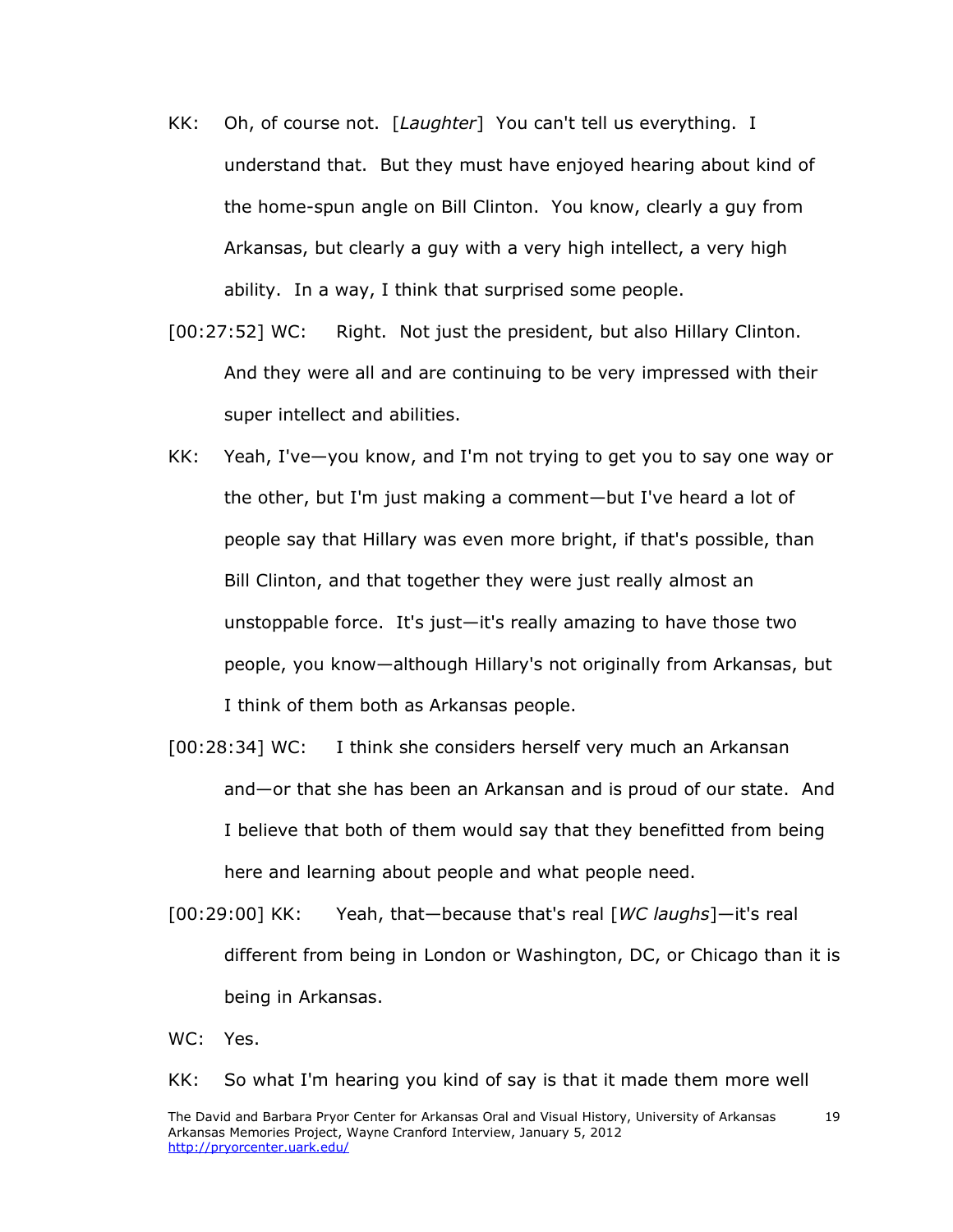rounded. It gave them exposure to a more broad scope of what the country is like.

- WC: Surely.
- [00:29:16] KK: And I—you know, I would agree that it would have to be important because, you know, you need to know your constituents in order to be a good public servant.
- WC: Yeah.
- KK: So a poor state like Arkansas is probably a good training ground, I would think.
- WC: He's doin' all the talking. [*Laughter*]
- KK: Well, I'm—I keep thinkin' [*laughter*] you might follow up. [*Laughter*]
- BP: He's puffin'.
- WC: Yeah. [*Laughter*]

[00:29:42] KK: But I just—I'm often—I think it is remarkable that those two people as Arkansans have achieved and continue to achieve what they're achieving. And do you ever get a chance to still talk with the Clintons? I know they're very busy, but do you get a chance to speak with them every once in a while?

WC: Yeah. Yes, I visit with 'em fairly often, and I am . . .

[00:30:07] KK: Are you still an unofficial advisor of some—of any kind?

WC: No.

KK: Or do you just . . .

WC: No.

 $KK:$   $\ldots$  have a  $\ldots$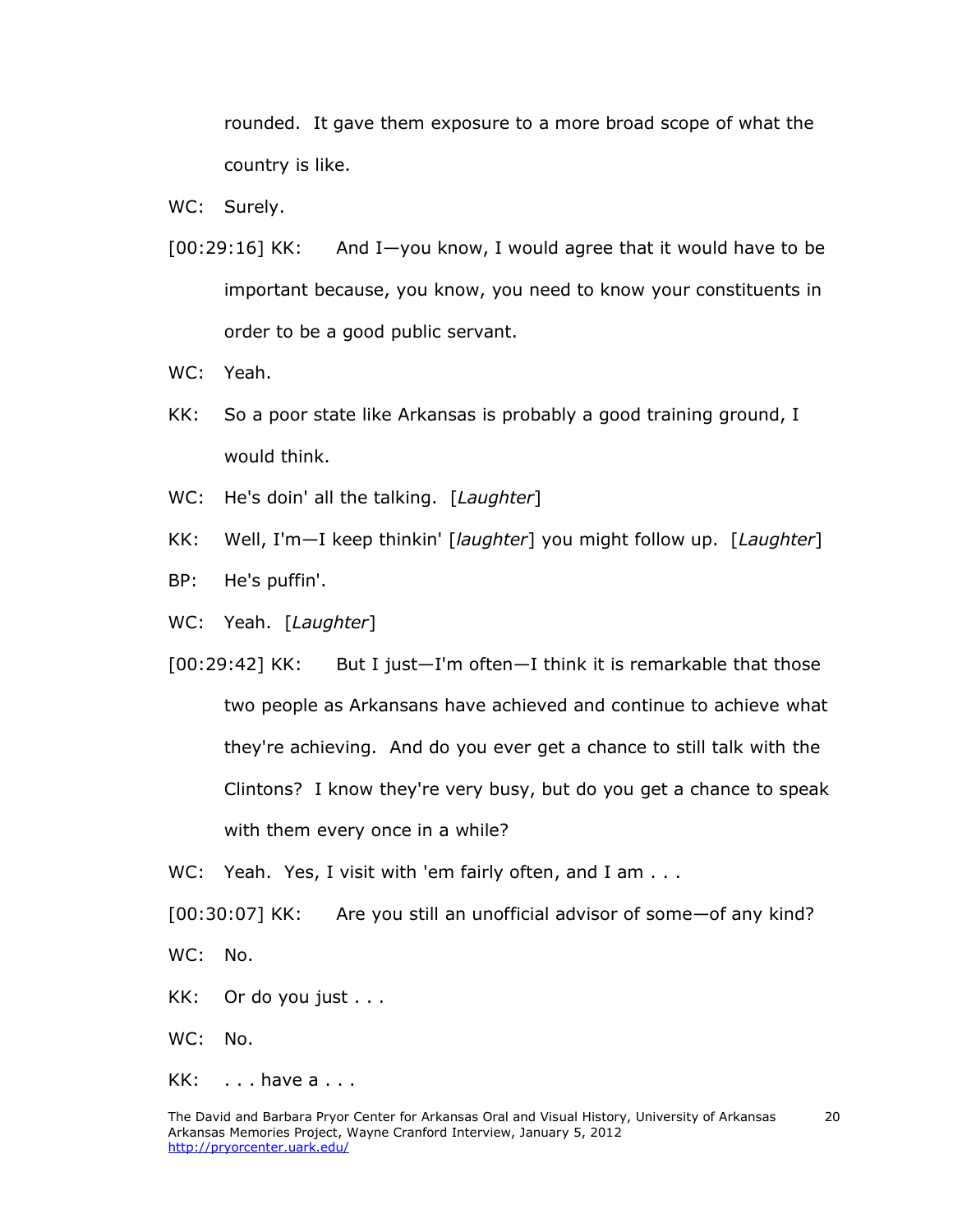WC: No.

- KK: ... more of a ...
- WC: No.
- KK: Just a personal relationship with them.
- [00:30:17] WC: Yes. Let me say this: I really think that a former president has certain opportunities, but Bill Clinton has made the most of those and, I think, will go down in history as one of our greatest presidents because of not only what he did when he was in office but what he's done since and what he is continuing to do.
- [00:30:46] KK: And being a younger retired president, a younger former president, maybe that also gives him a bigger opportunity than maybe former presidents, but you know, when you think of ?his? global initiatives and what a huge reach he has and his ability worldwide to raise money, that is an opportunity.
- WC: Yes. [*Laughter*]
- KK: Yes, it is. [*Laughter*]
- WC: Yes, it is.
- KK: "Yes, I would agree with you." [*BP laughs*]
- WC: Yes, he asks real good questions to [*KK laughs*] say "Yes" or "No," doesn't he?
- BP: Yes, yes, yes.
- KK: I'm not doin' it right, then. [*WC laughs*] I'm not doin' it right if I'm makin' you say "Yes" and "No." There is a comment in here—you know, it—we've talked a lot about how important good education is.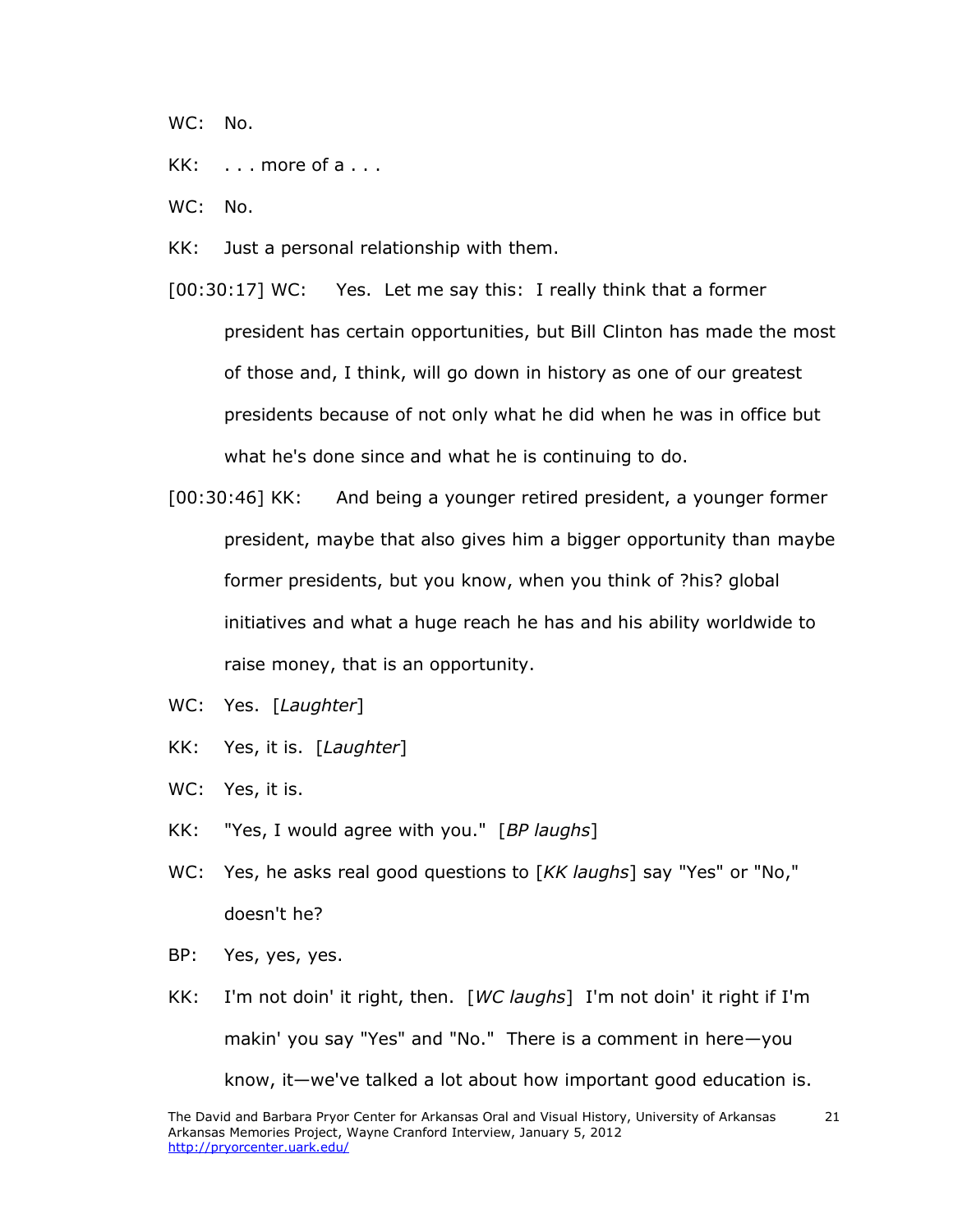But also the arts—you have quite a bit of involvement in the arts and that—you know, sometimes the arts get shuttled off to the side when there are economic problems or other issues like testing scores and why is art and culture so important to you?

- [00:31:44] WC: Because the arts are important to everybody. And in business and in higher education and all forms of life, the arts are just very important.
- KK: You want to try that one again? You kind of stumbled there. So why is support of the arts important?
- WC: [*Pause*] It's important that we support the arts because they are so important to people in the lives that we all lead. They're important to business. They're important to higher education, of course, and many areas.
- KK: And . . .
- WC: That better?
- KK: Yes. And why is the arts important like reading and writing and arithmetic. Why is the arts—how does the arts fit into that, or why is that an important part? What do the arts give us that these other skills don't give us?
- WC: Main thing, I think, is it helps to be a more well-rounded person.
- [00:33:13] KK: So you think the humanities is an important part of our overall education?
- WC: Yes. Arts and humanities are extremely important in today's world.
- KK: Hmm. Perfect. Do you have any comments about—it says something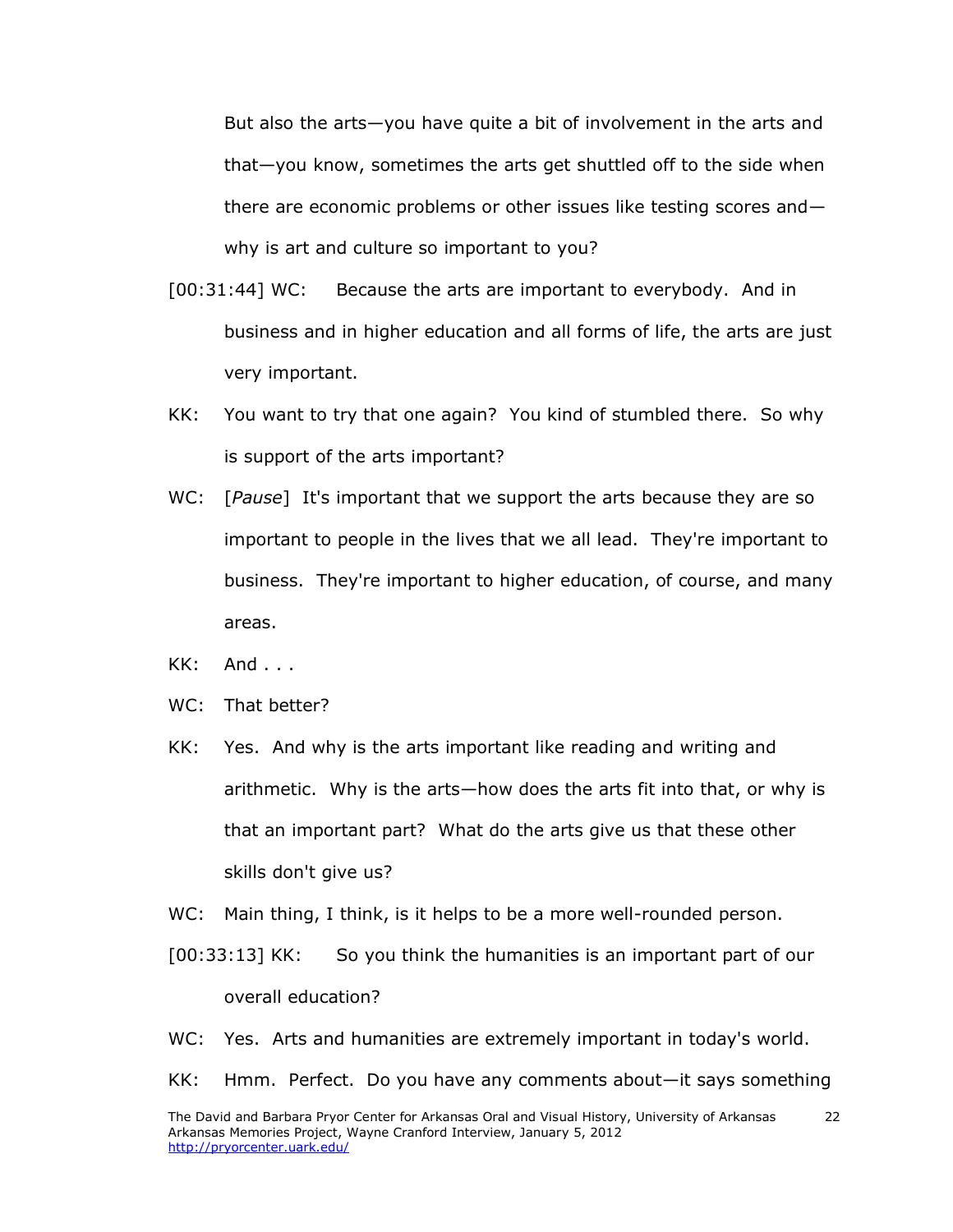here about the future of business in Arkansas. I mean, that's a pretty broad question. Do you have any—you're pretty tapped into—and have been over the years—to the business leadership of Arkansas. So do you have any feeling about the potential of the progress of business in Arkansas?

- [00:33:48] WC: I think—and the best is yet to come in Arkansas. We have come a long way in so many areas, and with the leadership that we have had and that we have now, the best is yet to come.
- KK: Well, that's very encouraging in a down economic time. But do you feel like Arkansas . . .
- WC: But you know, we've . . .
- KK: . . . will climb out of this?
- WC: We've survived the economy much better than most states.
- KK: So in some sense, Arkansas is poised to maybe do better than some other states in the near future, one would hope.
- WC: Yes. [*Laughter*]
- KK: This is pretty funny. Okay, we've got enough good statements. Is there anything that I've left out about—that would make a good sound bite about, you know . . .
- WC: I mean . . .
- KK: . . . CJRW or, you know . . .
- $[00:34:40]$  WC: I-you know, one thing I was cognizant of was the script for the video.
- KK: Oh. Oh, okay.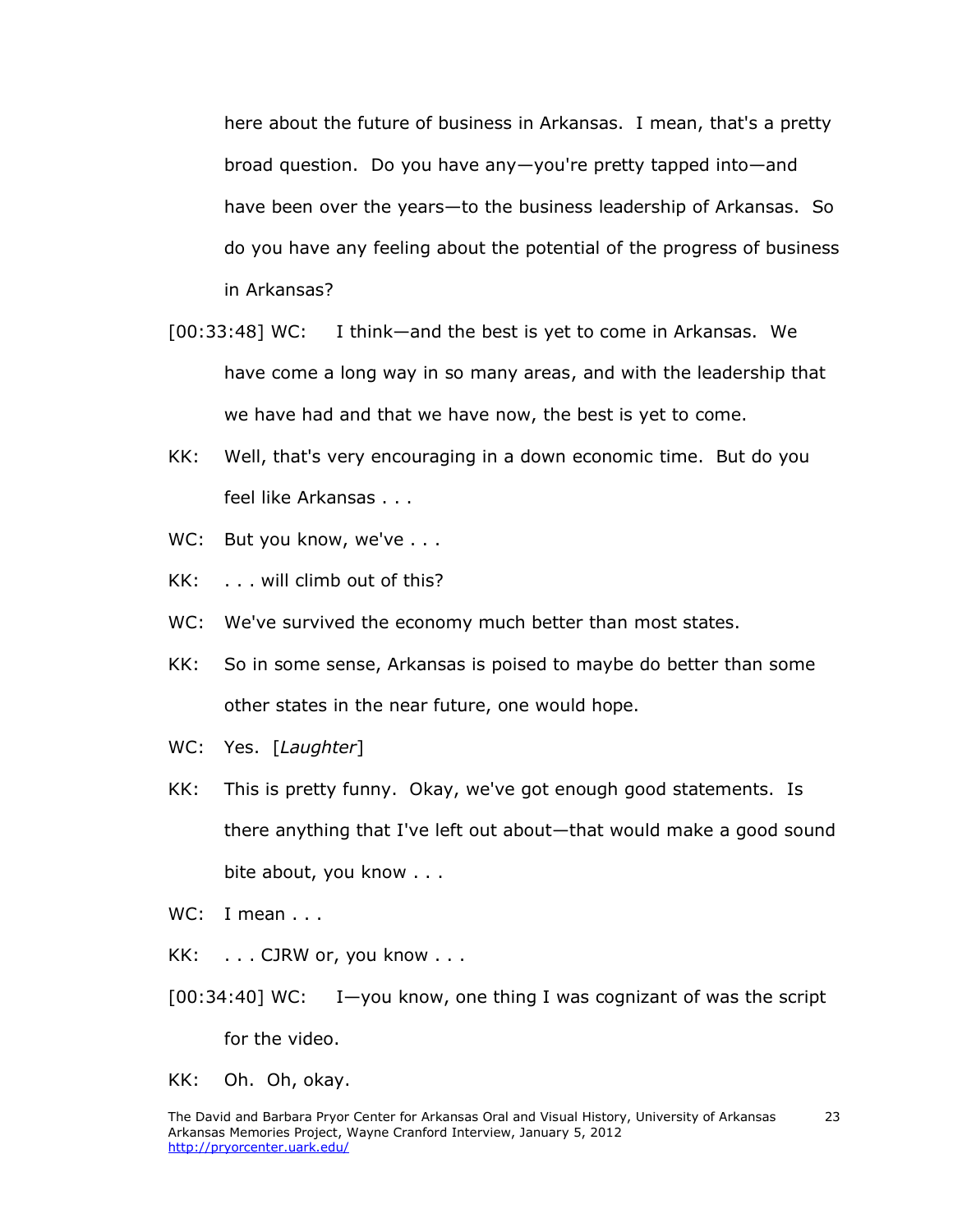- WC: And I-you know, I knew some of the things that were being said.
- KK: You didn't want to repeat that verbatim, right?
- WC: Right.
- KK: Yeah.
- BP: Is there something I can ask here?
- WC: Yeah.
- KK: Yeah, sure.
- [00:35:03] BP: I'm just gonna go off in a whole nother direction here.
- WC: Good.
- BP: Your agency [*WC laughs*] has turned into probably the predominant or the biggest agency Arkansas has ever seen and currently continues to be the predominant . . .
- WC: Yeah.
- BP: . . . advertising agency.
- WC: Yes, but I can't say that.
- BP: I know that. No, and I'm sayin' that. But we all know that, and part of the reason you're being inducted into the Hall of Fame is because what you've contributed through your business to this state. And as you know, these folks want to sit down with you in Little Rock and say thank you for the contribution you have made personally as well as what the agency has made to this state. Now, there's a couple of questions I want to ask you.
- WC: Okay.

[00:35:46] BP: The first one is, is there anything, and this may be a little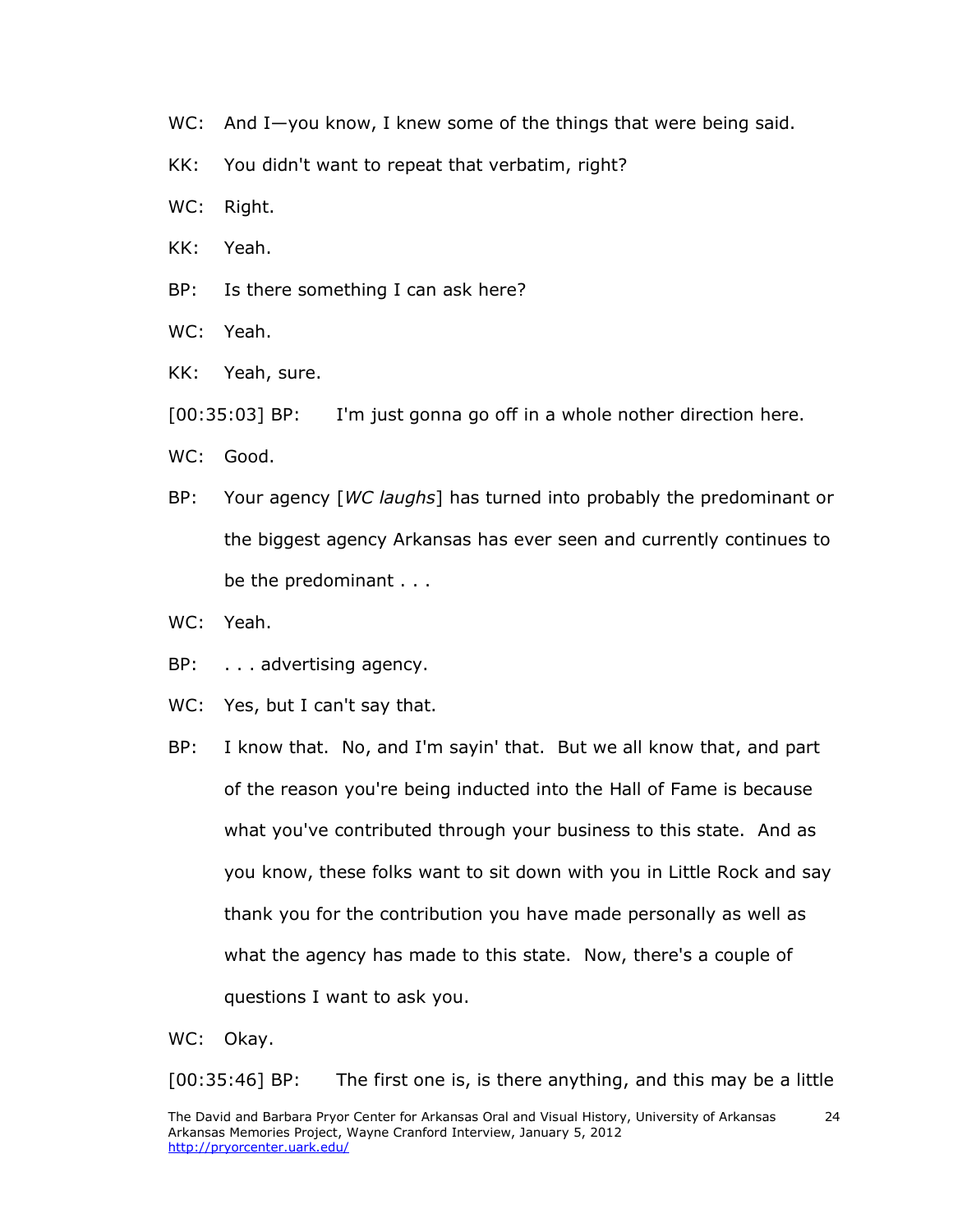tough, anything over the however many decades you . . .

WC: Five.

BP: Five decades. What—is there anything that stands out in your mind as far as memory goes? I mean, what has made this endeavor, this journey, satisfying to you personally through this agency and the work you've done. Is there anything you can think of that's—that really is good example of why I got into this business.

KK: That's a great question. You'll have to direct the answer to me.

- [00:36:20] WC: Yeah. Two things come to mind. One is helping Arkansas, and I think in many ways that we have made contributions to various companies and to the state itself to help the economy of Arkansas. And then the second thing would be the people. We have given many, many people a chance to begin a career and continue a career in some cases.
- KK: Mh-hmm. Yeah.
- BP: Good.
- [00:37:03] KK: Good. Now, what are—I mean, they're thanking you, but what are you thankful about? I mean, what makes you say, "Wow, I'm really glad, you know, that I had this opportunity."
- WC: Well, I remember many people who have helped so much along the way. The—Marcus George at the *Arkansas Democrat*; Judge Pat Mehaffy; Judge William Smith; Finley Vincent; Bill Bowen. There are so many people that I owe so much to. That's why I'm grateful.
- KK: Awesome.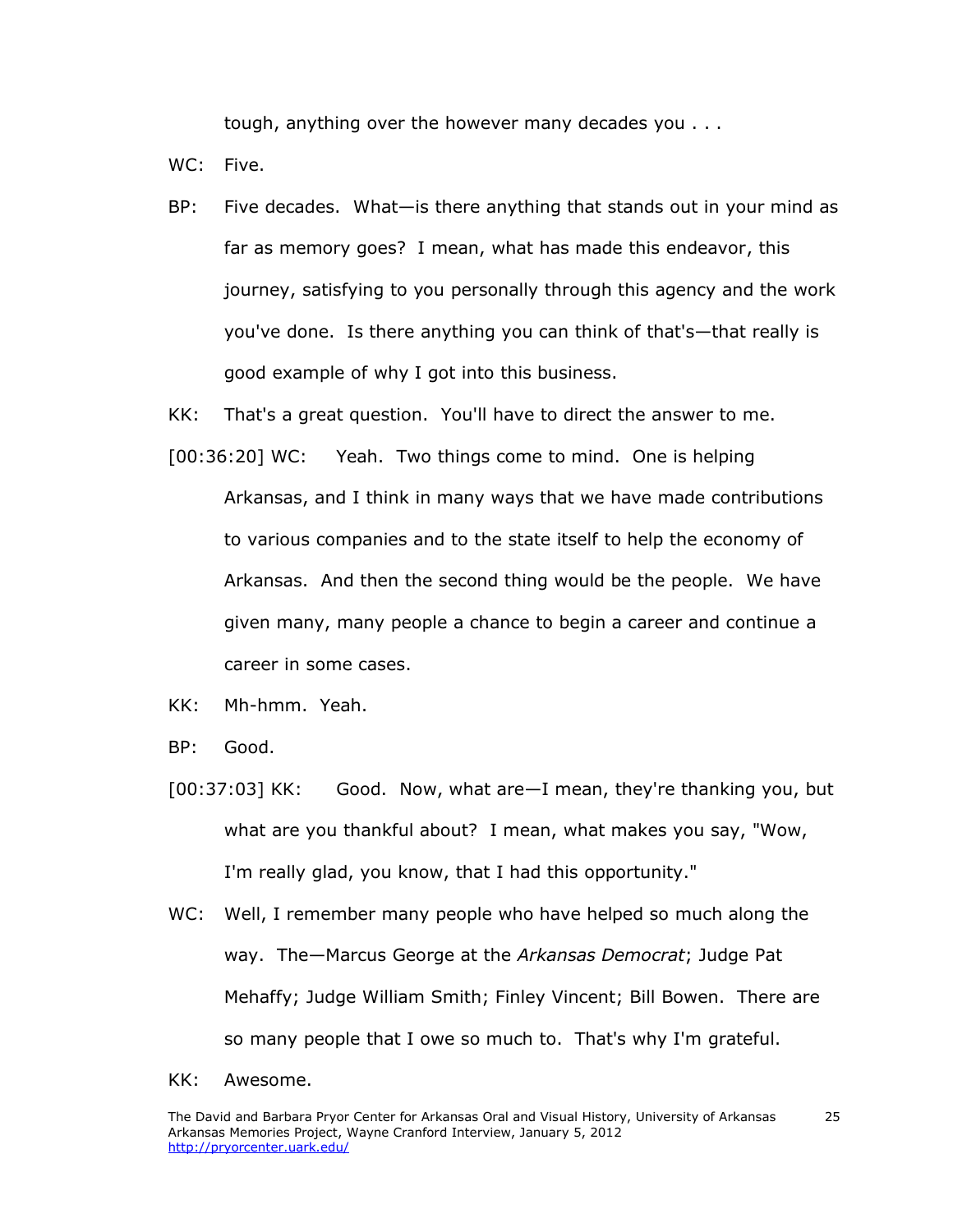- WC: That okay?
- BP: No, one more question.
- WC: Okay.
- BP: That was a good answer. [*WC laughs*] As you—as this agency got bigger and bigger and more successful over time, most businesses that enjoy the success that your agency enjoyed—and you fortunately or unfortunately, depending on who you're talking to, pack up and leave. They head for New York, or they head for Chicago, or they head for the West Coast. And it's almost like, how odd that you all didn't do that, that you stayed here in Arkansas. Is there—can you tell me why you didn't pack up and go to the big city with the agency? You knew you were on the right track. You knew the agency was gonna do well. It just seems like—from the outside lookin' in, it might seem like, "Well, why didn't they go somewhere else?" Why did you stay in Arkansas?
- [00:38:42] WC: We never thought about leaving Arkansas. We, at various times, have had branch offices in Memphis, New Orleans, Dallas, Shreveport—course, Northwest Arkansas we have an office right now. But we have been able to do our work in—while we live in Little Rock, which is a wonderful place to live. Not very good.
- KK: Yeah. [*Unclear words*]
- [00:39:16] BP: So a lot of it is just you like—you intentionally wanted to stay in Arkansas . . .
- WC: Yeah.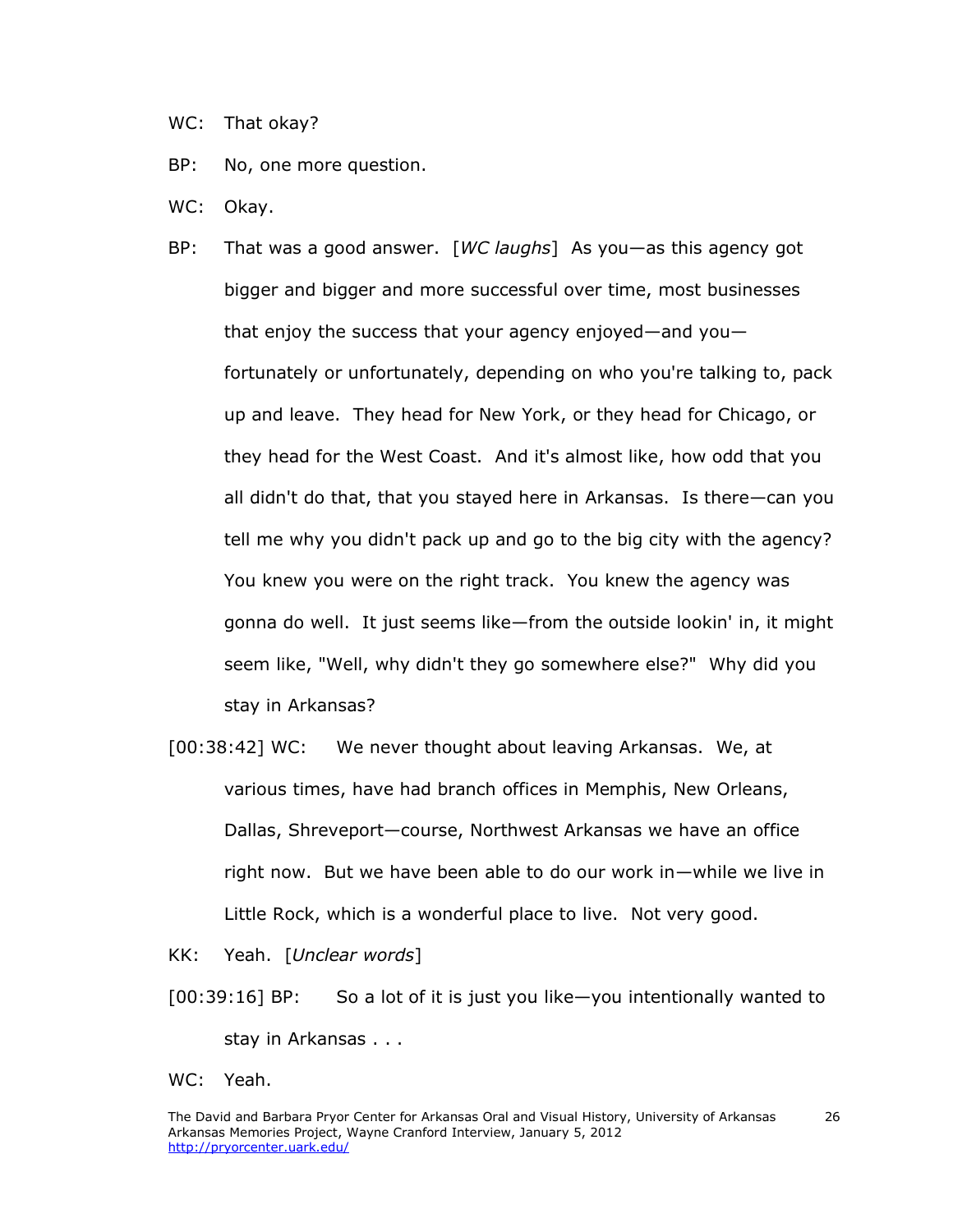BP: . . . because you liked the place. I mean, there's no secret formula here or anything like that. You just—you liked it, and so you decided you're gonna stay rather than move to New York, for example.

WC: Yeah.

BP: Yeah.

[00:39:39] WC: The desire to live in Arkansas is one thing and is important, but another—let me start over.

KK: Sure.

- [00:40:04] WC: The desire to live in Arkansas because it's a great place to live is important. But another thing that comes to mind is that we like to feel that we have helped Arkansas to grow and become a better place.
- KK: Yeah.
- BP: Kay.
- WC: That good?
- BP: That's good. [*WC laughs*]
- KK: Yeah.
- BP: That's good, I think.
- KK: Yeah, those last two or three were really helpful for your edit, right?
- BP: Yeah, that's what I'm thinkin' here. Yeah.
- [00:40:38] KK: Okay. Yeah. Bruce is actually gonna be the one that's gonna cut together the little finished piece for the . . .
- WC: Oh . . .
- KK: So he's . . .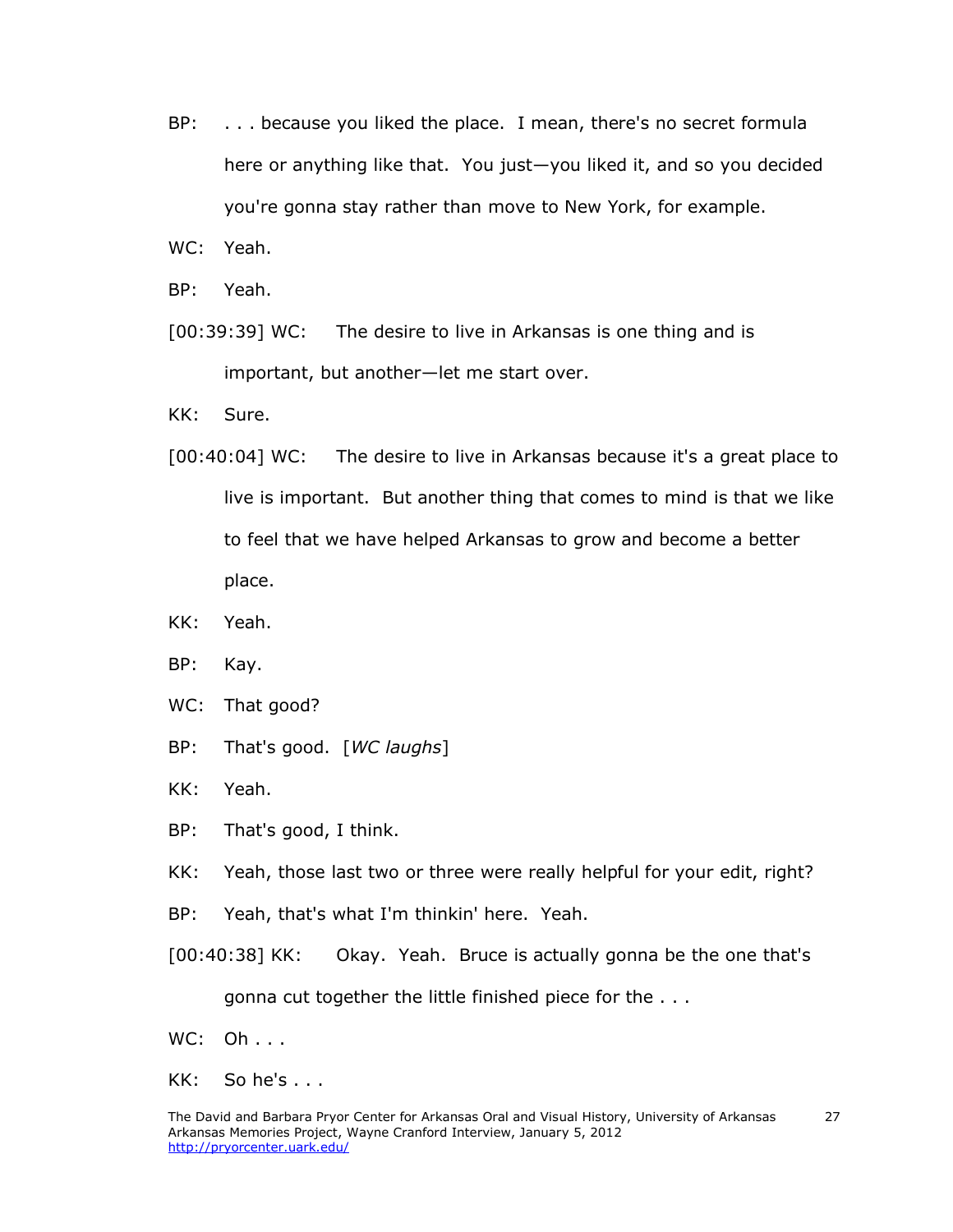- WC: . . . my sympathies. [*Laughter*]
- KK: So he . . .
- BP: No, no.
- KK: So he's thinking about, you know, like a wrap—the wrap-up phrase and things like that, so some of those answers I think will work very well for that.
- WC: Good.
- [00:40:59] KK: Is there anything else that you would like to say about your wonderful agency and the life that you've been able to leave lead?
- WC: Well, it ain't over yet.
- KK: Well [*WC laughs*], no, it's not, thank God.
- WC: Oh, let's see-like what?
- KK: Well, I mean, I do think it's interesting to follow up on what Bruce said. You know, you started creating this really successful agency, and you guys, you know, did some branch offices, but you decided not to go, "Okay, we're just gonna, you know, Jim and I or the four of us or whatever, we're just gonna—we're gonna go, but we're gonna move to Dallas, and we're gonna get a lot bigger." And the same thing happened to your sons. They went off to other cities and did big, important, nice things.
- WC: Right.

[00:41:43] KK: But they ended up comin' back here. That's kind of a neat repetition, I think. Is there a way you might be able to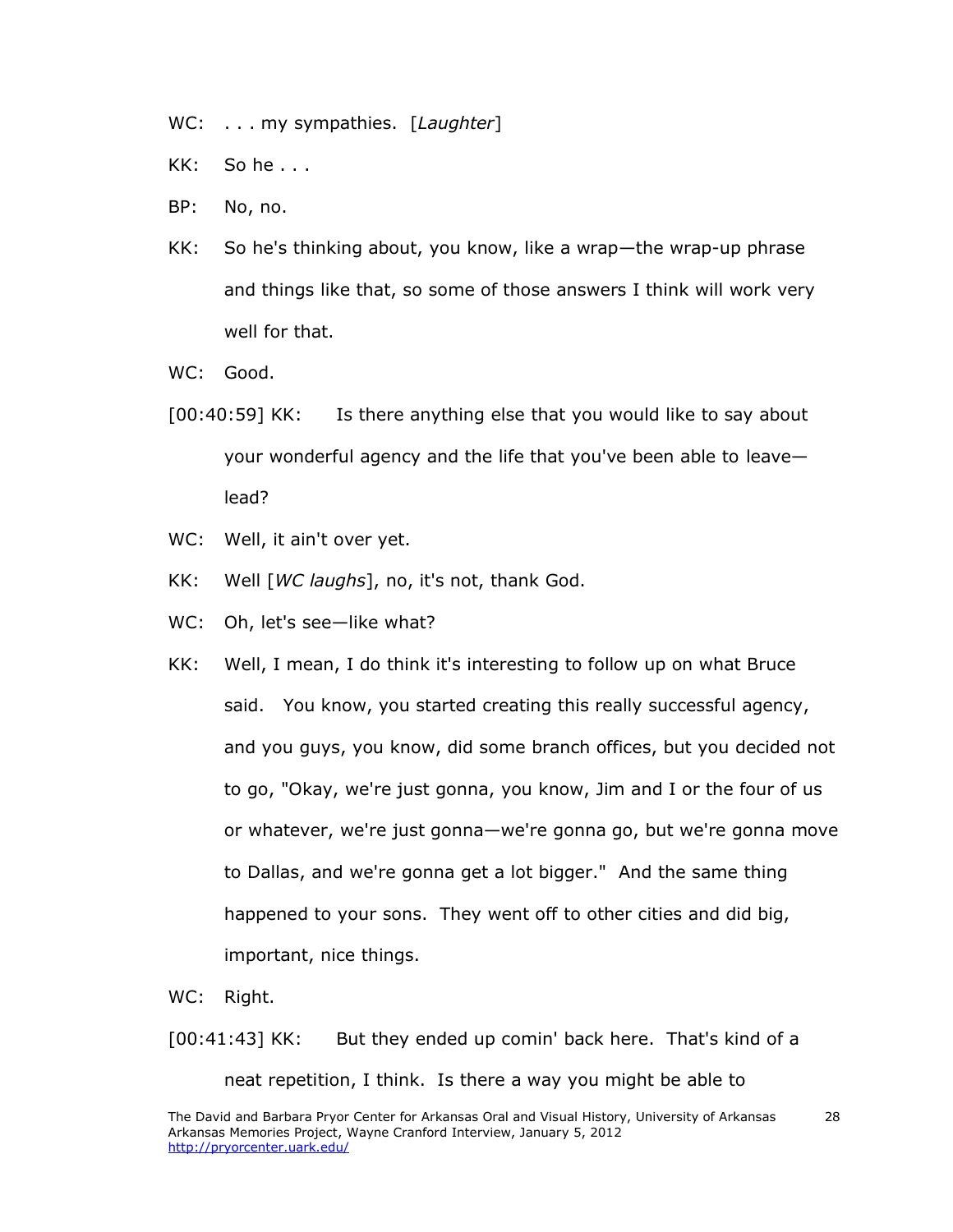incorporate that idea into one sentence? You know, not only did you want to stay here, but they ended up comin' back, too. I mean . . .

- WC: A man that I've always greatly admired used to say, "Who will build Arkansas if her own people do not?" And that concept has been important in my career.
- KK: Absolutely. Good one. I remember that. That's a great one.
- BP: Good. You're good.
- KK: Bruce, we got all the thing we need, you think?
- BP: I'm thinkin' we're . . .
- KK: More than enough for that.
- BP: . . . pretty close. Yeah, yeah.
- KK: Okay. Well, why don't we . . .
- BP: We got some good bites.
- KK: Yeah, why don't we be done with the Business Hall of Fame part, eat some lunch, and then the next part will be a lot easier, I think, 'cause you can just wander around all you want.
- WC: Gotta tell you all my projection about the Clintons. I think Hillary is going to run as vice president.
- KK: Really?
- BP: Really?
- KK: There've been a few rumors that she might.
- BP: Joe Biden will become secretary of state or perhaps an ambassador to Great Britain or somethin' like that.
- KK: Wow.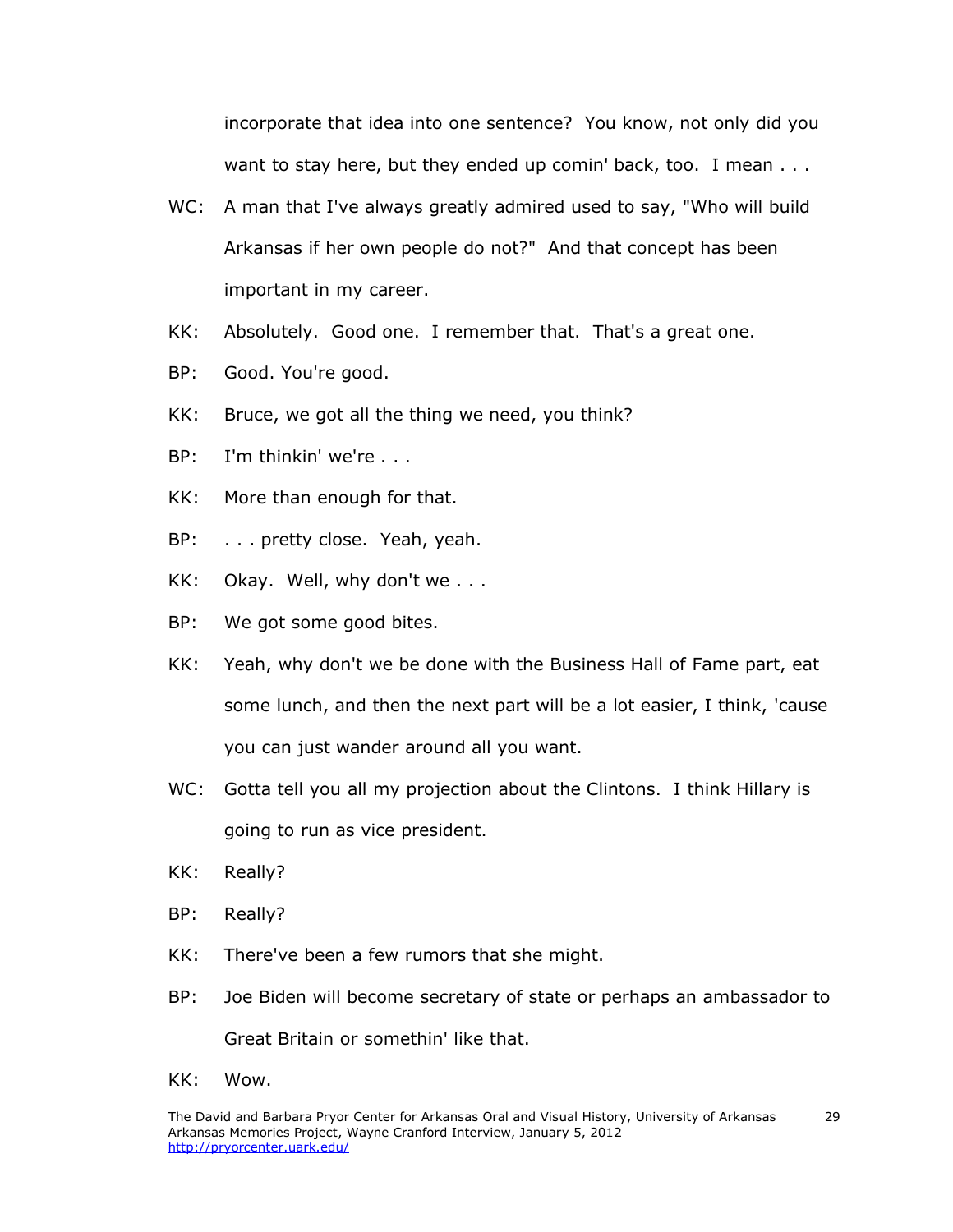BP: And Hillary will—I think that's the only way Obama can win.

- [00:43:09] KK: Well, it's interesting because she's already publicly announced two or three times that she was not gonna be secretary of state for a second term.
- WC: And she's also said she's tired and wants to not do anything. Or except write a book and do that. But being vice president is a lot more easy than being [*laughs*] secretary of state.
- BP: Yeah.
- [00:43:32] KK: No kidding. And when you look what she's had to deal with, it's got to been one of the most difficult and busy, challenging times for a secretary of state of all time.
- WC: Yeah.
- KK: I mean,  $I-I'm$  blown away by how she's doin'  $\ldots$
- WC: But I really think—they were here, you know, just a month ago for the—well, it was in October—for the dedication of the bridge. And Chelsea and Hillary came with him, and we went to a party over at Kaki Hockersmith's, and I walked in, and all of the kingmakers from both coasts were there, and I thought, "Why are all these people"—I mean, the twentieth anniversary of his announcing that he was gonna run for president—that's not all that sexy. I mean, why would they all come to Little Rock this weekend? And the more I thought about it that's what was goin' on.
- BP: Some negotiations were happening.
- KK: Well . . .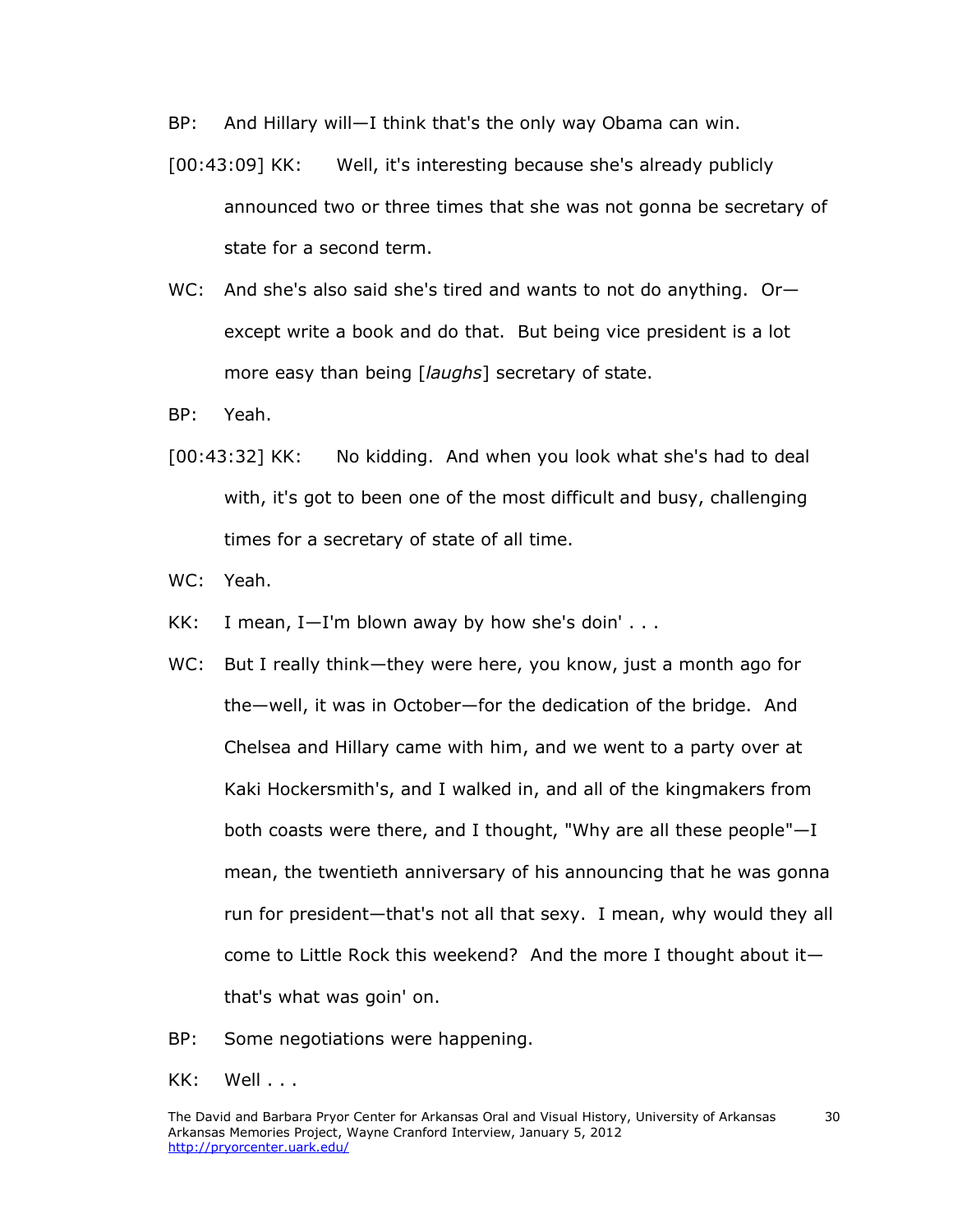- WC: Yeah, they'll have to . . .
- KK: . . . decision probably had been made by then.
- WC: They'll have to twist her arm . . .
- KK: Yeah.
- WC: . . . and appeal to all of her special interests that she has. And now that her mother has . . .
- KK: Yeah.
- WC: ... passed away and she doesn't have to worry about that, I really think that's what's gonna happen.
- [00:45:00] KK: Well, interesting.
- WC: And another reason I'm so proud of 'em, you know.
- KK: Yeah. Yeah. I mean, what other couple has been able to achieve what they've achieved politically. I mean, that's just phenomenal.
- WC: Yeah.
- KK: It really is.
- [00:45:16] WC: Worldwide. I mean, all the research shows that he's one of the most popular people in the world.
- KK: And the respect for her, worldwide, has gotta be . . .
- WC: Yeah.
- KK: . . . incredibly high.
- WC: Yeah. [*Electronic music*]
- KK: So . . .

WC: He's more likeable, but [*laughter*]—I—although I like Hillary a lot.

[00:45:38] KK: I think if you knew her personally and were sitting with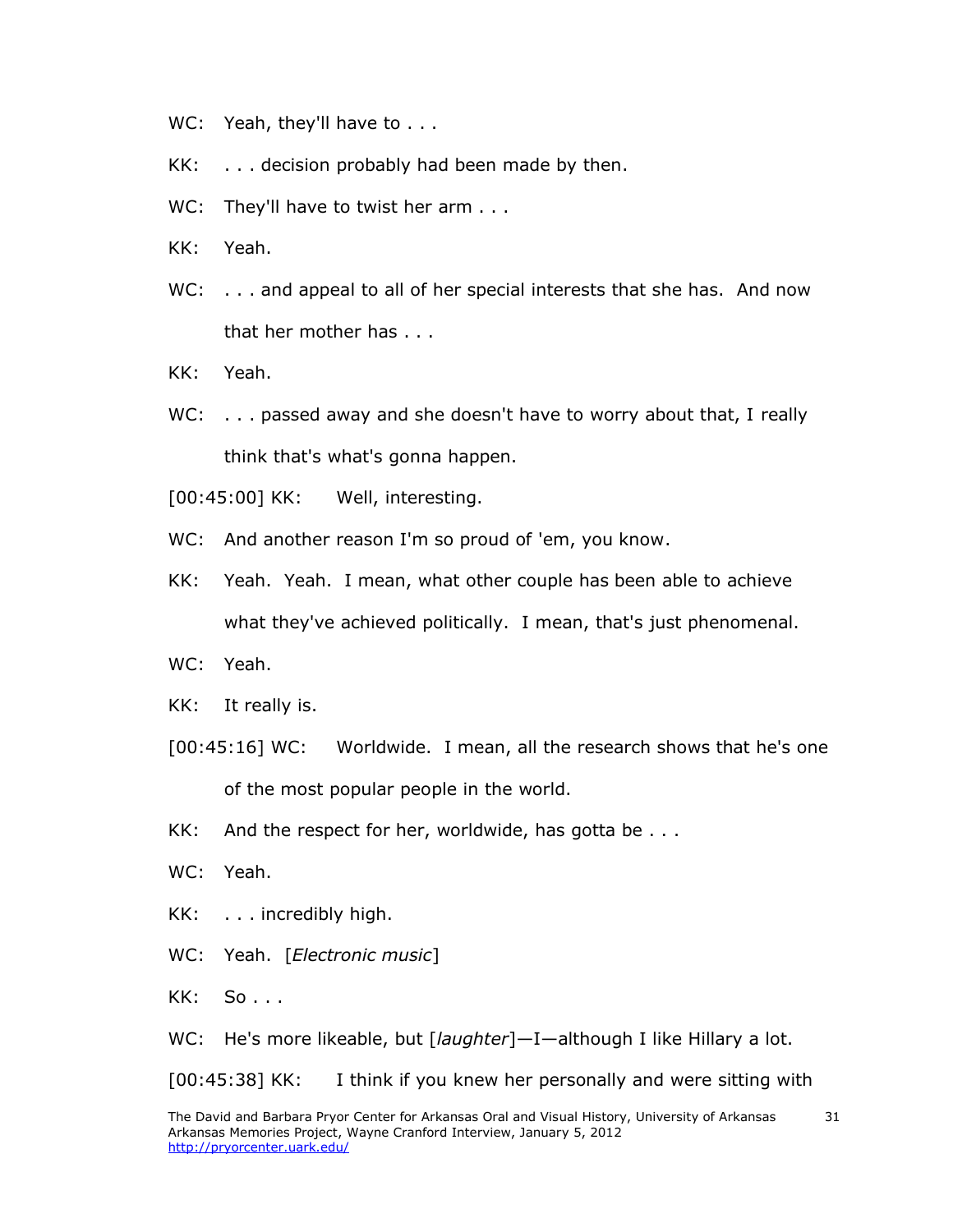her in a room as a friend, it would probably be really different than  $\dots$ 

- WC: Yeah.
- KK: . . . having her on camera talking about an issue.
- WC: Oh yeah.
- KK: I mean, I just—you know, some people have a different persona when they're in their political mode than when they're in their . . .
- WC: Yeah.
- KK: . . . personal mode.
- WC: Yeah.
- [00:45:52] KK: But there's no doubt her ability is extremely high. And you think—look at the complicated stuff she's been dealin' with lately the fine lines she's had to take on all these issues in the Middle East . . .
- WC: Oh, I know.
- KK: . . . and North Korea and Pakistan.
- WC: The touchy Middle East situation and . . .
- KK: Yeah. You know, the . . .
- WC: . . . handlin' Israel and-ooh!
- KK: The surprising shift of the Arab Spring. So many incredible issues going on there. I admire—I envy that you have a occasional seat at the table just to kinda hang out with somebody who's working at that level. Must be incredible.
- WC: It's an advantage, you know [*laughs*], to have known somebody that long.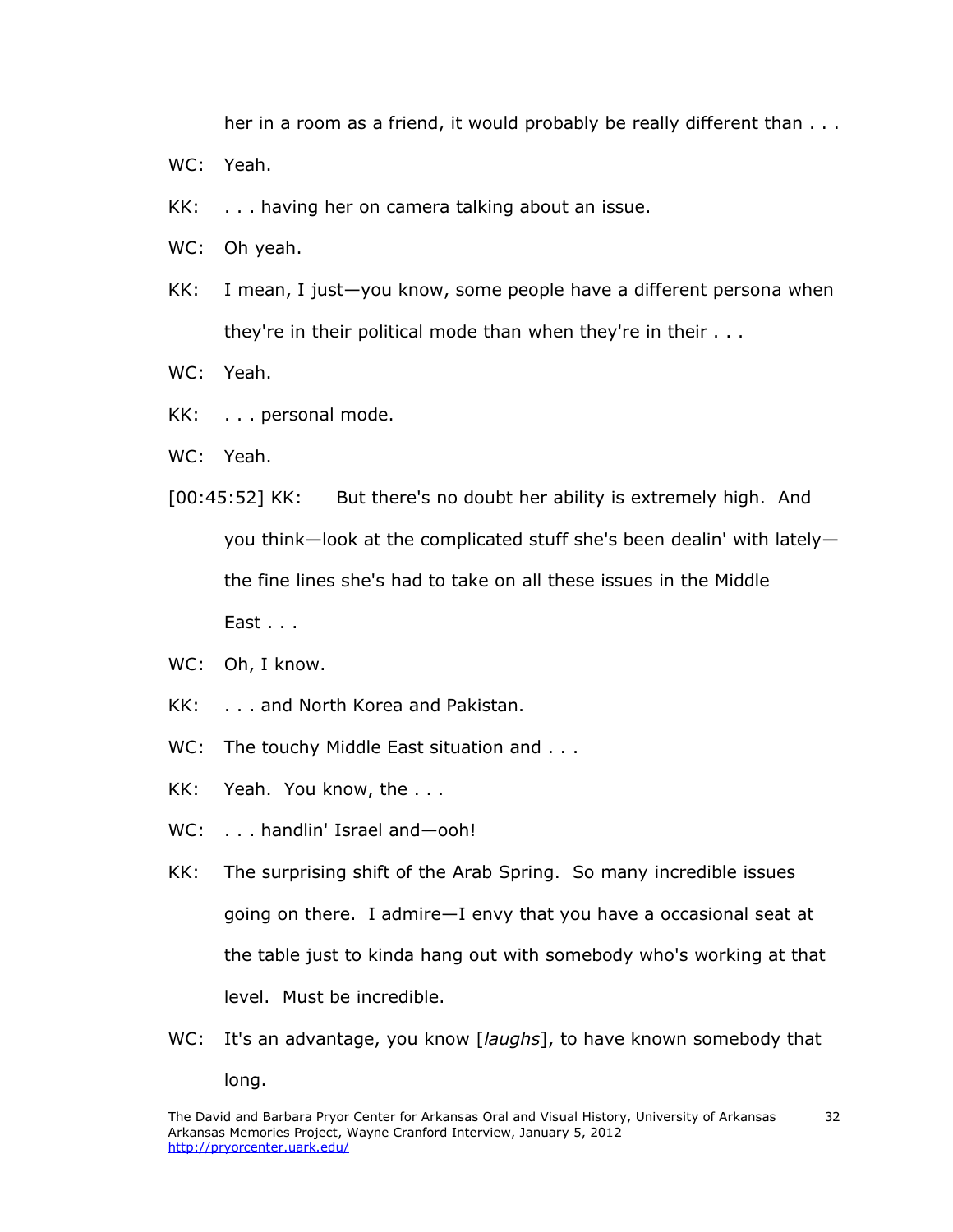KK: Well, we'll ask more about your . . .

 $[00:46:43]$  WC: There was one question there that  $\dots$ 

- KK: Oh, sure.
- WC: . . . might-I would like to say a little bit more about the small-town thing.
- KK: You want to take a look at that and—or I can just ask you a question about the importance of comin' from a small town, if that will get you started.
- WC: [Pause] Can't think, though, what . . .
- [00:47:15] KK: The original question was really about—the answer was kinda about, "Well, you kinda want to prove yourself when you're comin' from a smaller town and you come to the big city." But you may have had a second thought about it.
- WC: Well, I can't think now what it was.
- KK: Okay.
- WC: So maybe I've said enough about that.
- KK: Maybe. But I—we have found that—I would say ninety-five out of a hundred people we interview came from a small town in Arkansas, no matter how big their success was. [00:47:45] A number of people that have come from Camden, Nashville, kinda that south-central, southeast, southwest small town—Fordyce—I'm just astounded how many people have come from those towns.
- WC: Now, Bald Knob is northeast.

KK: No, I know [*WC laughs*], but it seems like a lot of those smaller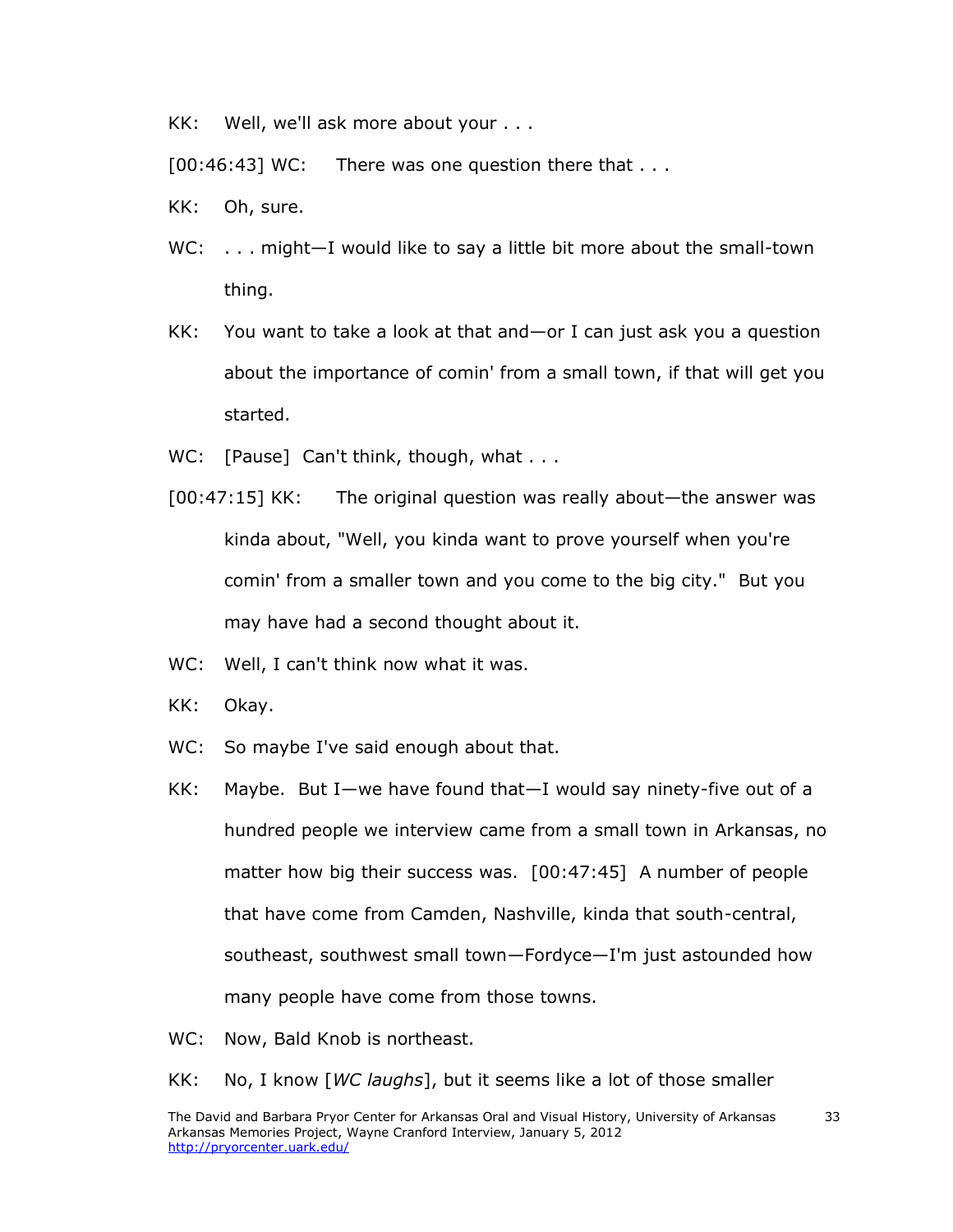towns—not real close to a big town—that a number of people have come from those areas . . .

- WC: Yeah.
- KK: . . . and have been very successful.
- [00:48:11] WC: And that—see, that script mentions Bald Knob, so I guess it's okay.
- KK: Yeah. I mean, was goin' to Searcy a big deal from Bald Knob or was goin' to . . .
- WC: Oh yeah. Yeah.
- KK: Yeah, we'll talk more about that in your bigger history.
- WC: And you know, it just takes less than ten minutes now to get from Searcy to Bald Knob. But then, when I was growin' up, it was big—a big deal—took a lot of time to get there, and course, the trains were running. We were—we used to hop on the train and come to Little Rock for the day, and that was a big deal.
- KK: Yeah, no doubt. But there were a lot of trains running, too, so it was easier in that sense for the train.
- WC: Yeah.
- [00:48:52] KK: But you didn't—I mean, you weren't gonna get and—try to drive to Little Rock very often. That just wasn't—you know, I guess when you were really young, maybe—did you guys always have a car?
- WC: Yeah.
- KK: Yeah. Well . . .

WC: My dad was a carpenter. And we certainly didn't have a lot of money,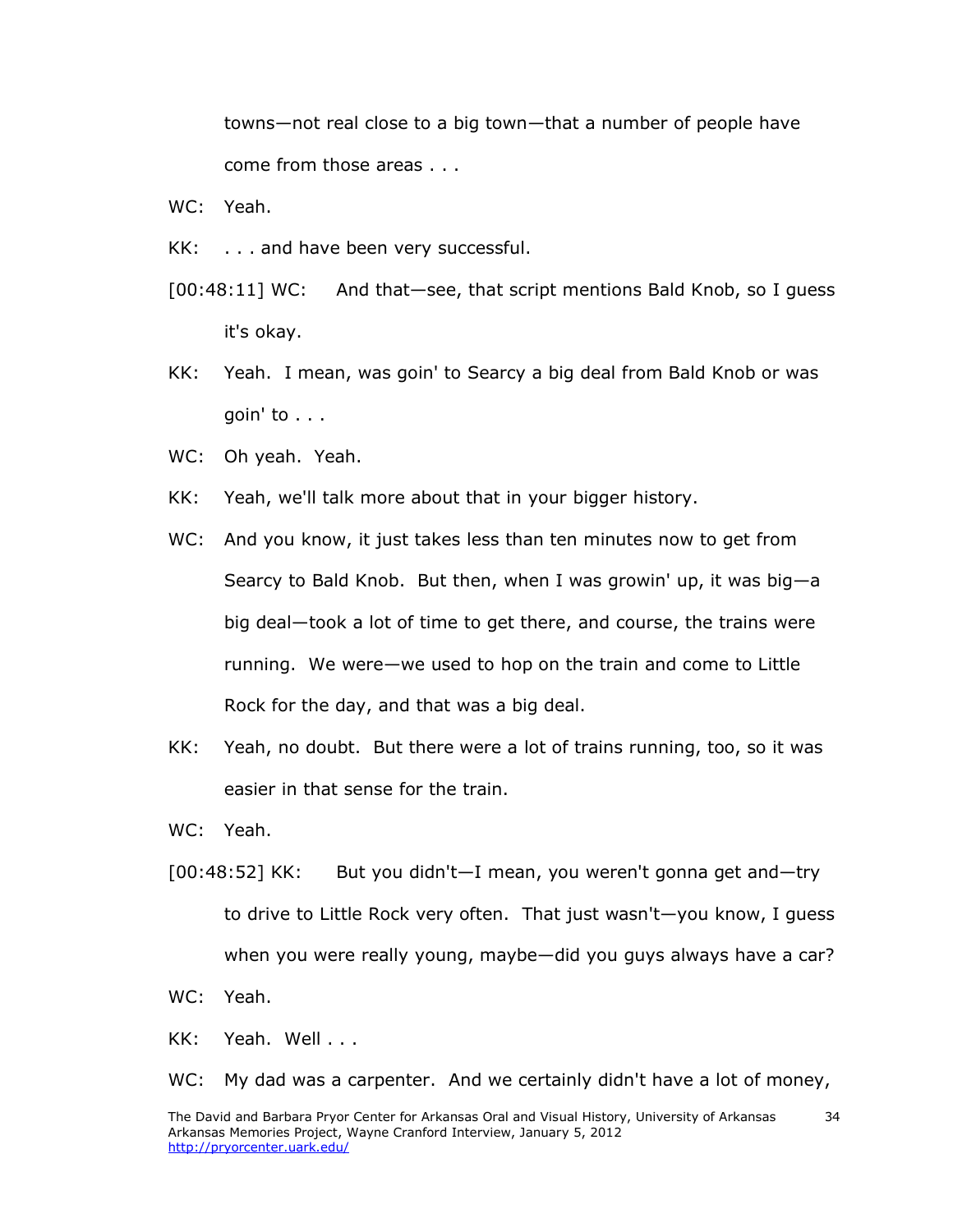but we always had a car and indoor bathrooms. [*Laughter*]

KK: Yeah.

- WC: That sort of thing.
- [00:49:23] KK: You know, 'cause, you know, Governor Beebe didn't start out with indoor plumbing. I mean, there were a lot of people . . .
- WC: I know. Yeah.
- KK: . . . who didn't start with indoor plumbing.
- WC: Yeah.
- KK: So I guess you were a little bit more fortunate. Well, you're not quite—maybe not quite the same, you know, type of family, but . . .
- WC: I knew Governor Beebe's first wife. I was a reporter at the *Democrat* and doing a *Sunday Magazine* photojournalism story on a Boy Scout in Pangburn, Arkansas, who had won the highest honor in Boy Scouts. He'd saved another scout's life in a boating accident. And the scout had a younger sister named Dawn, and we've—the photographer and I spent several days in Pangburn with this family. And Dawn turned out to be the wife of Mike Beebe. And the governor is still close to her father, who was kind of a, you know—well, he was helpful to him. Kind of a substitute father, really . . .

KK: Yeah.

WC: . . . during a period.

[00:50:54] KK: Yeah, that's interesting. So, it seems like the more interviews we do, the more we see how small Arkansas is in terms  $of \ldots$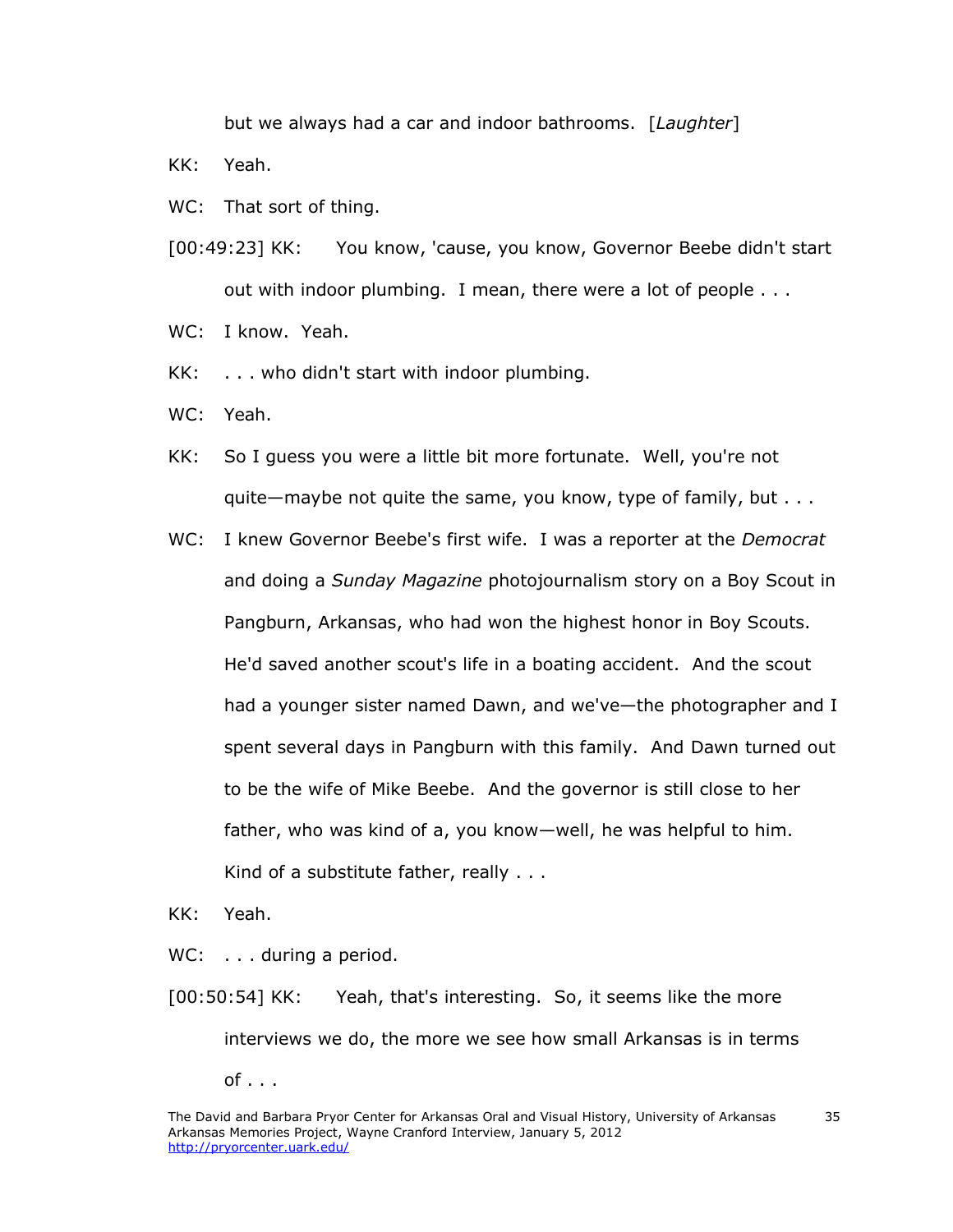- WC: Oh, gosh.
- KK: . . . who knows who.
- WC: Gosh, yeah.
- KK: Everybody knows somebody else that's—you know, has done some different things and important things. And someone in your position who was in advertising from the [19]60s, you've met probably most of or many of the people who make things happen in this state, whether it's politically or from a business standpoint and advertising and other issues.
- [00:51:28] WC: Yeah, I was—I knew Sam Walton real well. And—but I was thinking the other day—I've—I have known every governor, I mean, you know, really well since Sid McMath.
- KK: Neat. Well, you ready for some lunch?
- WC: Well, yeah. We've-you were asking about candidates that we had handled. We even did a campaign for Orval Faubus one time. I never have talked about it.
- KK: Well, we'll talk about it a little bit more when we get into your real interview 'cause that's really interesting.
- [00:52:05] WC: And the reason we—the main reason we decided to not ever do any candidate representation again was Tommy Robinson.
- KK: I remember that campaign. I worked on that campaign a little bit on the TV side.
- WC: For which candidate?
- KK: For Robinson.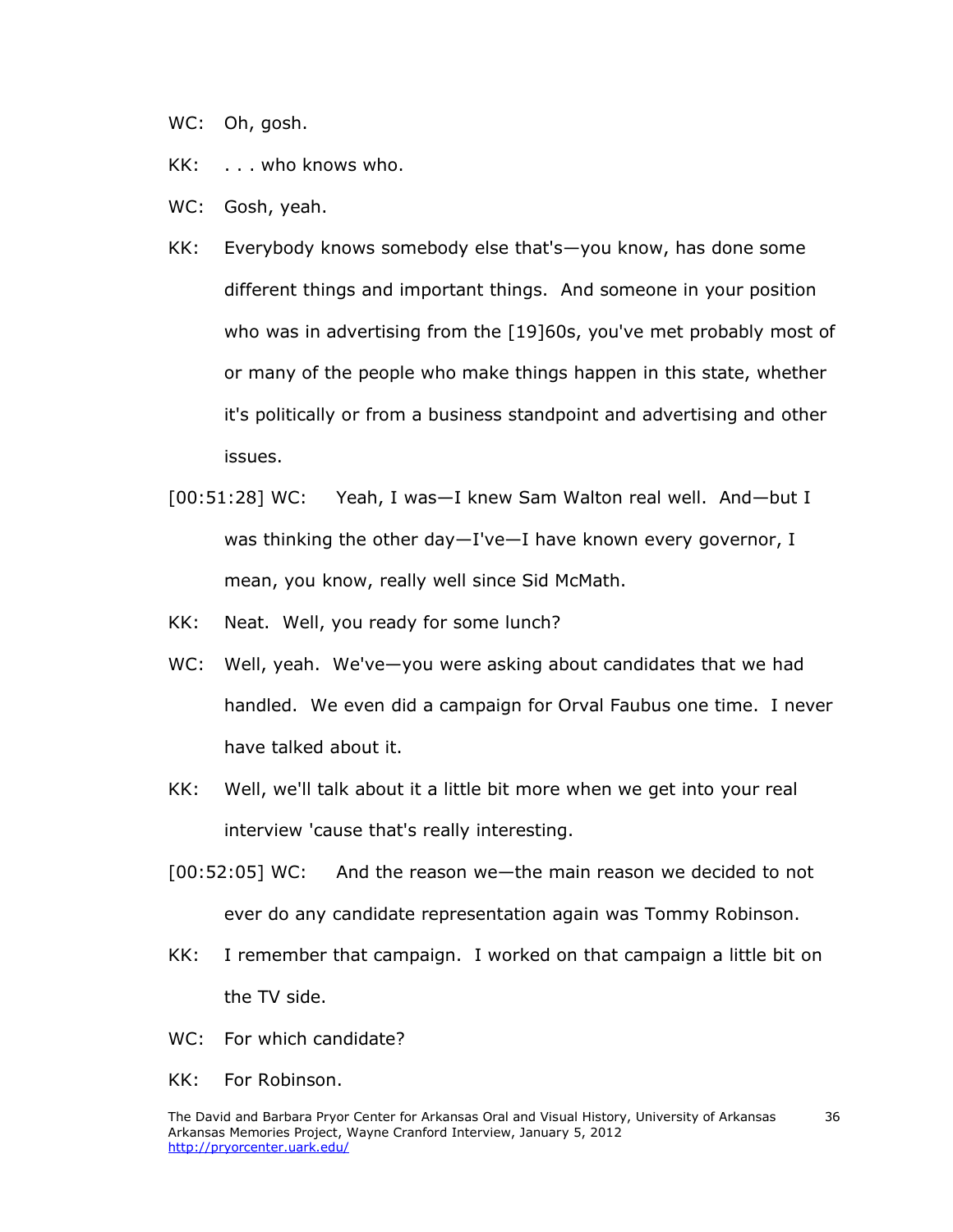- WC: Really?
- KK: Mh-hmm. [*Ringtone*] ?Jim? Dempsey . . .
- WC: Well, he was-I mean, I could work with him. I mean . . .
- KK: Yeah.
- WC: . . . he was, you know, full of wisecracks and called me a limousine liberal and [*laughter*] all that, but he ended up owin' us a lot of money.
- KK: No. Yeah, that's too bad.
- $[00:52:47]$  WC: Lot of money. And Jerry Jones . . .
- KK: Okay, she cut. We're off camera, so you can say whatever you want to say.
- WC: Would y'all like to use the table up there?
- KK: Well, whatever ends up being convenient.
- WC: Yeah.
- KK: Okay. All right. Well, watch your head when you stand up. Don't hit the microphone.
- WC: Okay.

[Tape stopped]

- [00:53:09] BP: Speed.
- KK: Okay. This is an interview recorded by the David and Barbara Pryor Center for Arkansas Oral and Visual History. The interviewer is Kris Katrosh. The interviewee is Wayne Cranford. And the recording is taking place at Wayne Cranford's home in Little Rock, Arkansas, on the fifth day of January, 2012. Okay. Mr. Cranford, you will receive a

37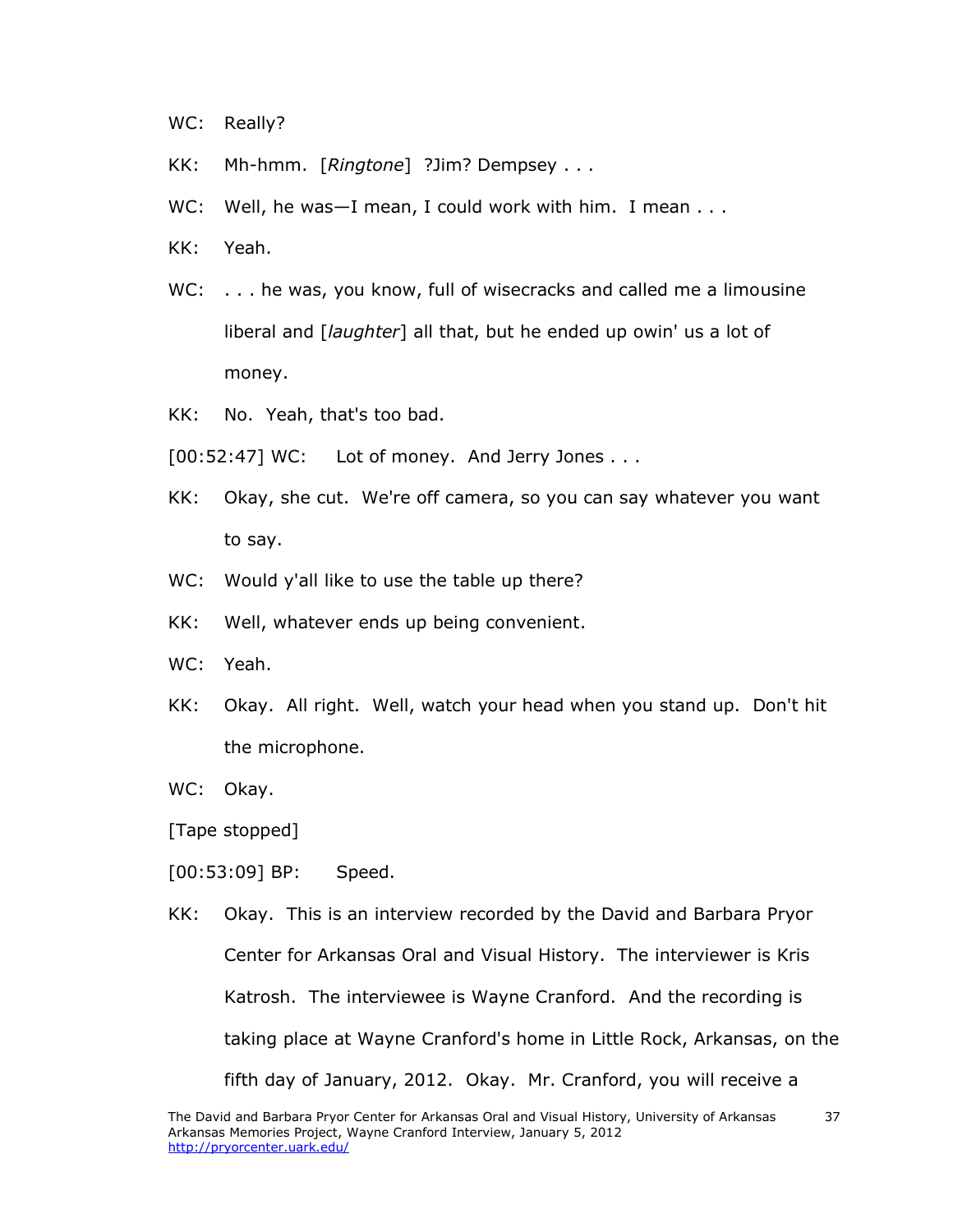copy of all materials, including a full transcript, to review. Once approved, the interview will be made publicly accessible at the Pryor Center on our website and archived with other publicly available sources. If you agree with this statement, please say so now, and we'll proceed with the interview.

WC: I agree.

- [00:53:49] KK: Thank you. All right. The first thing we always want to do is get your full name and get you to spell it. Now, I know that seems kind of elementary, but that way future generations will know that we got it right. So, if you'll state your full name and spell it for us.
- WC: Well, my full name is J. Wayne Cranford.
- KK: Mm-kay.
- WC: *C*—well, *W-A-Y-N-E C-R-A-N-F-O-R-D*.
- KK: Okay. And is that the way you like to see your name listed, like if it's on a screen—is J. Wayne Cranford . . .
- WC: No, I think . . .
- KK: . . . or you prefer . . .
- WC: I think without the J.
- [00:54:24] KK: Okay. Do you want to talk about what the J stands for  $or \ldots$
- WC: No.
- KK: [*Laughs*] Okay, well, there you go. Where were you born, and when were you born?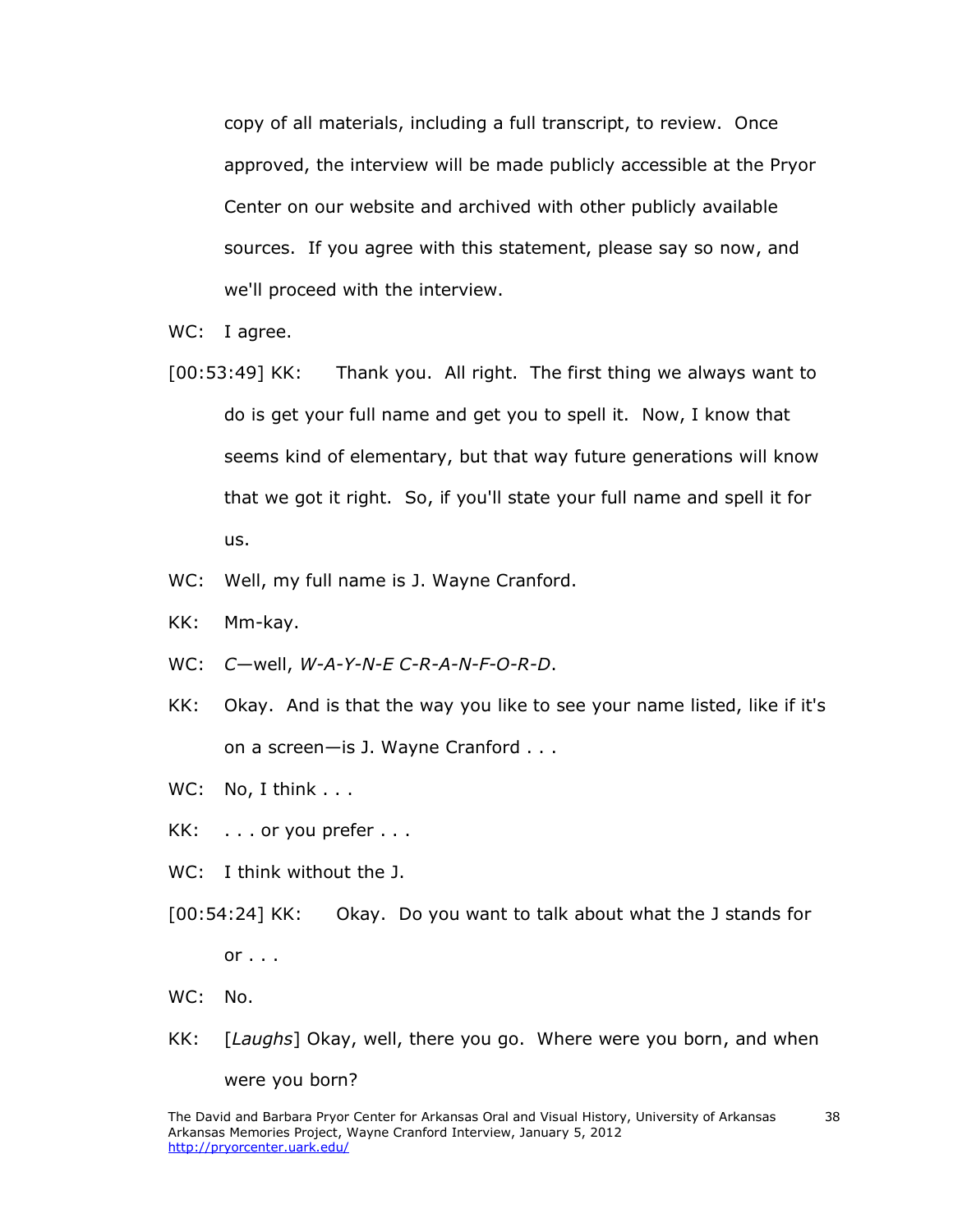- WC: I was born in Bald Knob, Arkansas, on January 1, 1933.
- KK: So you just had a birthday.
- WC: Yes.
- [00:54:45] KK: Great. And can you tell us your parents' names?
- WC: Yes. My father was Benjamin Franklin Cranford, and my mother was Rachel Jacobs Cranford.
- KK: And so her first name—her maiden name was Jacobs or w . . .
- WC: Yes.
- KK: Okay.
- WC: Yeah, she was Rachel Howell Jacobs.
- KK: Kay. Squeaky chair here. I need to be still. And where did your parents come from?
- WC: They were—their families had been in White County, Arkansas, for many generations. My mother's father was a German immigrant came to America when he was eighteen. I never did know him. I knew her—my mother's mother, but I never knew my grandfather. And they came from Tennessee, I understand.
- [00:55:56] KK: So they—on your mother's side, they came from Germany to Tennessee and then to Arkansas?
- WC: Right. And also my father's family, too, from t-not Germany, but Tennessee.
- KK: And—but you're—you understand that your father's side were in White County for a few generations before you.
- WC: Yes.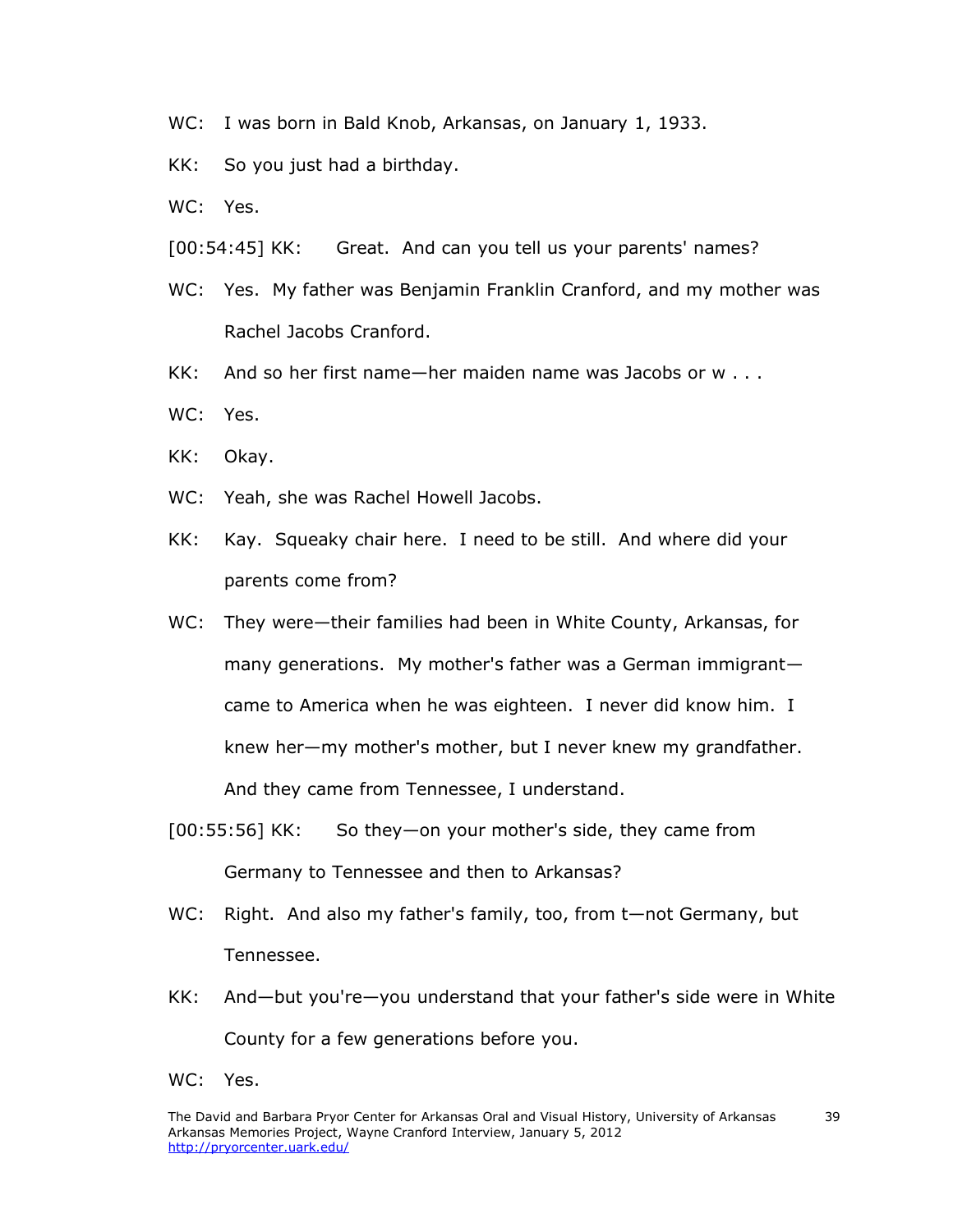- [00:56:17] KK: Do you know anything about what they—were they always farmers, or did they pioneer—did they—do you know anything about that history?
- WC: Not much. My father was a carpenter, and I am almost sure that at least one of my grandfathers was. I really don't know too much about—when I was born, my—both sets of grandparents were quite old. Because my mother was the youngest in a big family. My father was the youngest [*laughs*] in his family—big family.
- [00:57:01] KK: And big families were really common in those days. You know, not all children survived, and it seemed like people had big families.
- WC: Yes.
- KK: Well, do you have any particular fond or fun memories about your parents as a young child?
- WC: I'm-I remember they were very good parents, very loving, and supportive, and all those good things.
- [00:57:34] KK: What's your earliest memory?
- WC: I think my most vivid early memory was when I started to school. I was only five, and I didn't like it. I didn't want to go to school. [*Laughs*] And it took about five days before they could get me to stay. [*Laughter*]
- [00:58:05] KK: Did you physically leave the school and go home?
- WC: Yeah. My—our home was only a couple of blocks from the school.
- KK: And at five years old, were you going to first grade?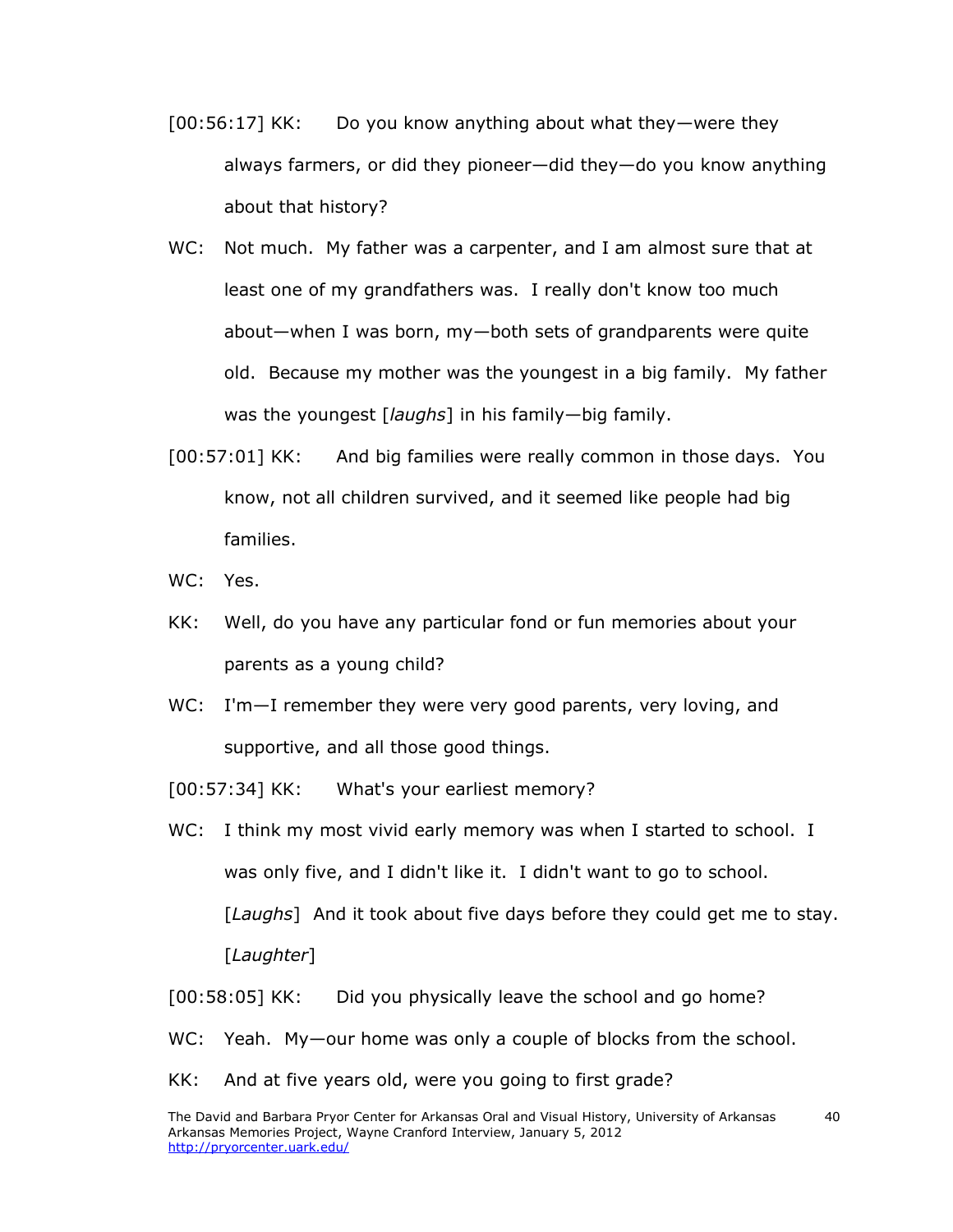WC: Yes.

- KK: It's interesting because I was just hearing recently from some other interviewees—some transcripts I was reading of other interviewees that in those times there wasn't such a strict rule about what age you were to start school or people didn't seem to enforce it as much.
- WC: Right. And course, there was no kindergarten in our town, anyway, or any kind of preschool at all.
- [00:58:50] KK: So starting at five, did that mean that you were ahead compared to what it would be to now? I mean, did you graduate early from high school and all that?
- WC: Yes, and I also skipped the last half of the fourth grade and the first half of the fifth grade. So I was always the youngest in my class. In fact, I was—when I became a senior in high school, I was fifteen, and when I became a senior in college, I was eighteen.
- [00:59:23] KK: Wow! That's so incredibly young. You had such a—an early start. You may not have liked going when you were five years old, but there were some advantages in the long run, it seems like being—getting out of college so young.
- WC: Yes, I guess so. I got an early start.

[00:59:43] KK: So what was it like growing up in Bald Knob, Arkansas?

WC: Oh, it was great. I wouldn't take anything for the small-town childhood experience. We did all the—you know, the usual things, playing out in the yard at night without air-conditioning and no television, of course. Went to the movies a lot, but overall, a very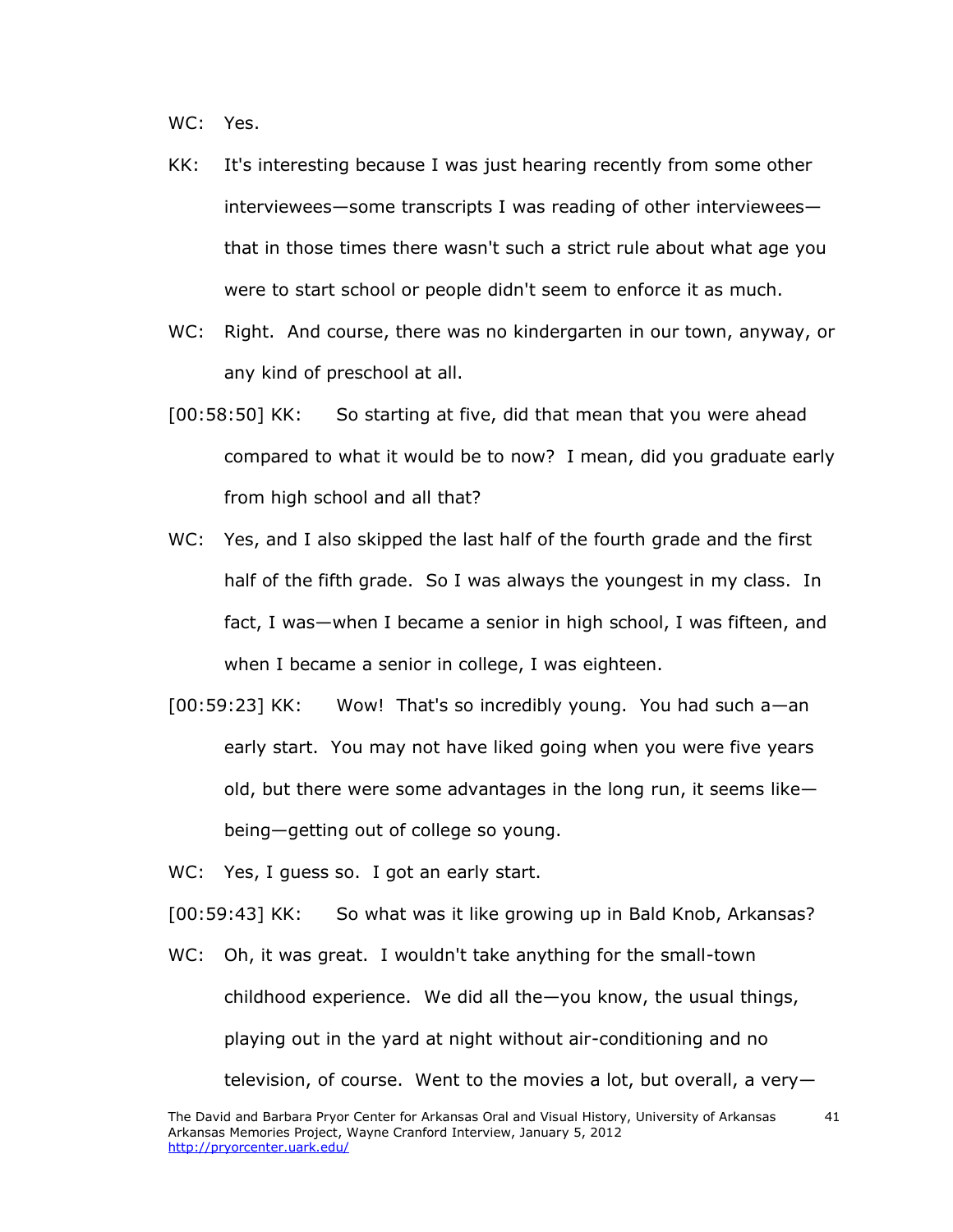good memories of my childhood.

- [01:00:21] KK: And since you were only two blocks from the school—you know, a lot of small towns everything was kind of walk around.
- WC: Yes.
- KK: Was that true for you?
- WC: Yeah. Oh, yes, very much so. Yeah, people walked from our neighborhood to downtown almost always.
- [01:00:43] KK: Was church within walking distance?
- WC: Oh, yes.
- KK: And was that regular thing for your family to go to church?
- WC: It was. Yeah.
- KK: Which church did you go to? Do you remember?
- WC: Methodist church.
- KK: Was there a pretty big congregation there?
- WC: Well, pretty big for a town that small. When I was a child, the population of Bald Knob was about two thousand. It's about three thousand now, but it was about—around two thousand.
- [01:01:15] KK: And so it wasn't uncommon to—after you were a little older, particularly—like, to walk to the grocery store or walk to the bank with your—with a parent or things of that nature?
- WC: Not at all. It was—it would be most unusual not to.
- KK: Right. So you didn't need to drive to go anywhere that was a normal place to be around in town.
- WC: No.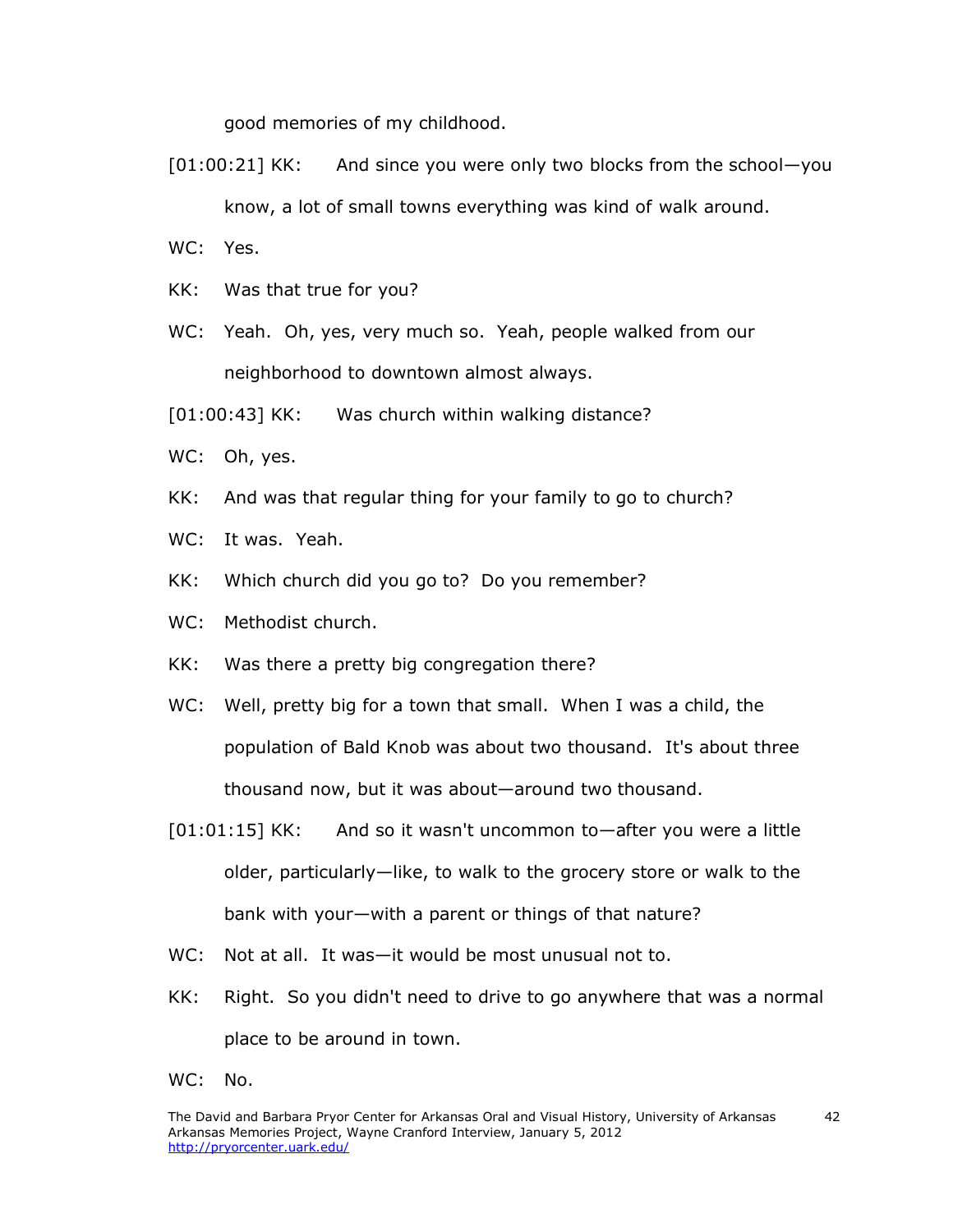KK: You just walked.

WC: No.

[01:01:36] KK: Did you—do you remember having a bicycle or . . .

- WC: Oh yeah, and I did ride my bicycle downtown a lot and other places. I don't remember ever ridin' it to school because school was so close.
- KK: Yeah, you would just walk. Now, did you go home for lunch from school, or did you eat at school?
- WC: Sometimes. Not all the time. As I recall, the school didn't even have a cafeteria until maybe I was in junior high school. And people took their lunch in a little brown paper bag. But since we were so close, I did walk home sometimes.
- [01:02:33] KK: I—we'd heard that from some other people, too, so that's why I asked. So, did you have any brothers and sisters?
- WC: Yes, I had two brothers, one seven years older and one seven years younger.
- KK: Kay, but no sisters, then?
- WC: No sisters.
- [01:02:55] KK: Well, what type of house did you have growing up?
- WC: Well, it was not a very large house. It was on the corner of a-one of the main streets in town. As I said, close to school. Certainly not fancy at—but nice enough. I mean, we thought it was fine. And that's about all I can say about it.
- [01:03:38] KK: Did you share a bedroom with your brothers? Did you have your own room or . . .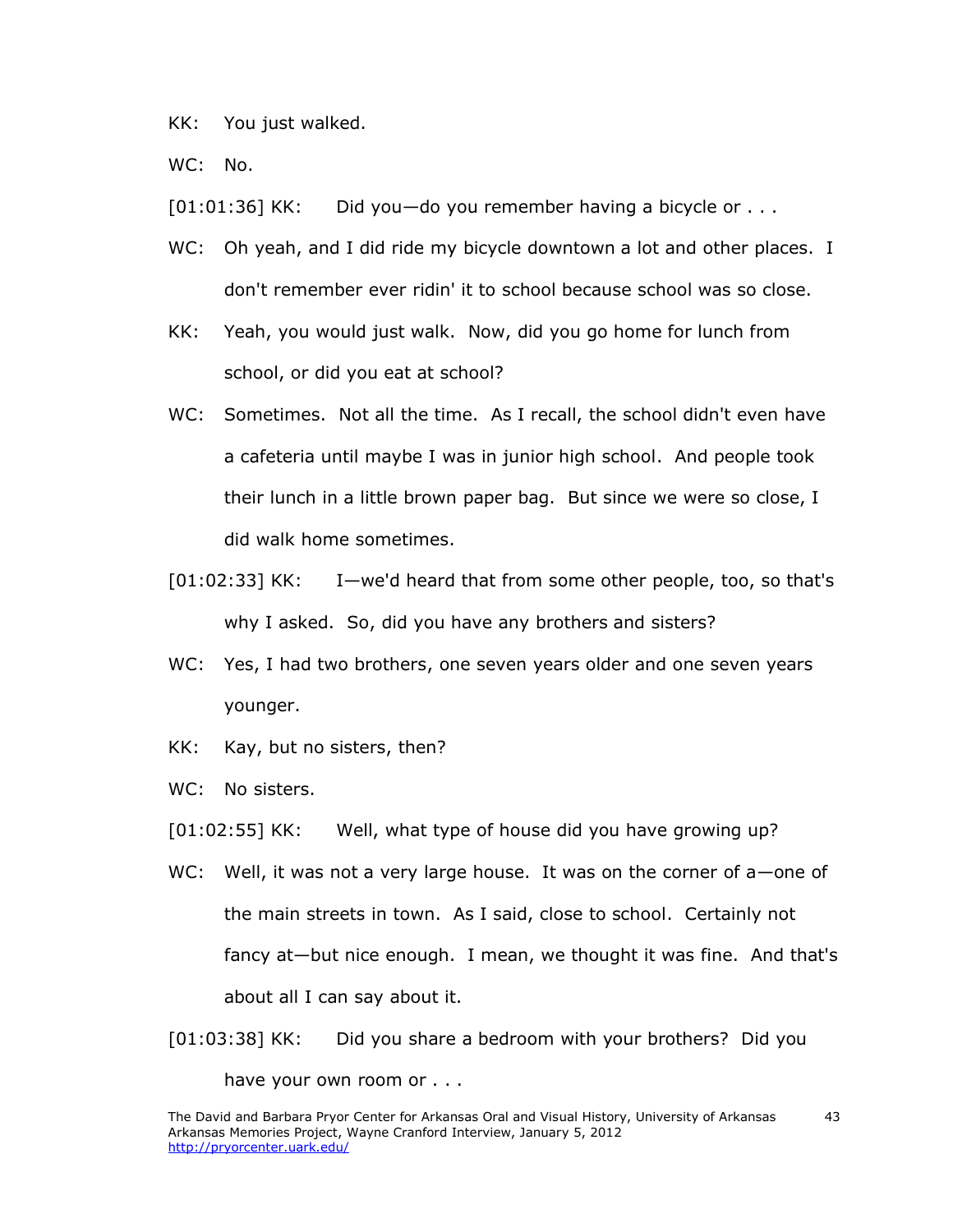- WC: See, my older brother was away at school and then in the army-World War II. By the time—I guess I pretty much had my own room most of the time.
- KK: Yeah, 'cause it was such a spread of years between your brothers and yourself.
- WC: Yes.
- [01:04:07] KK: Yeah. Now, I think you told me before we got into the interview that you did already have running, you know, water and indoor plumbing and electricity and . . .
- WC: Yes.
- KK: . . . you know, so . . .
- WC: Yeah.
- KK: . . . it wasn't as primitive as some of our interviewees grew up, I suppose.
- WC: Right. No, we did have running water and one bathroom [*laughs*] and electricity.
- [01:04:36] KK: Well, tell me a little bit about your parents' jobs. What did your—you said your father was a carpenter. Did he just . . .
- WC: He was a carpenter . . .
- KK: Did he travel or . . .
- WC: . . . and a builder, and he could build anything. I remember he built a flying jenny in the backyard for us to play on at one point. And he built a tree house, and he later built many of the homes in Bald Knob. And—but as I said, he could build anything.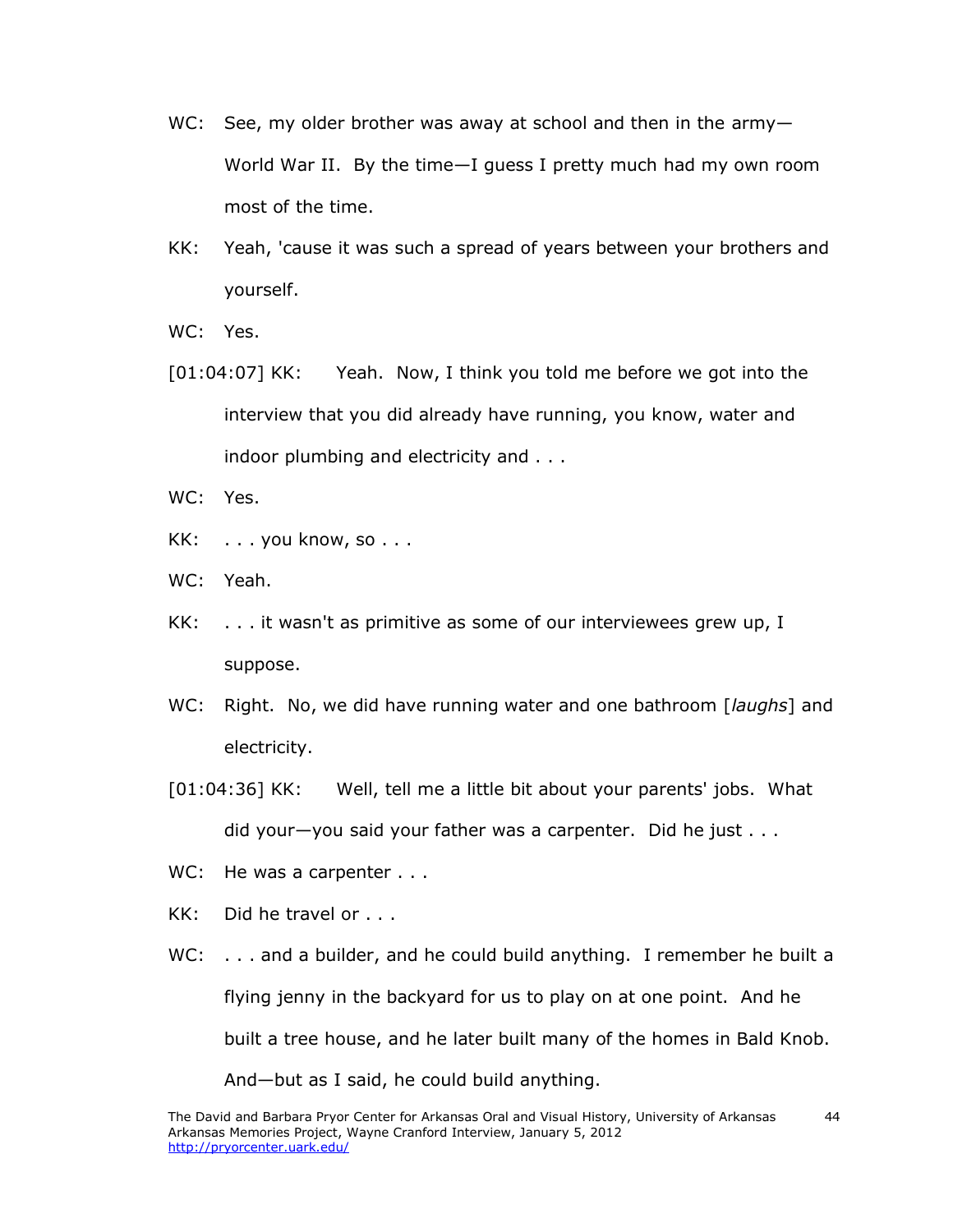- [01:05:13] KK: Now, describe for people who don't know what a flying jenny is.
- WC: Flying jenny is a—it's a long, thick board mounted on a post with a goes around and round and round. [*Laughs*] Very dangerous if it hit somebody.
- KK: Yeah. And did your mother ever work, or was she a housewife?
- WC: No, she never did work. She was a stay-at-home mom.
- KK: Hmm. Pretty common in those days.
- WC: Yes.
- [01:05:55] KK: So your father—it sounds like he worked fairly steadily, that he did all right.
- WC: Yes. He did some work out of town. I remember during the war he was involved in the building of the Rohwer center for displaced Japanese.
- KK: Mh-hmm. Mh-hmm. Yeah, that was a—that was kind of an unusual thing. Did you ever go and see that camp?
- WC: No. No. But he was—he's—most of his jobs were in Bald Knob.
- [01:06:35] KK: And your older brother was in the service in World War II. What branch was he in, and what did he do?
- WC: He was in the army in the K-9 Corps.
- KK: Really? And . . .
- WC: Yeah, in the Pacific.
- KK: What did the K-9 Corps focus on?

WC: I'm not sure. I know they were an important part of the war effort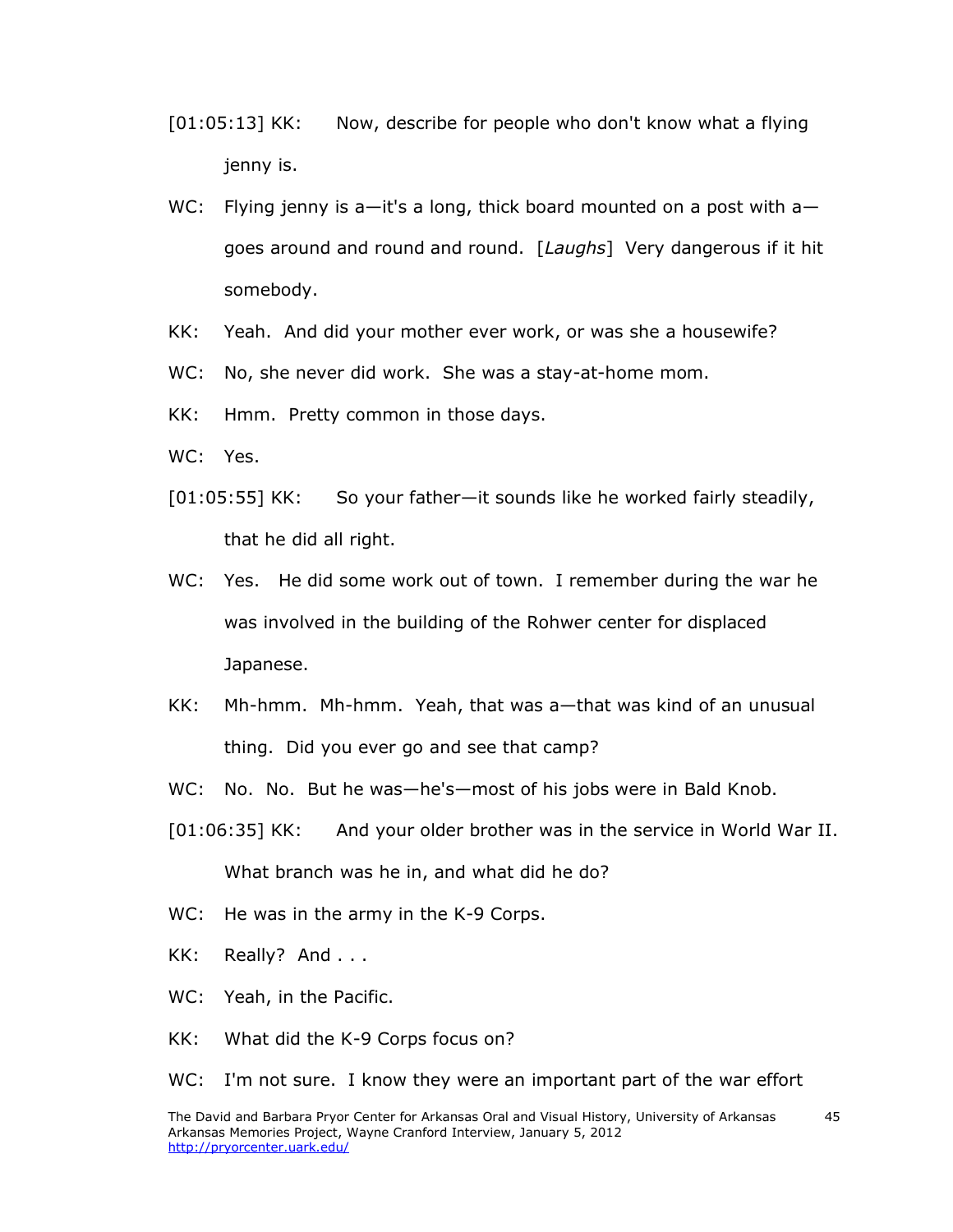and—but I don't know how close they were to the, you know, battle line and all that.

- [01:07:15] KK: Just kind of waiting for this plane to go over. Do you happen to know what islands he fought on or anything like that?
- WC: I remember—I was—you know, I was pretty young. I was a pretty young kid, but I remember one island—one of the first ones where we knew where he was Mortai—*M-O-R-T-A-I*—and I believe he was on Iwo Jima. And usually you found out only after they had already left.

[01:07:57] KK: Right. They were tryin' to keep the troop movements . . . WC: Yes.

- KK: . . . quiet, of course.
- WC: Yeah.
- KK: So there was censorship of letters.
- WC: Right.
- [01:08:07] KK: So do you remember anything about what your chores were as a child—as a young child? Did you have chores you had to do?
- WC: Sure. I remember bringing in wood for the woodstove for heat in the winter. And of course, I mowed the lawn with a manual lawn mower [*laughs*] and things like that. Go to the store for my mother. Those are some of the chores.
- [01:08:43] KK: Do you remember if the grocery store was a thing where you went in and picked up what you wanted and it was a credit thing that you paid a bill on, or did you take cash?

46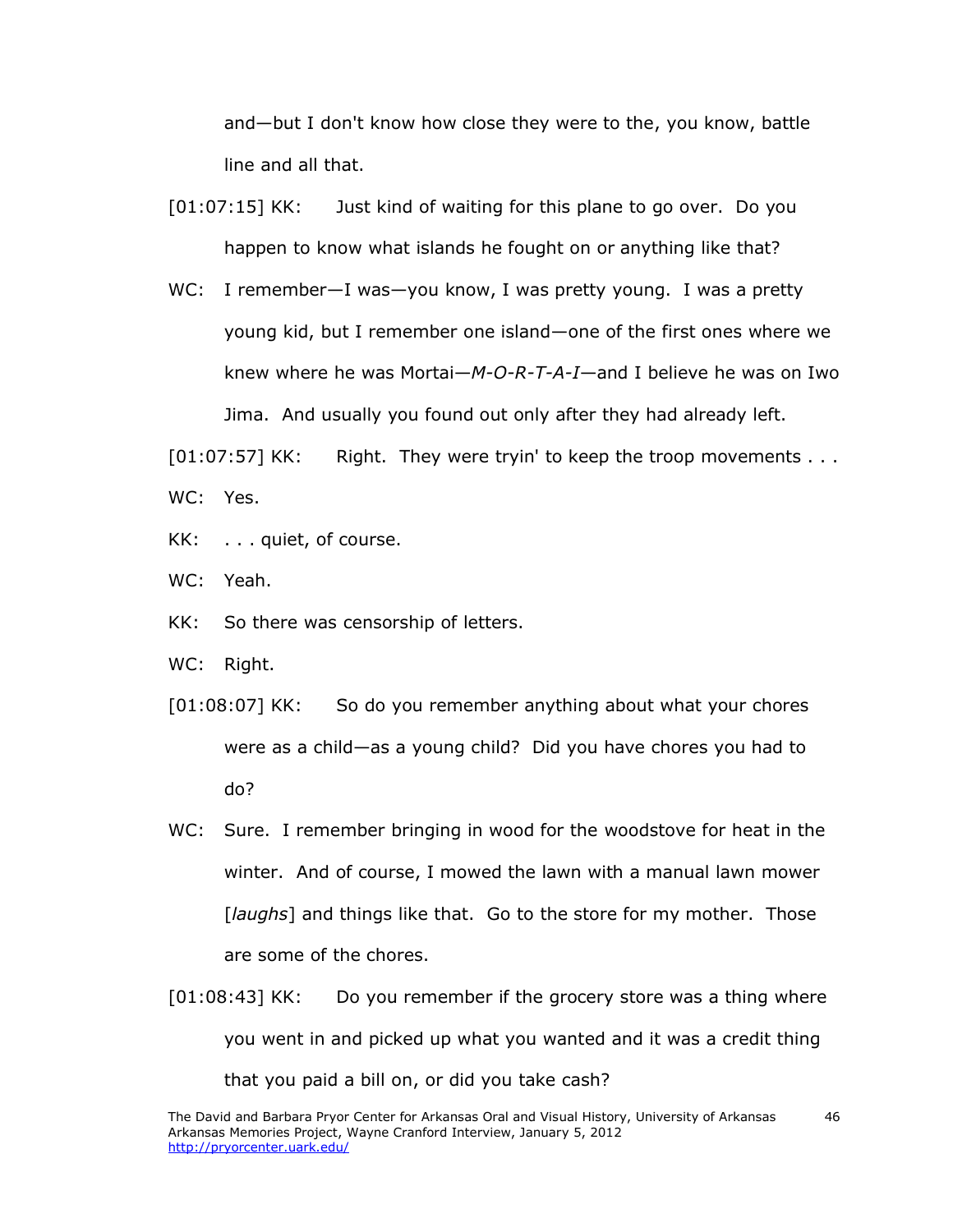- WC: It was a charge account, yeah.
- KK: I remember that being very common.
- WC: Very common.
- KK: And—so those are the kind of things that make sense for a boy to be doing, right? You run the errands, you get the wood, you—now, did you have, like, a potbelly stove for heat, or was it more like a wood-burning stove near a wall?
- WC: Well, it was a-I quess you would call it a potbelly stove. It was out from the wall five or six feet, I guess.
- [01:09:29] KK: And was one of your jobs sometimes to make the fire in the morning?
- WC: Yes.
- KK: And was the cooking stove also wood fired?
- WC: No, I don't believe so. I think it was always a gas stove.
- KK: Okay. Did you guys have your own garden? I know victory gardens were a big deal in World War II. Did you have a garden in your house [*music plays*]—at your house?
- WC: [*Laughs*] At some time we had a very small one.
- KK: We'll wait till that's . . .
- WC: Thought I had it turned off.
- KK: That's okay.
- BP: Oh. Over the headphones it sounded like the entire room. [*KK laughs*]
- WC: Hello? Okay. It's completely off now.
- KK: Okay.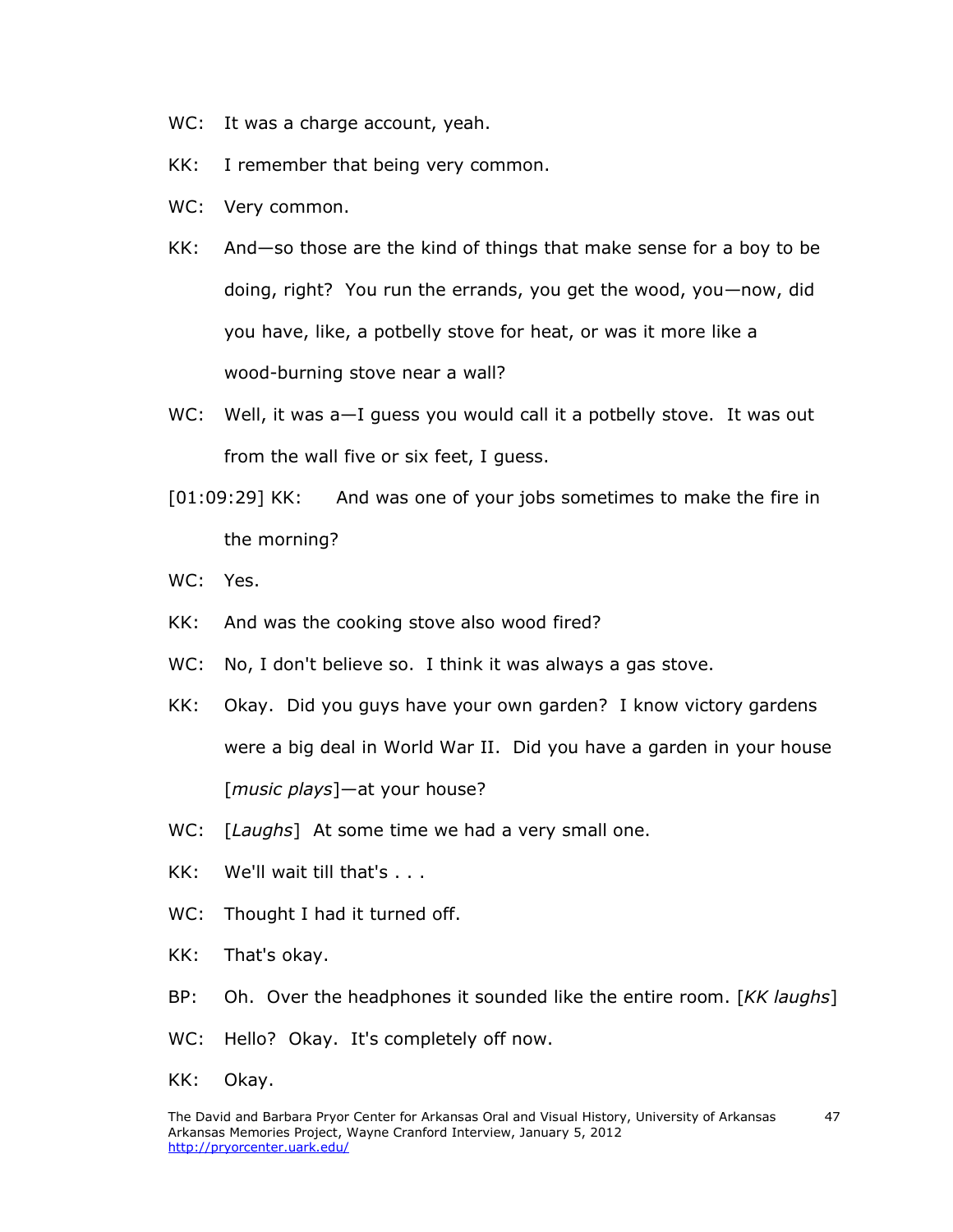WC: Sorry.

- [01:10:25] KK: No, that's fine. What I was asking about was a garden. I know a lot of families had victory gardens, and some people who lived maybe not quite right in town had bigger gardens. So, did you have a garden?
- WC: As I said, I think at one time we had a very small garden at our house. My grandmother had a large garden, and I had an aunt in town who had a large garden. And primarily, she kept us in all kinds of fresh vegetables.
- $[01:10:57]$  KK: I'll bet that was nice. Well, do you remember—do you were you ever tasked with helping take care of any of those gardens you—weed the garden, waterin' things, or was it more just . . .
- WC: No.
- KK: . . . kind of play around?
- WC: No, I don't think I would've been very helpful.
- KK: [*Laughs*] Why do you say that?
- WC: Well, I just didn't know how to, and I guess, really, they didn't need my help, either. [*Laughter*]
- [01:11:25] KK: I understand. So did—was—you said that your family went to church and—very common—and you went to the Methodist Church. Was there usually a prayer before your meal at home every night, or was that a common occurrence?
- WC: Most of the time, yes.
- KK: And who usually said grace?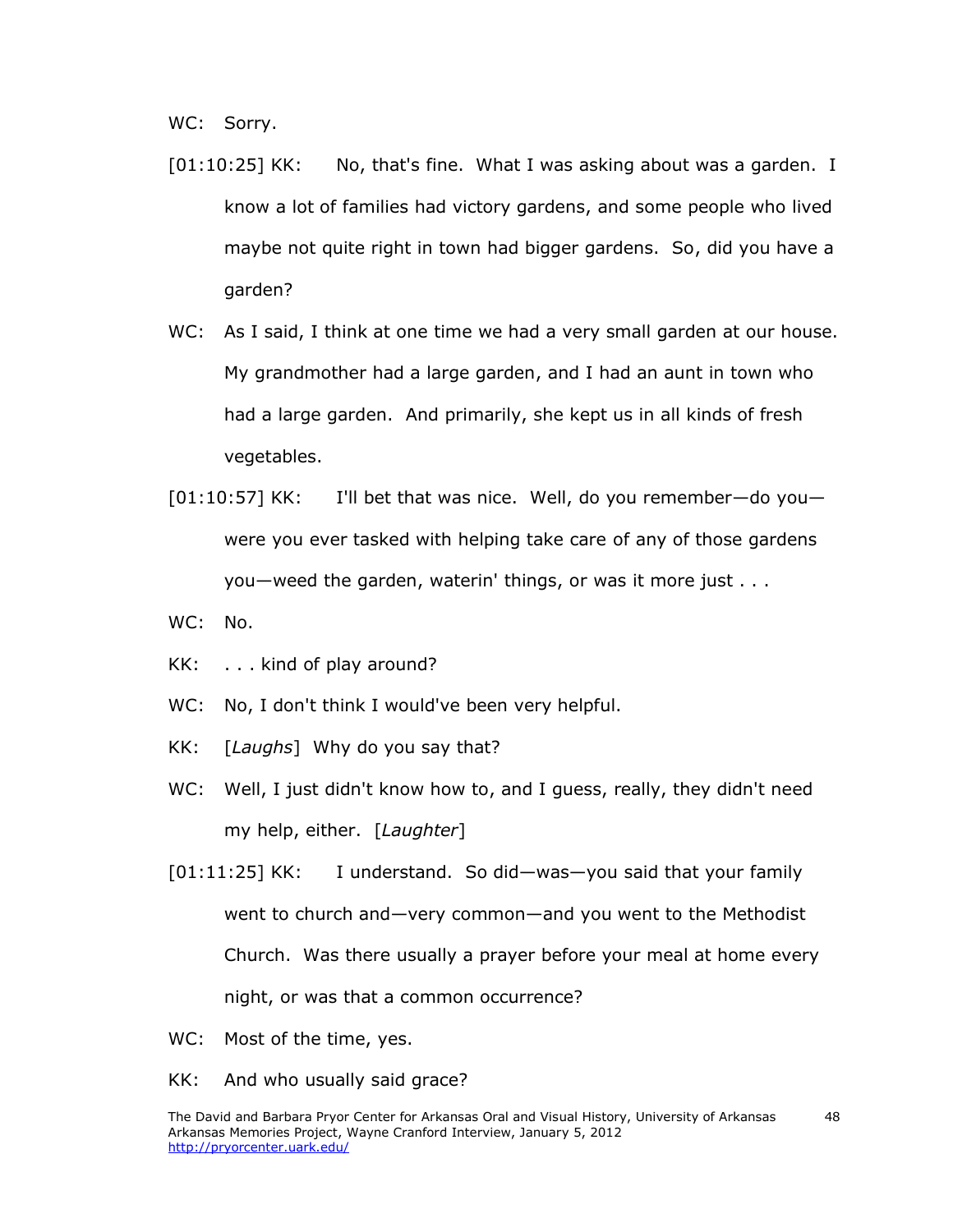WC: Yes.

- KK: Who usually did that in the family?
- WC: Oh, my dad.
- KK: Were you ever asked to do it? Did you ever . . .
- WC: Sometimes. Yeah, but not very much.
- [01:11:54] KK: Okay. So, the community was about two thousand people. You went to a church. It was—for the town's size, it was, you know, well attended, and I'm sure the other churches were well attended, too. What kind of things happened in a community, like, for play—like with you and other kids? Did you know a lot of neighborhood kids? Did you guys play together?
- WC: Oh, yes, yes. Yeah, all-I mean, all the kids in the neighborhood-and seems like in those days almost every house had a family with children. Yeah. And there were a lot of kids to play with.
- [01:12:46] KK: Do you remember what kind of games you played, specifically?
- WC: Oh you know, red rover, come over and—what is it—take a baby step or, of course, hide and seek, treasure hunts—all kinds of games like that.
- [01:13:14] KK: And were there—did you play baseball—more organized stuff? Did you play baseball in the summers, and did you have sports like that that you kind of played—not official, but just in the neighborhood?

WC: Not really. That was all—what there was was in the school. It was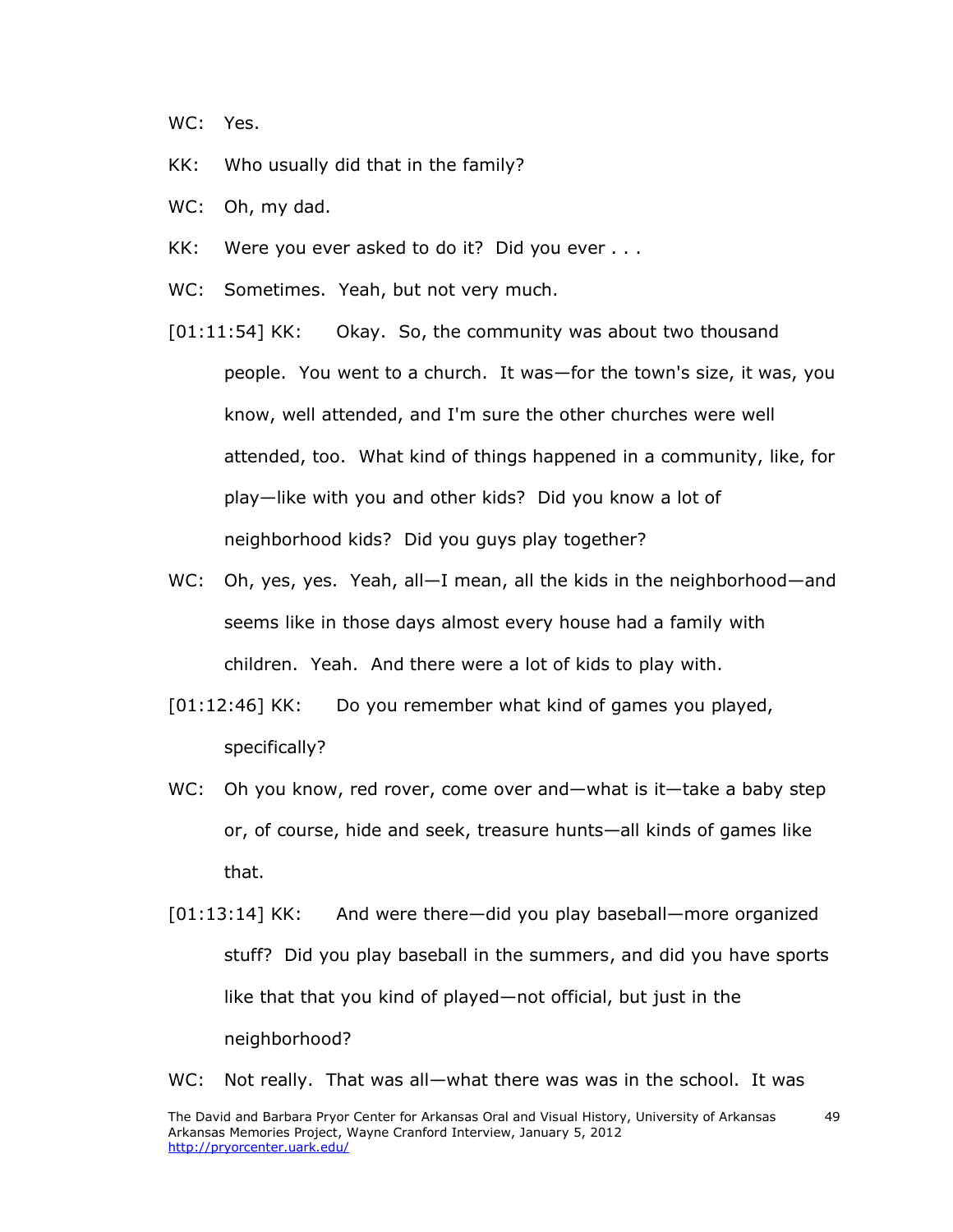organized sports in school.

[01:13:35] KK: Okay. And what about hunting? Did you go hunting? WC: No.

KK: You guys didn't hunt. Okay. How about discipline? Who was the disciplinarian of the family? Was it your father or your mother?

WC: My father.

- KK: You say that definitively.
- WC: Oh, yes, yes.
- [01:13:57] KK: [*Laughs*] And then how were you—I mean, did you ever get—were you a kind of kid that got in trouble a lot or just . . .
- WC: No, not a lot. I do remember some-quote-"whippings"-unquote [*laughs*]—I got for little things. I remember one time popping a friend's suspender straps, so it hurt his back and made him cry. And I got a bad spanking for that.
- KK: Weren't supposed to mistreat other people, huh?
- WC: No.
- [01:14:31] KK: And you know, it seems like a lot of the stories that we hear are around how not just your parents but other kids' parents and other adults—that they all had a hand in making sure that kids behaved. Did you find that the town was kind of coordinated in that way that it was a given that any adult could discipline you or tell you what to do or tell your parents about problems?
- WC: Yes, quite a bit, I guess. But mostly other family members, you know, like aunts and uncles and grandparents. But some of what you say.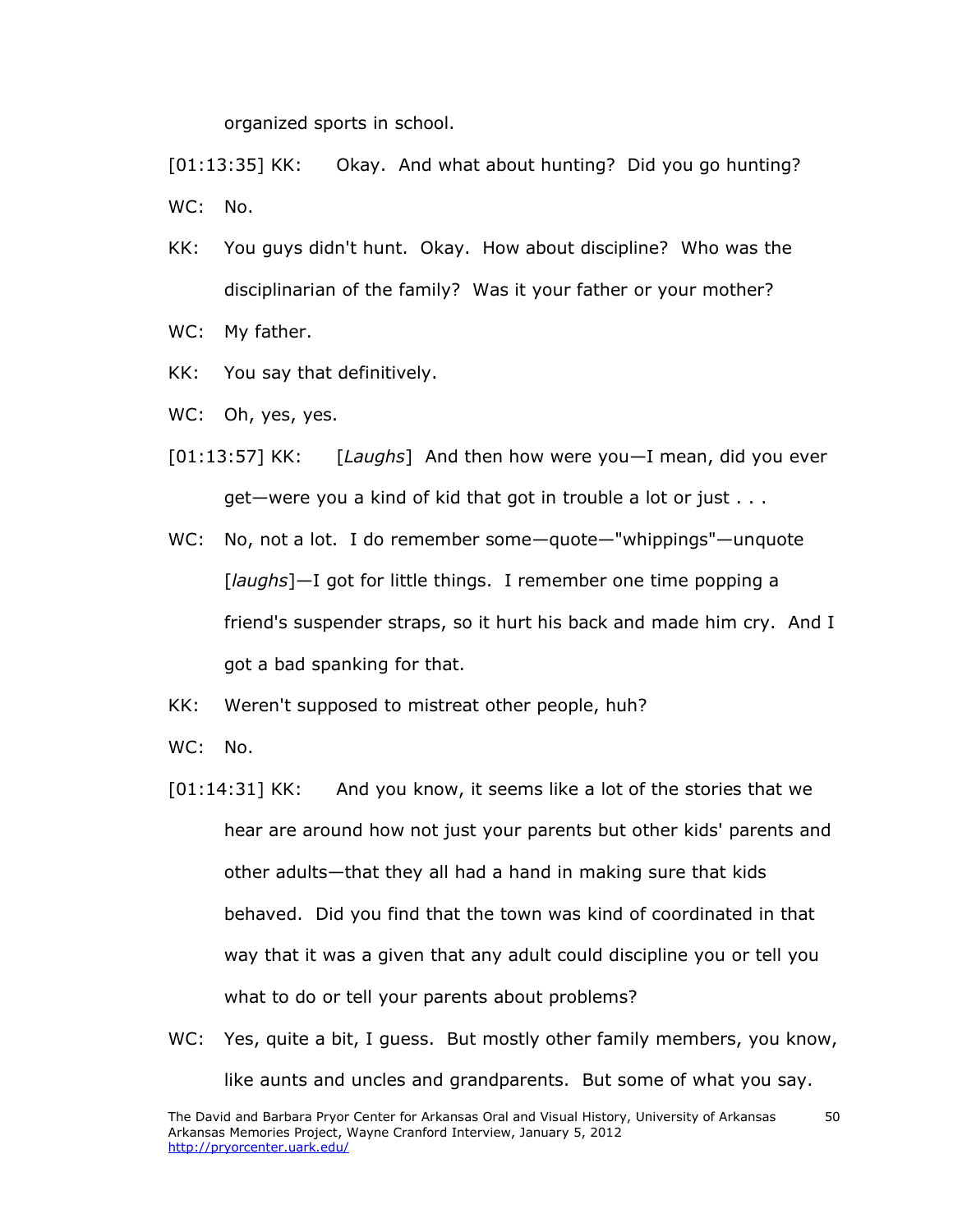[01:15:11] KK: Okay. And when did you first kind of get a sense of the value of a dollar? Was it—growing up when you did, I mean, things were scarce. For a number of years there, you had depression—Great Depression and, course, that—the lingering effects of the Great Depression went on for quite a while. And then you had World War II, where there was a lot of sacrifice.

WC: Yes.

- [01:15:30] KK: So do you feel like in your early childhood that it was really clear what the value of a dollar was and . . .
- WC: Oh, yes, I think so. I had an allowance of probably twenty-five cents a week. I remember one time a man my father was working for gave me a dollar to do my Christmas shopping. And I did all my Christmas shopping for one dollar. I was probably about seven.

[01:16:06] KK: And what kind of stores were there to shop at?

- WC: Well, we had a—downtown we had a Townsend variety store. Very similar, I guess, to a Ben Franklin or that sort of store. And then we had several—one was a mercantile company—clothing and, really, all sorts of things. That's not too much.
- KK: But a kid with a quarter could go to the variety store, and there'd be a lot of things for, like, a penny or a nickel, right?
- WC: Yeah. Yes.

[01:16:46] KK: What kind of things could you get for a penny or a nickel?

WC: Well, you get candy. Popcorn was only I think about five cents a bag at the movie. Really, probably there weren't too many things you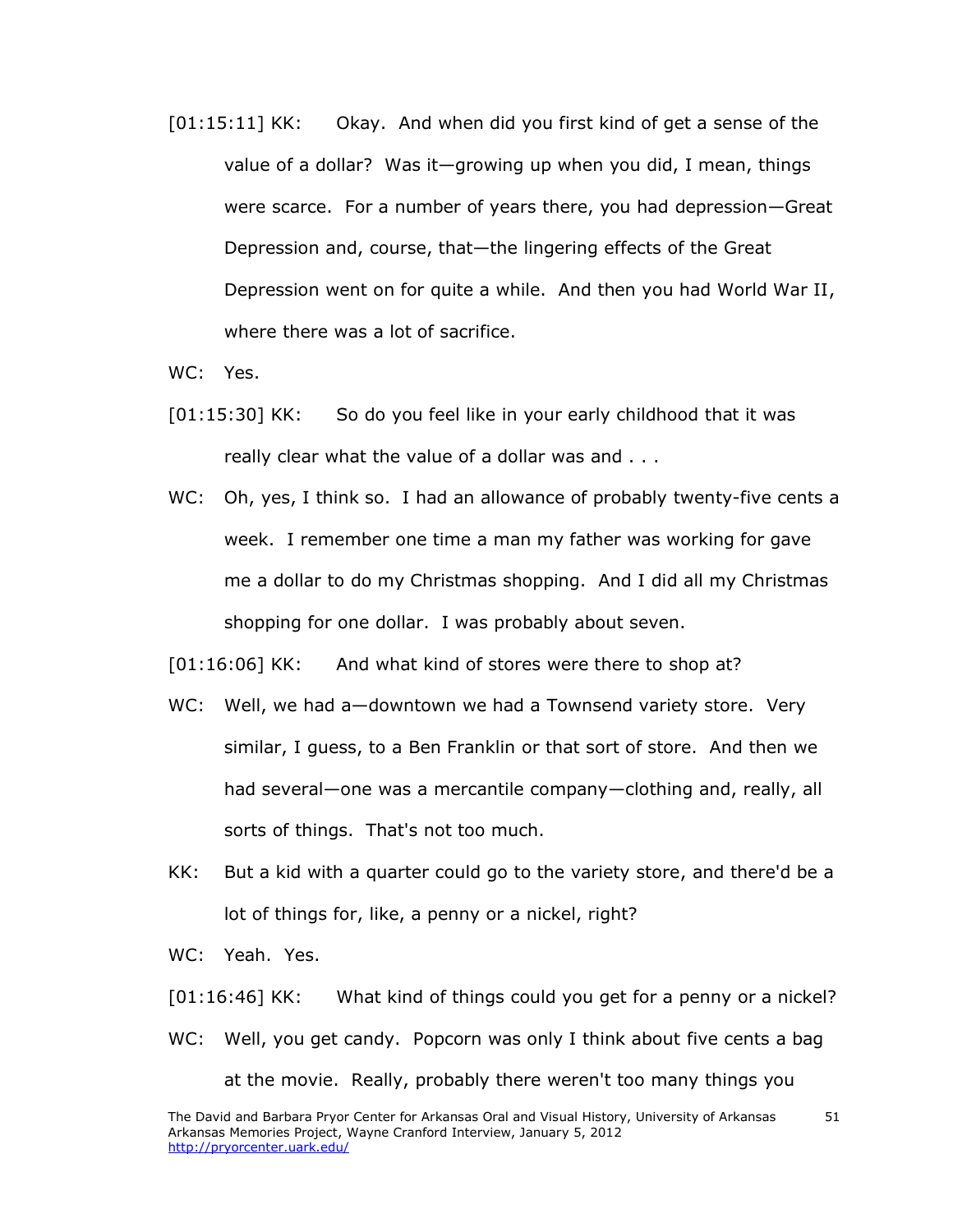could get for a penny, but you watched your pennies. You made sure you got the right number of pennies back when you bought somethin'.

- KK: Yeah. Every penny counted.
- WC: Yes.
- [01:17:19] KK: What about race relations? Were there any African Americans in Bald Knob?
- WC: Yes, there were, and they were very well treated and very—they were segregated, but the ra—the two races got along very well together.
- $[01:17:42]$  KK: And so there was a black side of town, you might say?
- WC: Yes.
- KK: And they had their own . . .
- WC: Much . . .
- KK: . . . churches and . . .
- WC: Much smaller. It was very much of a minority.
- KK: Yeah.
- WC: The schoolchildren were bused to Searcy, which was about twelve miles away. And they had their own churches. When they went to the movie, they had to go upstairs to the balcony. They had—at the depot, the railroad [*laughs*] station, they had separate water fountains, separate restrooms.
- KK: Yeah. And those were the times.
- WC: Yes.
- [01:18:27] KK: So pretty much your whole childhood that was the case,

then.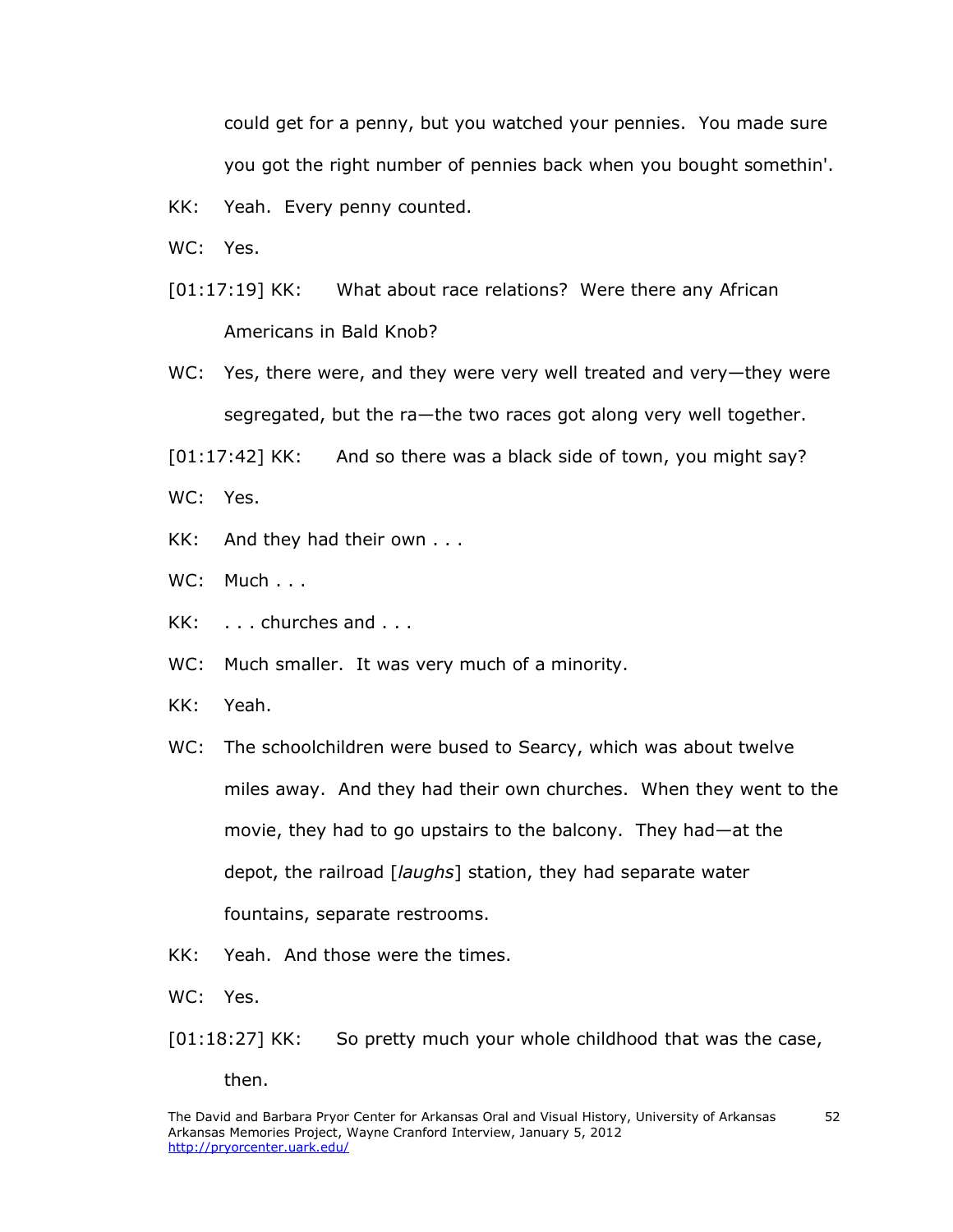- WC: Right. But the relationships between the races was very-I mean, they were respectful of each other.
- KK: So what year, then, did you—let's see, you went to grade school. What was—do you remember the name of your grade school?
- WC: Oh, it was Bald Knob Public Schools.
- KK: Right, so there was probably only one grade school that  $\dots$
- WC: Yes, only one. Yes.
- [01:19:00] KK: And do you remember a particular teacher or class that kind of stood out for you?
- WC: I do. I happen to remember the names of every teacher in high s-in grade school, junior high, and high school that I ever had. But I do remember especially two English teachers, one in junior high and one in senior high, who were especially effective. And one of them was there only because her husband was in the navy—World War II—and he was a professor at what's now the University of Central Arkansas. But she was at—in Bald Knob because her husband was away in the war, and she was a very, very good teacher.
- [01:19:59] KK: And what was her . . .
- WC: But all of my teachers were good, really.
- KK: Hmm. And what was your teacher's name, the one that had the navy husband?
- WC: That one was Mrs. Ted Worley.
- KK: And then you mentioned there was a—was that the junior high or the high school teacher?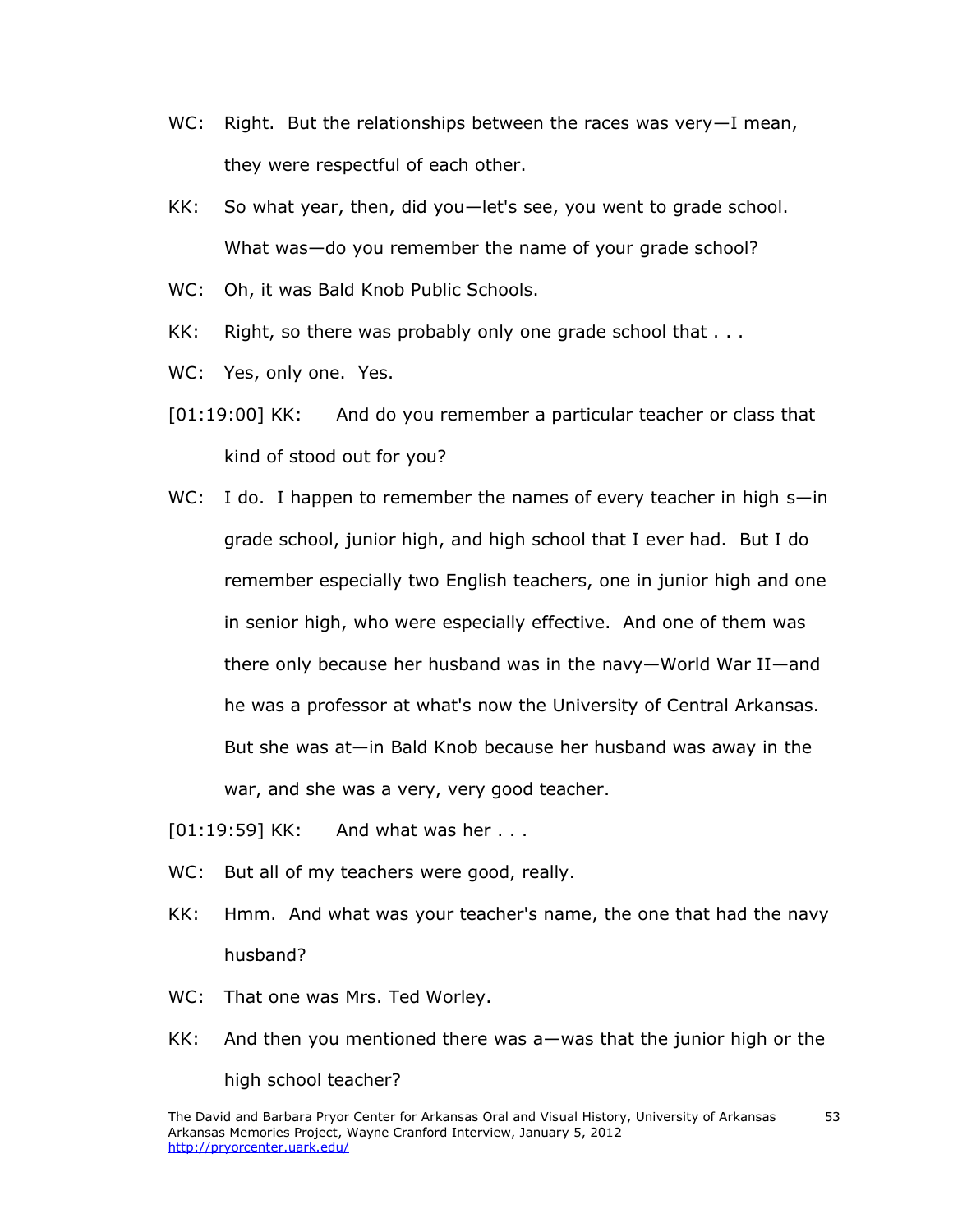WC: That was junior high.

KK: And . . .

- WC: My high school English teacher was Mrs. C.C. Hunnicut. Her husband was the superintendent of schools.
- KK: Oh, that name sounds familiar. Yeah.
- WC: Hunnicut.
- [01:20:29] KK: And what did they do that was so special, in your mind, as far as being English teachers. Why do you think . . .
- WC: Well, they made you learn to diagram sentences, and I think that was very wise, which I understand they don't do now. But I think that was the main thing. But they were just good teachers not only in grammar but literature and writing and just overall good teachers.
- [01:21:06] KK: And do you think that the skills that you learned as a young student were important for you throughout your life?
- WC: Oh, definitely.
- KK: How did their teaching affect your life and career, you think?
- WC: Well, I think that I learned at a very early age that I could write and enjoyed writing. And so when I went to college, I majored in journalism, and my first job was at a newspaper. In fact, I worked for the local weekly newspaper when I was as young as ten or eleven years old.
- KK: Really?

WC: Yes.

[01:21:50] KK: And did you write stories?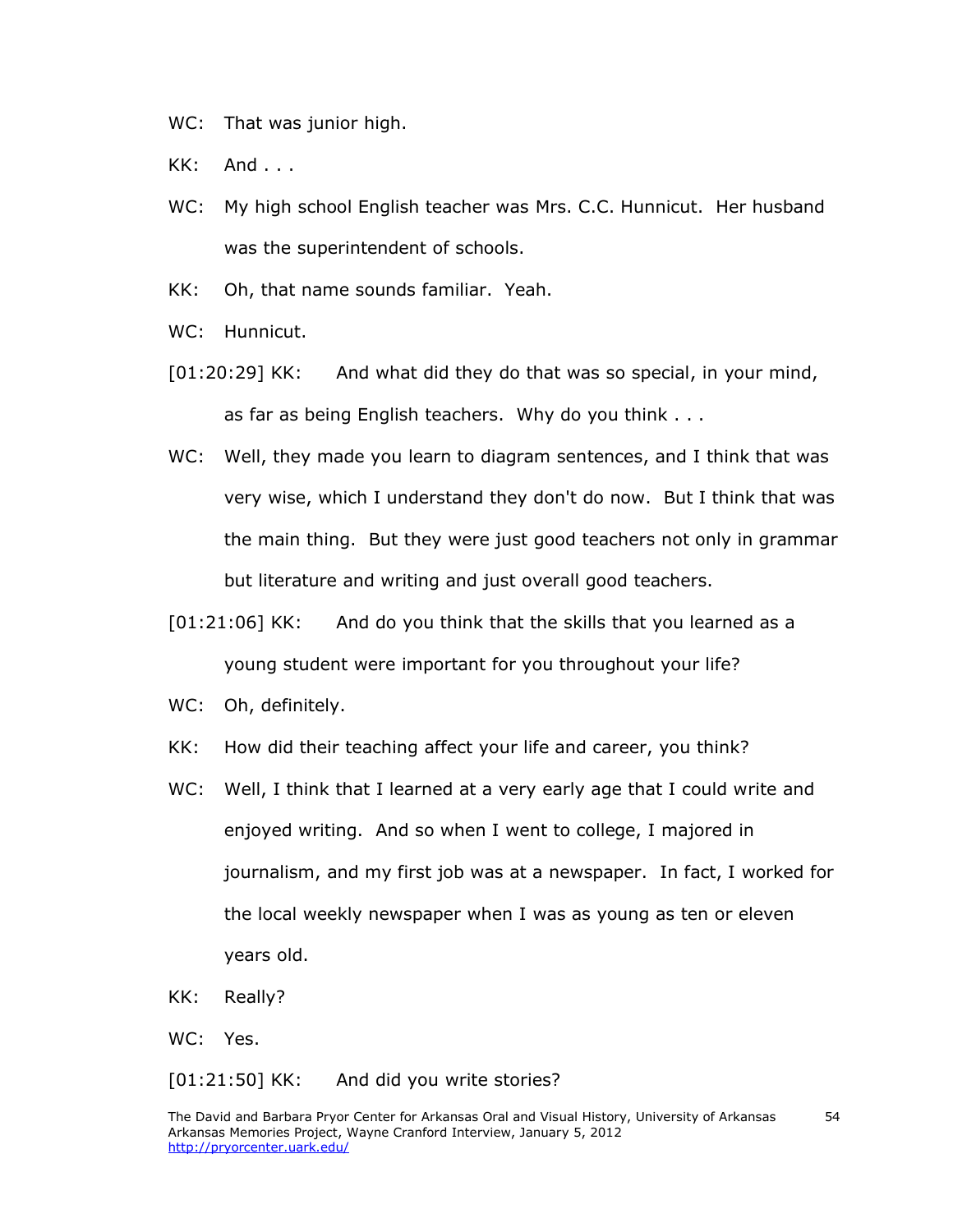- WC: Right. Wrote stories and even set the type on the Linotype machine. And the headlines were set with—hand set. Single letter at a time.
- KK: Wow! So, that was a—it's just so interesting because, in a way, you've always been involved with words . . .
- WC: Right. I guess so.
- KK: . . . since that early time. I mean, use of words and language have been very, very important to your career.
- WC: Yes.
- [01:22:21] KK: That's so interesting to me. All right. So, then after grade school you went to junior high. Was there just one Bald Knob Junior High?
- WC: Yes.
- KK: Okay. And as you get into junior high, you know, the courses get a little harder. There's a little bit more expectation. Did you have any particular memory of junior high, other than your English teacher, that stands out to you?
- [01:22:48] WC: I remember I was president of my class every year except one when they—by the time they start doing that, I guess, in about the ninth grade. And I was president of my ninth, tenth, and twelfth grade classes. I was valedictorian. I don't remember too much other than that.
- KK: Were you . . .
- WC: There were a lot-you know, school plays that were of interest, and the town was so small that at that time we didn't have a band. That's

55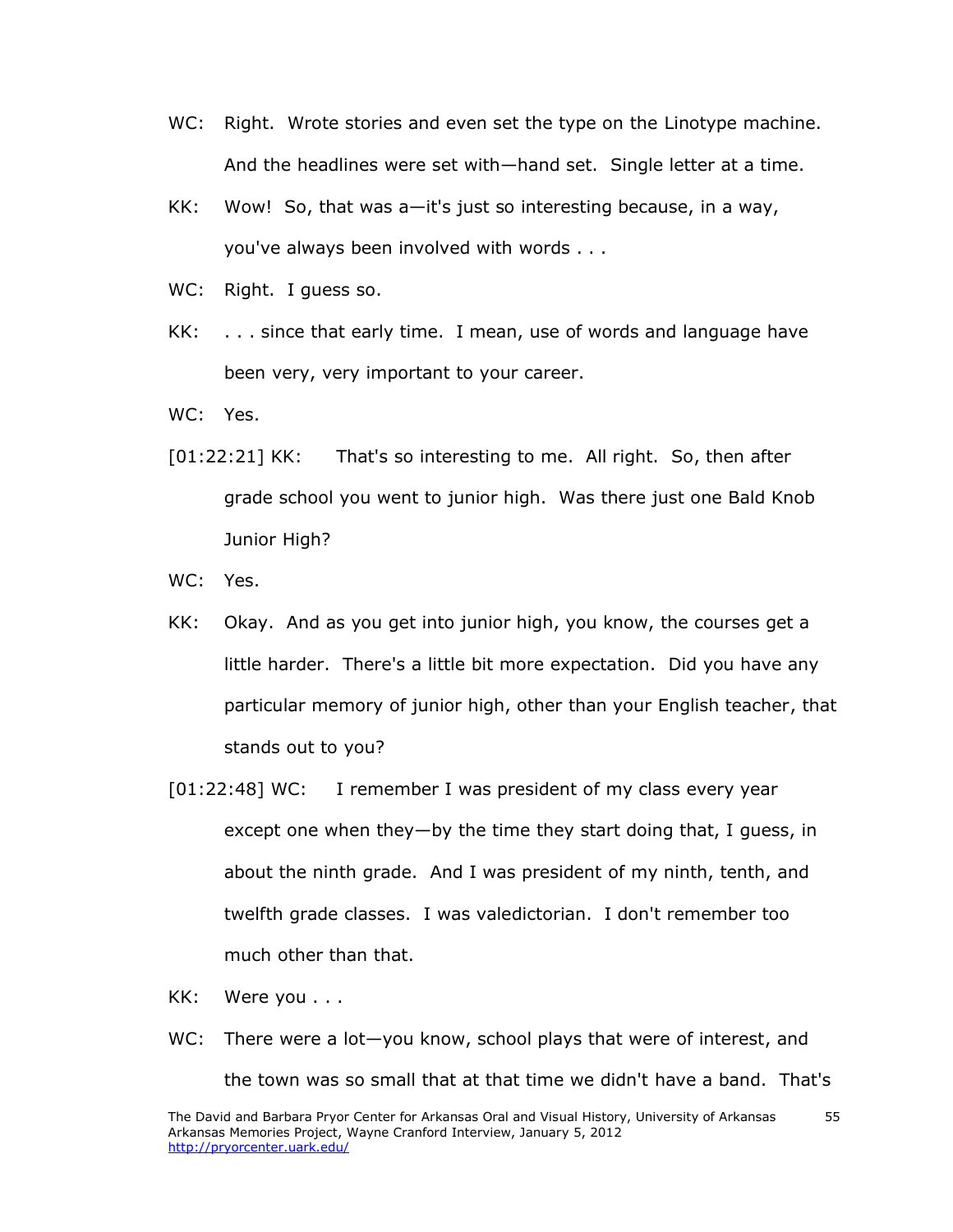about all I remember.

- [01:23:44] KK: What about sports? Were you ever involved in any kind of sporting . . .
- WC: No, none-no organized sports.
- KK: Okay. And did you start dating in high school? Do you remember your first date?
- WC: I was pretty young, you know, through high school. I think  $pr-I$ mean, we had—I guess my—really, my first real date was in college.
- [01:24:21] KK: But you had—there were some things like organized dances and things like that.
- WC: Oh yeah, yeah, and parties and opportunities to be with boys and girls, but then, you know . . .
- KK: Yeah. And tell me again, what was—what—how old were you when you graduated from high school?
- WC: Well, I became a senior when I was fifteen, and I guess I was sixteen when I graduated.
- KK: Yeah, that's really young. A year or two ahead of most people.
- WC: Yeah.
- [01:24:53] KK: Yeah, and did you take that summer off and then immediately go to college?
- WC: Yes.
- KK: And where did you go to school?
- WC: I went to Harding University my first year and then transferred to

Arkansas State Teachers College, now University of Central Arkansas.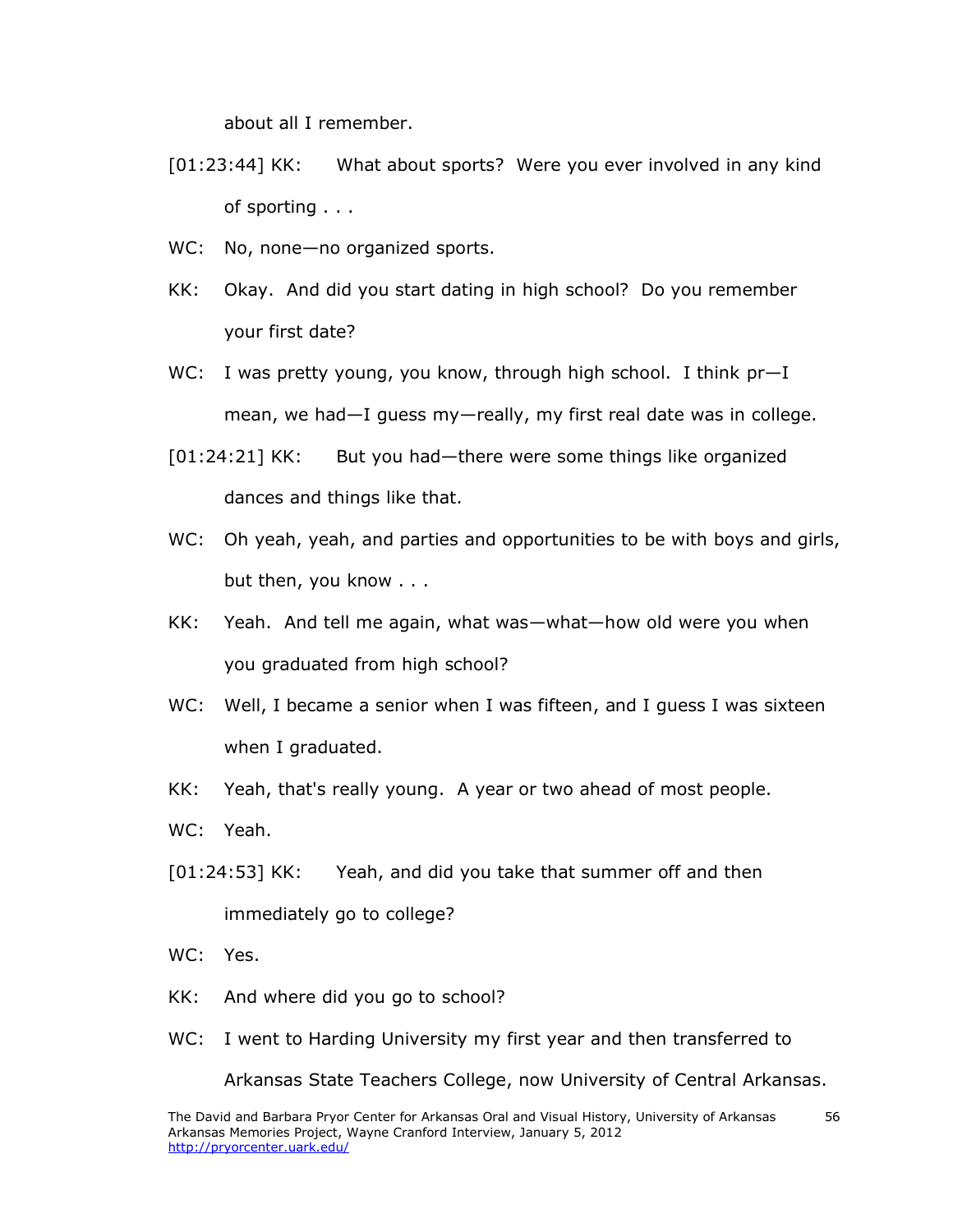- [01:25:15] KK: Were you thinking at that time you were gonna become a teacher or did—were you always in journalism and English?
- WC: I knew that I wanted to major in journalism, and I thought that-I thought at the time that I might teach for a while but not forever. And so I did get a Bachelor of Science in Education degree, and actually, I did my practice teaching the summer after I had already taught one year.
- [01:25:54] KK: I see. Gotcha. And was there—so you said you probably had your first date in college. Do you remember that experience? I mean, you were pretty young, and I know those first dates are kind of awkward or can be. Do you remember getting into the dating life at all?
- WC: No, not really. Nobody had a c—not very many people had cars, so there was—had a lot of walking and sharing rides and riding from the campus downtown in a city bus and that sort of thing.
- [01:26:34] KK: So there wasn't really as much of an opportunity to have a—what you would call a car date.
- WC: No. No.
- KK: Nor maybe would it have been as easy to have one from a parental standpoint. You know, parents probably weren't super eager to have their teenage girls go out on car dates with teenage boys.
- WC: Right.
- KK: Yeah. Fairly conservative at Harding, was it not? And also at—was it as conservative at State Teachers College as it was at Harding?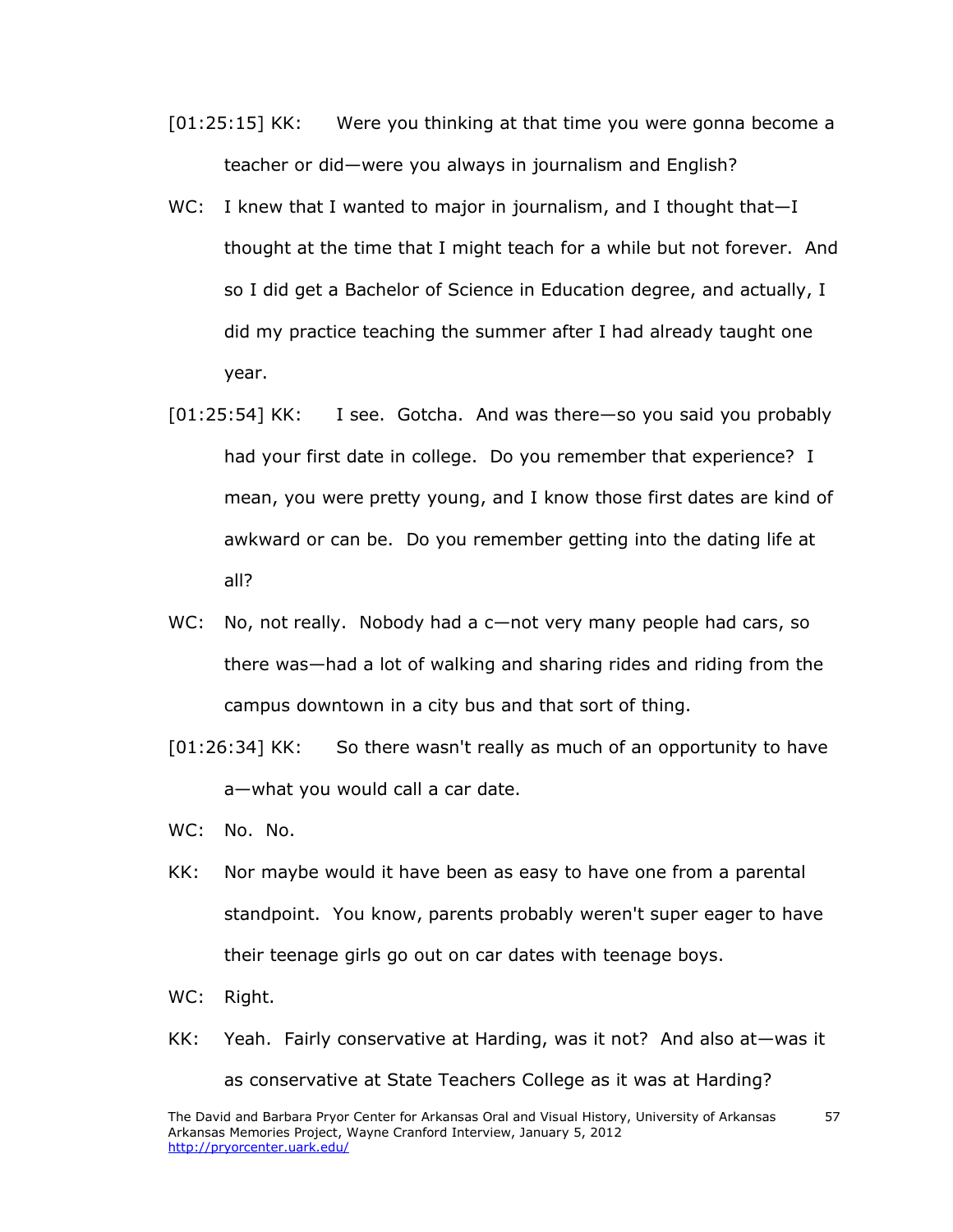WC: Oh, no, no.

- KK: It was pretty different.
- WC: Yeah.
- [01:27:03] KK: What prompted you to switch from Harding to State Teachers College?
- WC: Well, one, I had a scholarship. [*Laughs*] And another, I had been—I was offered a job in the school publicity department where I did work throughout the time I was in college.
- KK: So it came with a scholarship and a part-time job opportunity.
- WC: Mh-hmm.
- KK: That's pretty significant. You know, college is difficult to pay for.
- WC: Yeah.
- [01:27:38] KK: So did you pretty much pay your own way by that—by those means?
- WC: I had a little help.
- KK: Your parents helped out?
- WC: Yes.
- KK: Okay.
- WC: But of course, tuition costs in those days were nothing like they are now.
- [01:27:55] KK: Do you remember how much it cost to go for a semester in those days?
- WC: I don't. My impression is that it was only about four or five hundred dollars a semester.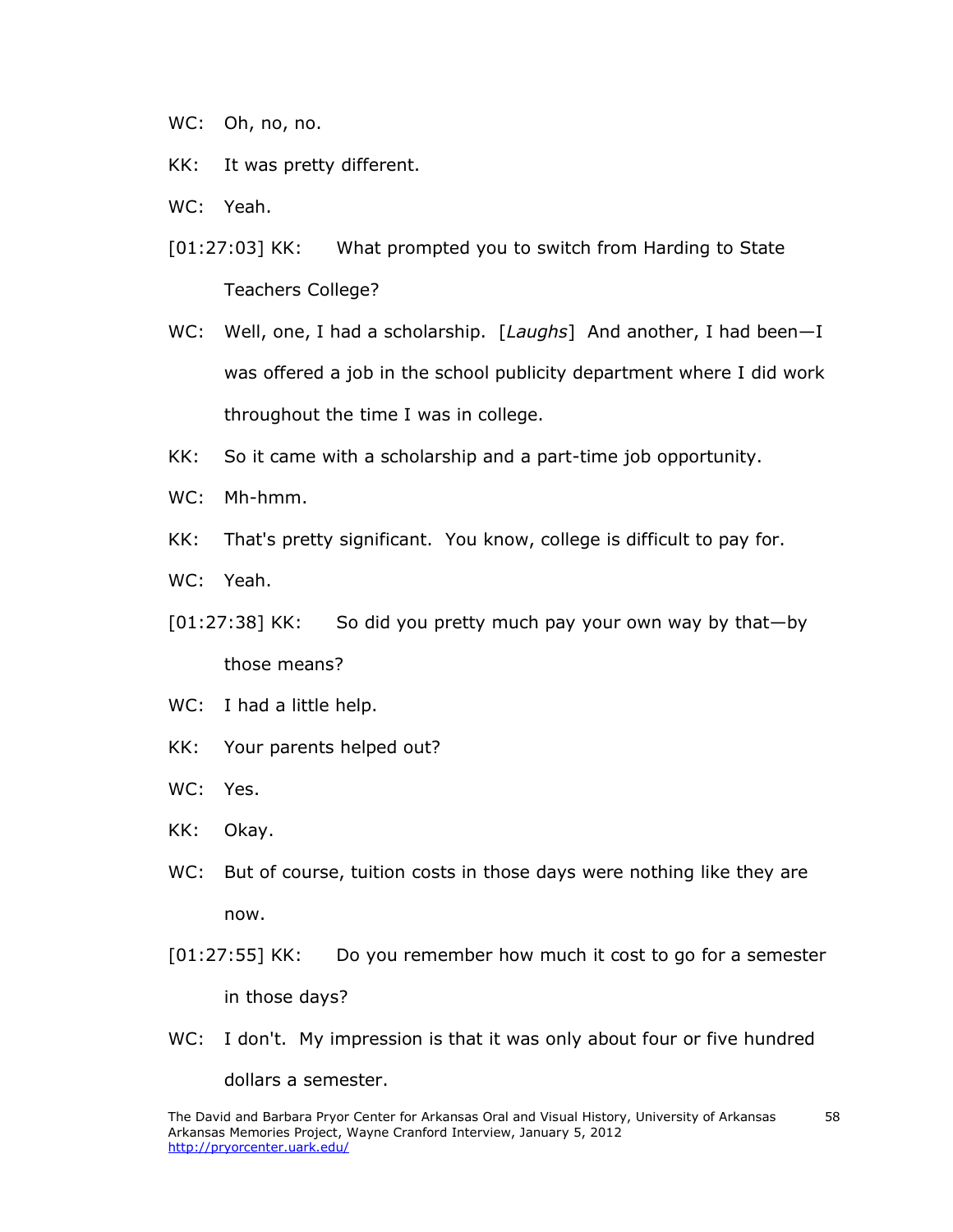KK: Yeah, that's incredible by today's standards.

WC: Yes.

- [01:28:13] KK: All right, so you were in college. You had a part-time job. You had a scholarship. Were there any teachers or other influences in college that kind of stand out to you? Either friends that you had that became lifelong friends or, you know, or a teacher that was important to you?
- WC: Actually, about all of them were. My journalism teacher was Miss Roberta Clay, and I remember her well. But all of my teachers were good. And one of my best friends in college was Will Counts, who became a very, very well-known photographer in the 1957 Central High crisis and published several books of photography and became a Ph.D. in photojournalism and taught at the University of Indiana. Died of cancer fairly young.
- [01:29:30] KK: And he was a good friend of yours at State Teachers College?
- WC: Yes.
- KK: Was he also in journalism with you?
- WC: Yes, he was. And then I have a lot of friends still that were in school when I was and were fraternity brothers. They live here in Little Rock now. And then several who were a little bit younger, but we became acquainted about that time.

[01:30:06] KK: And what fraternity was that that you belonged to?

WC: At that time it was Phi Sigma Epsilon. I think it's now Sigma Epsilon-

59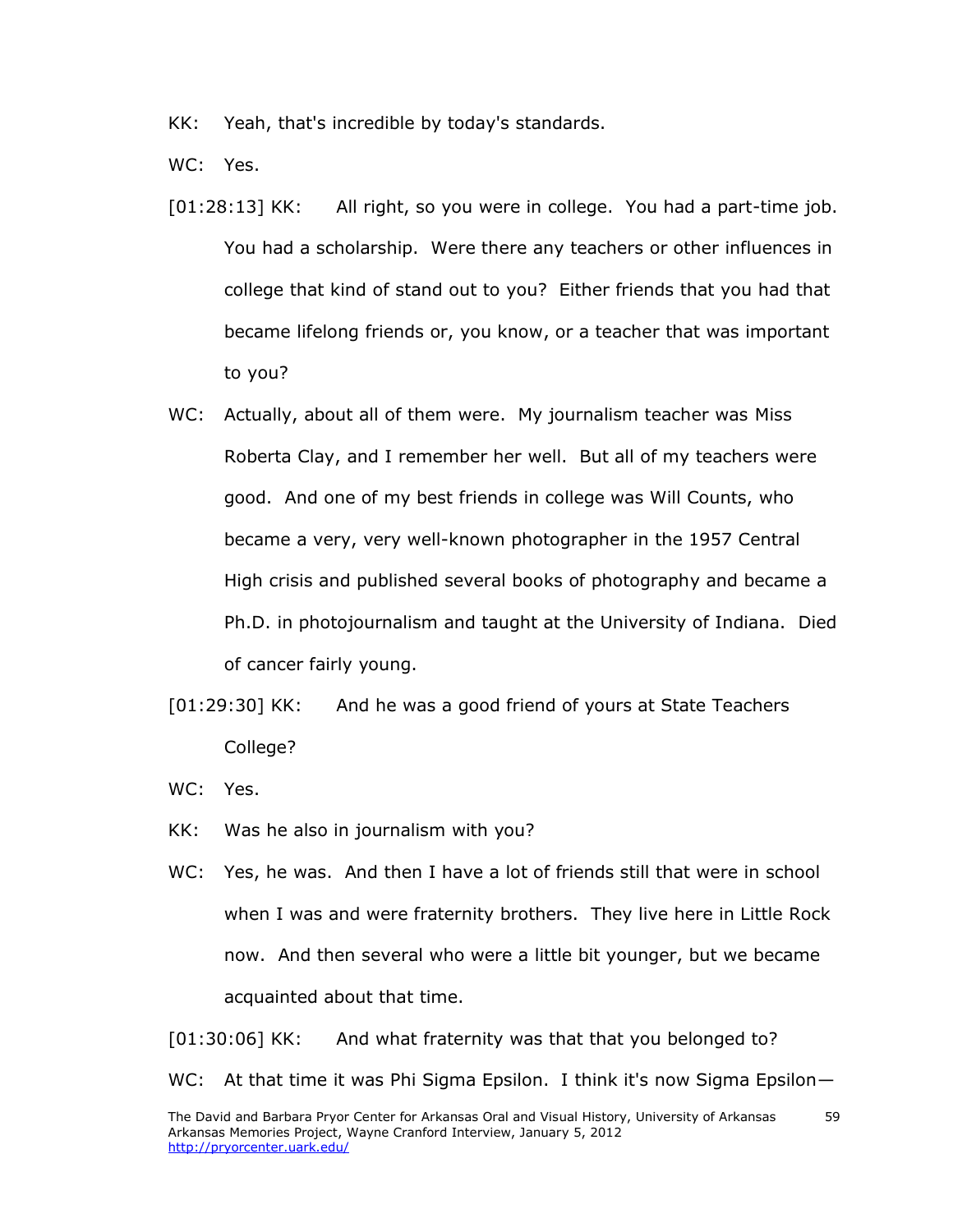Sigma Phi Epsilon, I believe.

- [01:30:20] KK: Kay. Yeah. So, when you were growing up in high school and in college, was politics a big—was it an interest to you? Did you was there a lot of conversation about politics around the dinner table and things of that nature?
- WC: Yes, quite a bit. I remember big news was when Sid McMath was elected governor, and there were, you know, some scandals and some—prior to his election. And then several years later, race relations got to be a big thing. There were segregationists and integrationists and liberal—social liberals and social conservatives, and yes, it was talked about at the dinner table and at school.

[01:31:32] KK: So, what year did you enter college?

- WC: Nineteen forty-nine.
- KK: So, the race-relation issues were really starting to heat up in the [19]50s. You were already out of college by then.
- WC: Right.
- KK: So, you and your friends and colleagues and acquaintances and family—the race-relations issues in the late [19]50s, early [19]60s were a pretty big topic, I would think.
- WC: Oh yes. Yes. By the time the 1957 crisis occurred, I was already in Little Rock and had just left the *Arkansas Democrat*, and some of my friends there were very much involved in the—covering the activities at Central High. And I was already at the Little Rock Chamber of Commerce.

60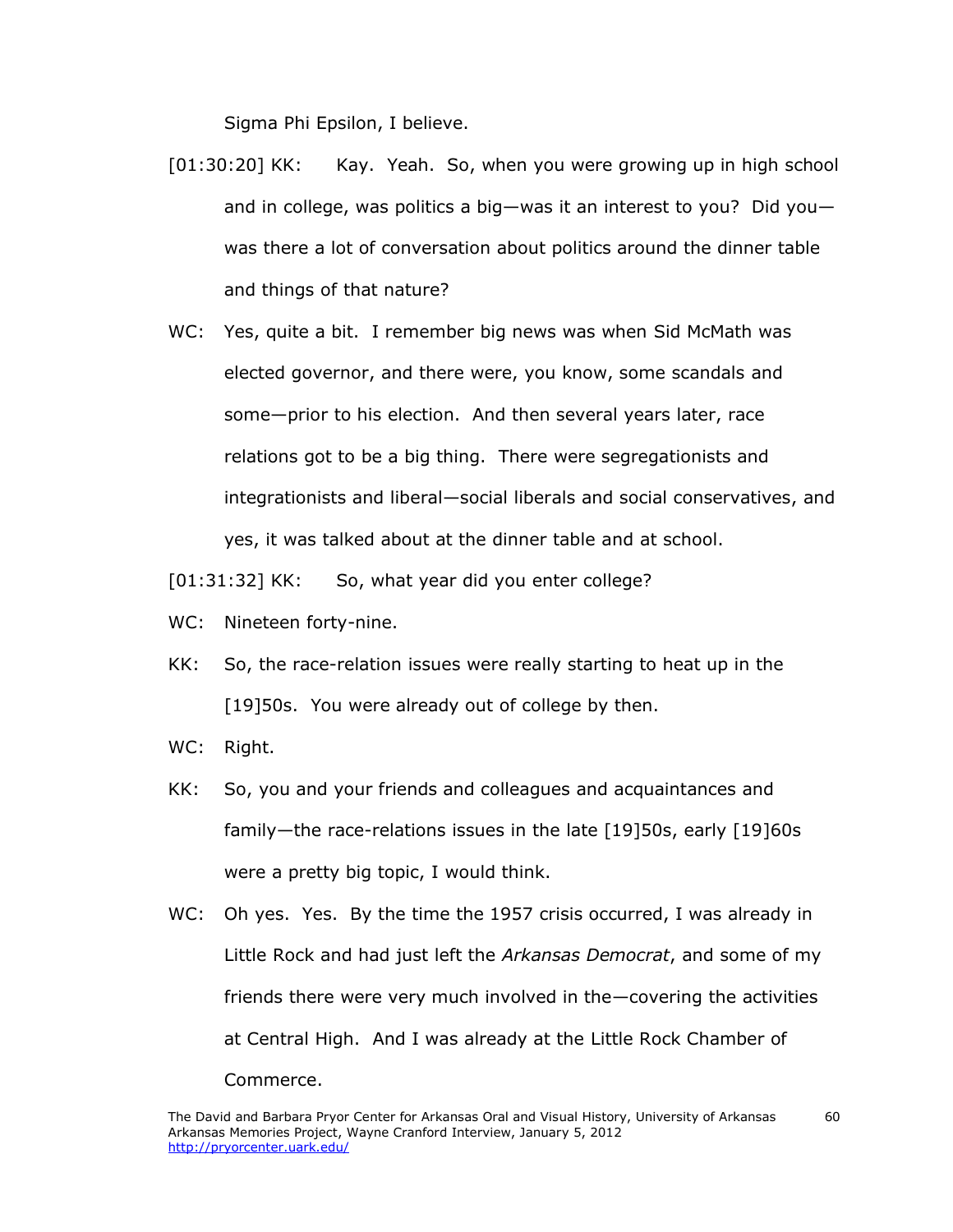- [01:32:37] KK: And were you doing public relations type of work with the Chamber of Commerce?
- WC: Yes, I was their director of public relations.
- KK: So the crisis, the Central High crisis, and race-relations issues were a huge deal in your department because to try to attract business—to try to improve business atmosphere was very tough in those times.
- WC: Right.
- KK: I would assume the corporations were very shy about establishing a headquarters in Little Rock or opening a . . .
- WC: Right.
- KK: . . . big plant with . . .
- WC: Right.
- KK: . . . race-relation problems.
- WC: Our industrial-development efforts just came to a standstill for several years. And I remember the first one that we were successful with was Jacuzzi Brothers, and so that was a big deal.
- [01:33:34] KK: Very important for the city.
- WC: Yes.
- KK: I remember seein' their place in southwest Little Rock. Were they always based in southwest Little Rock? Do you remember?
- WC: Yes, they were out on the old Hot Springs highway. I quess it's still Asher Avenue. No, no—well, University Avenue.
- KK: Right. Right.
- WC: Highway to Hot Springs.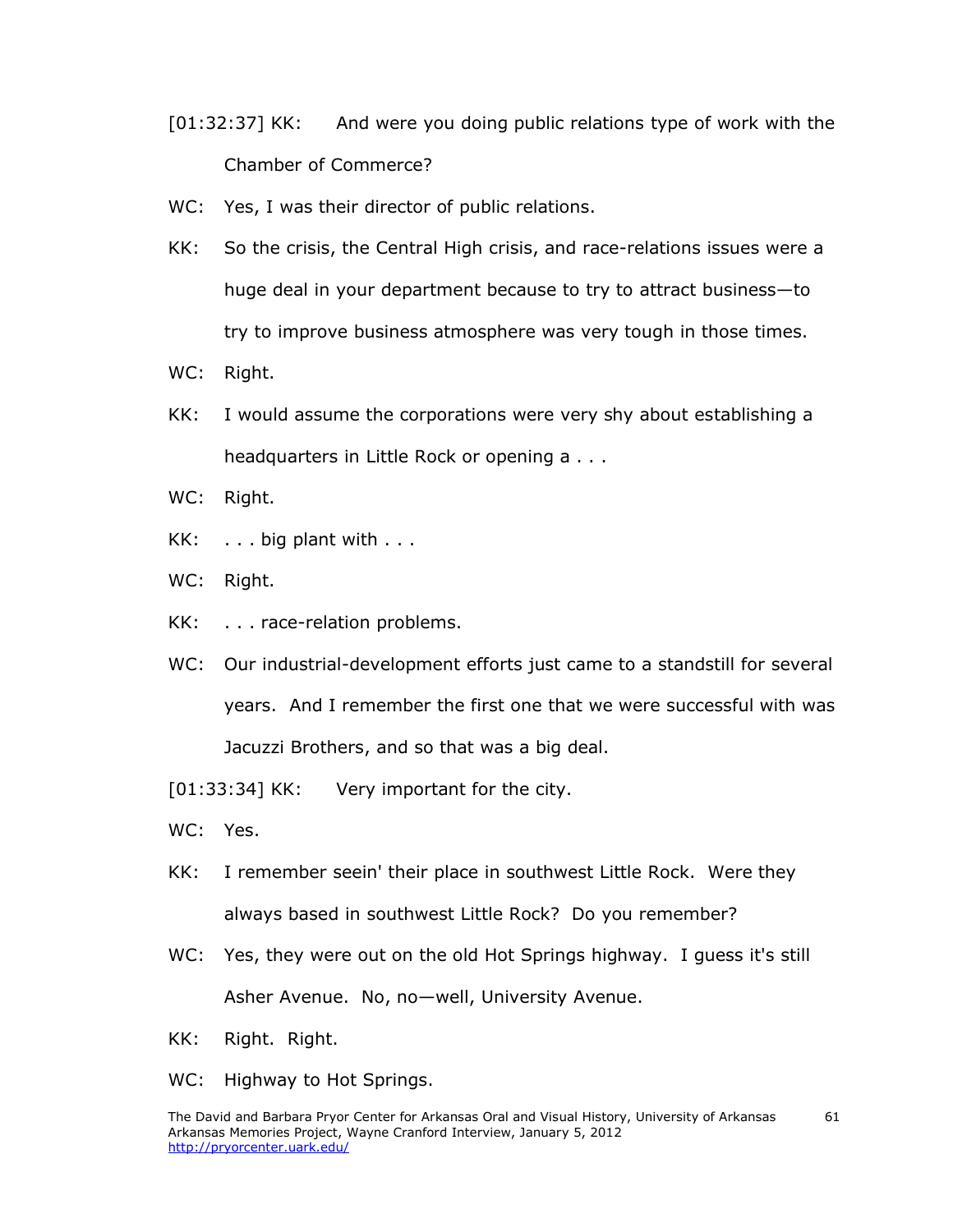- [01:34:02] KK: Right. And I mean, that was a very prominent company for decades.
- WC: Yes.
- KK: Guess . . .
- WC: Yes, they'd been in San Francisco and moved here and were in operations until they were sold to a bigger company.
- [01:34:21] KK: Were you involved directly in trying to lure them to the state with your activities?
- WC: Yes.
- KK: Well...
- WC: In fact, when-while I was at the Chamber of Commerce, I really had an opportunity to meet all of the business leaders in Little Rock like Bill Bowen and Billy Rector and people who were the real movers and shakers. And I, you know, became—they were Mr. Bowen and so forth to me, but I was—I mean, they called me by my first name, and I knew them, so by the time I got into advertising, I had that advantage of knowing all these business leaders.

[01:35:13] KK: Well, that had to be of a huge impact on your career.

- WC: I ge-I think it was.
- KK: Because it's personal, isn't it? I mean, these kinds of business transactions, these kind of business relationships are part built upon personal relationships.
- WC: Oh yeah. Well, of course.
- KK: 'Cause there has to be trust.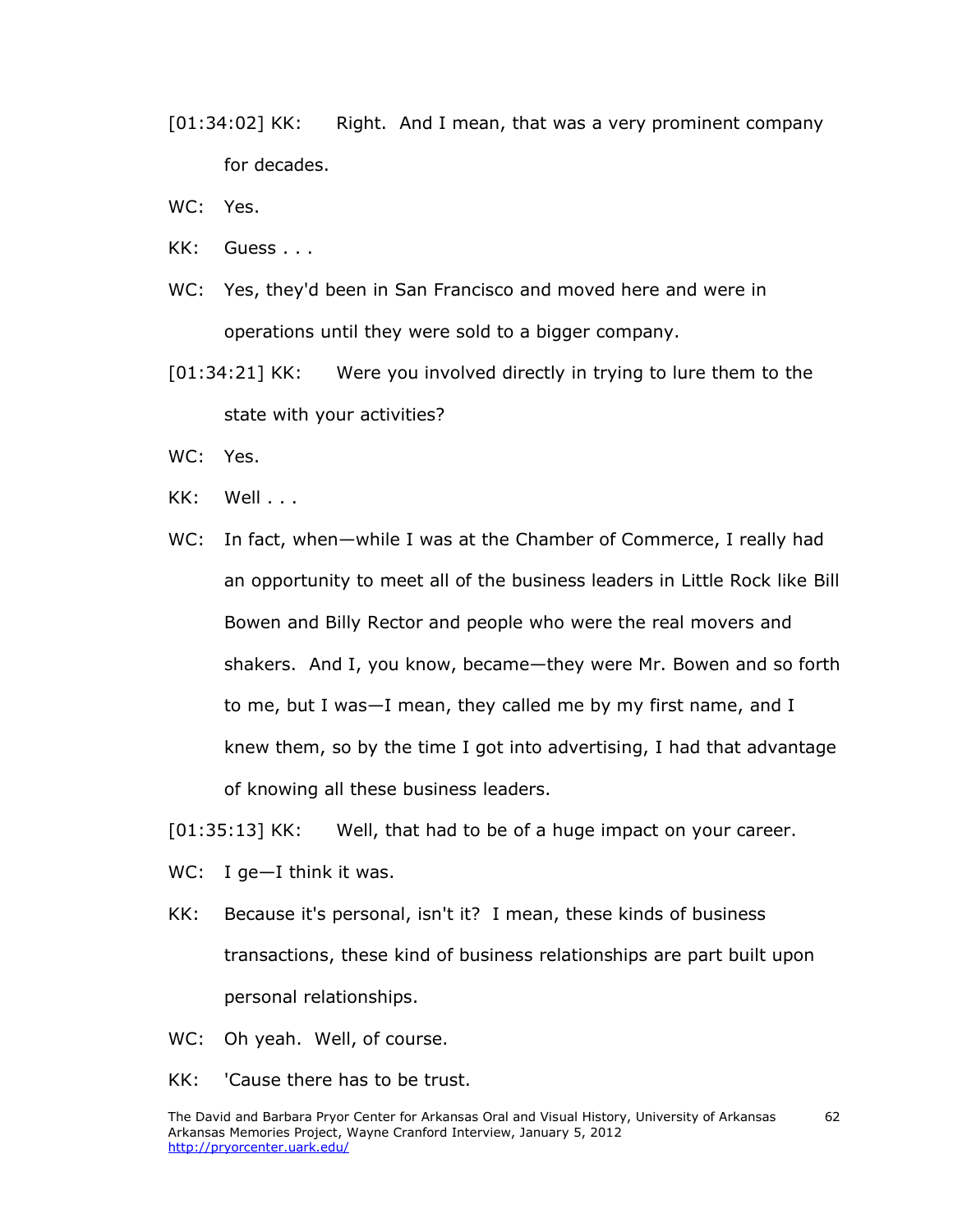WC: Yes.

- [01:35:29] KK: Well, that's really interesting. Well, before we get too far into your career, I just want to cover that segment of postcollege when you went back to Bald Knob and kind of catch back up to the Little Rock Chamber of Commerce time to fill that little gap in. So, what did you do immediately after college?
- WC: Immediately after college. I—my dad died when I was a sophomore in college. And I felt like I really needed to go ahead and get out as soon as possible, and so I did finish in three years. And—but I was still pretty young [*laughs*] and actually too young to get a lot of jobs. And I did have an opportunity to teach journalism and English at Bald Knob High School, which I did for three years and enjoyed it very much. But finally decided that I couldn't afford it [*laughter*] and moved to Little Rock to seek my fortune and . . .
- [01:36:48] KK: So how old were you when you graduated from college?
- WC: Well, I finished college after three years, except for my practice teaching. So I taught school one year before I did my practice teaching and at that point got my degree. And I guess by that time I was almost twenty.
- [01:37:23] KK: So you actually taught for a full year before you actually did your official practice teaching . . .
- WC: Right.
- KK: . . . for your degree.
- WC: I was ni-I started teaching when I was nineteen.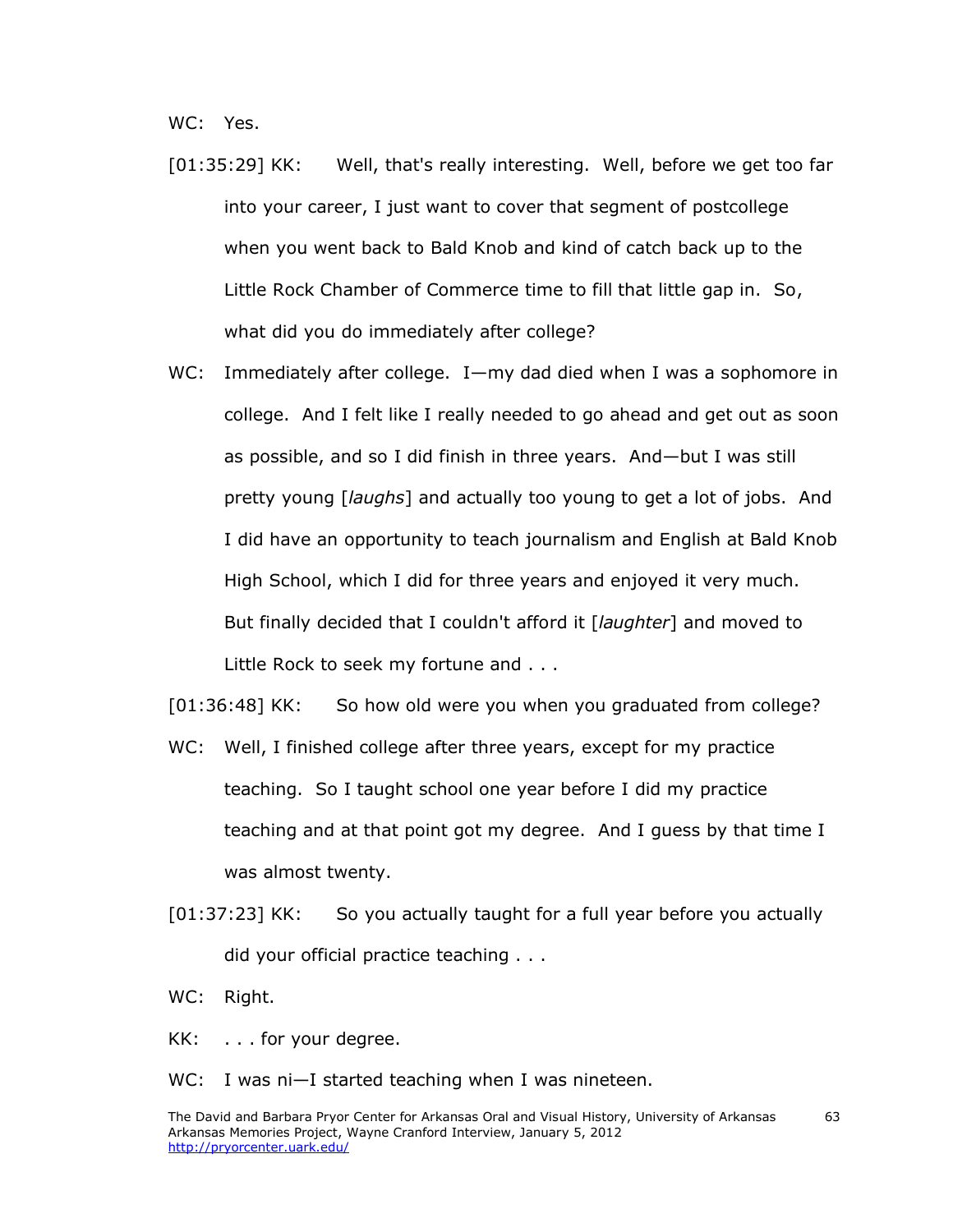- KK: Well, it's kind of funny because you'd been teaching for a year and then you did your—quote/unquote—"practice teaching" . . .
- WC: Yes.
- KK: . . . for college, so you had some experience under your belt. Was that helpful for your practice-teaching time?
- WC: Oh yeah, it was a breeze. [*Laughter*]
- KK: I would think so, having already been a real teacher.
- WC: Yes.
- KK: But there's a mentorship portion of that, right, where you practice teach under a more experienced teacher . . .
- WC: Right.
- KK: . . . and . . .
- WC: And it was helpful. Yes.
- [01:37:56] KK: But having already done some teaching, it probably was even more helpful. You got more out of that mentor, probably . . .
- WC: Yes.
- KK: . . . 'cause you had some background, I would think.
- WC: Yes.
- KK: Yeah. All right, so then you go back, and you teach a couple more years in Bald Knob. You decide that you want to, like all people, you want to advance. You want to make a bigger salary. You want to do something different. What did you do next?
- WC: I moved to Little Rock and almost immediately got a job at the *Arkansas Democrat*, an evening daily newspaper. And at first I was a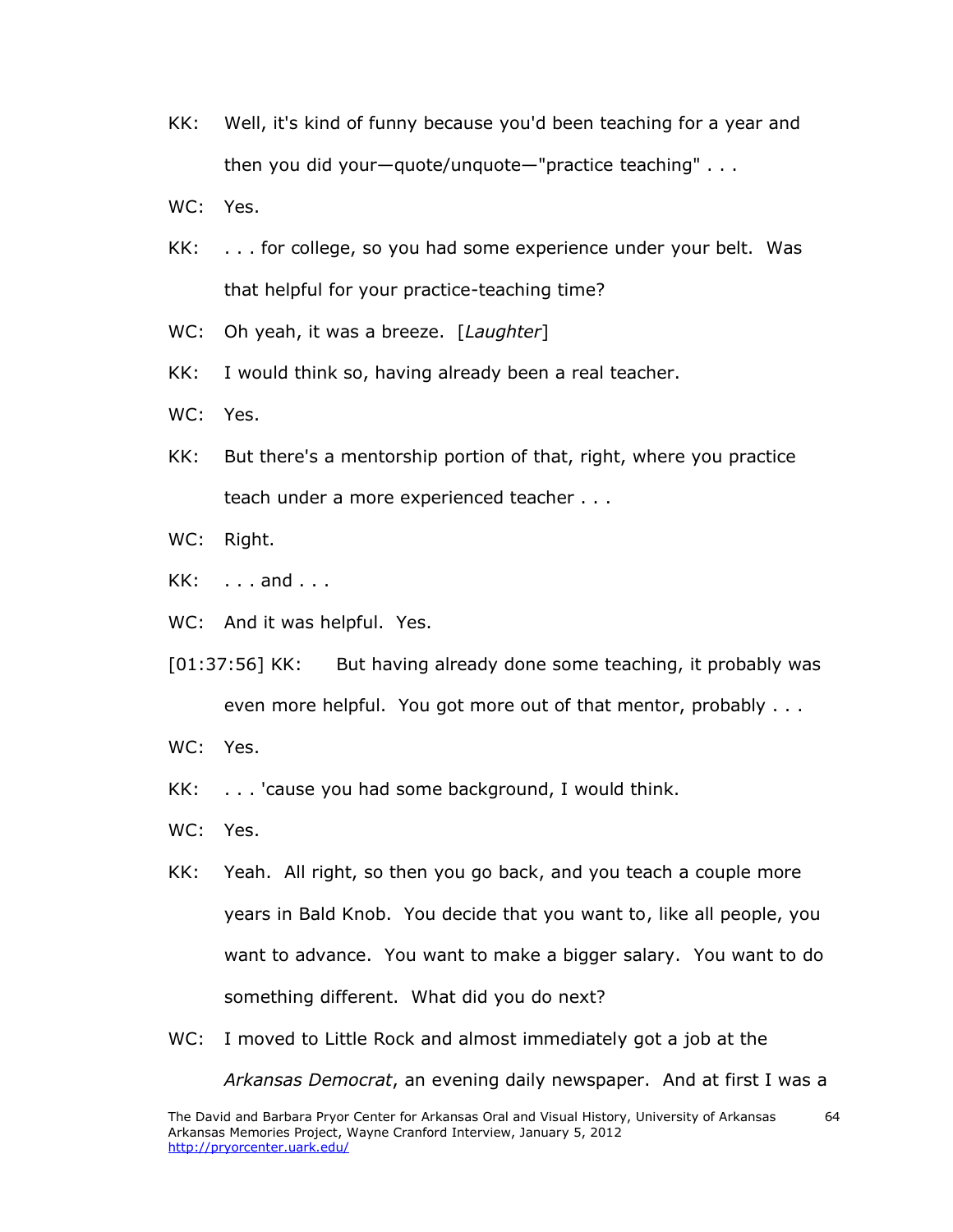police reporter and later assistant state editor and then later a writer in the *Sunday Magazine*.

- [01:38:45] KK: But you'd had quite a bit of paid journalistic work prior to that *Democrat* job. You said that you'd actually written some copy as early as ten or eleven years old for a paper.
- WC: Right. I-yeah . . .
- KK: Did you also participate in, like, school papers and college paper and  $\ldots$
- WC: Oh, well, yes, in the college paper. I was editor of the college newspaper. And as I said earlier, I had worked on the weekly newspaper in Bald Knob for several years while I was very young. Learned a lot there.
- [01:39:18] KK: And do you think that that experience made it a lot easier to get that job at the *Democrat*? I would think so.
- WC: Yes, but I think they really needed somebody and thought I had the qualifications [*laughs*] to fill the job that was open at the time.
- KK: Did you feel like that your age, your young age when you joined the *Democrat*, that that was a—that that made it harder to for you to get that job?
- WC: Little bit.
- [01:39:52] KK: Did you feel like that they thought they might be takin' a risk on a youngster?
- WC: Yes, some.
- KK: So you had to prove yourself.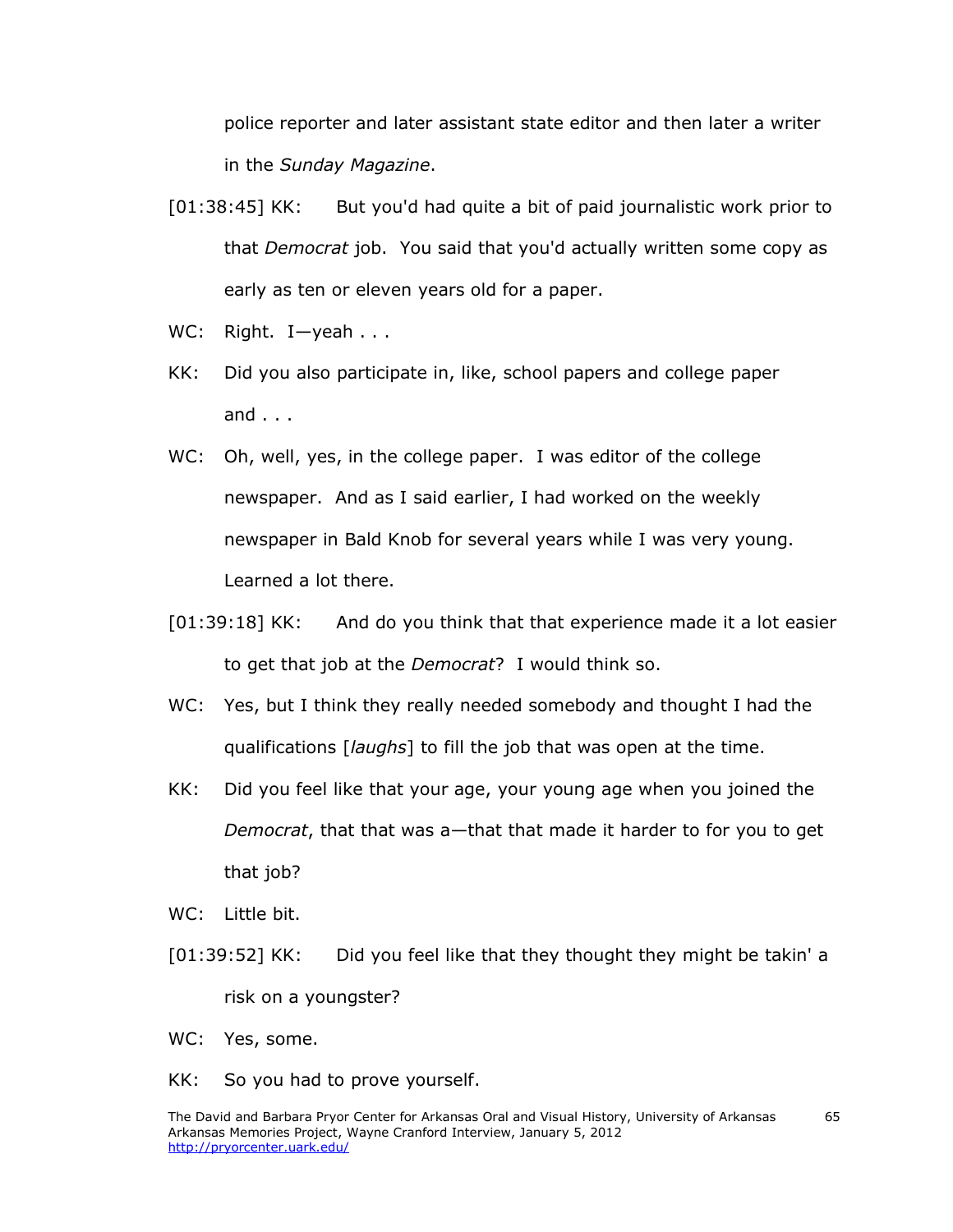WC: Yes.

- KK: And is the police beat job one of those jobs that's a kind of a beginner job at a newspaper, often?
- WC: Yes. Yes. It was—actually, it was a—the police beat was my first job, and then I was promoted to the city hall beat, which was very similar. And then to the state desk.
- KK: Well, what does that mean—the state desk? What does that involve?
- WC: Well, there is a copy desk in the middle of a big newsroom, and the city editor and the state editor and the wire editor all sit around it with a—or at that time they did—and gathered the news.
- [01:40:42] KK: And so what was your direct responsibility then? You did the state part—the state editor part?
- WC: Yes. Assistant state editor. I took calls from correspondents all over the state. Wrote a lot of obituaries. [*Laughs*] And—but any kind of news that the—and they had—we had a paid correspondent in just about every little town in Arkansas who would call in with the news.
- KK: That's amazing. That's a lot of people, and that's a lot of stories. And was part of your job whittling down what needed to go in the paper the next day or whittling down . . .
- WC: Yes. Yes.
- KK: . . . because sounds like you might've gotten more stories than you could use on a lot of days.

WC: Oh yeah.

[01:41:37] KK: Did you develop some good friendships with some of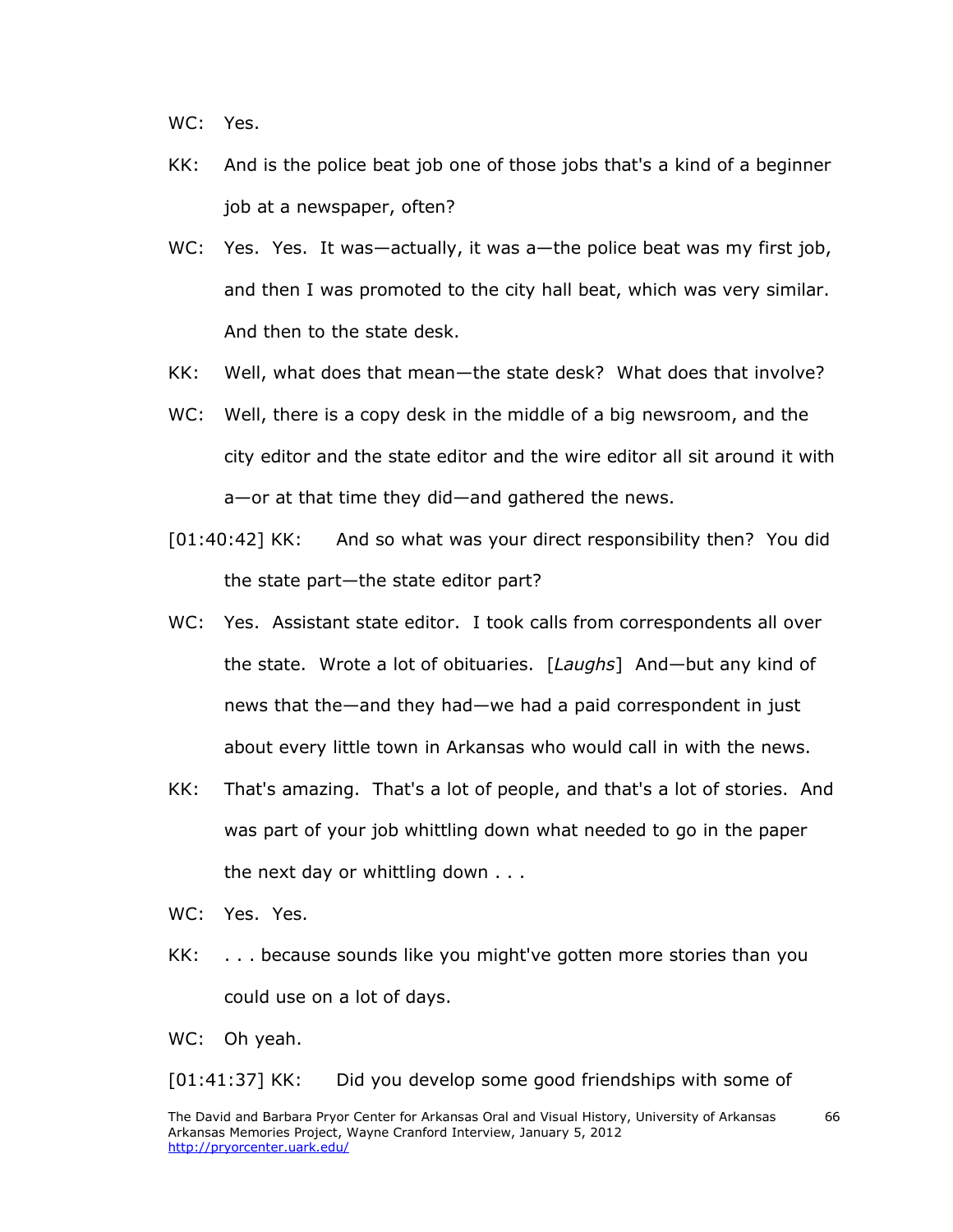those reporters? Just . . .

- WC: Yes.
- KK: . . . even though you rarely saw them personally?
- WC: Yes, very much. They're still good friends.
- KK: That's interesting 'cause it was really a telephone relationship.
- WC: Well, yes, I didn't develop many real friendships with those people on the telephone. I thought you meant the people in the newsroom. Will Counts being one of them, my college friend.
- [01:42:04] KK: Yeah. Yep. And was he doing primarily photography for the newspaper at that time?
- WC: Oh, yes.
- KK: He didn't write stories?
- WC: No.
- KK: Kay.
- [01:42:13] WC: He almost won the Pulitzer during 1957.
- KK: In part for that picture, the famous picture of Elizabeth Eckford.
- WC: Yes.
- [01:42:27] KK: One of the most famous pictures of race relations in the country, ever, probably.
- WC: Right. The advisory committee selected him and that picture as the winner of the Pulitzer Prize, but the board vetoed it because they had already awarded or decided to award the Pulitzer to the *Arkansas Gazette* for its overall coverage, and they didn't think there should be—and also Harry Ashmore for editorials and they didn't think that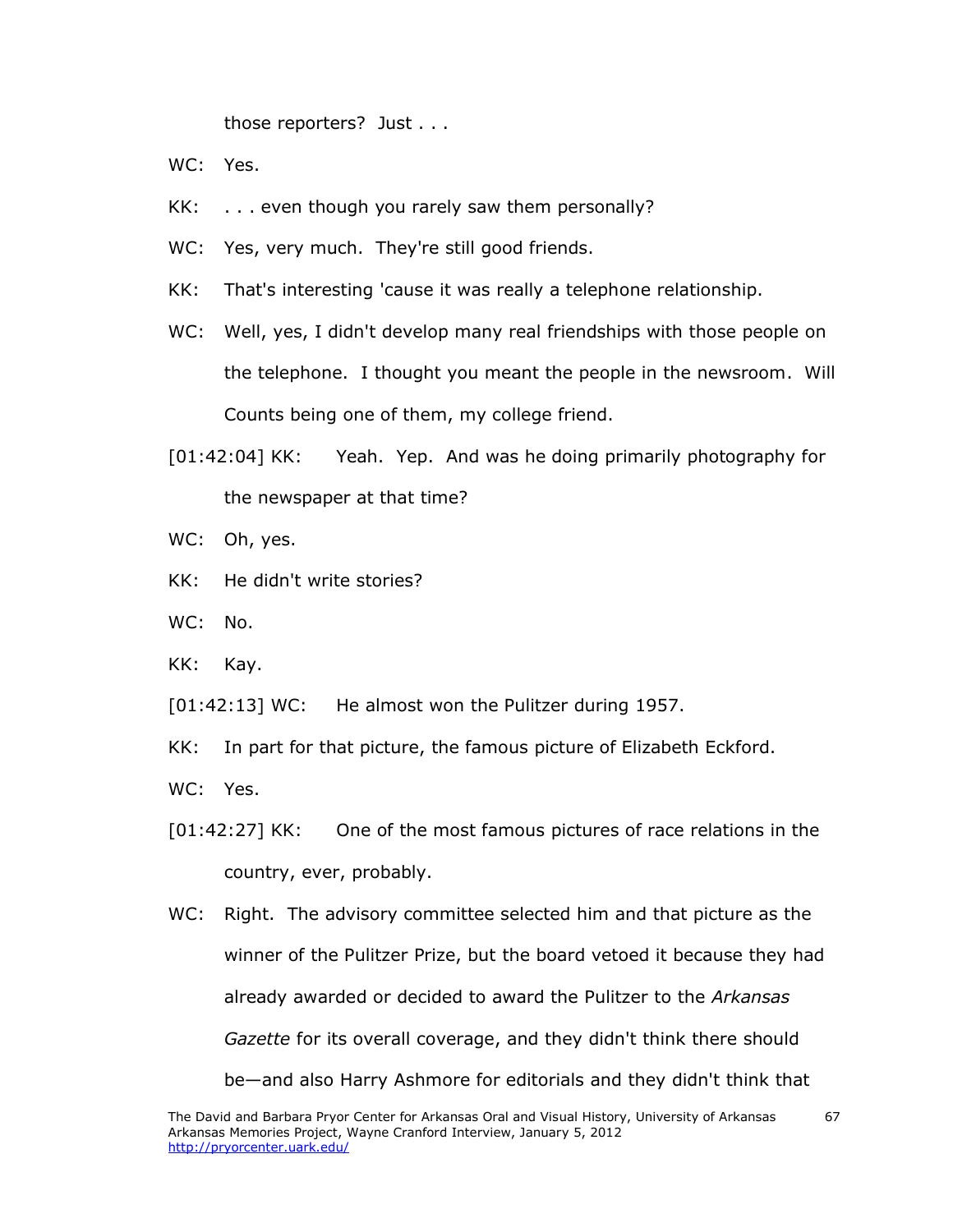there should be that many Pulitzer Prizes in one city.

- [01:43:07] KK: So, essentially, he earned it and got voted for it, but it got vetoed . . .
- WC: Right.
- KK: . . . almost by chance. I mean, it wasn't really a . . .
- WC: Yes.
- KK: It wasn't because he didn't earn it.
- WC: Right. Just bad luck.
- KK: Yeah. Yeah, yeah. Interesting, interesting time. I mean, what a great time to be a journalist. A great time. I shouldn't say a great time because it was a very difficult time.
- WC: Lot of change.
- [01:43:31] KK: But so much happened from the mid-[19]50s to the mid-[19]60s. Were you—and how long were you at the *Democrat*?
- WC: Not long. About a year.
- KK: Just about a year. And that was in [19]57, [19]58—in that—right in there or was it a little . . .
- WC: No, it's a little before that.
- KK: Okay. Yeah.
- WC: [Nineteen] fifty-five and [19]56.
- [01:43:55] KK: And while you were at the paper, were things starting to come to a head in that area?
- WC: Oh, yes, all over the South.
- KK: Lot of change. You could—I've had it described to me—in fact, by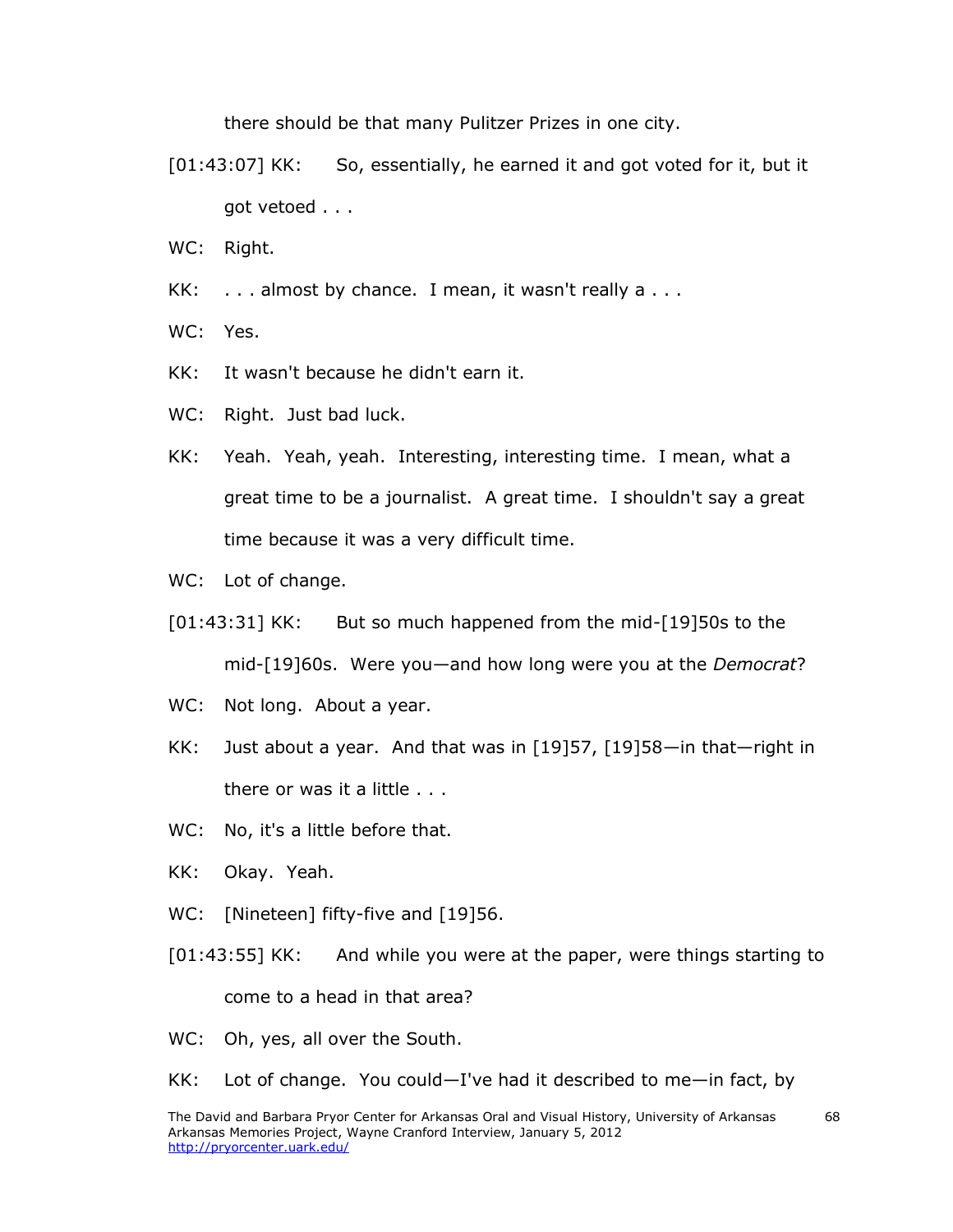David Pryor—in an interview he said, "Not everyone talked about it, but you could feel it everywhere."

- WC: Yeah.
- KK: It was like it was in the air. Was that a—is that an accurate description of how it felt?
- WC: Yes, exactly. It was kind of a rumbling—and, too, there were things going on in other states that made it very surprising when the Central High School crisis became the big news. It was most unexpected that that happened in Little Rock.
- [01:44:44] KK: That's interesting, because I've certainly heard the perspective that the focus on that incident was maybe not totally deserved, or maybe it wasn't just necessarily the most radical thing going on in the South at the time.
- WC: Oh, exactly. There were a lot of worse places regarding the fight by segregationists than what happened in Little Rock.

[01:45:21] KK: What do you think made it such a national spotlight?

- WC: Combination of circumstances. Fa—Governor Faubus was furthering his political ambitions. The president at that time was not totally on top of things. There were just a number of coincidences and circumstances that worked out that way.
- KK: Do you think it was possible that, under different circumstances, that it wouldn't have gotten out of control like it did? Do you think it could have . . .

## WC: Well, probably, but there were avid segregationists who came into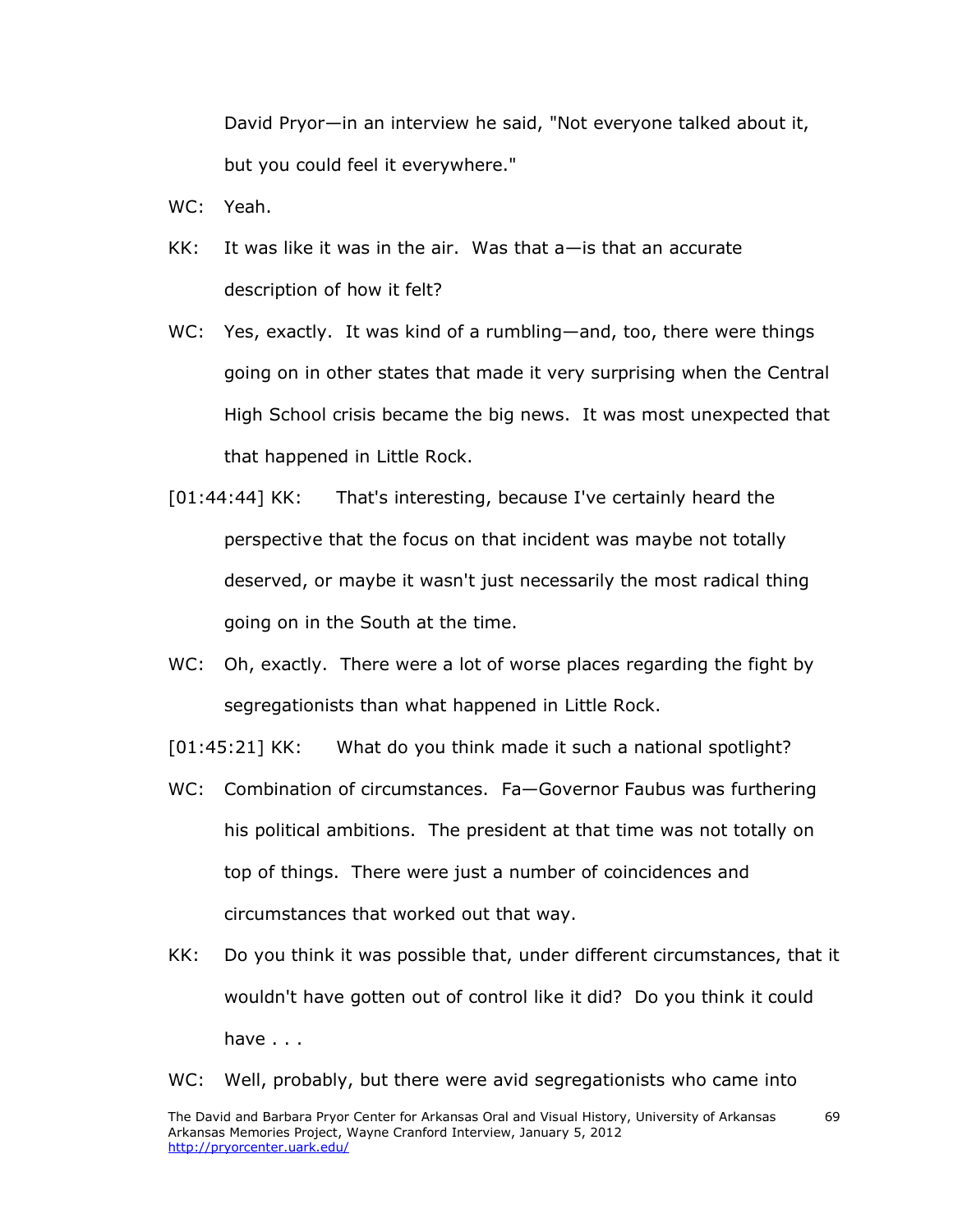Little Rock from other cities and other—and not all in Arkansas—other states—and caused the so-called riots. They weren't really riots, but they were just demonstrations.

- [01:46:33] KK: And things like the governor blockin' the door and disagreeing with the president—those things certainly brought it . . .
- WC: Yes. Yes.
- KK: You were—do you remember when Faubus was being interviewed on national television about the issues?
- WC: Oh, yes.
- KK: I mean, that was a pretty famous thing, too.
- WC: Right.
- KK: And this is early television.
- WC: Yes. Yeah, there were only three networks and three, you know, local stations to cover everything.
- [01:47:07] KK: Yeah. Yeah. And newspapers were a huge part of the communication chain at that time before television became more . . .
- WC: Oh, yes.
- KK: I mean, every little town revolved around the newspaper, seems like.
- WC: Yeah.
- KK: Yeah.
- WC: And just about everybody you knew read the newspaper.
- KK: Right. Every day.

WC: Yes.

[01:47:31] KK: All adults.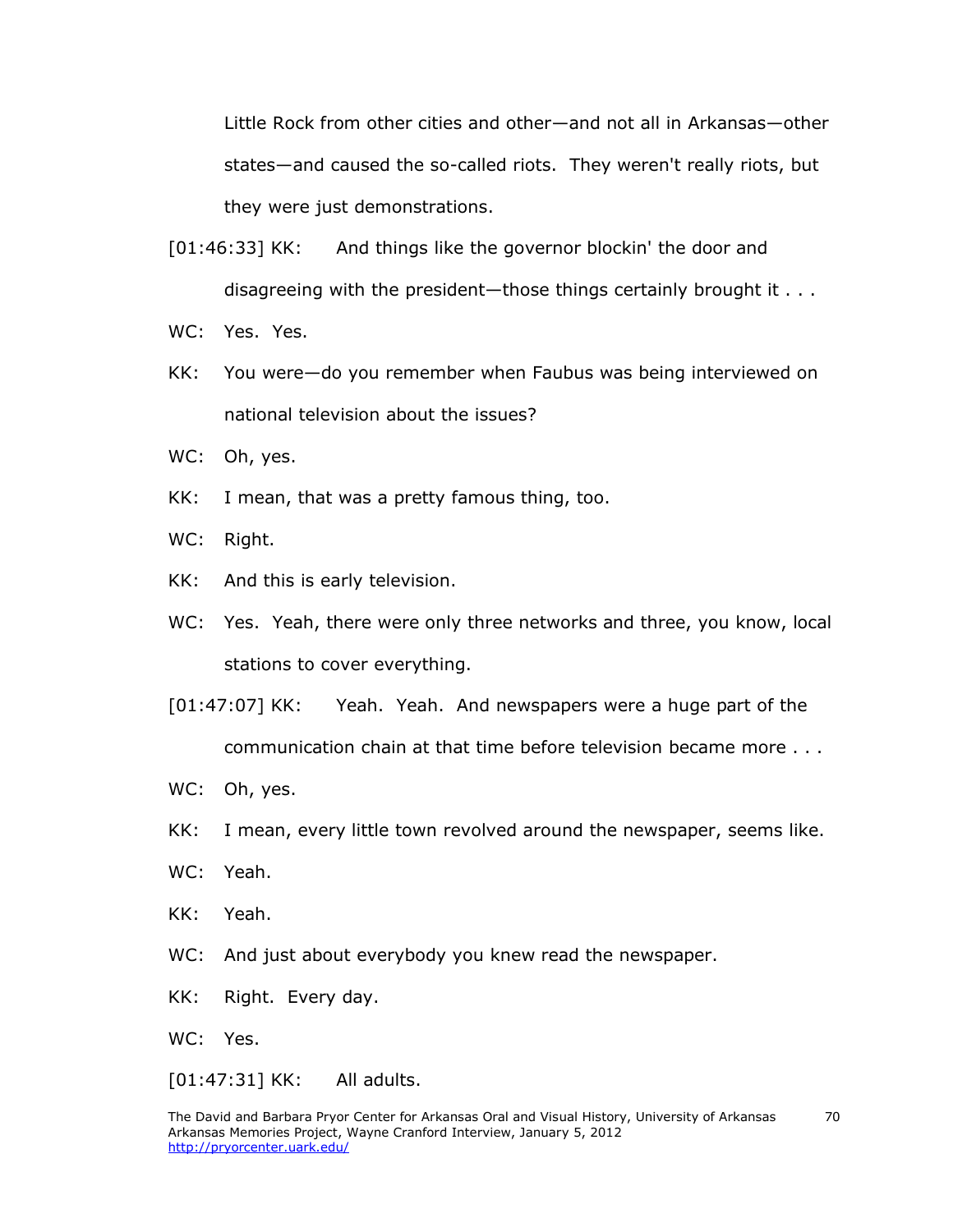- WC: Yes, without fail. And a lot of young adults—older children. I know I remember I started readin' the newspaper every day when I was probably eight.
- KK: Well, that's interesting 'cause I know I didn't.
- WC: You didn't? [*Laughs*]
- KK: Not at eight years old.
- WC: Yeah.
- KK: But then again, you were writin' copy by the time you were eleven, so you got into it early.
- WC: Yeah.
- KK: Yeah. Interesting. It seems like those people that start really young like that do have a bit of an advantage when they become adults in the marketplace. Do you think that's true?
- WC: I—yeah, probably so.
- [01:48:19] KK: Yeah. All right. So you finish college. You do a year of teaching. You do your practice teaching. You get your degree. You do some more teaching. You get a good—move to Little Rock to forward your career. You join the *Democrat* for a year. Then what happened? Why only a year?
- WC: Because I was offered the very prestigious job of director of public relations for the Little Rock Chamber of Commerce.
- [01:48:45] KK: Now, how does a young kid who's only had one year in the workforce in Little Rock get a job offer like that?
- WC: I never knew. It was just a very lucky experience.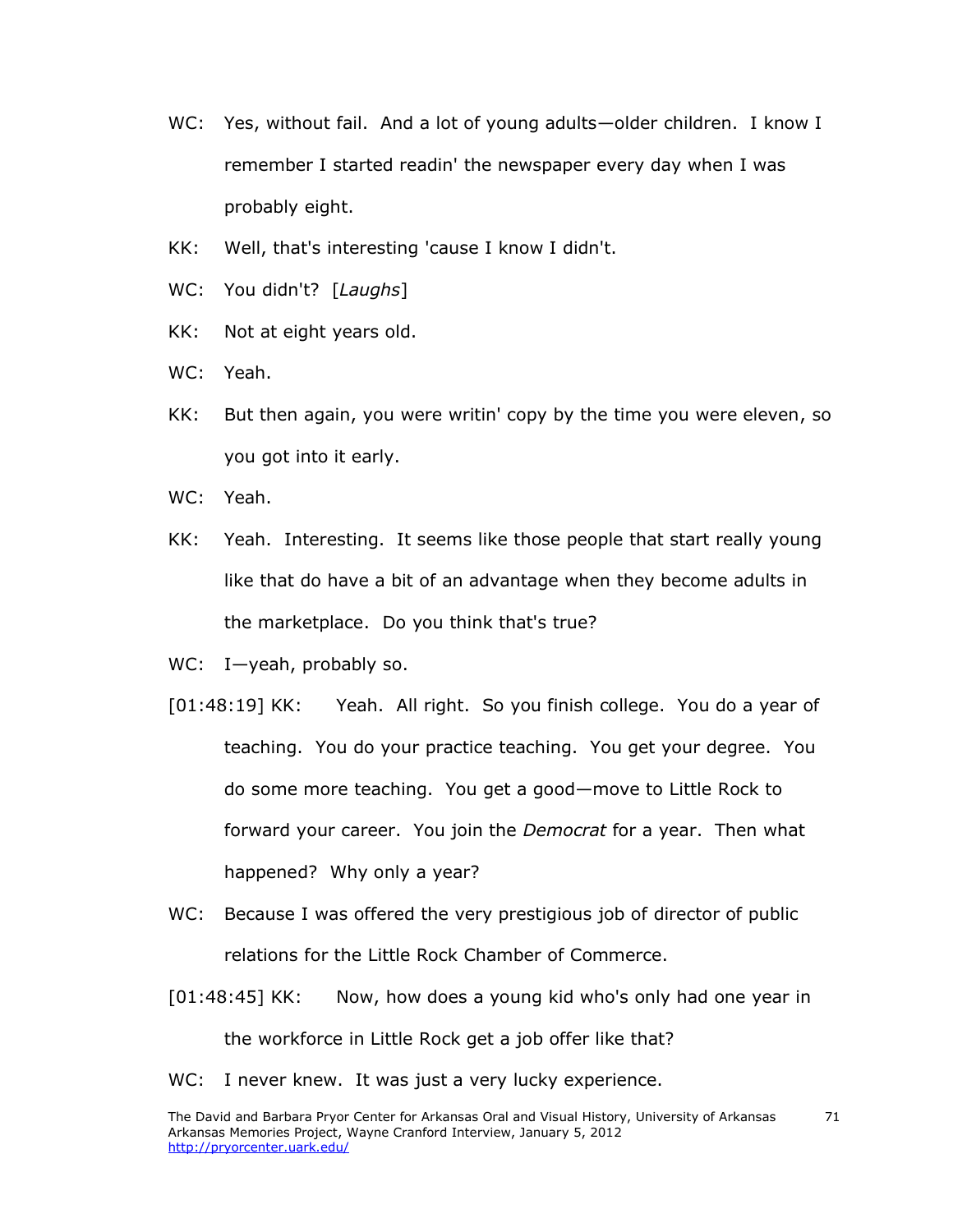- KK: Would you not guess that there was a possibility that someone in the chamber had a conversation with someone at the newspaper ahead of that or asked around?
- WC: Oh yeah, probably. Yes.
- KK: But you never heard that backstory.
- WC: No. I didn't know who it was.
- KK: So you don't even know who to thank for maybe helping.
- WC: No.
- [01:49:15] KK: Interesting. Interesting. All right, so you get invited into this really pretty amazing job at a young age. How old were you when you joined the chamber?
- WC: Twenty-three.
- KK: A lot of kids are still in college—twenty-three. Or maybe just getting into a master's program or maybe just starting their first job.
- WC: Yeah.

[01:49:41] KK: All right. So what was that like workin' for the chamber?

- WC: Oh, it's great. Great fun. I got to start a publication for them—edit it. And I worked with the other departments, like industrial development and membership and all the activities we had. Among other things, the chamber started a—its own bowl—football bowl game called the Aluminum Bowl. And we just did all kinds of interesting things.
- [01:50:22] KK: Now, this publication that you made, was it a newsletter? Who all got the newsletter? How was it . . .
- WC: Well, all the members of the Chamber of Commerce and, you know, all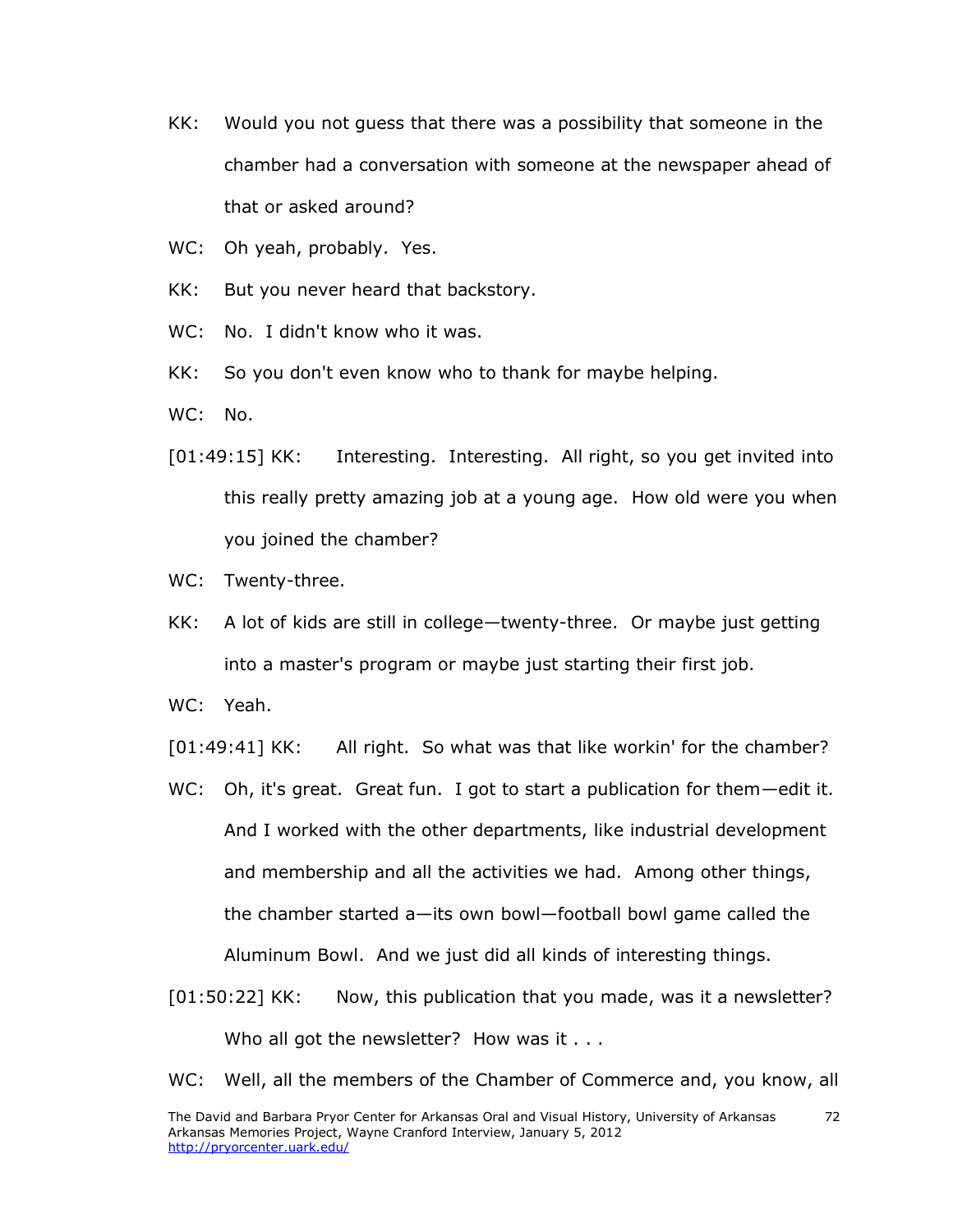the media and other chambers of commerce throughout the country and that sort of thing.

- [01:50:42] KK: And when you say you put it together, clearly you were the person in charge and probably did a lot of the writing and, certainly, the editing.
- WC: Right. And taking the photographs.
- KK: And was that something new for you to take the photographs, or had you been doing that on and off?
- WC: No, I'd been doing that while I was at the *Democrat*. And—well, after I left the *Democrat*, I'd been with the *Sunday Magazine*. The editor, Bob McCord, allowed me to freelance a lot of photojournalism stories for his *Sunday Magazine*. And I worked with Will Counts on some of them. I worked with a photographer named Rodney Worthington on some. And we did quite a few freelance jobs like that.
- [01:51:38] KK: And were you guys using, like, the two-and-a-quarter speed, graphics-type cameras in those days?
- WC: Yes.
- KK: Does that sound familiar? Is that right?
- WC: Yes. The old-fashioned . . .
- KK: It's got a little bellows on it and it  $\dots$
- WC: Right. And they let me . . .
- KK: Kind of heavy.
- WC: They let me take the pictures, but then turned 'em in to the

photography department for developing and printing.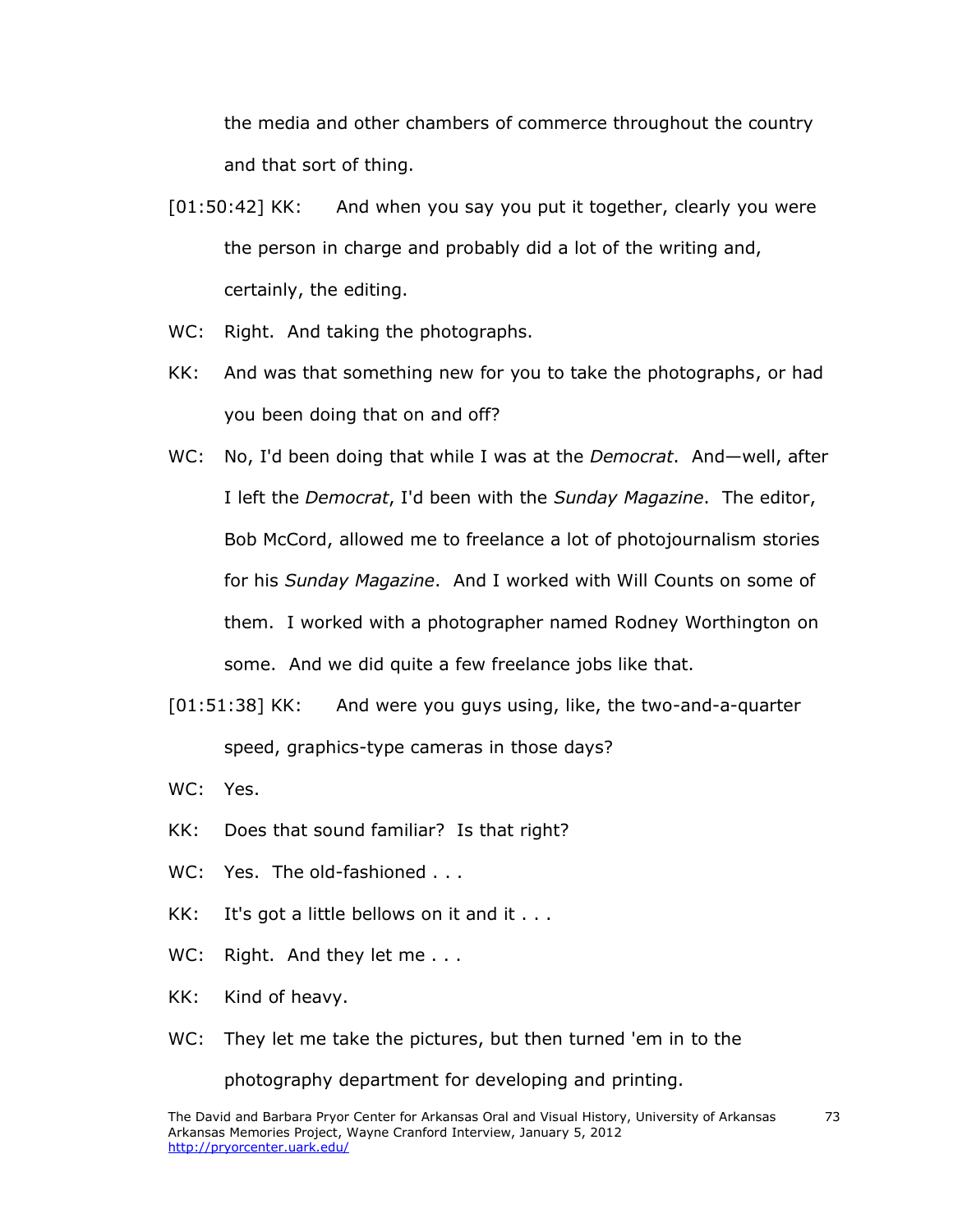- [01:52:01] KK: Right, right. Gotcha. And did you look at negatives and pick pictures for them to print and . . .
- WC: Oh yes-contact sheets.
- KK: Sure. Okay. Interesting. Wow. I wonder where all those photos are today. There's probably some incredible stuff that is in that archive.
- WC: Yeah, I think in the archives they-they're still there.
- KK: That is so cool. That's neat to know that, isn't it?
- WC: Yeah.
- [01:52:23] KK: I mean, that's a permanent archive that people are gonna—and I know they're starting to scan a lot of that stuff now,  $so \dots$
- WC: Yeah.
- KK: . . . it's gonna live on, I think.
- WC: Right. Yeah.
- KK: That's really somethin'. So while you're at the chamber, what—was there a particular thing that was the most exciting thing that you did? I mean, I think building this publication was probably huge and probably a good reason to hire you. But were there other things that you did that really stand out to you as interesting or important or pivotal?
- [01:52:59] WC: Well, the football game [*laughs*] that we started was exciting. And then having become acquainted with these chamber leaders—for example, one of our—one of the men I met was William Shepherd with Arkansas Power and Light Company, now Entergy. And

74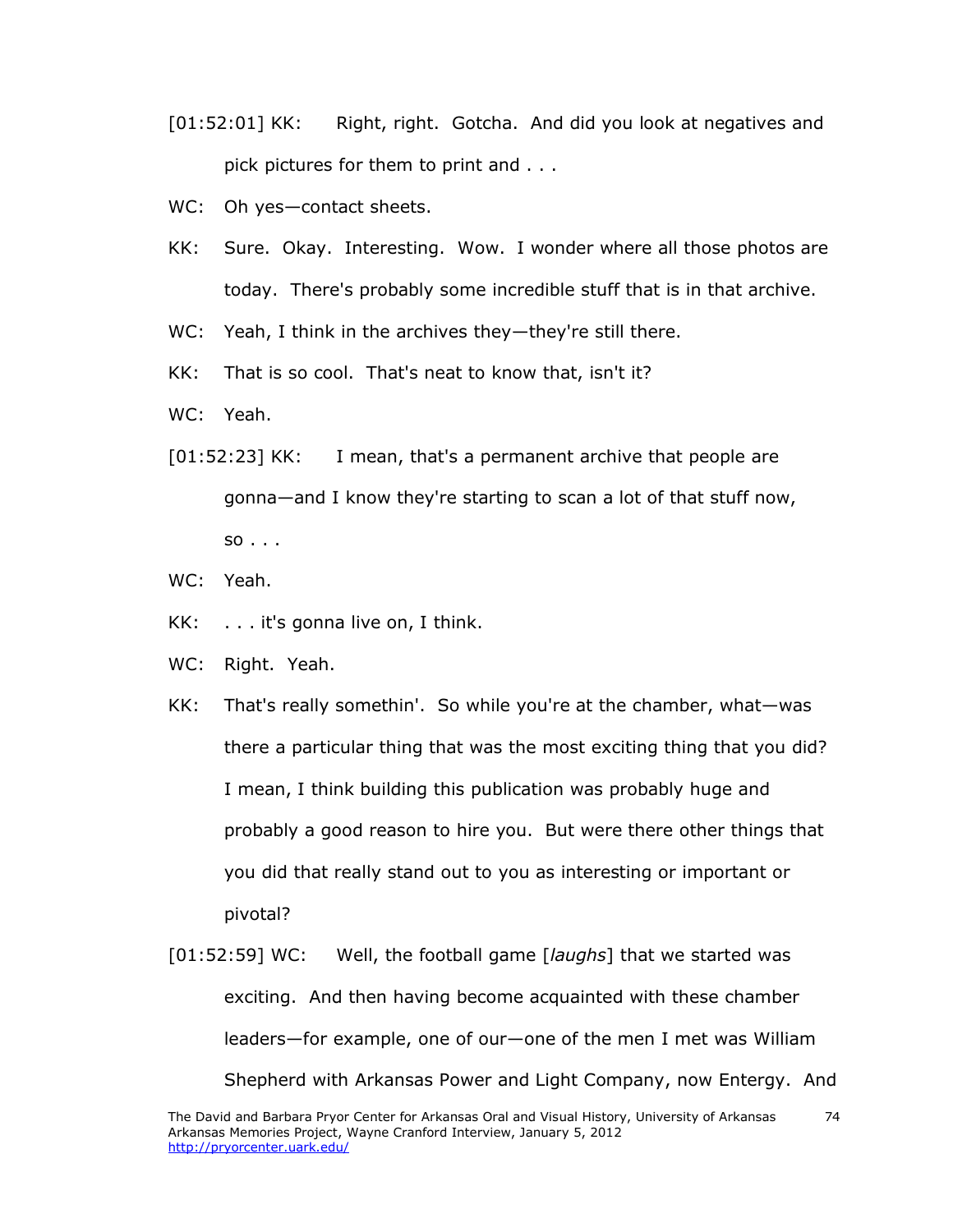he—as—and when he was the Chamber president, I had already left and was—in fact, I'd even started my own advertising agency, and he started the International Congress on Air Technology, which we handled publicity and all for it, planning special events and all and—oh, and then we also—one of the first things we did was the national—Ten Outstanding Young Men congress for the national Jaycees. They'd they used to do that every year and . . .

 $[01:54:10]$  KK: That was the chamber or the —when you . . .

WC: The ...

KK: . . . started your agency?

WC: When I-that was-it was after I'd started my agency.

KK: Uh-huh. Okay.

BP: Let's change tape.

[Tape stopped]

[01:54:20] WC: While I was still at the—workin' at the Chamber of Commerce, I would go to work at the *Gazette* at six p.m. and work on the copy desk writing headlines and checkin' copy and all that for two weeks. I had negotiated with him—I had already planned a trip to New York for, you know, just a vacation. And I had negotiated with him that if I came over there, I would come start, but after two weeks I was going [*laughs*] to New York, and then I'd be back in about a week, I think, you know.

KK: Yeah.

[01:55:03] WC: And so I did that. While I was in New York, Marcus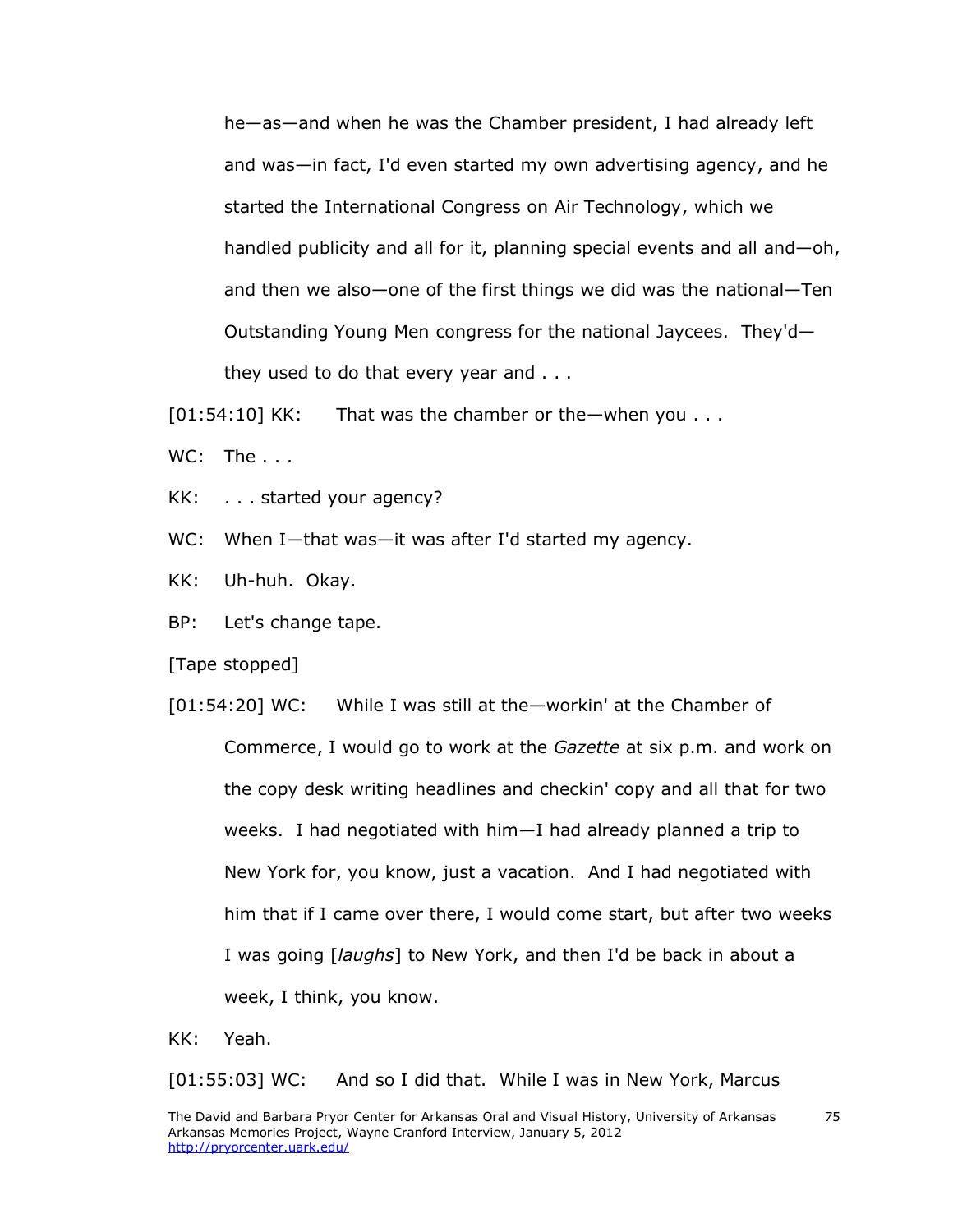George, who was the city editor of the *Arkansas Democrat*, had recommended me to his good friend Tom Hockersmith, who needed a writer, and he called—Marcus called me in New York and introduced me over the phone to Tom Hockersmith. And Tom offered me the job—fantastic salary [*laughter*] increase, and you know, I took it.

- KK: And that was to go to the Chamber.
- WC: No, to the . . .
- KK: No, this is before then.
- WC: To go to-to go into advertising.
- KK: Oh, right.
- [01:55:48] WC: And I had to come back from New York and go face Mr. A. R. Nelson, the managing editor of the *Arkansas Gazette*, and you know, tell him that I was going with an advertising agency [*laughs*] and leaving the hallowed field of journalism and especially the *Arkansas Gazette*. And as I said, that's kind of complicated.

[01:56:18] KK: How did . . .

- WC: That was in . . .
- KK: How did Mr. Nelson react?
- WC: Oh, he was—he couldn't believe it, you know.
- KK: I guess he thought you were throwing away the opportunity of a lifetime by not staying . . .

WC: Yeah.

- KK: . . . with the *Gazette*, right?
- WC: Yeah. And also . . .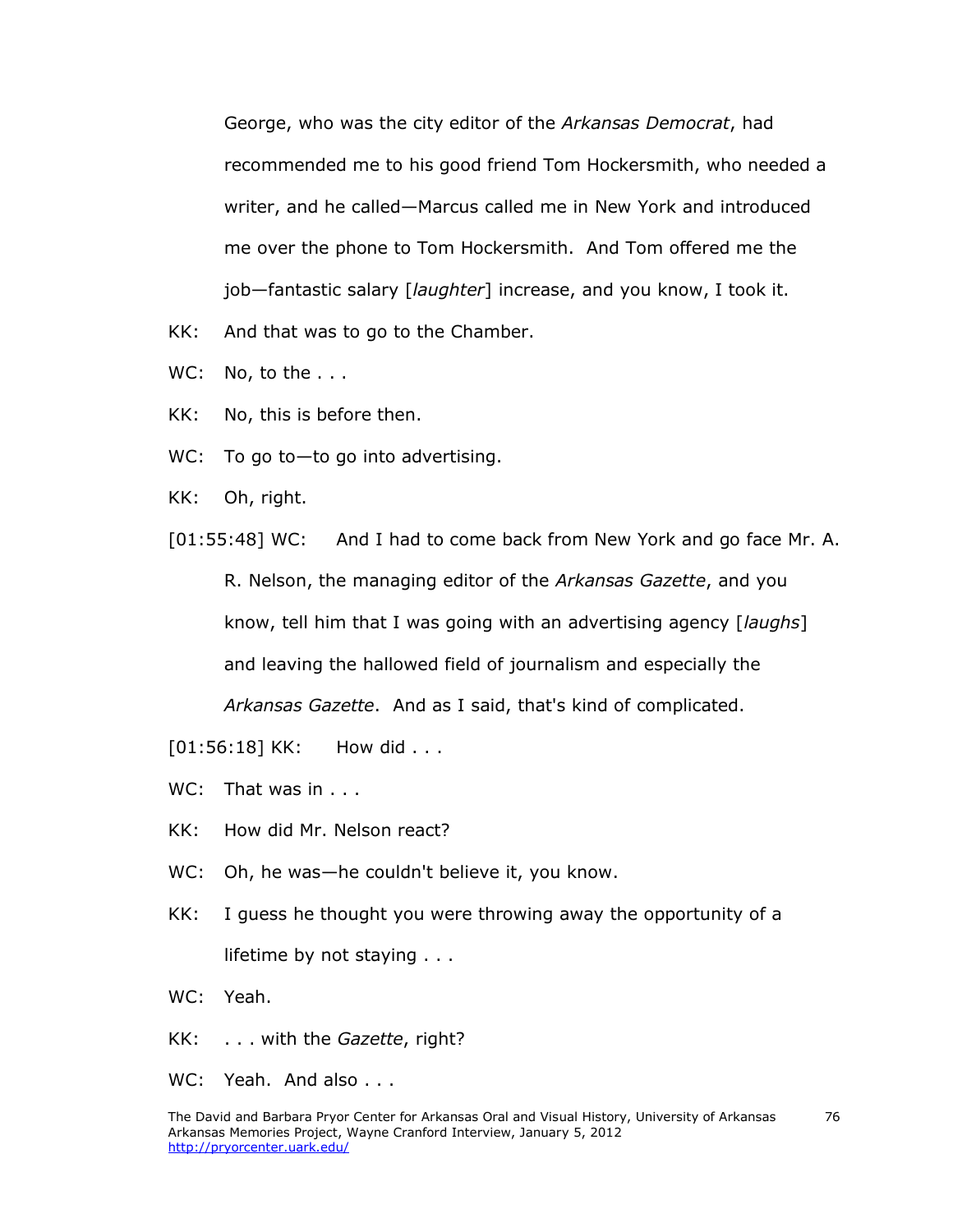[01:56:35] KK: I mean, the *Gazette* was just this . . .

- WC: And also furious.
- KK: Yeah. [*WC laughs*] That he had invested in hiring you and then you . . .
- WC: Yeah.
- KK: . . . were gonna be gone right away.
- WC: But I couldn't turn down the money. And I've never regretted it.
- [01:56:53] KK: So, what were you invited to do in advertising in—at the advertising firm? And what firm was it?
- WC: The—it was Thomas C. Hockersmith and Associates.
- KK: And that was in Little Rock?
- WC: Yeah. He was the father of Kaki Hockersmith, and he had been the agency for Faubus. And he had the Parks and Tourism, AIDC, Oaklawn, City of Hot Springs, all those accounts we have now. [*Laughter*] And was really the up-and-coming kingpin of advertising in the state. And he—I had a golden opportunity workin' for him because he was—he had a gambling addiction, a drinking problem, a womanizer, and loved to not work. And he just kind of turned it over to me, and I had to learn real quick how to do all of the—you know, financial and management and everything. So . . .
- KK: So you . . .
- WC: ... by the time it was—by the time it was time for me to start my own agency, I knew because of him and his . . .
- KK: Absence.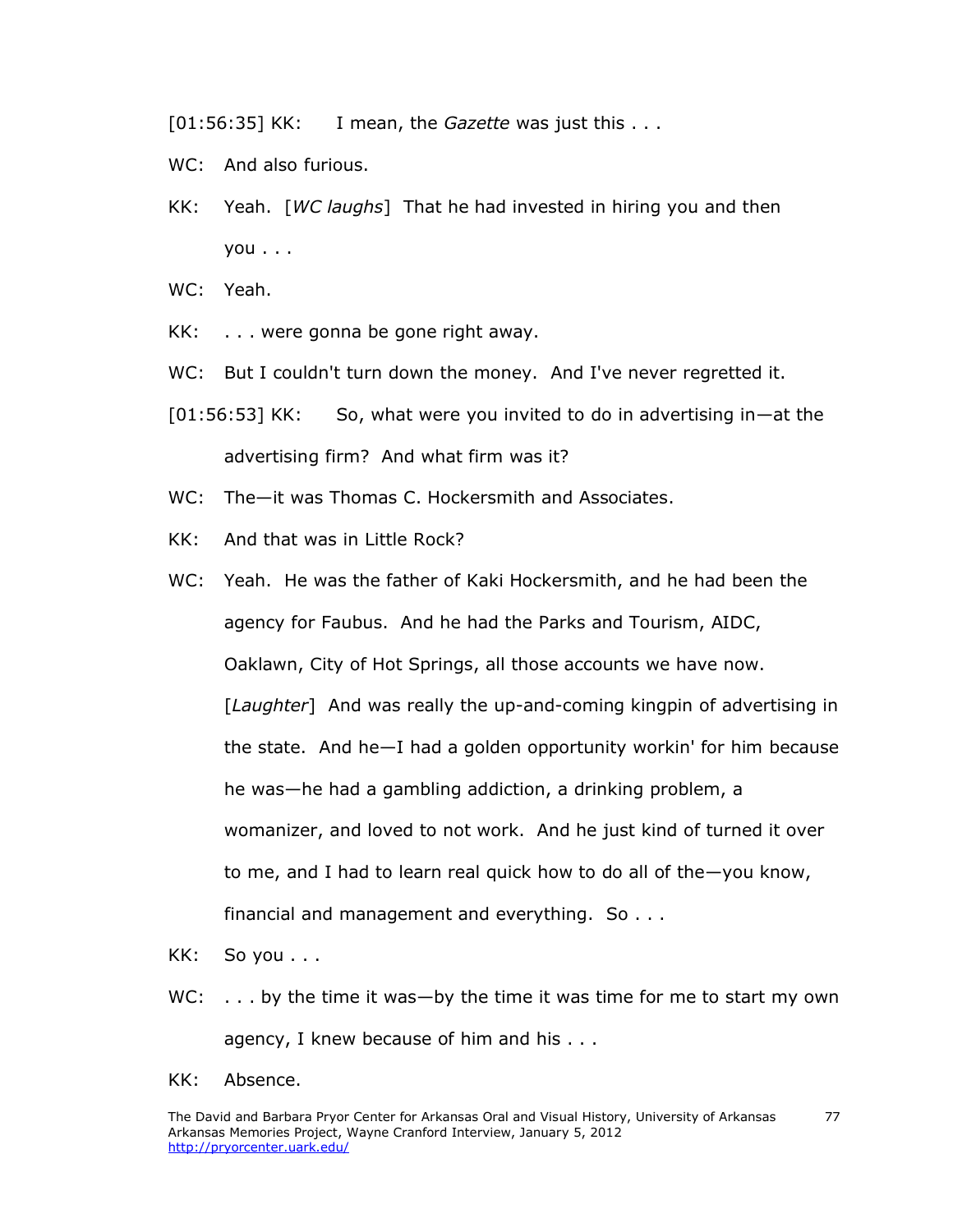- WC: . . . absence. And so, several years after that, he was lost at sea. He had bought a boat and moved to the Bahamas and one day didn't come back. And they never did find his body. Declared him dead after seven years, I think.
- [01:59:08] KK: Wow, what an interesting trip. So you had—really had to jump in with both feet when you moved over there.
- WC: Oh, yeah.
- KK: 'Cause you had to take on a lot of the responsibility or it wasn't gonna get done.
- WC: Yeah, right. Now, that wasn't right at first. I mean, he gave me time to get established, and I was the only copywriter, the only account executive, besides himself. He had a good bookkeeper and a good art director, and I talked him into hiring Jim Johnson as another art director. And that was still the only staff. And my wife was a college consultant for this ladies' dress shop in Pine Bluff one summer when I was workin' there. And the ladies' dress shop owner, who had introduced me to Frances by—at one point, hired her to model for these photographs we were doin' for her fall campaign. And she came into our office, and she thought I was Mr. Hockersmith, and that's before we really knew each other. But yeah, I had to do everything.
- [02:00:50] KK: And it sounds like as you went along, you had to do more and more—had more and more responsibility.
- WC: Right, but it was great experience. That was about [19]58, [19]59, [19]60.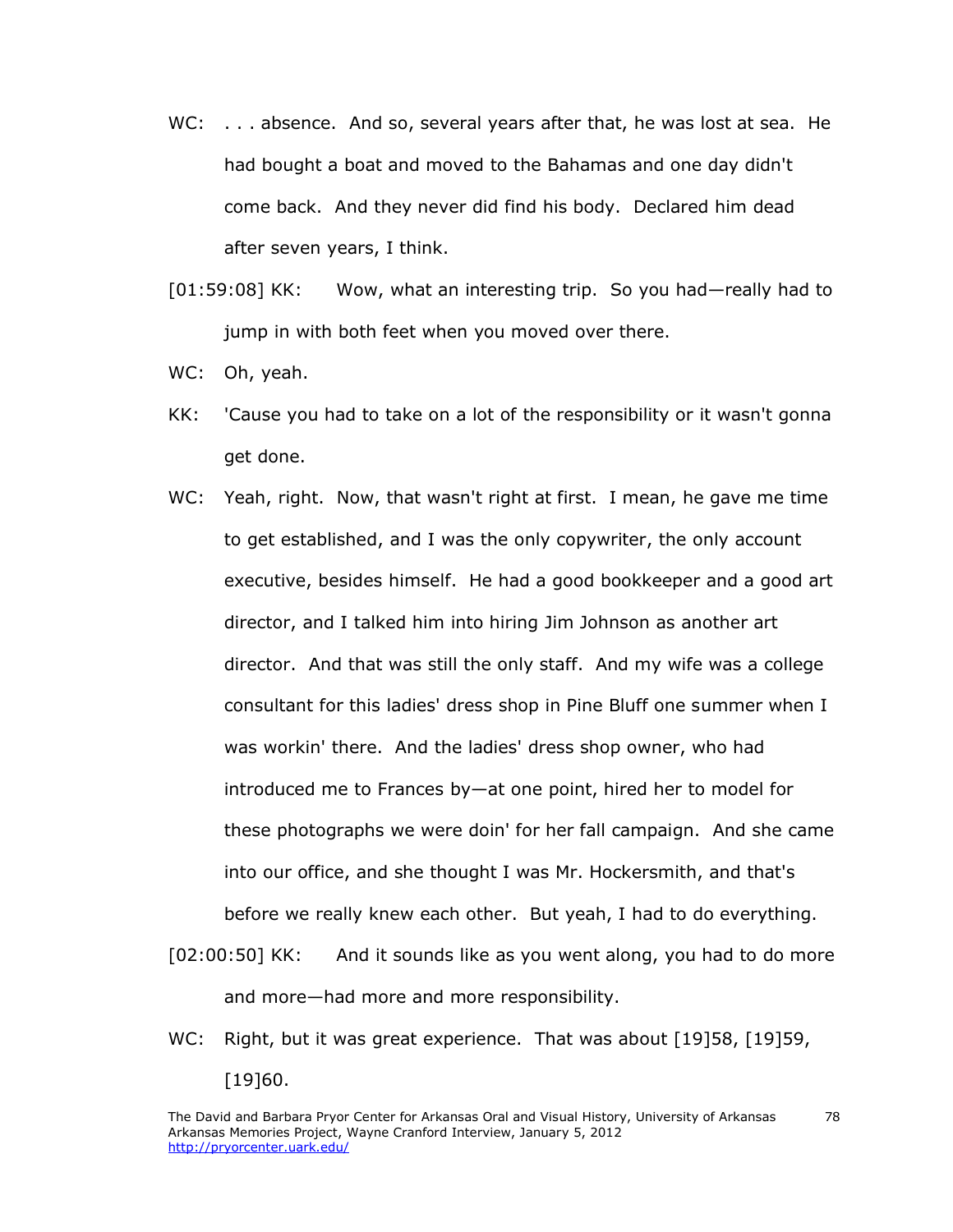KK: Right.

- WC: And we started in [19]61.
- [02:01:12] KK: So you said you had talked your boss into bringing in Jim Johnson as a copywriter.
- WC: Right.
- KK: So you knew Jim Johnson before even he worked with you at that agency.
- WC: No.
- KK: Oh, you didn't?
- WC: No.
- KK: Had you heard about him?
- WC: Yes.
- KK: So by reputation—you were looking for more copywriting help. And by reputation, you chose . . .
- WC: No, art director.
- KK: Art director. Okay, you were looking for art-direction help and by Mr. Johnson's reputation . . .
- WC: I did all the copy myself and all the account-executive work. But I did need another art director, and he was working for Hallmark. I thought I'd already told you this.
- KK: You did.
- $[02:01:54]$  WC: He was a—when he got out of college, he was so good that he went to Kansas City, and Mr. Hall interviewed him personally and hired him just like that. And then while—even—while—after we'd

79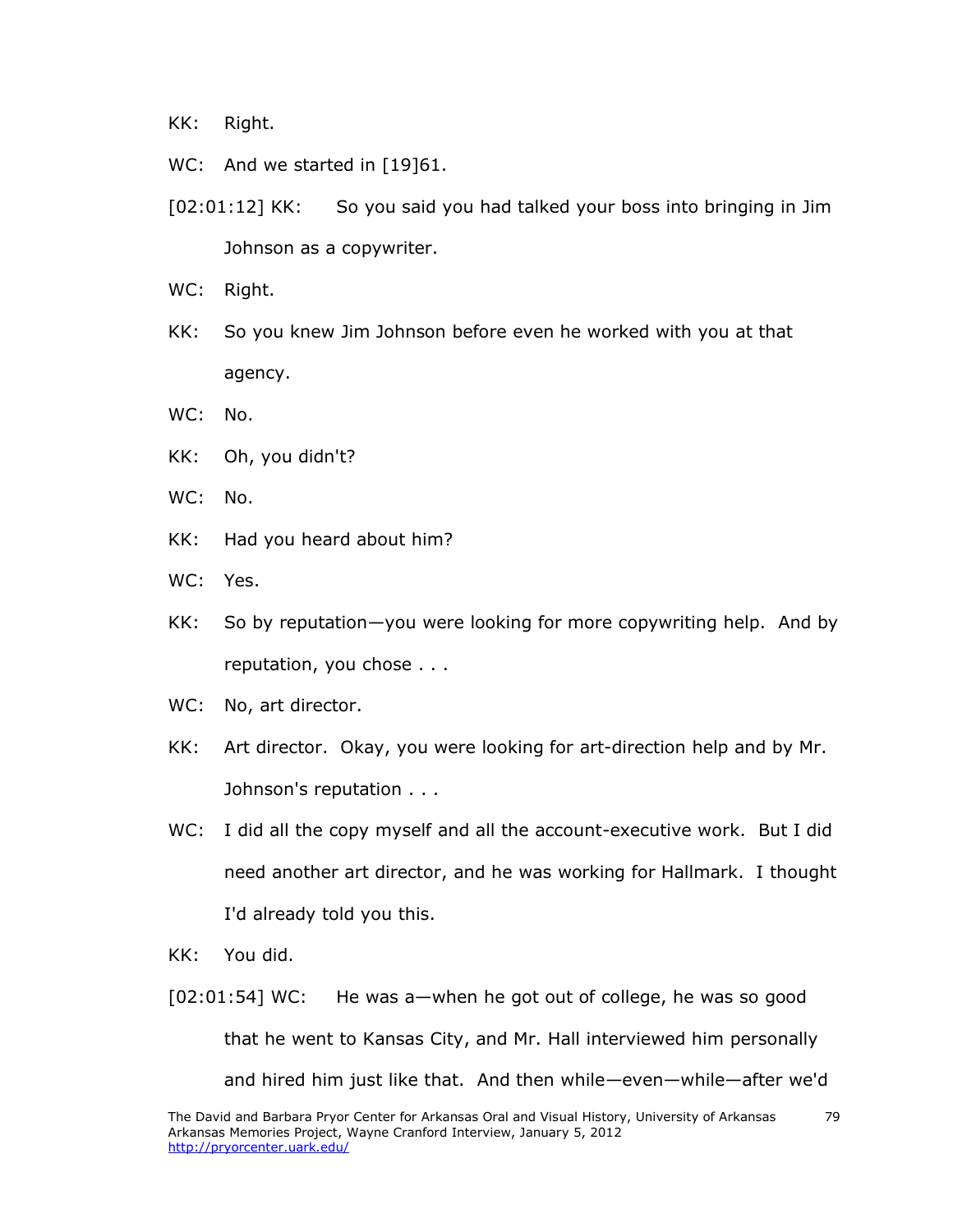started our agency, he did card—freelance cards for a couple of different companies—the artwork for 'em.

- [02:02:21] KK: So he was quite a talented artist as well as art director, I take it. I mean, he wasn't just . . .
- WC: Yes.
- KK: . . . an art director. He was really . . .
- WC: Yes.
- KK: . . . good at art.
- WC: Yeah. Well, in fact, now that he's retired, he does fine art and just turns it out [*laughs*] like a factory.
- KK: So he's always been pretty prolific.
- WC: Yes, very. Quick. Fast.
- KK: Comes in handy at an ad agency.
- WC: Does.
- [02:02:47] KK: [*Laughs*] Okay, so you decide it's time to move out and have your own agency.
- WC: Right.
- KK: And this is—and so—and you decided . . .
- WC: It's about the summer . . .
- KK: . . . in 1961.
- WC: . . . early fall of [19]61.

[02:03:01] KK: And who all is in this company at the very beginning?

- WC: The new company?
- KK: Mh-hmm.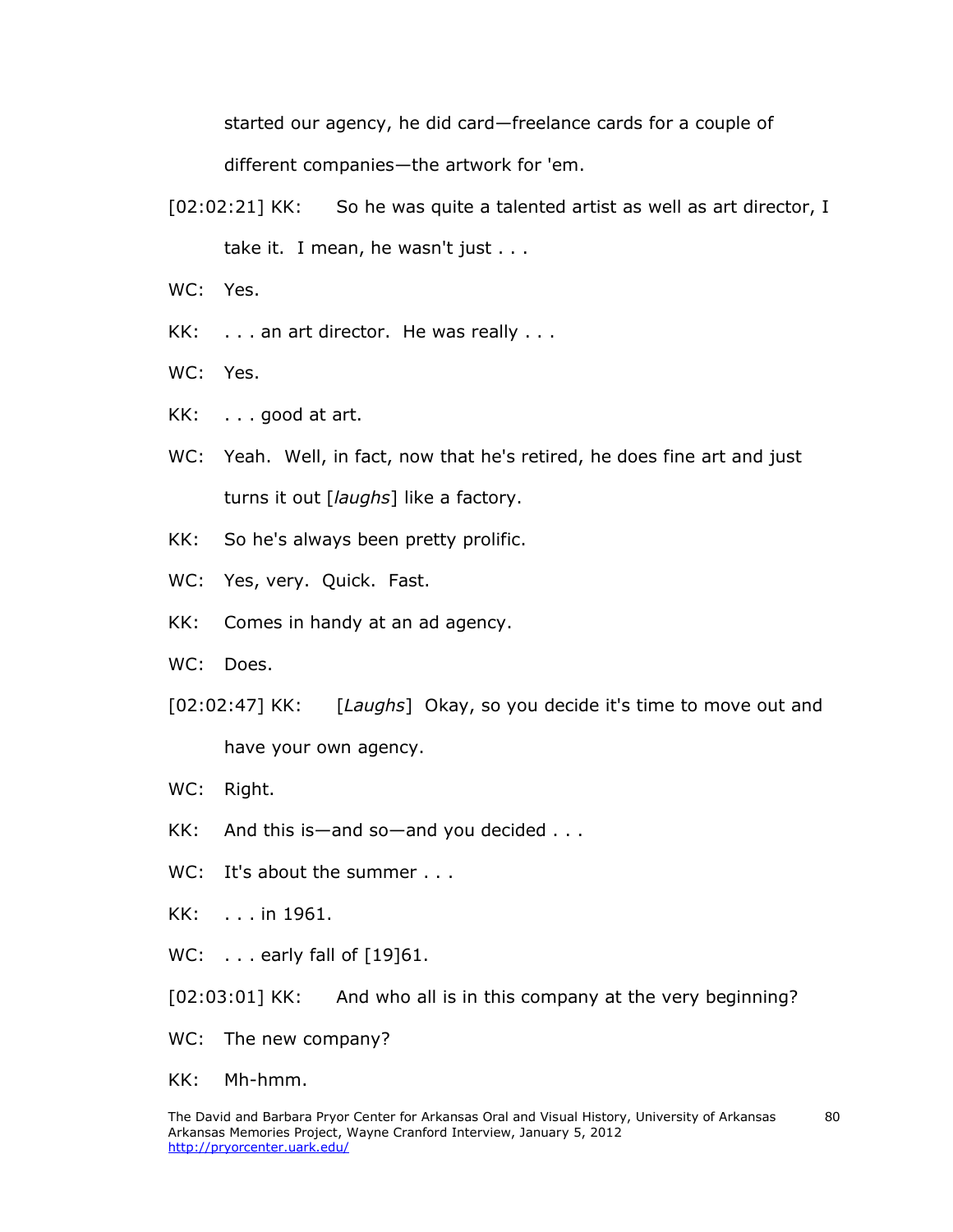- WC: Well, I remember walkin' into Jim's off—or he'd popped his head in my office and said, "Let's go to lunch." And I said, "Well, good. I've got somethin' I want to talk to you about." So we went to lunch at the Coachman's Inn. Remember where that was? And I told him that it was time that we left Hockersmith and started our own agency. And he gulped and said, "Well, if you say so." [*Laughter*] And he had a wife and a baby and another one on the way. That's how much faith he had to have. And—what was your question?
- [02:04:00] KK: Oh, I was asking, you know, who all was involved in the beginning of the . . .
- WC: Okay. Who was involved? Okay. So we had—one of our clients was this Southern Equitable Life Insurance Company at the corner of 3rd and Center. They just tore the building down this year. And the executive vice president of that company was a very good friend, and we'd been doin' their work at Hockersmith. And they practically let us use the space for peanuts. And we had this little office, and we hired a receptionist, who was also supposed to be the secretary, and she didn't last but about—maybe a month. And then we hired her replacement, who turned out to be an alcoholic. She would go to the ladies' room and come back smelling heavily of Listerine, and so we had to let her go. [02:05:26] But in the meantime we'd moved across the hall to a slightly larger office, and a young man named Johnny Burnett, who later became the CEO of Rector Means & Roland real estate, had worked with me at Hockersmith, and he wanted to

81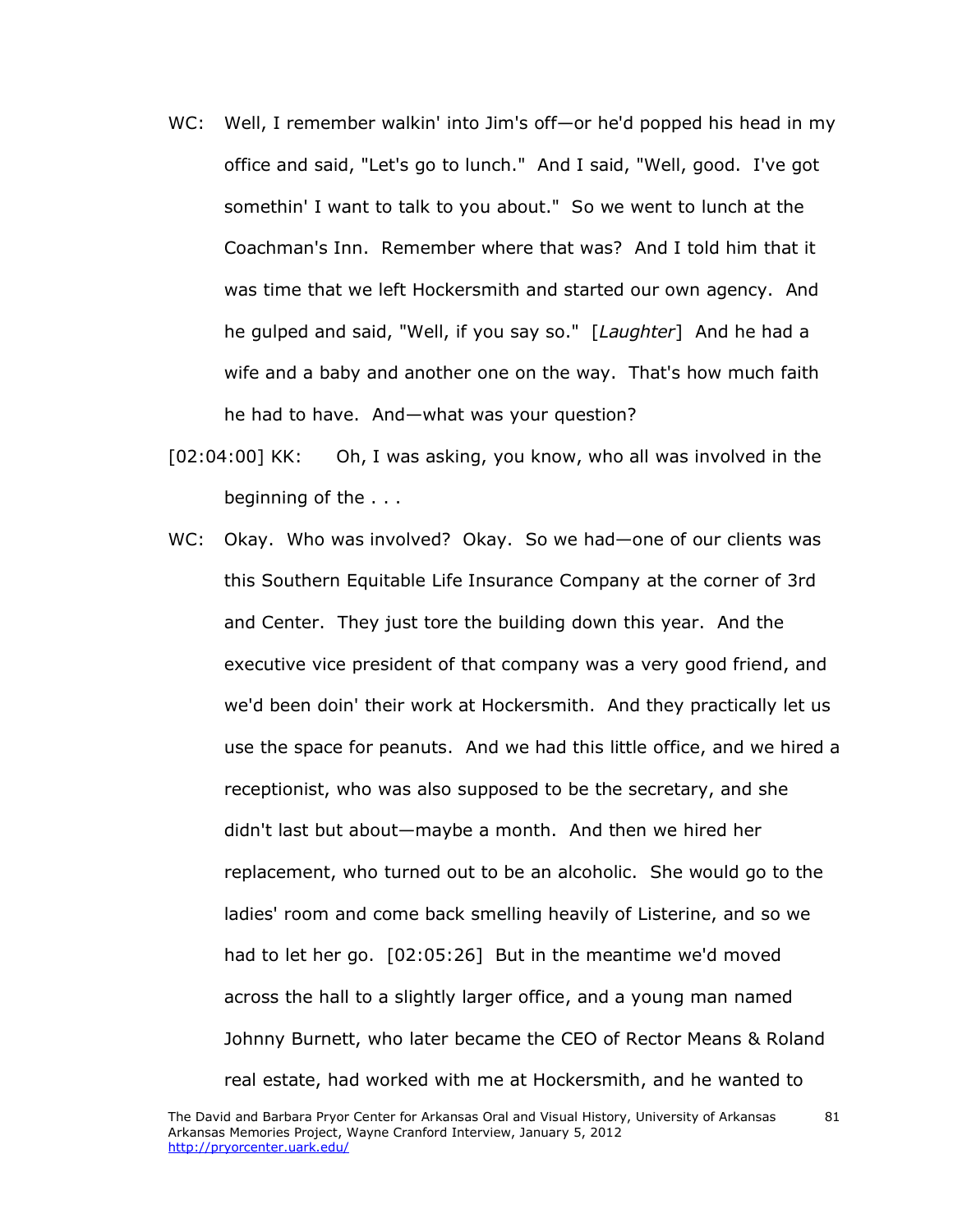work for us free, for nothin', and did for several months. Finally, we put him on the payroll. And we had—oh, and there was a young man who had worked for the life insurance company who ran our printing operation. That part of the deal was that, you know, we could have their account if we'd do—manage this printing company they had for all of their forms and everything, so we did that. [02:06:21] And he was just transferred to our payroll. And just—we kind of just started growin', you know, adding another person, and one of the next people we hired was this—right out of college—Dick Langford, who had studied advertising under Harry Ainsworth at Fayetteville. And we hired him as a copywriter and later made him creative director. And that's—I mean, we just kept addin'. [*Laughs*]

- [02:07:04] KK: Yeah. And so when did you move out of that space into another space? Or did you stay there . . .
- WC: In . . .
- KK: . . . a number of years?
- WC: ... [19]64 we moved to the Pyramid Life Building at 2nd and Center.
- KK: Now, what was the name of your advertising agency when you first started?
- WC: Cranford Johnson, Inc.
- KK: Okay. Makes sense.
- WC: And then when we were in Pyramid building—[19]64—we changed it to Cranford/Johnson and Associates, Inc. By that time we did have a few [*laughter*] associates. And that's how—I mean, we just kept growin'.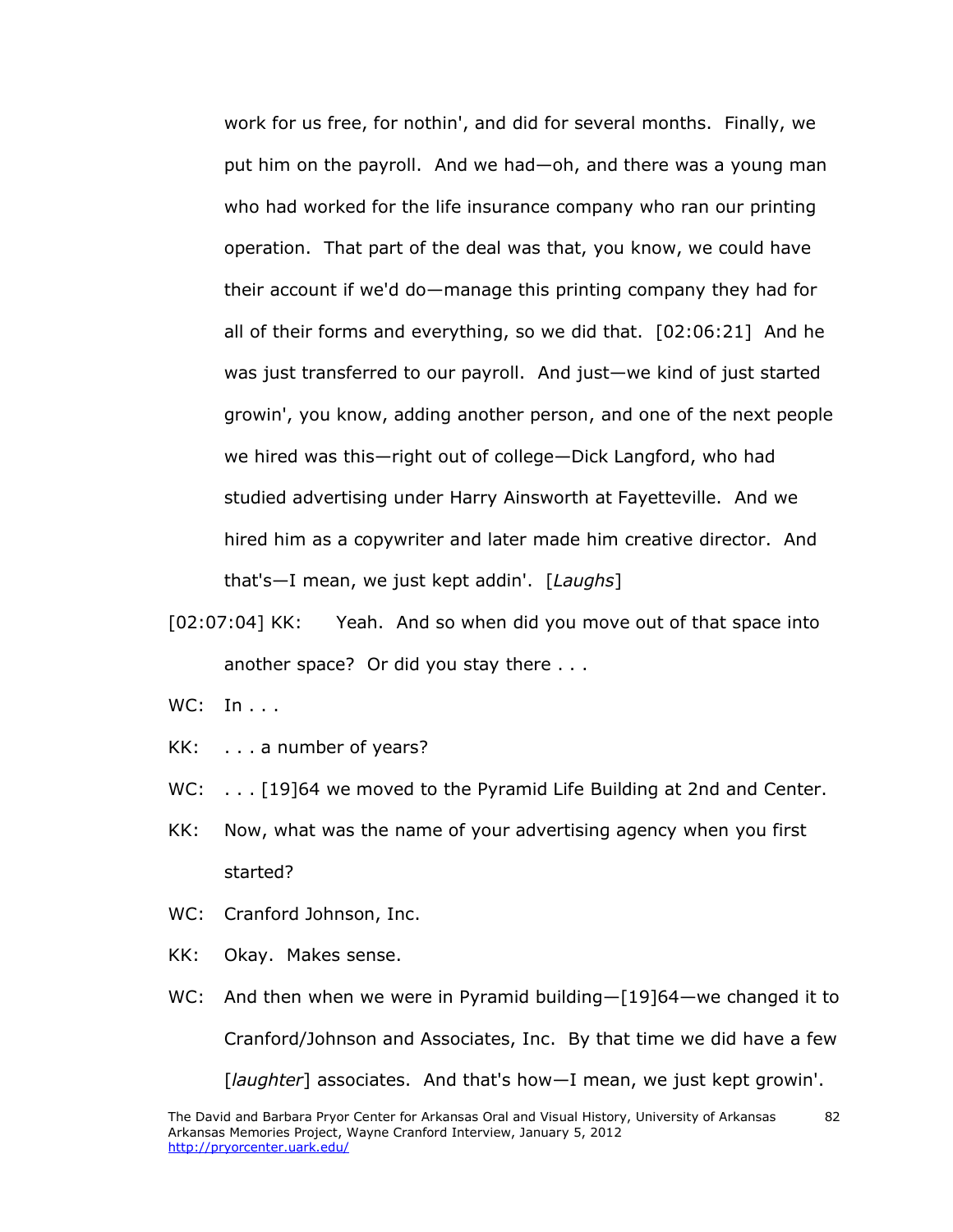KK: So . . .

WC: Now we have over a hundred. [*Laughs*]

- [02:07:49] KK: Wow! So when you took over the printing operation for or the—at least paying the person to do the printing operation for the insurance company—was the printing area something you had a lot of experience in?
- WC: No! [*Laughs*]
- KK: So wasn't that kind of scary?
- WC: Yeah! [*Laughter*] But it was just—it was, you know, offset printing. It was—by that time it was still kind of new but it—you know, you didn't have to have the type and all that. You just took a picture of it and, you know . . .

[02:08:19] KK: So that was the immediate successor . . .

- WC: Lithograph. Off . . .
- KK: . . . to the Linotype, right?
- WC: Yeah.
- KK: Yeah, okay.
- WC: Yeah, offset printing. And it was just a little bitty print shop about half as big as this room in the back of the building we were in. And it was no big deal. We . . .
- $[02:08:39]$  KK: But was that not also a—in a way, it was a way to learn about printing side of . . .
- WC: Oh yeah.
- KK: . . . the business . . .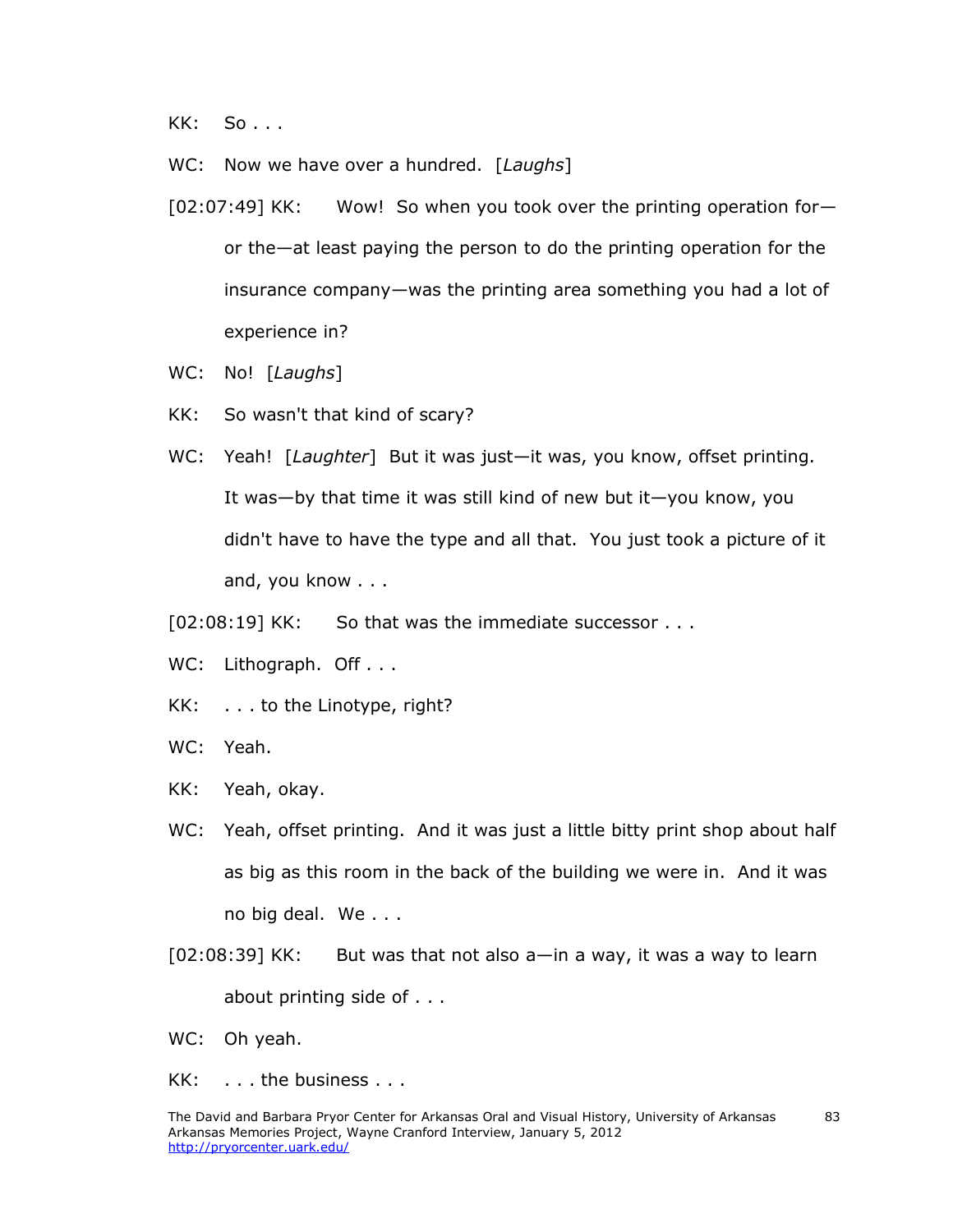WC: Oh, sure.

- KK: . . . too, right?
- WC: Sure.
- [02:08:48] KK: So you had some ambitious things that you did for your career, and you also sound like you had some luck in timing.

WC: Yes.

- KK: Would you agree with that?
- WC: I agree. Yeah, I agree. Yeah, we had lots of luck, you know.
- [02:09:07] KK: What was the business climate like when you started? Because this is right on the heels of Central High. Businesses were probably suffering somewhat from the backlash. The central Arkansas area and the . . .
- WC: It had slid.
- KK: . . . Arkansas was probably hurting a little bit.
- WC: It had . . .
- KK: Was it hard to get clients at that time?
- WC: Yeah, it—after the integration crisis, it just stopped. I mean, there was no growth, no new companies comin' in, no new projects started by existing companies. It was pretty bad. But we worked real hard and were fortunate to keep getting' more and more good clients. And we haven't been hurt by the rese-the current recession. Just . . .
- KK: That's remarkable.

[02:10:10] WC: Yeah. I mean, the agencies all over the country have

gone out of business and had to, you know, fire hundreds of people at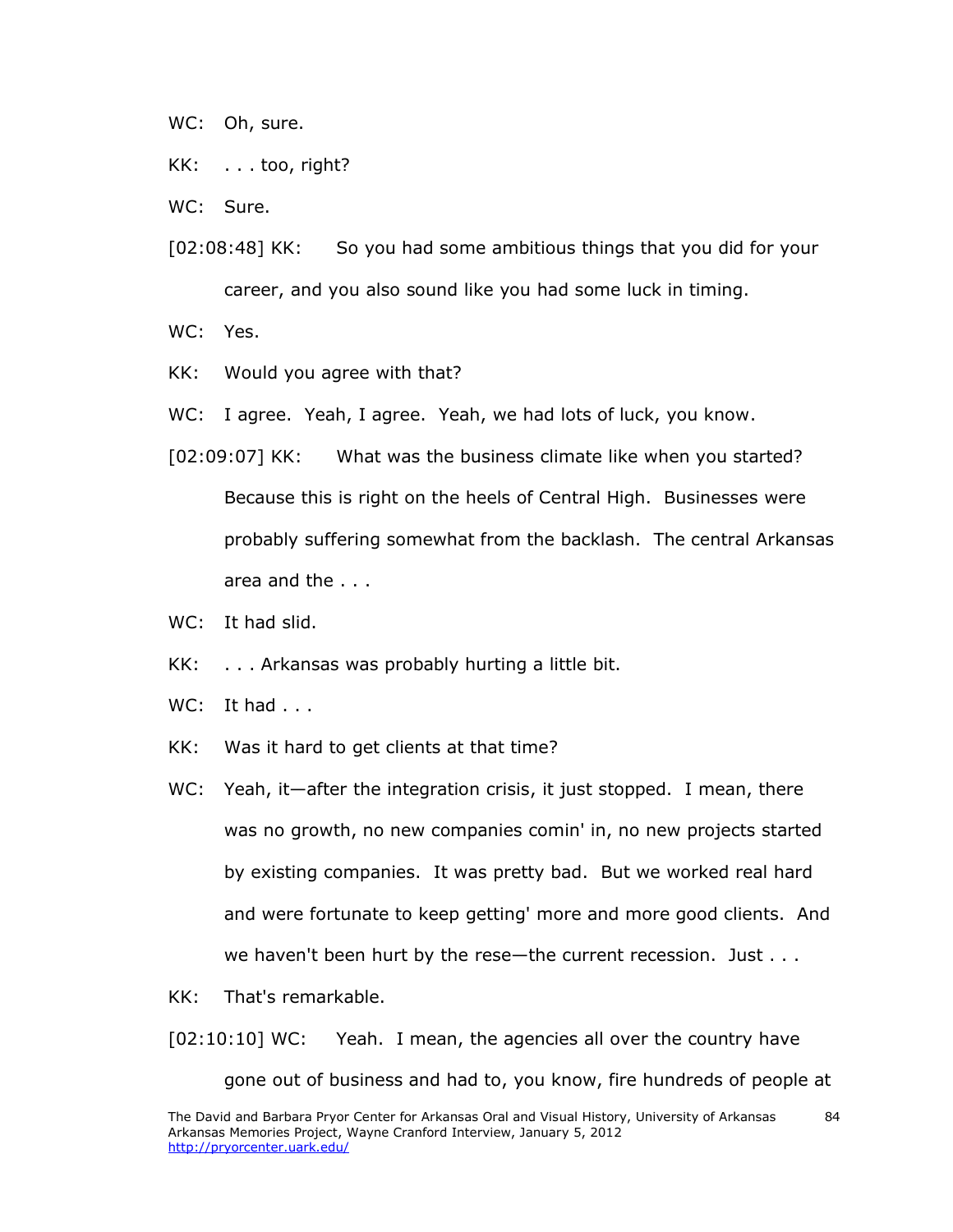a time. And we've not lost—we've not had to fire anybody.

KK: Wow.

WC: And when we had this merger in 1990, we'd heard horror stories about what happens then, and you have to—you know, the people lose their jobs and all. And we brought all of their people over, and I think at the time they had maybe twenty-five or thirty. And we didn't lose one person.

[02:10:50] KK: And who was that merger with? Who did you acquire?

- WC: The Woods Brothers.
- KK: Gotcha. Yeah.
- WC: He had started—Shelby Woods had started his company in [19]67 and was doing nothing but publications for the tourism industry, you know. Boat docks and things like that, and gradually grew to be a, you know, pretty respectable little agency specializing in travel—tourism. And so we merged in 1990, and we've never had a cross word.
- [02:11:40] KK: [*Laughs*] That's awesome.
- WC: And Shelby and I both now are chairmen emeritus, and his brother is the CEO.
- KK: Well, you had a fairly smooth run of it.
- WC: Yeah, I really have.
- KK: Not that I'm sure there weren't some challenges. Now, when you started out, what kind of hours were you workin'? I mean, you weren't just workin' eight to five, right?

[02:12:07] WC: No. [*KK laughs*] No. Well, Frances and I were married.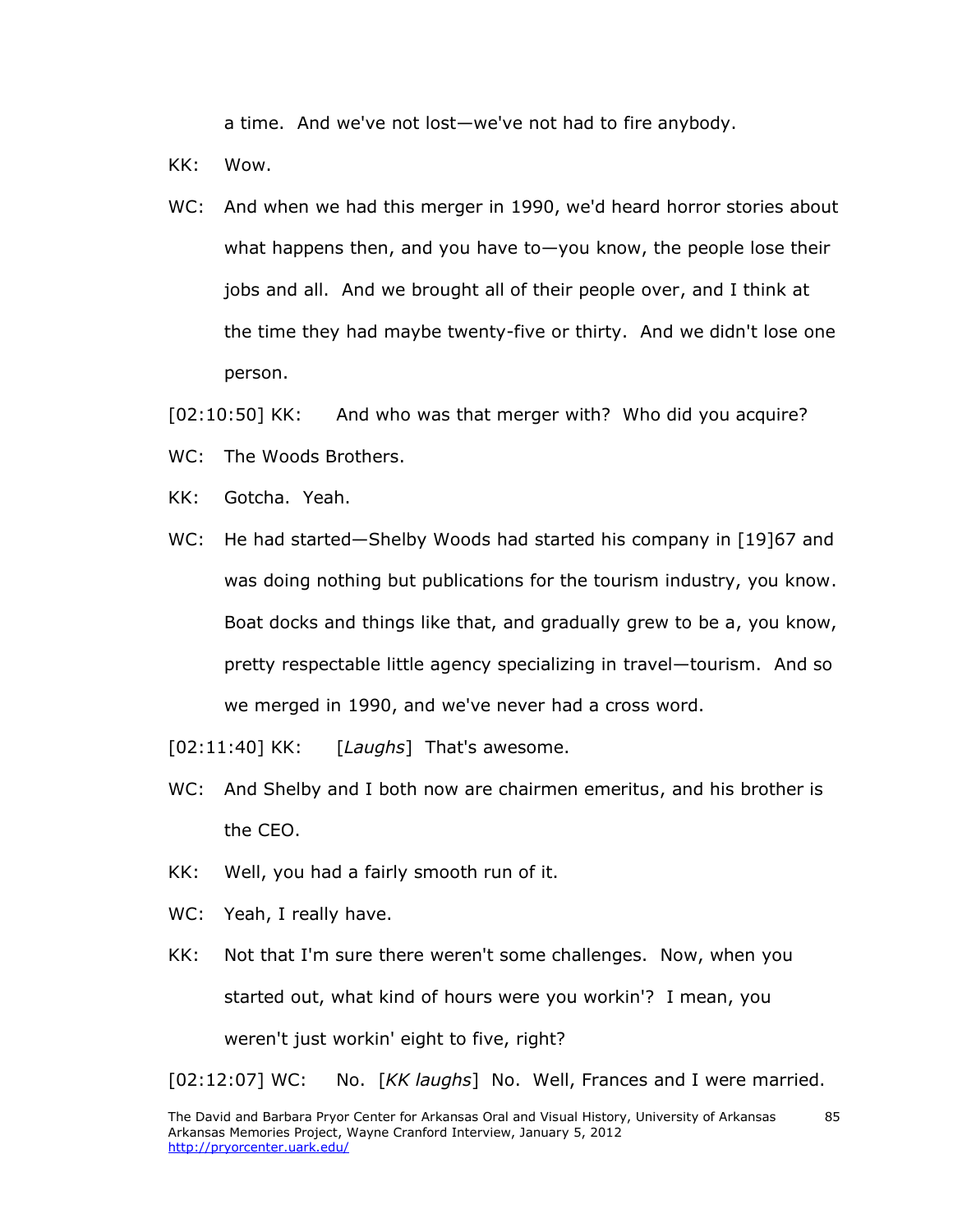We started our company in October of [19]61 and almost that—maybe that same month, I got engaged, and we got married in September of [19]62. And then we didn't have any children for about five years, so—and she worked with me. You know, I'd go back down to the office at night, and she'd go with me. And we'd, you know, do some things and—this is funny. I didn't know—I thought I knew everything I needed to know about the billing operation and the—you know, how you get the money. And I did. But I—what I didn't know was how you get it out. And so Peerless Engravers would send an invoice with every work they did. You know, we had to make cuts. You don't remember cuts, do you? Well, they were techni—we called 'em cuts. They were technically called engravings—metal plates that had the photograph, you know, to print with. [02:13:32] And so each job that came in would have an invoice. Well, I would go down to the office—back to the office at night to write a check for each invoice. [*Laughs*] And finally [*laughs*] they told me—they called and said, "Wayne, you don't really have to pay all of these. I mean, we'll send you a bill at the first of the month for all of these [*laughter*] invoices. And you can pay us then." [*Laughs*] That was . . .

KK: So you were doin' it the hardest way possible.

WC: Yeah, 'cause I didn't want to be late payin' a bill.

KK: Yeah. Well, I'm sure they appreciated that part.

WC: Well, they kind of laughed. I mean, it was a joke. [*Laughter*] But . . . [02:14:20] KK: And you credit Frances with that or with helpin' you with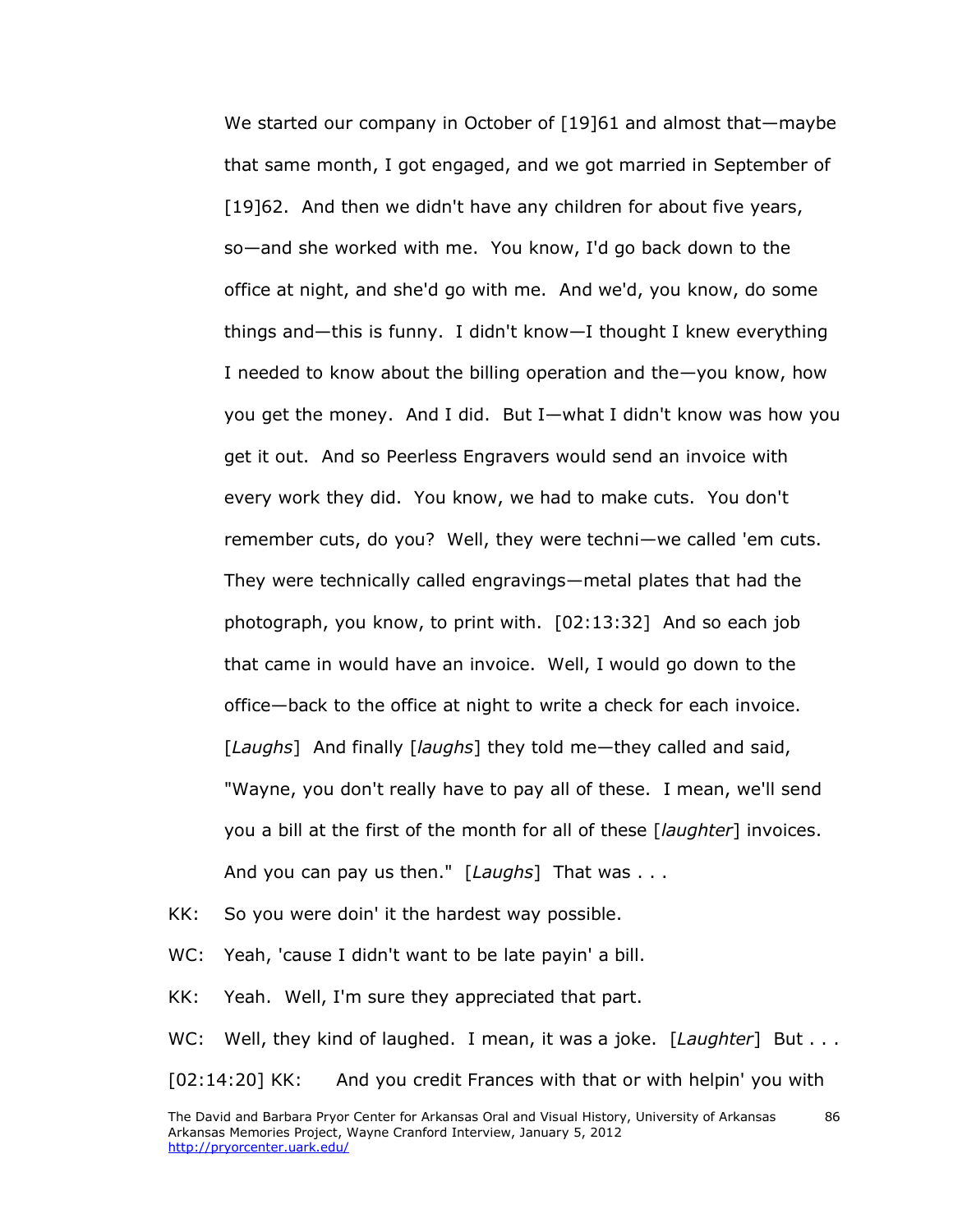that or . . .

WC: I credit her with almost everything—encouraging me to start the company, helping attract business. I mean, after all, she was the current Miss Arkansas and first runner-up to Miss America, and these people knew her, knew of her, and it opened some doors.

 $[02:14:50]$  KK: Well, that's pretty neat to have that in a  $\dots$ 

- WC: It opened . . .
- KK: . . . spouse.
- WC: ... some doors. That may have caused Mr. Darby and some of those people to know who we were when they were looking for an agency for Senator Fulbright. Same thing with First National Bank, which was one of our big, first acquisitions. And she was just a—she's been very helpful, all fifty years. [*Laughs*]

[02:15:29] KK: How did you guys first meet?

WC: This client in Pine Bluff, the lady that had the ladies' dress shop in Pine Bluff, named Garnette Mullis. We had done her work at Hockersmith, Jim and I, and had a lot of his cartoons. And they were classy, but you know, kind of light. And I would go to Pine Bluff to call on her at least once a week. And one day she and I were havin' lunch at Pine Bluff Country Club and passed by a table where Frances was with a date. So they were home for Christmas or somethin'. And so Garnette introduced me to her. And sometime after that, we—the three of us were together, and she introduced me to her again. [02:16:29] And so then [*laughter*] she—that—she was a sophomore

87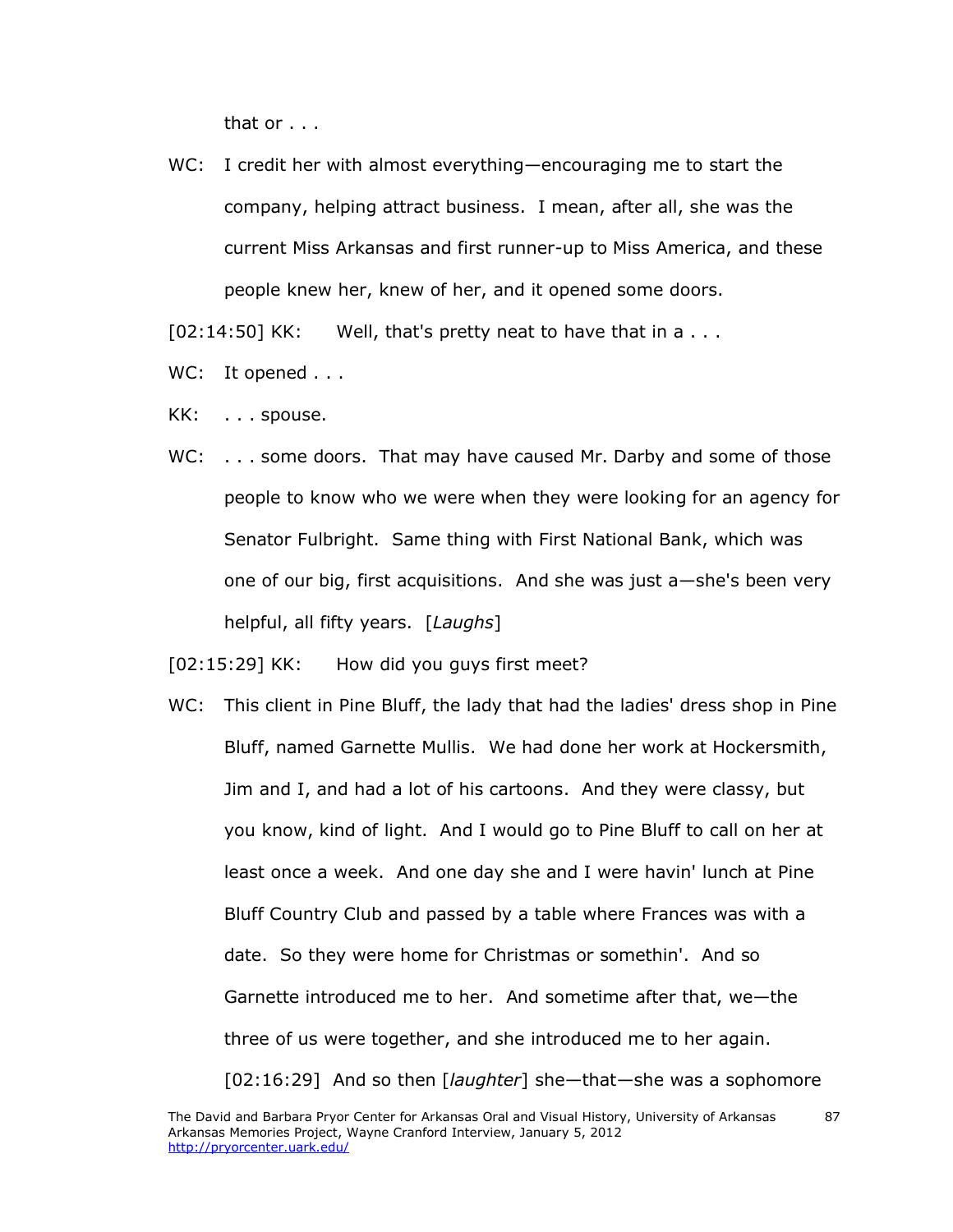at Randolph-Macon Woman's College, and the Pine Bluff Jaycees called and talked her into bein' in the Miss Pine Bluff Pageant. And by that time I had started doin' the publicity for the Miss Arkansas Pageant and happened to be one of the judges for the Miss Pine Bluff Pageant in the Saenger Theatre. And she—I mean, she won Miss Pine Bluff. Not—I mean, I didn't do anything wrong, you know. [*KK laughs*] Or even give her any special consideration, really. [02:17:24] But then she—and I was dating a girl from England and helpin' her with gettin' ready for the Miss Arkansas Pageant. And then I started [*laughs*] dating Miss Hot Springs [*laughs*] real hot and heavy, and so the pageant started. It was at Oaklawn then, outside. And Frances had never performed anywhere, you know, singin' or anything, and she needed all the help she could get. And it—the way it worked out, Garnette, who was her chaperone from Pine Bluff, the ladies' shop lady, persuaded me [*laughs*] as her—you know, I worked for her—to see to it that Frances had the right accompaniment and practice time and all that, which was crucial, and I did because of Garnette, not this little young girl from [*laughs*] Pine Bluff. [02:18:52] And so then I was also covering the Miss America Pageant for the *Democrat* for two years. The year before and then this year, when Frances was Miss Arkansas. So we went to Atlantic City and then to New York for a week afterwards, and that's where we really got together. And then came home, and I started the [*laughs*] agency that—like that next month and then in a month or two we were engaged.

88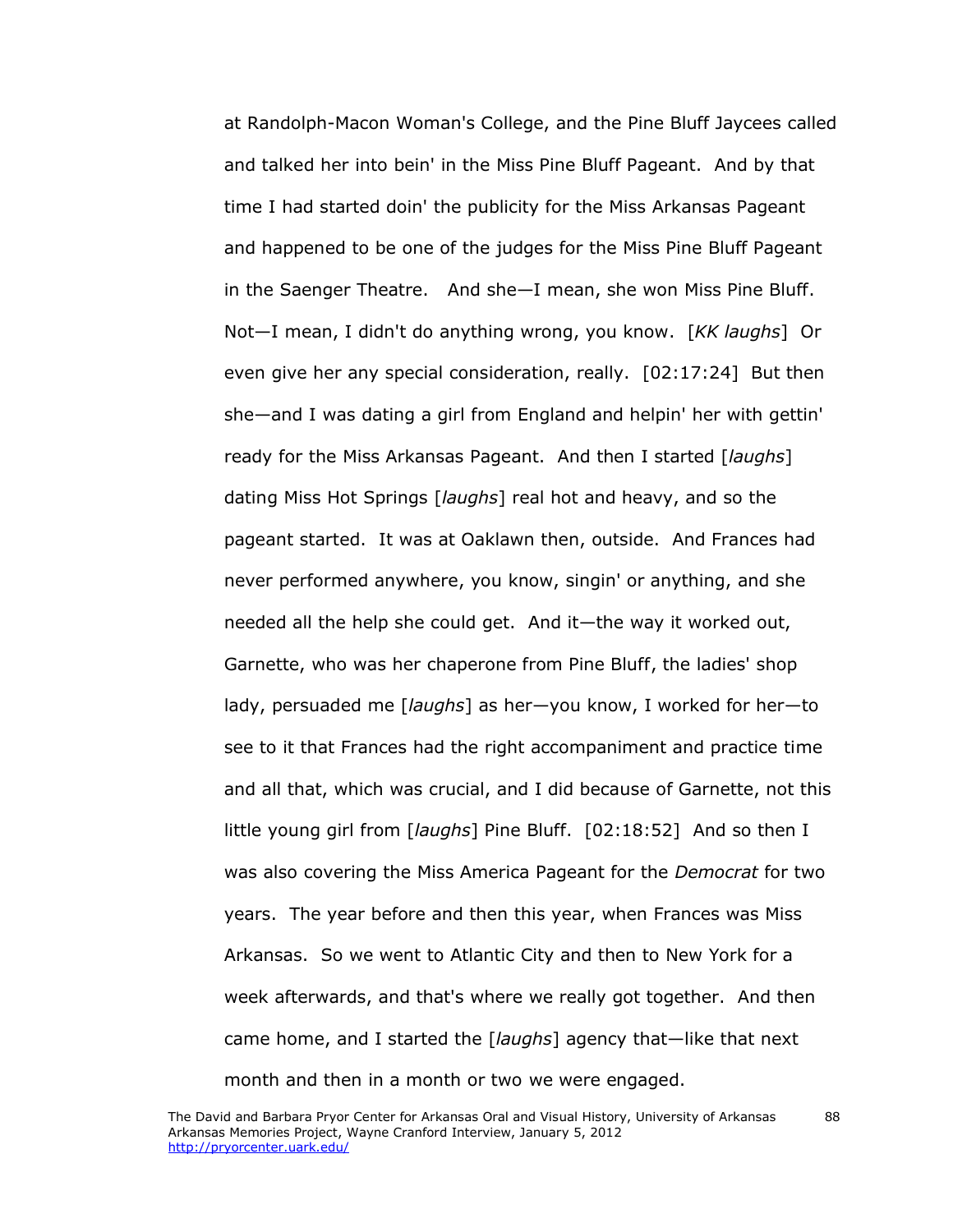[02:19:37] KK: Wow, that's a . . .

- WC: So that's that story. [*Laughs*]
- KK: Well, and if you think about it, it—kind of like your career—it went pretty fast, too, really.
- WC: Yeah, yeah.
- KK: Maybe not getting married right away, but I mean you're—you know, you met her. You didn't know her for a whole real long time before you started kind of getting together, and then you . . .
- WC: Right.
- KK: . . . started dating, and then you opened your agency. And then you get engaged. So things were still moving . . .
- WC: Yeah.
- KK: . . . pretty quickly.
- WC: And you think about it, and you just don't realize how fast things can go like that. So that's—where were we? [*Laughs*]
- [02:20:08] KK: That's where we were, really. I just wanted to backtrack onto her stuff, and you were talkin' about how your company then began to grow. I mean, you changed your name to Cranford/Johnson and Associates because you were growing. And you wanted, I guess, to be—you wanted that recognized in your company name that you were growing and . . .
- WC: Yes.
- KK: . . . that you had other . . .
- WC: Right.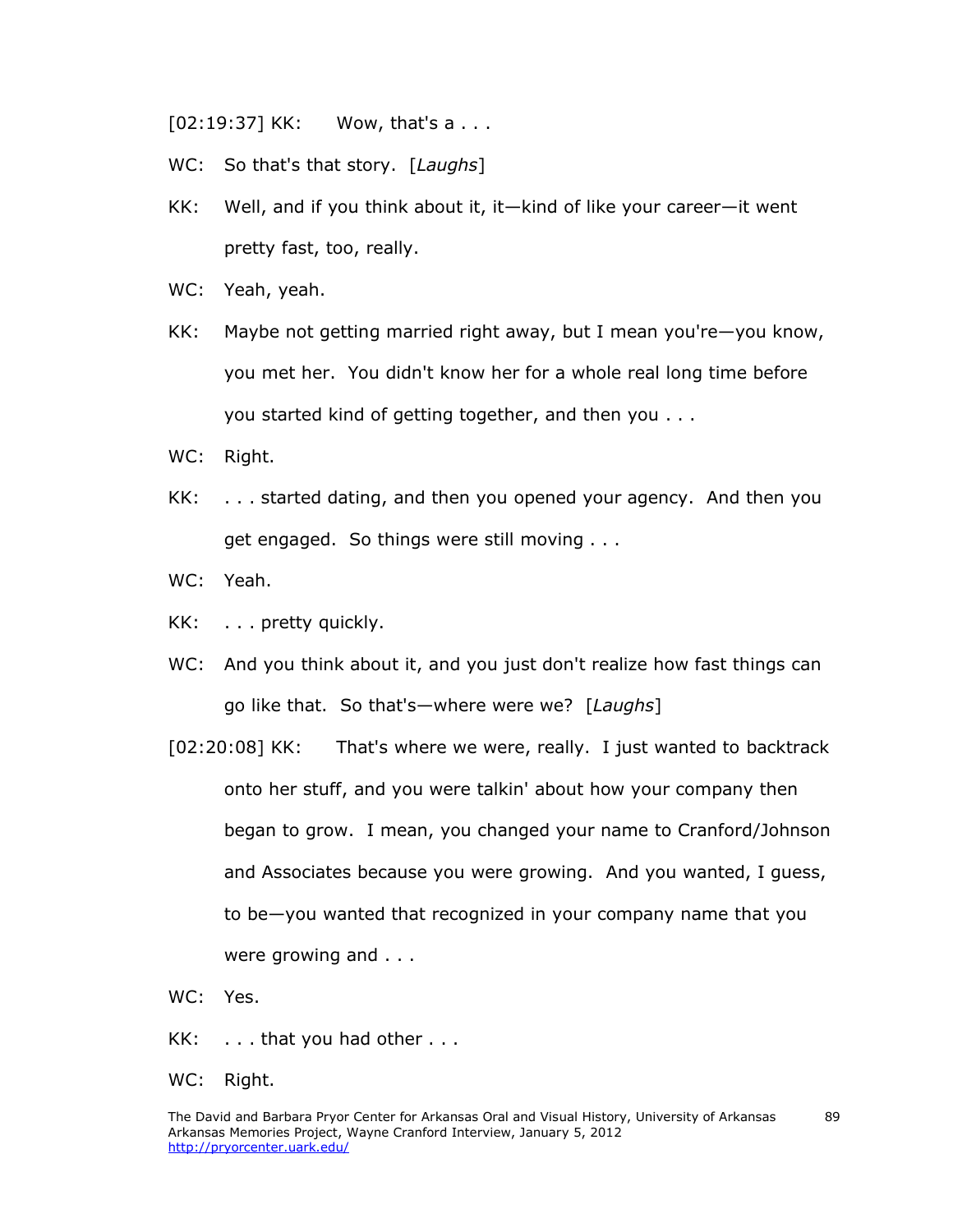KK: . . . talented people.

- [02:20:29] WC: Right. Yeah. And we ran an ad with our whole staff, which was by that time probably about ten.
- KK: And you were in the Tower Building, correct?
- WC: No, the pyr-First Pyramid . . .
- KK: The Pyramid Building. Yeah, First Pyramid Building.
- WC: Mh-hmm.
- [02:20:44] KK: And you began to get more accounts. What—did you end up inheriting all of the Hockersmith accounts over time?
- WC: All the good ones. [*Laughter*] I . . .
- KK: And when I say inherited, isn't . . .
- WC: I was in a position to know which ones were worth—and I didn't really go after 'em. I really had loyalty to Tom, and I knew his problems and, you know, what was . . .
- KK: Yeah.
- WC: ... happening. But I mean, we had no choice. I mean, we had to leave . . .
- KK: Yeah.
- WC: . . . and work for ourselves 'cause we were workin' really, really, really hard for a salary, and you know, we had to leave.
- KK: Yeah.
- WC: But then after we left, it was—well, to answer your question, most the—most of 'em came to us.
- KK: You left and the clients decided they wanted to go with you is the way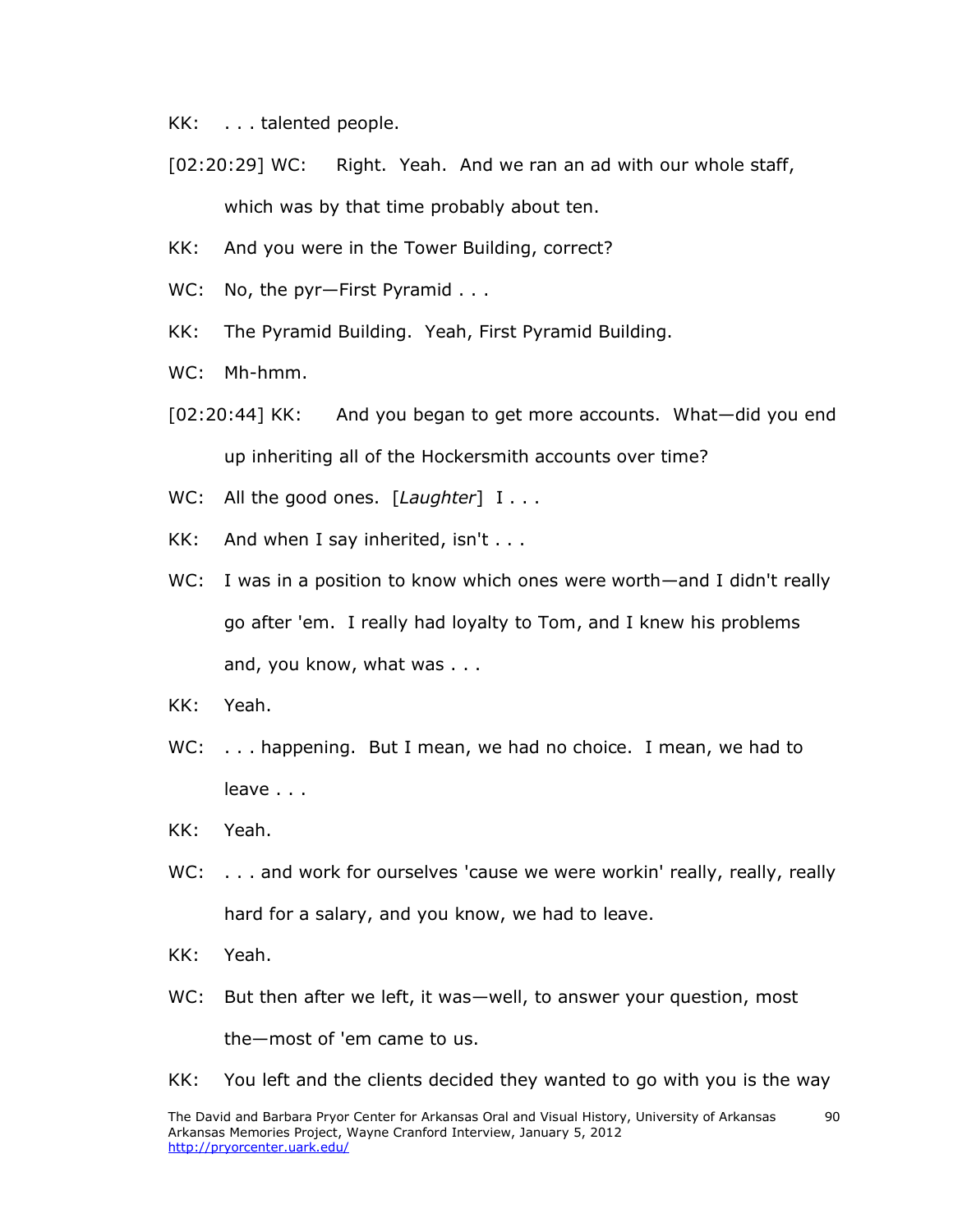I'm hearing you say it.

- WC: Most of 'em.
- KK: A lot of 'em. Yeah. And that was a . . .
- WC: And . . .
- KK: . . . huge start for your company, was it not? I mean, that was a huge and very important thing for your company that you got some of these clients pretty young in your career.
- WC: Yes, but prior to any of them comin', he remained an agency for several years and brought in another partner and, you know, that sort of thing. [02:22:19] But we—in the meantime we'd gotten the Fulbright account . . .
- KK: Yeah.
- WC: . . . First National Bank account, and then these started comin' in. And then we got the Arkansas Power and Light Company account, which had been handled by an agency called S. M. Brooks Agency for about fifty years.
- KK: Was that the forerunner of the Brooks-Pollard agency?
- WC: No, it's to . . .
- KK: Different. Okay.
- WC: You know, our friend at Fayetteville—oh—Dillard—Tom Dillard wrote a column about all this last Sunday. Did you happen to see that?
- KK: I didn't see that one. I love . . .
- WC: Well, last . . .
- KK: . . . his column.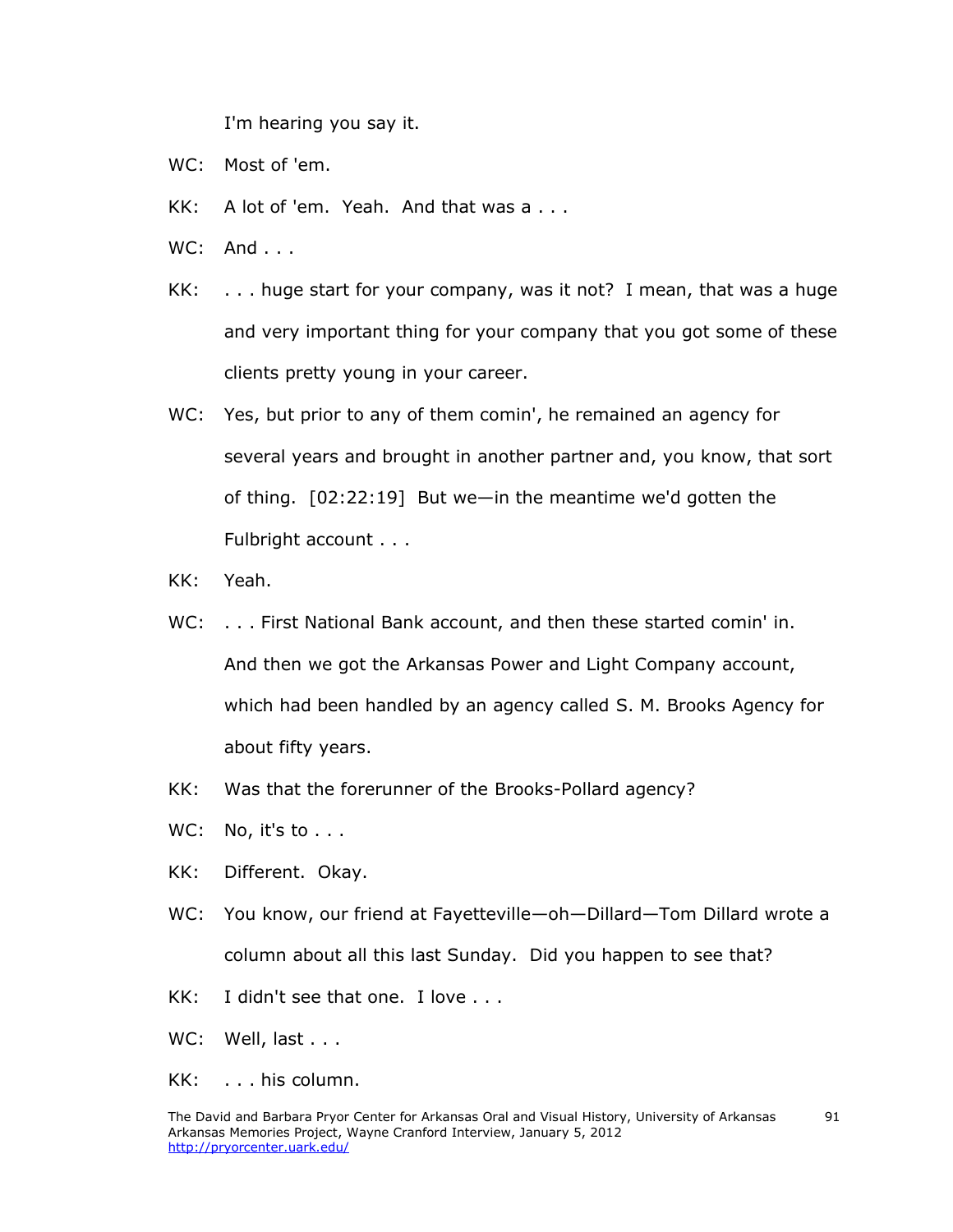- WC: ... Sunday's editorial section has this column by Tom Dillard, and he made a couple of errors in it, including the Brooks-Pollard thing. Brooks-Pollard had absolutely nothing to do with S. M. Brooks. It wasn't the same Brooks. And so—but S. M. Brooks had acquired the very important in the state Arkansas Power and Light Company account.
- KK: I'll bet.
- [02:23:34] WC: And actually, we got the Middle South Utilities account first, and then after we'd had it about six months, we got the Arkansas Power and Light Company. And then later we got the Louisiana Power and Light Company account. Opened an office in New Orleans. But all of that was kind of goin' on at the same time.
- [02:24:00] KK: Now, I have to ask you—was—when you got the AP&L account, was that before or after—let's see—what is it—Jerry Maulden was involved with AP&L.
- WC: With-oh, long before.
- KK: I thought so. Yeah.
- WC: Yeah, long before. The president at the time was Reeves Ritchie. And he was our very good friend. And Mr. Bill Shepherd was the vice president in charge of all of their public relations, and we actually got—he's the one who got us the Middle South Utilities account, which did national advertising. And when Mr. Ritchie retired, Mr. Shepherd had already retired, and so Mr. Ritchie went out and found this man named Arch Pettit and put him in as CEO. We worked closely with

92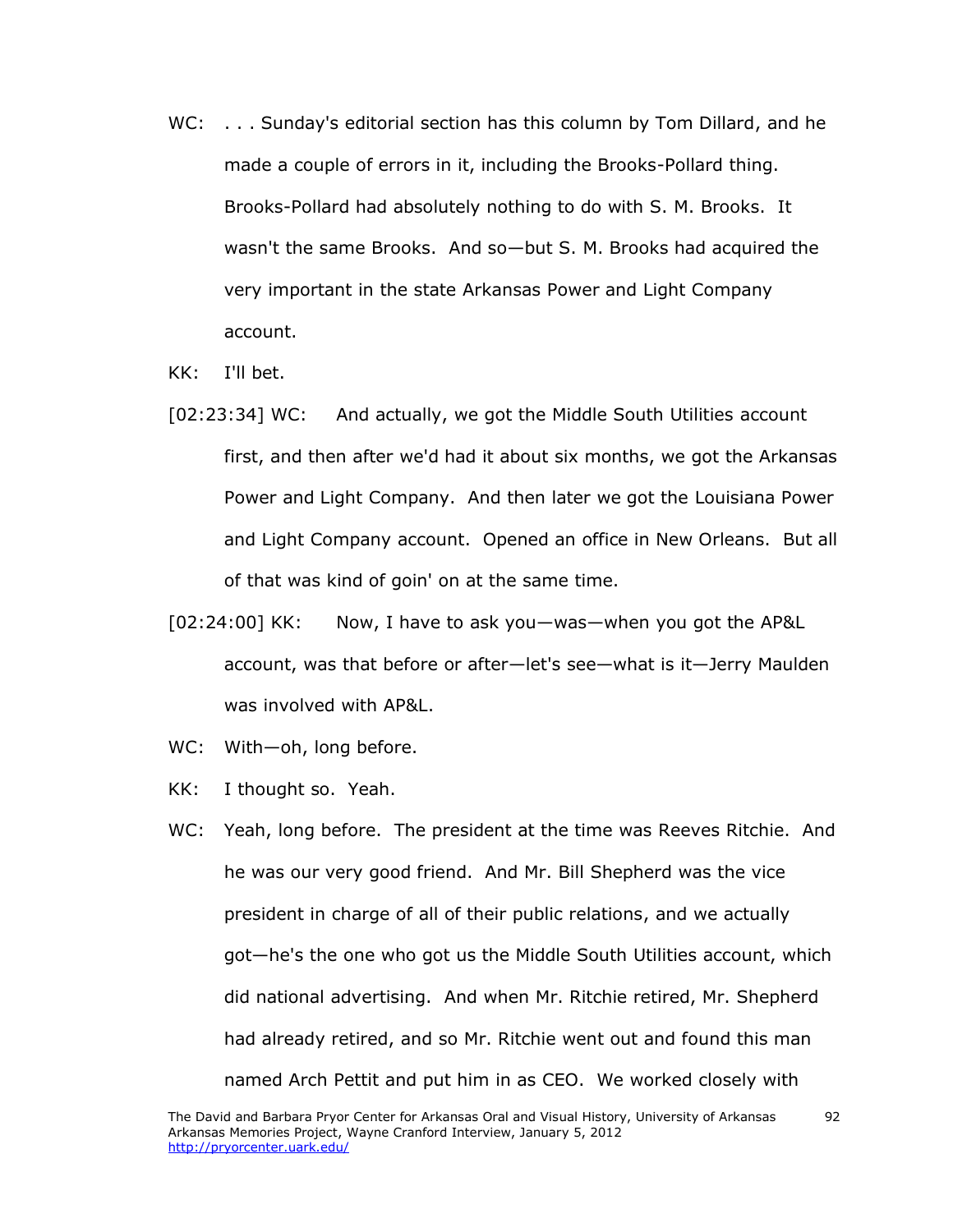him, and I was assigned at one time the—I had to tell him that he had to use deodorant [*KK laughs*] or else.

[02:25:27] KK: That's uncomfortable. [*Laughter*]

- WC: That was one of my little duties.
- KK: Whew!
- WC: And so then we worked with him several years, and then he proved not to be—I mean, he was—in addition to body hygiene, he made other mistakes and was not effective in runnin' a business. So they had made the decision to fire him. And so the president of Middle South, the holding company, called me to come to New Orleans, and I took Ron Robinson with me. And Jerry Maulden, at that time, was an assistant to the president of Middle South Utilities—not even an officer. And we had known Jerry before because he'd been kind of a—an executive assistant to Mr. Ritchie here in Little Rock and—but anyway, we went to New Orleans that day, and they told us that our assignment was to tell Mr. Pettit that he was no [*laughs*] longer needed [*laughter*] and that Jerry Maulden would be coming to Little Rock to take over. So that's how . . .
- [02:26:55] KK: Now, why were you guys assigned to do that? That doesn't seem quite like your duty as a advertising firm.
- WC: It was just part of—I mean, they didn't know any other way. There wasn't anybody else to do it, and that's—and we did. We had to come back and tell him, and we had, in the meantime, worked out a plan, you know, for all of the announcements that had to be made and the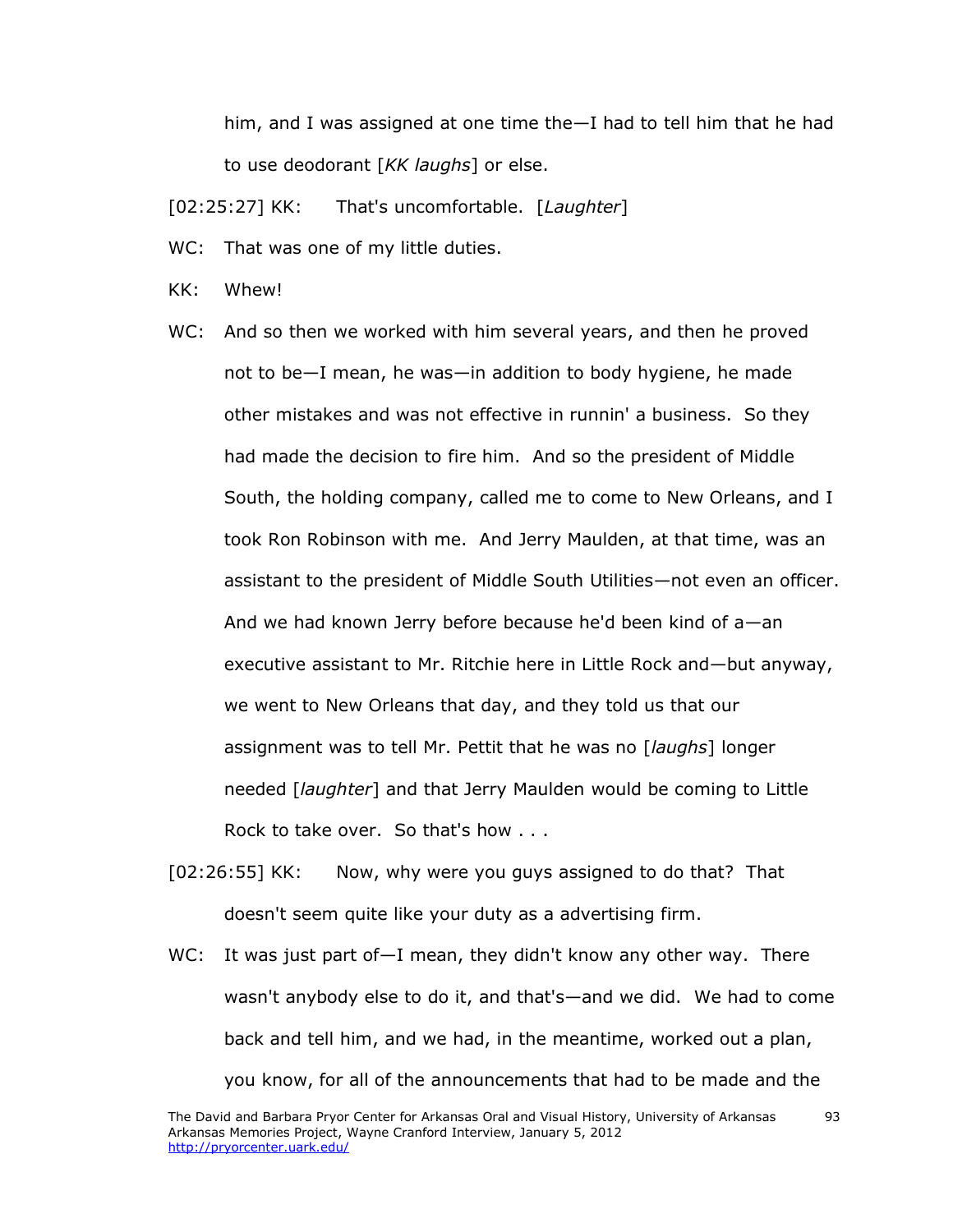meetings scheduled . . .

- KK: Yeah.
- WC: . . . and all that. And of course, Jerry was in on it.
- KK: Yeah.
- WC: And then we worked very closely with Jerry for several years.
- [02:27:37] KK: Interesting. Interesting. Well, now that you say that, I sort of see why you were so involved in it because—I'm not sure why you had to make the announcement to him, but I do see why they wanted to preplan how they were gonna roll out the . . .
- WC: Yeah.
- KK: . . . you know, their own PR about the changeover.
- WC: Yeah, yeah.
- KK: Critical . . .
- WC: Yeah.
- KK: . . . I would think, for them.
- WC: Yeah, it-I mean, it was necessary for us to know about what was gonna happen before he did, see?
- KK: Yeah.
- [02:28:04] WC: So I guess it just evolved that—I mean, there wasn't anybody else gonna be in Little Rock . . .
- KK: Yeah.
- WC: . . . to tell him. [*Laughs*]
- KK: Still, I think they kind of gave you a task they didn't want to do. I

mean, it seems to me, but that's just my . . .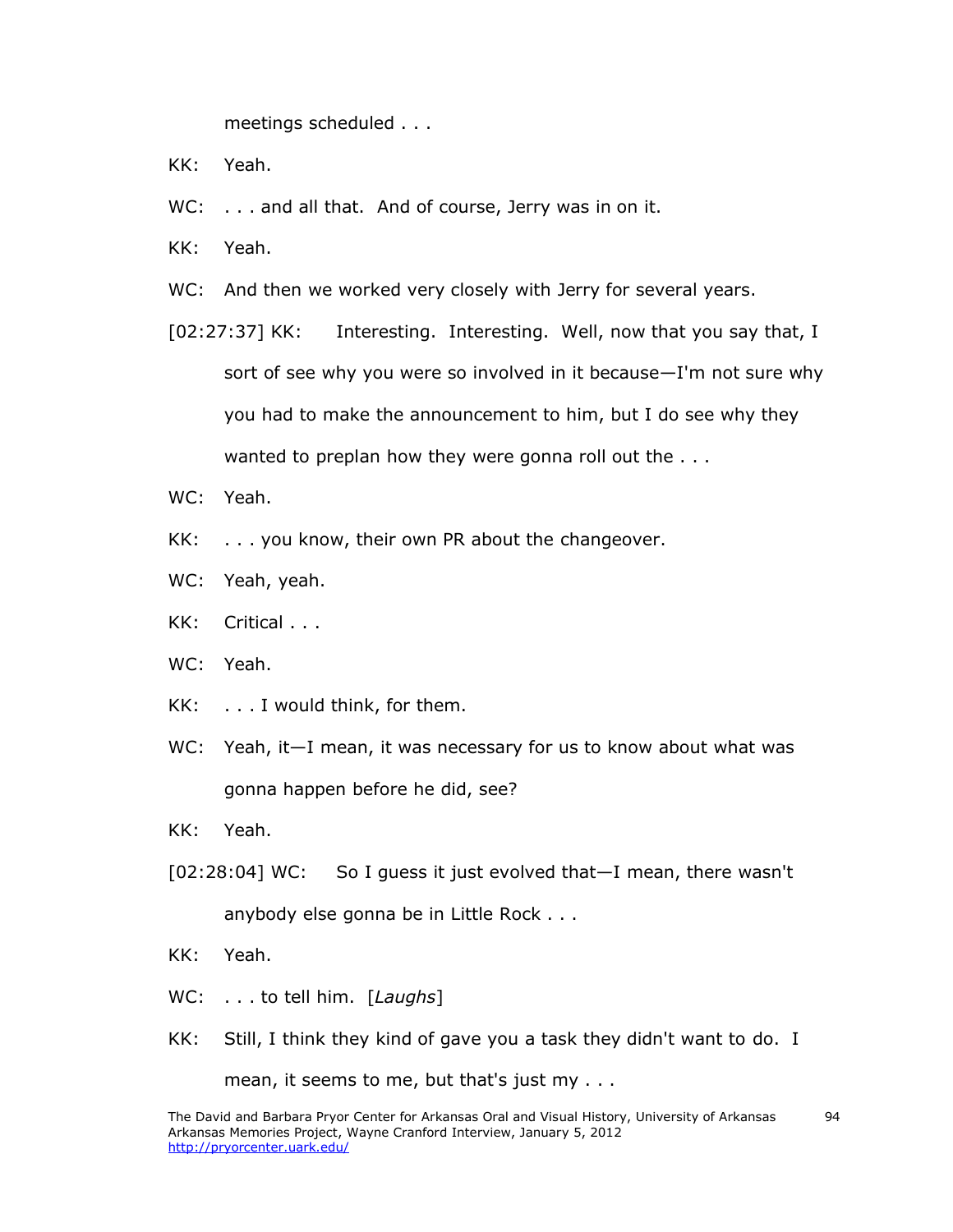- WC: Yeah, they could've . . .
- KK: . . . take on it.
- WC: They could've jumped on a plane . . .
- KK: Yeah, they didn't really . . .
- WC: . . . and come up here and . . .
- KK: . . . want to tell him, probably, either. [02:28:30] You mentioned Ron Robinson. Now, how did you first meet Ron Robinson?
- WC: Well, the insurance company that was one of our first clients—and we were in their building when we first started. Ron's father worked for them, that company. And Ron was in college and was kind of interested in, you know, PR. And so he visited us in the office every time he came home to see his mother and dad. And we let him be an intern one summer. And then he went—that was about 1970, I guess. And he then went to the army and came back and decided that it what he—his—he wanted to be in public relations, and he wanted to work for us. So he came, and we hired him, and that was about  $[19]72$ , I guess. And . . .

[02:29:53] KK: What did he do for the company at first?

- WC: Public relations.
- KK: Okay. Right from the beginning.
- WC: Yeah, yeah. He likes to say that he started our public relations [*laughs*] department. And it must've been 1970, but since 1961 we had been doin' public [*laughs*] relations, you know. I had done a lot of
	- it. A young man named Bill Stover had done a lot of it. A young man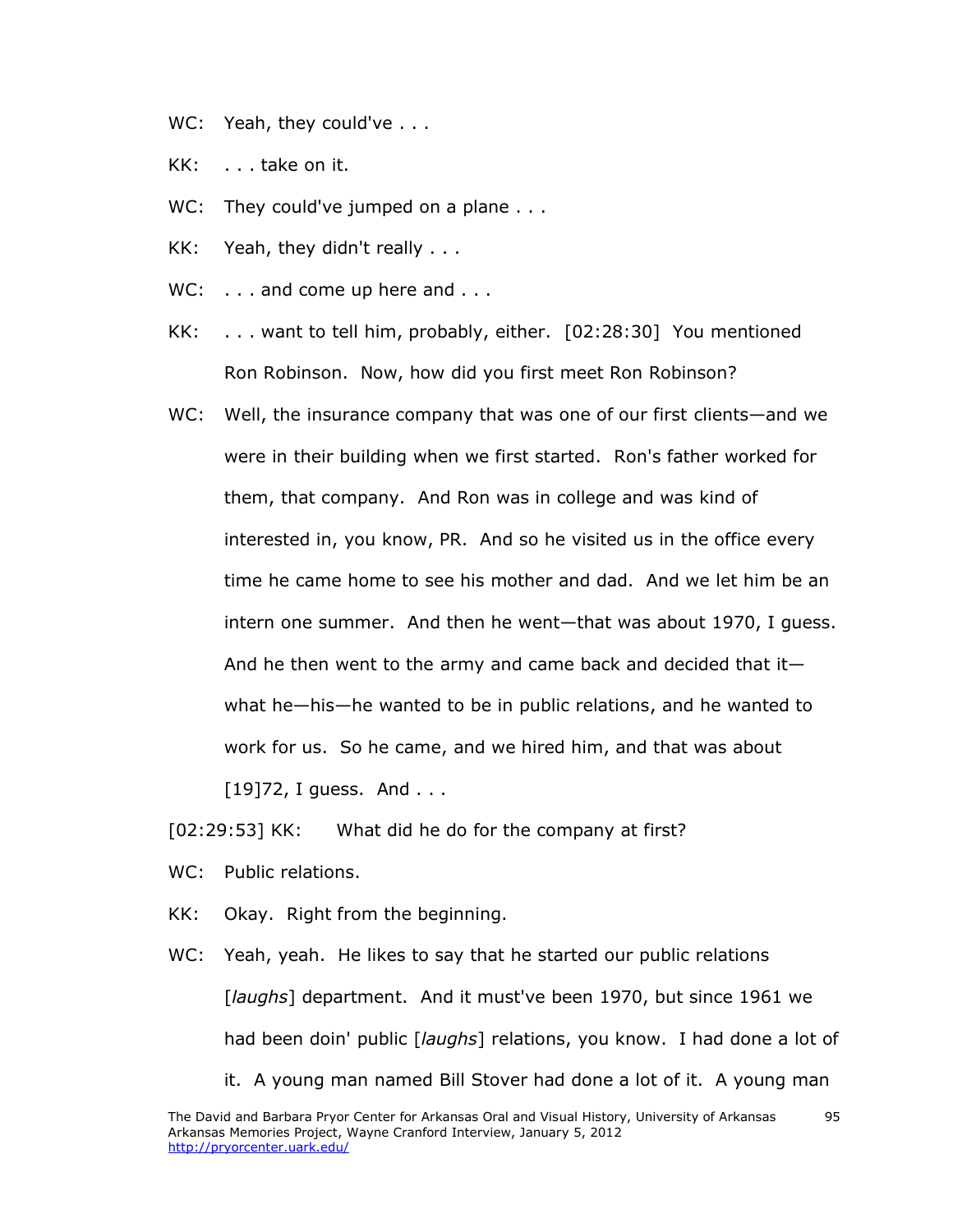named Sam Smith had done some. And—but Ron did develop a department, a formalized department, for public relations. We started charging efficiently for it, you know.

- [02:30:40] KK: I see what you mean. You made it a real stand-alone  $or \ldots$
- WC: Yeah.
- KK: . . . separate asset that you could bill for and . . .
- WC: Yes.
- KK: . . . department that could be run.
- WC: Yes.

[Tape stopped]

- [02:30:53] KK: You said it was about five years before you started having children. Do you . . .
- WC: Well, we got married in [19]62, and Jay was born in [19]66.
- KK: And where were living at that time? Where were you living when you . . .
- WC: Here.
- KK: In this house?
- WC: [*Laughs*] Yeah, yeah. We got married in the fall of [19]62 and lived at Plaza Towers, which was the only apartment building in Little Rock at that time, and lived there one year and then moved to another apartment complex called—well, it's in Hillcrest behind the Baptist Church, Pulaski Heights Baptist Church. You know that area?
- KK: Yes.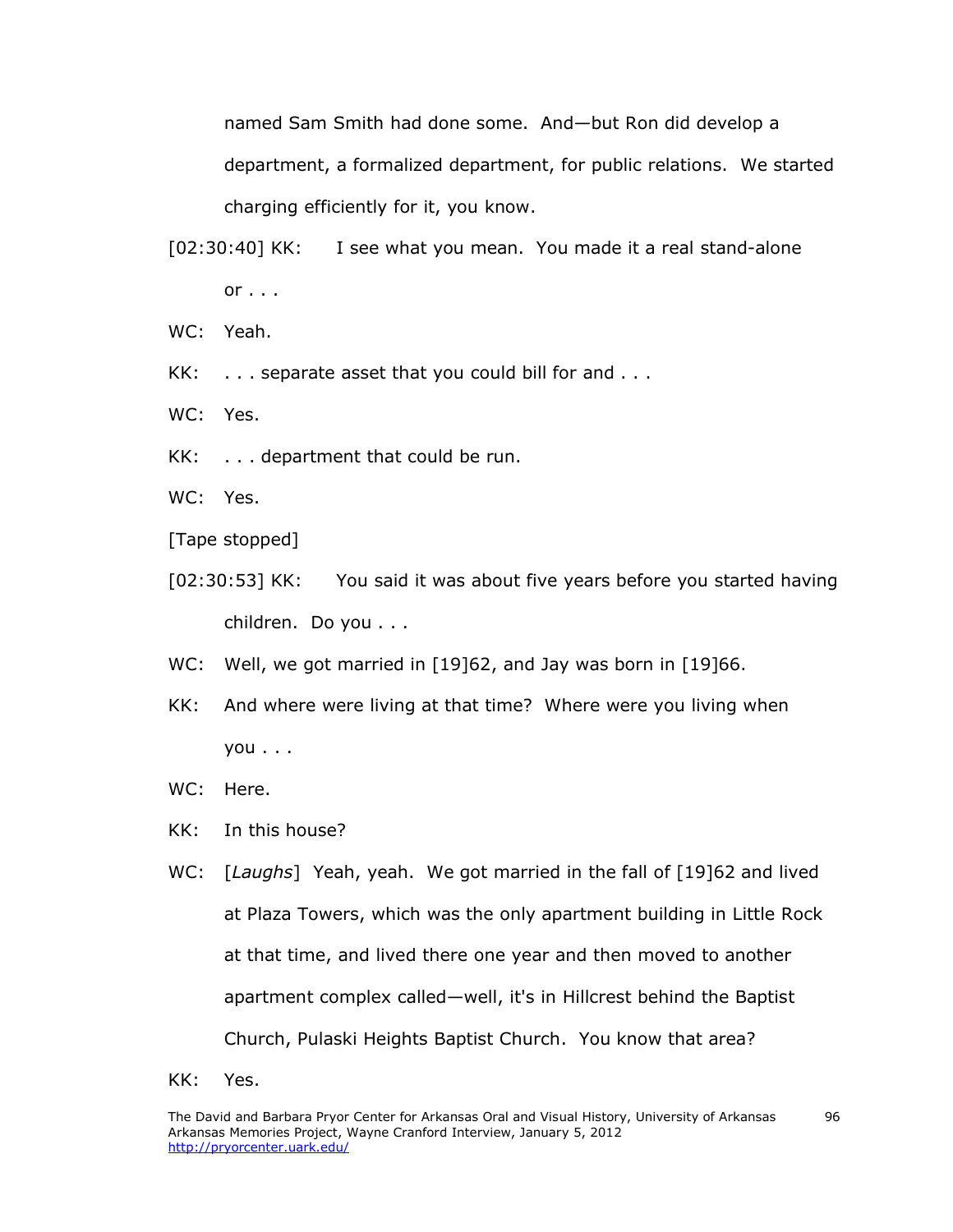- [02:31:50] WC: What was that? Anyway, there's some buildings up on the hill close to where Lisenne Rockefeller lives now.
- KK: Yeah.
- WC: I've forgotten the name of 'em, though. So we lived there one year, and then after one year we bought this house, and that was [19]64. And then Jay was born the next year. Yeah, we've lived here forty-eight years.
- [02:32:21] KK: I can't imagine how much this property might have appreciated [*laughs*] in that time. And you don't have to say, but I mean, it's just kind of interesting because, you know, it's changed a lot around here over the years.

WC: Yeah.

- KK: It was always a nice neighborhood, but . . .
- [02:32:36] WC: Yeah, and we've put a lot—you know, we've added a lot of space to it.
- KK: Sure. Yeah.
- WC: Latest one was that porch that she's always wanted.
- [02:32:44] KK: Hmm. It's nice. Beautiful day like today, especially. Okay, so I didn't hear anything about military service in there, so you didn't . . .
- WC: No, I...
- KK: You were never in the military.
- WC: ... had a see, my mother and younger brother were dependents.

That was during the Korean War. And I had that classification of 4-A, I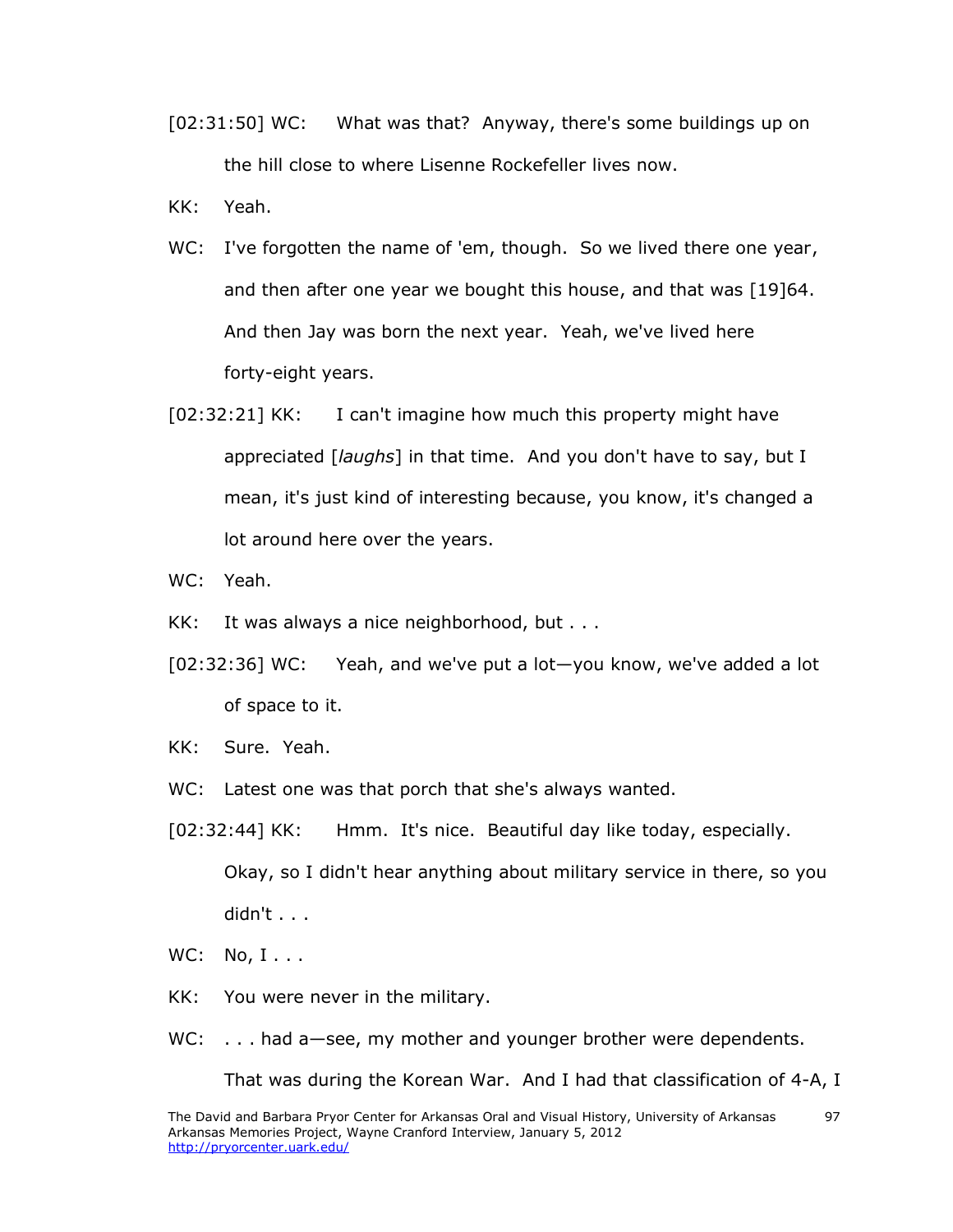believe it was. Somethin' like that.

- KK: Instead of 1-A, which was almost an automatic.
- WC: Yeah.
- [02:33:22] KK: Yeah. Right. I understand.
- WC: Yeah. And I, you know, I was literally supporting them. That's why I had to hurry through college.
- KK: Yeah, right. Your father passed away. They didn't have a means of support without his work, right?
- WC: No.
- KK: So . . .
- WC: Just her Social Security.
- [02:33:41] KK: So when you were teaching in Bald Knob at a young age, were you supporting them at that point on that tiny salary?
- WC: Mh-hmm.
- KK: Which I'm assuming was a tiny salary.
- WC: Oh yeah.
- KK: Well, no wonder you wanted to make more . . .
- WC: It was only nine months a year, for one thing.
- KK: Yeah.
- WC: And I've forgotten what it was, but it was, like, three or four hundred dollars a month. Somethin' like that. And so that—while I was teaching, the first summer I—okay, first summer I got a job in Newport as editor of the *Newport Daily Independent*. That was some more good experience. And so I worked there all summer and then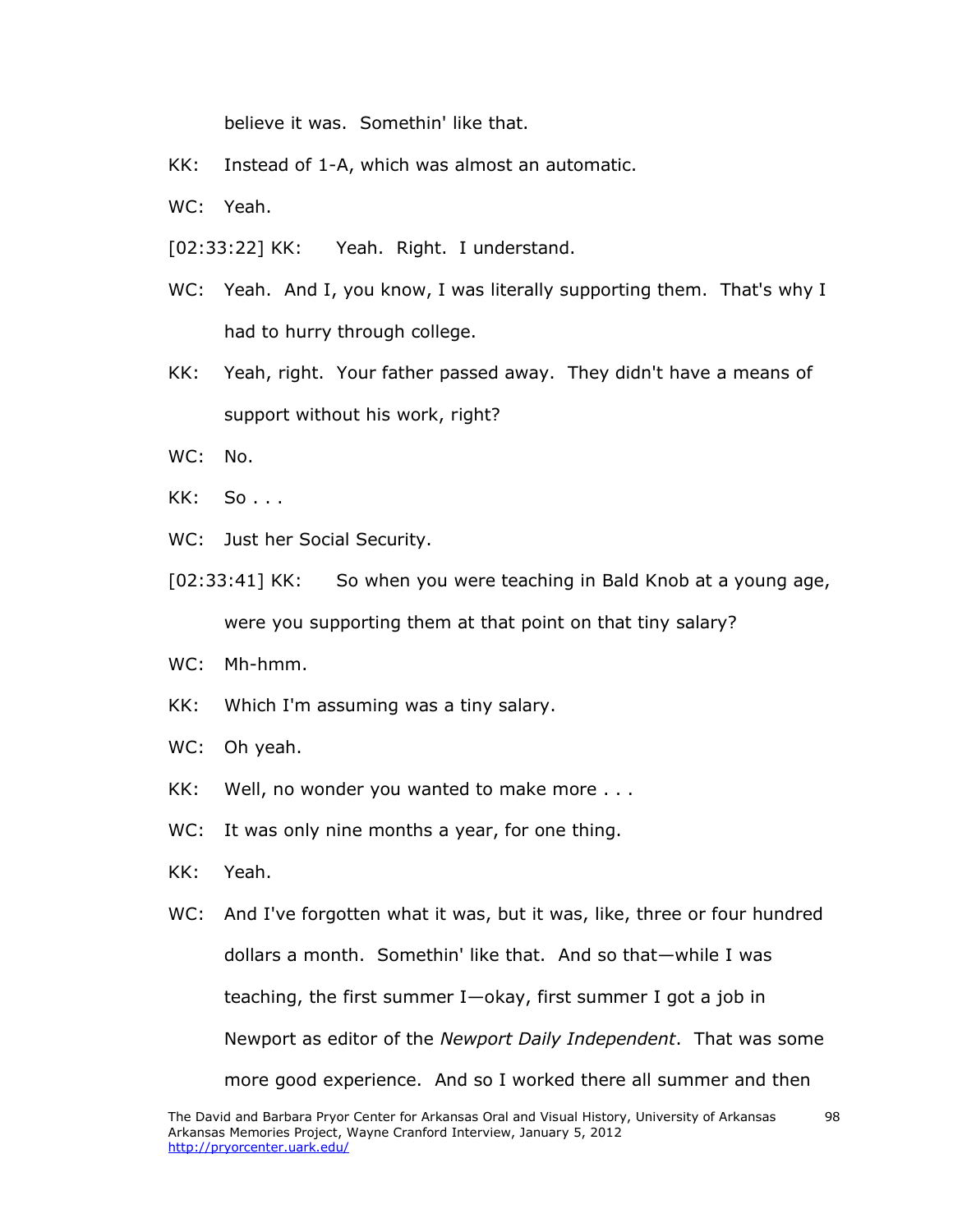went back to teaching. And then the next summer, I leased from a good friend an ice cream parlor and ran that. Lost money. And then I guess the third year I—after the third year I came right on to Little Rock immediately.

- [02:35:00] KK: Well, no wonder you took various jobs with higher pay when you could. You had a lot of responsibility.
- WC: Yeah.
- KK: Now, are your brothers still alive—either of your brothers?
- WC: No, my older brother died a couple years ago, and he was a banker at Rector. And my younger brother lives here now and is retired. He was a chemist in Mississippi and then moved to Jackson, Tennessee, and taught physics and chemistry and calculus and all that for a long time, most of his career. And he retired from Tennessee education system and moved here and taught at St. Mary's for several years and then retired from that. [02:36:09] And he—after we moved to Little Rock—I came to Little Rock first and left them at Bald Knob. And then after about one year—maybe not quite a year—I moved them here and lived—I lived with them until I moved out when we got married.
- KK: Makes sense.
- WC: But he, in the meantime, had enrolled at UALR, pretty much put himself through college, and worked at all kinds of little jobs. And then I just kind of helped my mother for—until she died.
- [02:36:56] KK: And what year did she pass away?
- WC: [Nineteen] seventy-eight.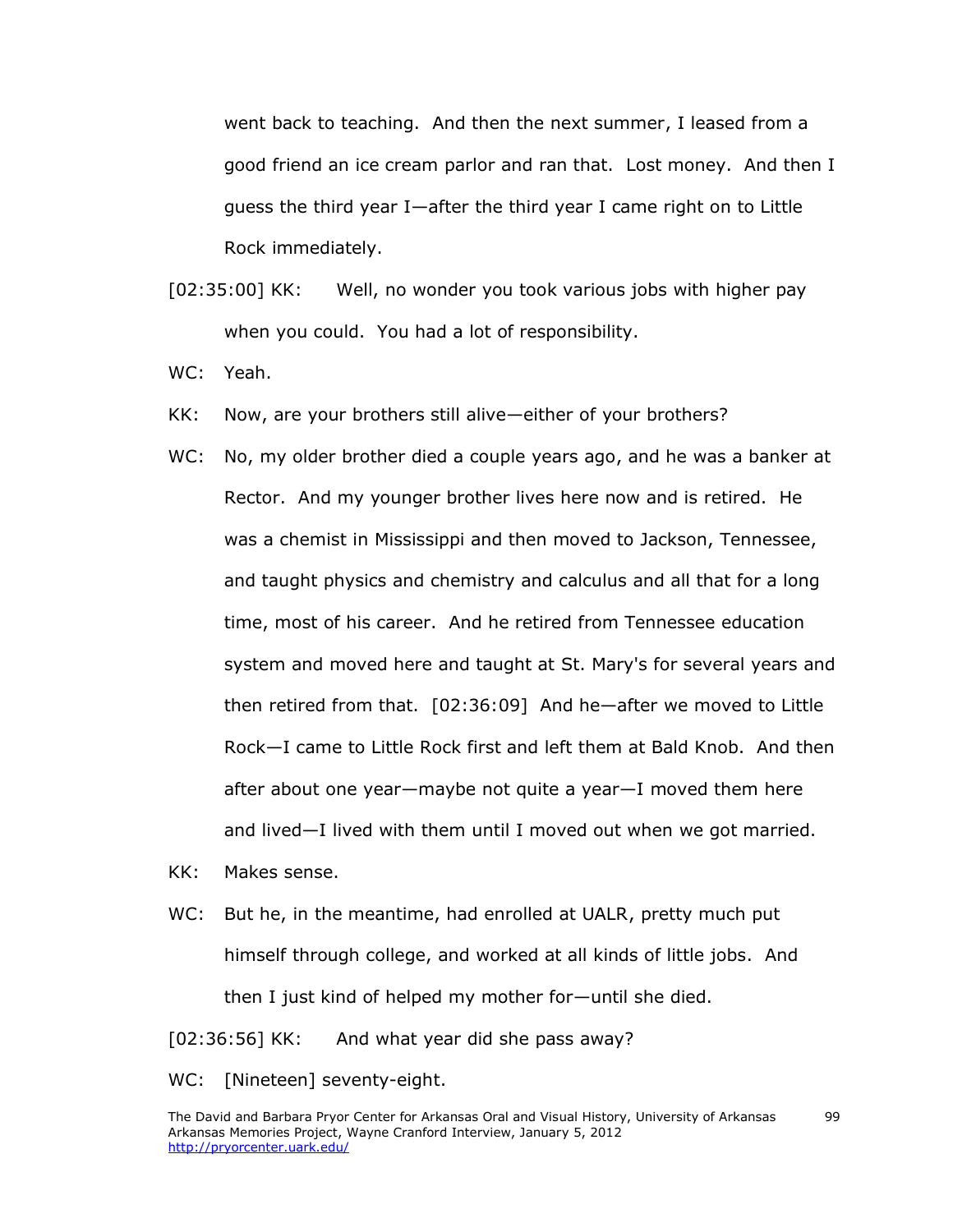- KK: Well, it must've been really tough losing your dad at such a young age. That's hard, and it put a lot of pressure on you, too. So . . .
- WC: But you know what? It gave me a lot of incentive to work harder and be more serious about what I was doin'.
- [02:37:24] KK: Do you think you got certain things from your father and certain things from your mother in terms of who you are?
- WC: Yes. Yeah.
- KK: What part of you, you think, came from your dad's side, your dad's influence?
- WC: The philosophy of anything that's worth doing is worth doing right.
- KK: And part of that's maybe the craftsmanship of his carpentry?
- WC: Uh-huh. And my boys kid me about that all the time, you know. I pounded it into them. And when I do somethin' sloppily, they'll say, "Now, Dad, anything worth doin' is doin' right." [*Laughter*] But I think that was the main thing I got from him. And from my mom I got, you know, love of beauty and that kind of stuff.
- [02:38:25] KK: You think some of your passion for art and culture might have come from your mom's influence?
- WC: Mh-hmm.
- KK: It just kind of sounded like that's what you were hinting at there. I . . .
- WC: Yeah.
- KK: Okay. Well, we're probably only gonna do one more of these tapes.

I'm not sure where we are on this one, but . . .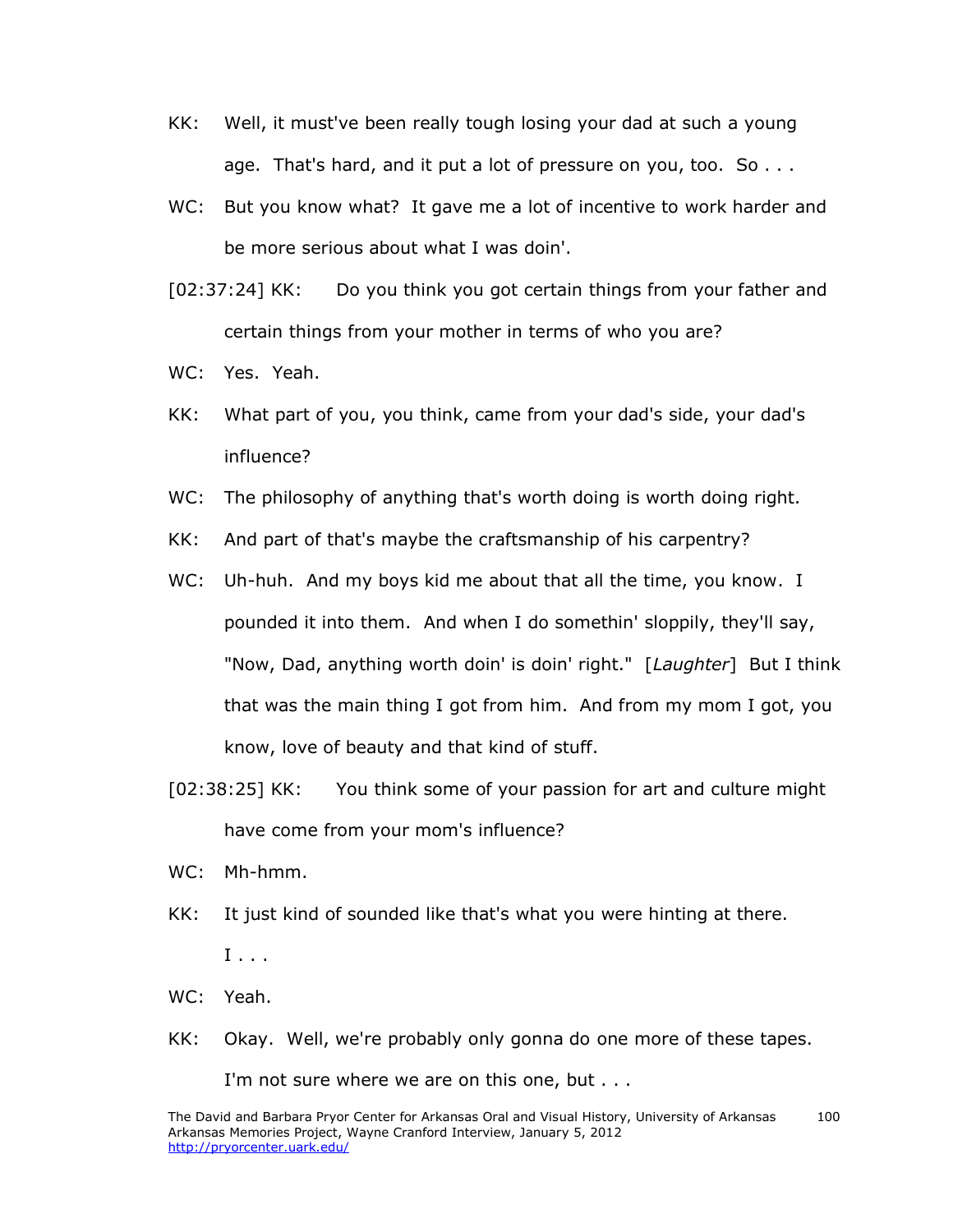[Tape stopped]

- [02:38:42] KK: The things we still are gonna want to touch on will add will be a little bit more about Cranford Johnson itself, what it evolved into, and how that . . .
- WC: Okay.
- KK: . . . you know, and how that fit into the whole business community . . .
- WC: Oh yeah.
- KK: . . . of Arkansas 'cause it's a big piece . . .
- WC: Yeah, I'm real—of course, I'm real proud of that, you know.
- KK: Well, sure, sure.
- WC: To have over a hundred employees and bill \$85 million a year is somethin' that I just dreamed of. [*Laughs*]
- [02:39:07] KK: I mean, that's incredible. That's an incredible growth from where you were. I mean, what do you think you were billing your first few years, when you—just you and Jim Johnson were hammerin' away at it.
- WC: Probably couple of hundred thousand.
- KK: Which was probably quite a bit of money . . .
- WC: Yeah.
- KK: . . . at that time. I mean, it sounds like . . .
- WC: I mean, yeah.
- KK: . . . quite a bit of money.
- [02:39:27] WC: Yeah. I member if there was an account come along that

billed as much as \$100,000, you were just big time.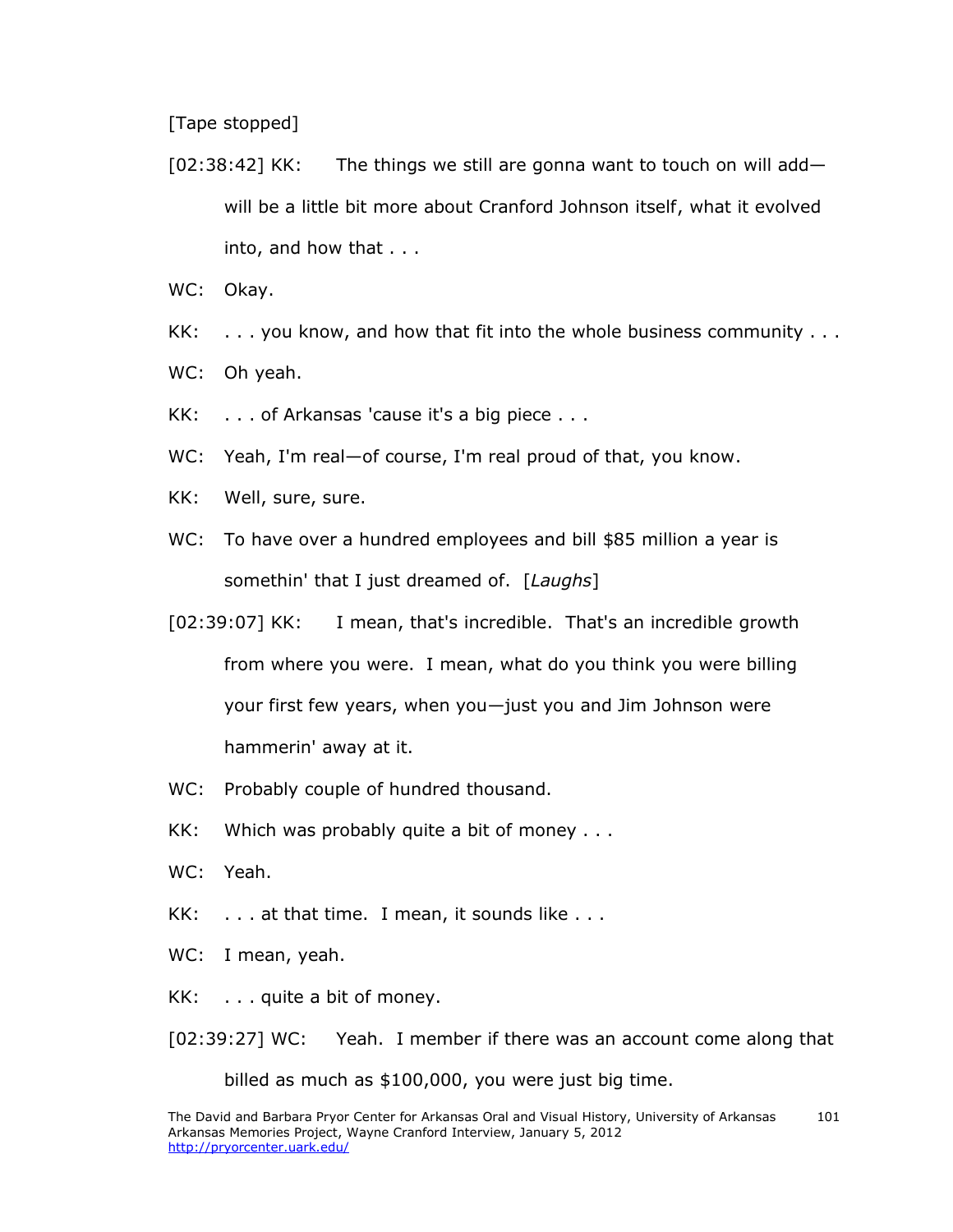KK: Somethin' to be very excited about.

- [02:39:39] WC: Mh-hmm. And I remember one time—we'd been in business maybe three years, and Jim was a little hesitant to do somethin' that I had started, like goin' after an account or somethin'. And he said, "Oh, we can't do that." And I said, "Jim, if Ford Motor Company came in or GMC came in here and offered us their account, we could do it." I really felt strongly that we could, you know. You'd have to hire some people and . . .
- [02:40:23] KK: [*Laughter*] Yeah. Well, that's a—you need that when you're starting out. You need that drive and confidence, I think, to and you had the ability to take some risk . . .
- WC: Yeah.
- $KK:$  ... when you're that young, I think ...
- WC: Yeah, yeah.
- KK: . . . because you can make some mistakes, and you have . . .
- WC: Oh, yes.
- KK: . . . time to recover.
- [02:40:39] WC: Yes. And we were both so young that—although he did have [*laughs*] his wife and two children, and then they got a divorce. And we went through—that was another challenge I had when she left him, and he really, really took it hard.
- KK: Yeah.
- WC: But then married a wonderful gal, and we've all been best friends ever since.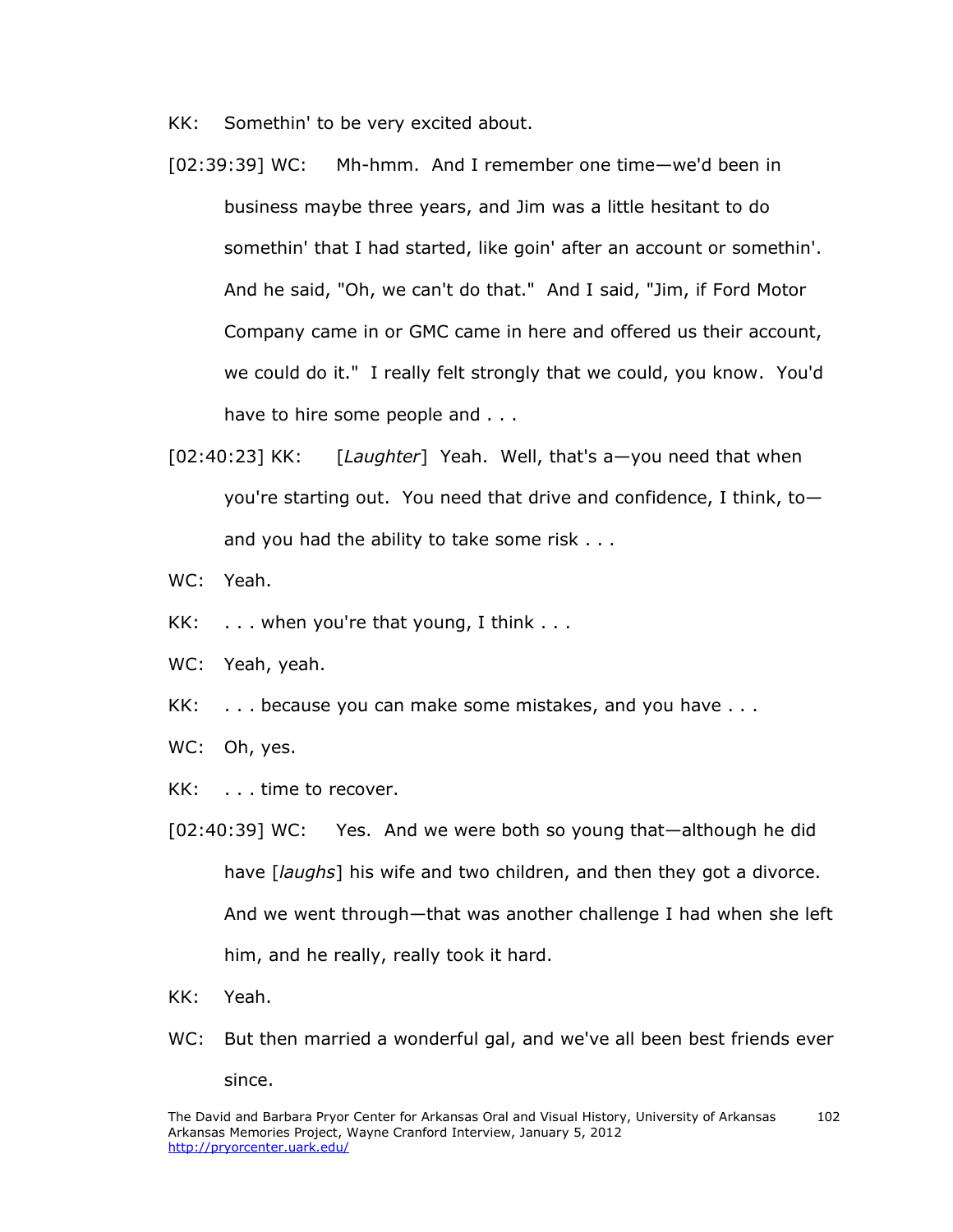- [02:41:15] KK: I could see how that could be a pretty big event for a two-person or not much bigger company.
- WC: Yeah.
- [02:41:24] KK: Okay, so you bill a couple hundred thousand dollars a year. Then you move on . . .
- WC: I'm just guessin', you know.
- KK: You get bigger. Yeah.
- WC: It couldn't have been much more, though.
- KK: Right. Yeah. Right.
- WC: Course, at that time, money was not what it's worth today.
- [02:41:42] KK: Yeah. [*WC laughs*] Oh, obviously. But at some point you must've taken some leaps. Some things happened. Key things must have happened that gave you a chance to kind of move up to different levels. Yeah, you had Cranford/Johnson and Associates. You had ten people, but it grew quite a bit from there over time. What do you think—were there some other key turning points in your mind?
- [02:42:05] WC: Yeah. Well, just as—at the time—course, Fulbright was a big step.
- KK: Yeah.
- WC: And then First National Bank was the next one. And then I guess the next one would've been Arkansas Power and Light Company and Middle South kind of at the same time. And then another one that I haven't mentioned yet is the Riceland Foods. We had that opportunity and made a lot of money off of Riceland rice and Chef-way shortening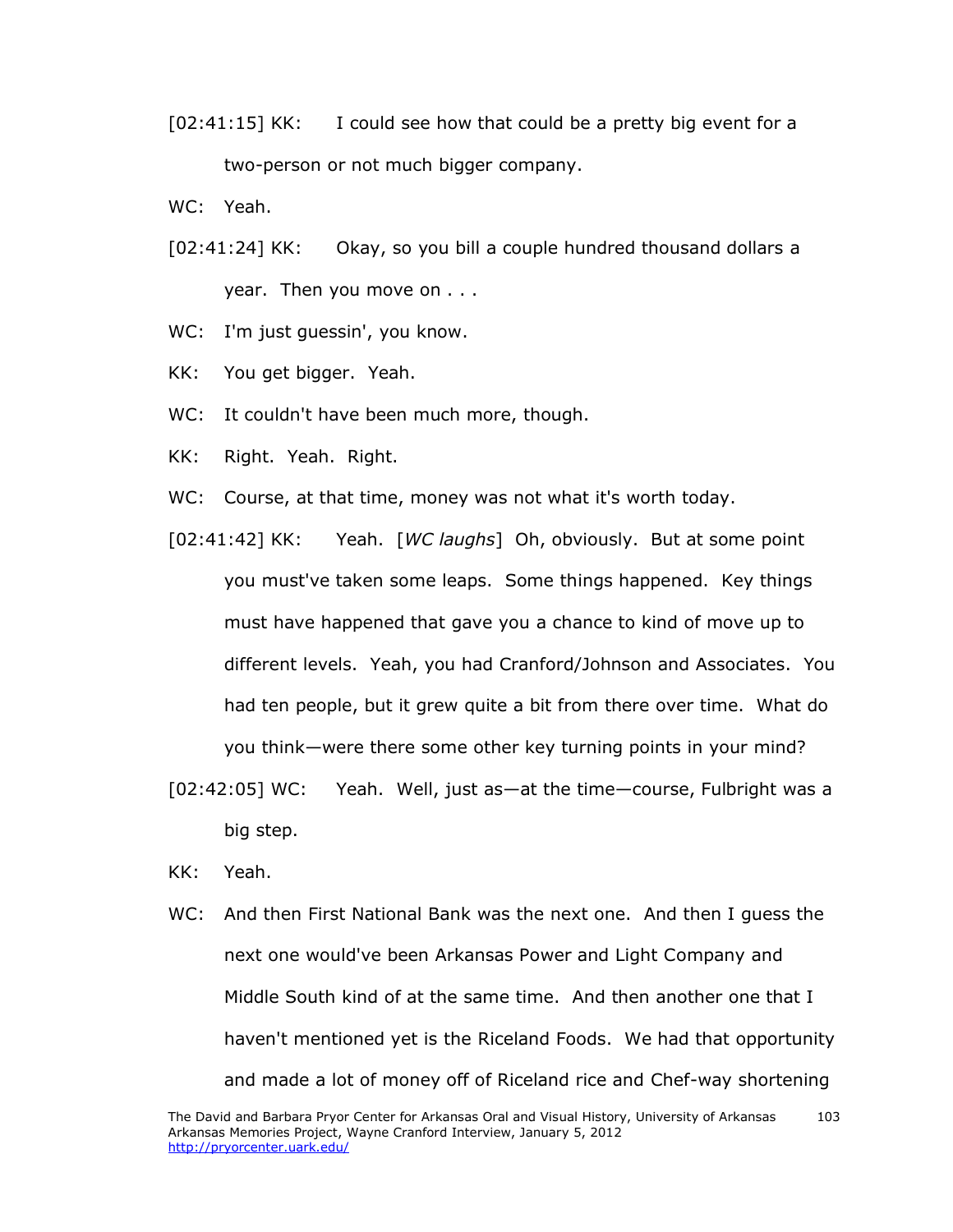and salad oil.

[02:42:39] KK: All that was under the Riceland umbrella?

WC: Uh-huh.

- KK: I see. And Riceland was a national company, right?
- WC: Yeah, one big . . .
- KK: Just based in Arkansas.
- WC: Yeah, one big account. Yeah, we did national advertising—and then, you know, television. We have seen it grow from nothing. I mean, we've used it from its very beginning. [*Laughs*] And I remember we did the first color, local spot in Arkansas with some color slides [*laughs*] and—oh, and for Middle South we placed the first national television buy. We sponsored the Sugar Bowl parade one year. That was . . .
- KK: You mean the first national buy by an Arkansas advertising firm?
- WC: Yeah, by an Arkansas advertising agent. And that was exciting and a big step.
- [02:43:50] KK: Was that a big learning curve going to a national buy like that?
- WC: No, 'cause it was [*laughter*] just a one-time . . .
- KK: Yeah.
- WC: . . . show, you know, after the Sugar Bowl or before the Sugar Bowl, so it was fairly simple, you know. [*Laughs*] One contract and—okay, what am I forgettin'?

[02:44:20] KK: Well, at the beginning of television advertising, when you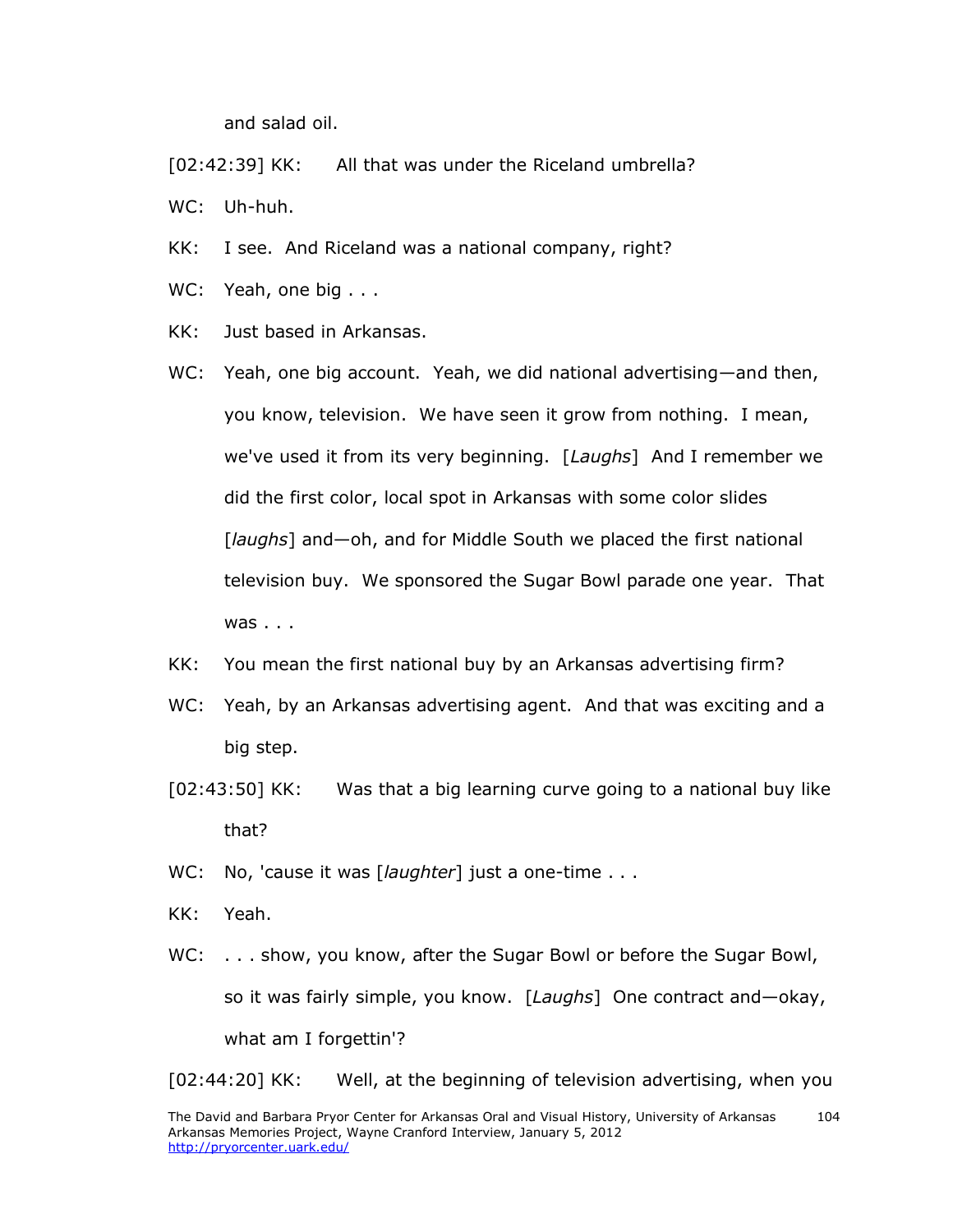first started your agency, was there any television advertising at that point? And if so, what was it?

- WC: I don't remember any. It probably was limited to local products. Goin' to the studio, do—see, we didn't even have videotape. And as I told one of you earlier, I don't think film was involved, locally, because people would just go to the studio and do a live commercial. And I guess our first entry into it, really, was First National Bank. And yeah.
- [02:45:32] KK: Do you remember anything about that commercial, that first commercial for First National Bank?
- WC: No, that color one was not the first one, so I don't remember the first . . .
- KK: Okay. Just thought I would ask.
- WC: Course, we did a lot of outdoor, and we won some national awards for our very bold and different outdoor posters.
- KK: Like billboards?
- WC: Yeah.
- KK: What was bold and different about 'em?
- WC: They were much better than anything we have now. I mean, outdoor advertising used to be, compared to today, classy. And—for example, we had one of Jim's drawings of Scrooge, and it said, "Save like the Dickens at First National Bank." That was one big award winner. And that's what I mean. Won the national OBIE Award. We went to New York to—for the awards ceremony and . . .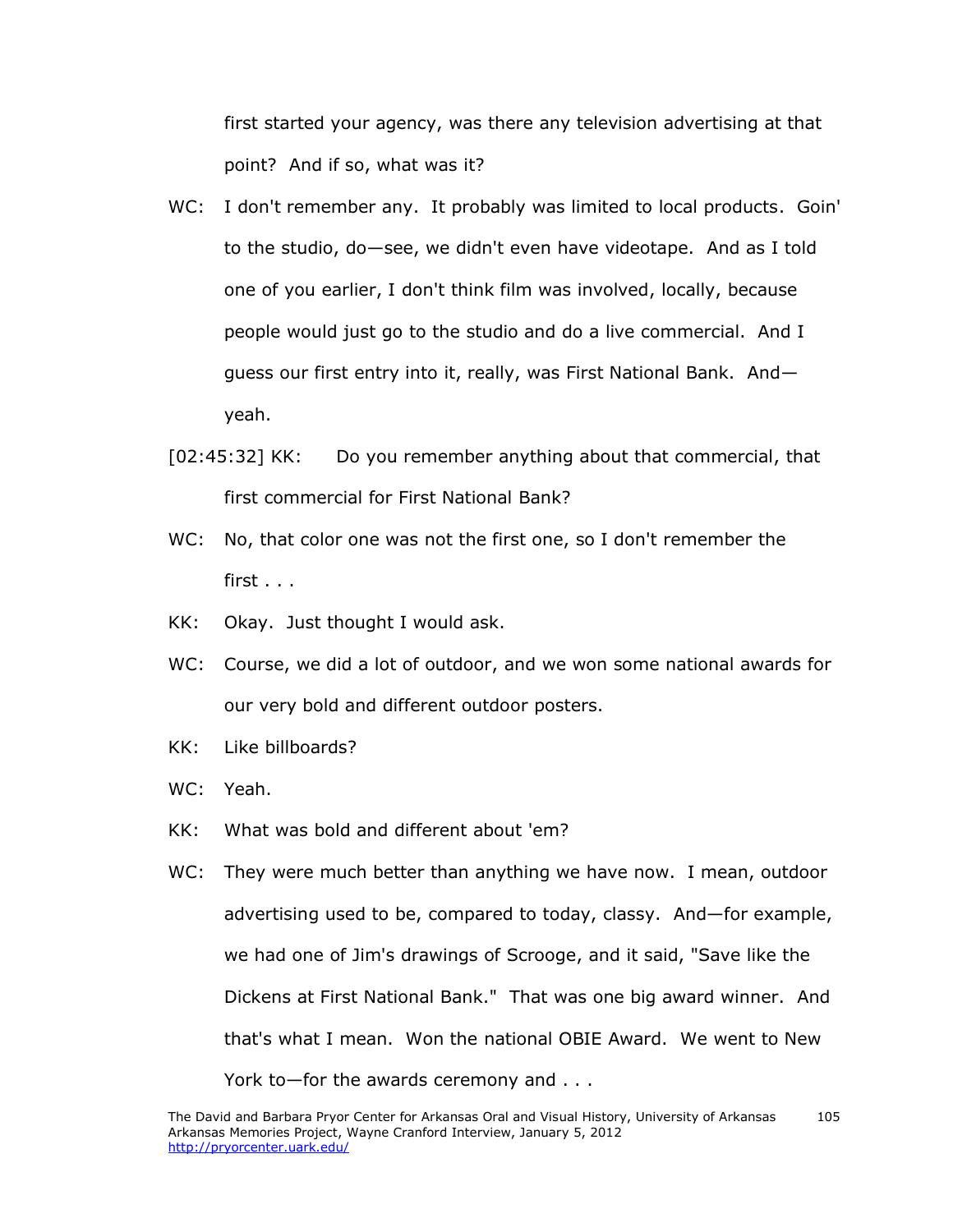- [02:46:51] KK: So that ability to be clever or innovative—creative put you on the national map, in a way, if you won a national award. Or did you—would you—you were certainly recognized nationally.
- WC: Yeah, yeah. To a degree, yeah. And then we won a lot of national ADDYs, which were mostly print ads.
- [02:47:19] KK: And did that help your business, do you think, winning those awards?
- WC: Yeah, I think so. Yeah.
- KK: And was it nice to be recognized from your peers?
- WC: Oh, yeah. Yeah, we won—I mean, for years and years and years, we won more than anybody. And then Stone Ward started comin' forward. And by the way, my son Jay was, at one time, creative director [*laughs*] at Stone Ward. And several years ago we were both, our company and Stone Ward, were spendin' about \$30,000 each entry fees and then wh—and then if somethin' wins on a local basis, you have to enter it in the district, and you have another entry fee. And if it wins there, you have another entry fee to enter it in national. So we were each spending \$30-, 40-, 50,000 a year on the ADDYs. And we got together and decided to stop it. Jay talked to our executive [*laughs*] committee this year into—we're startin' again on a more controlled number of entries.

[02:48:47] KK: Not just entering everything, in other words.

- WC: Right.
- KK: Yeah.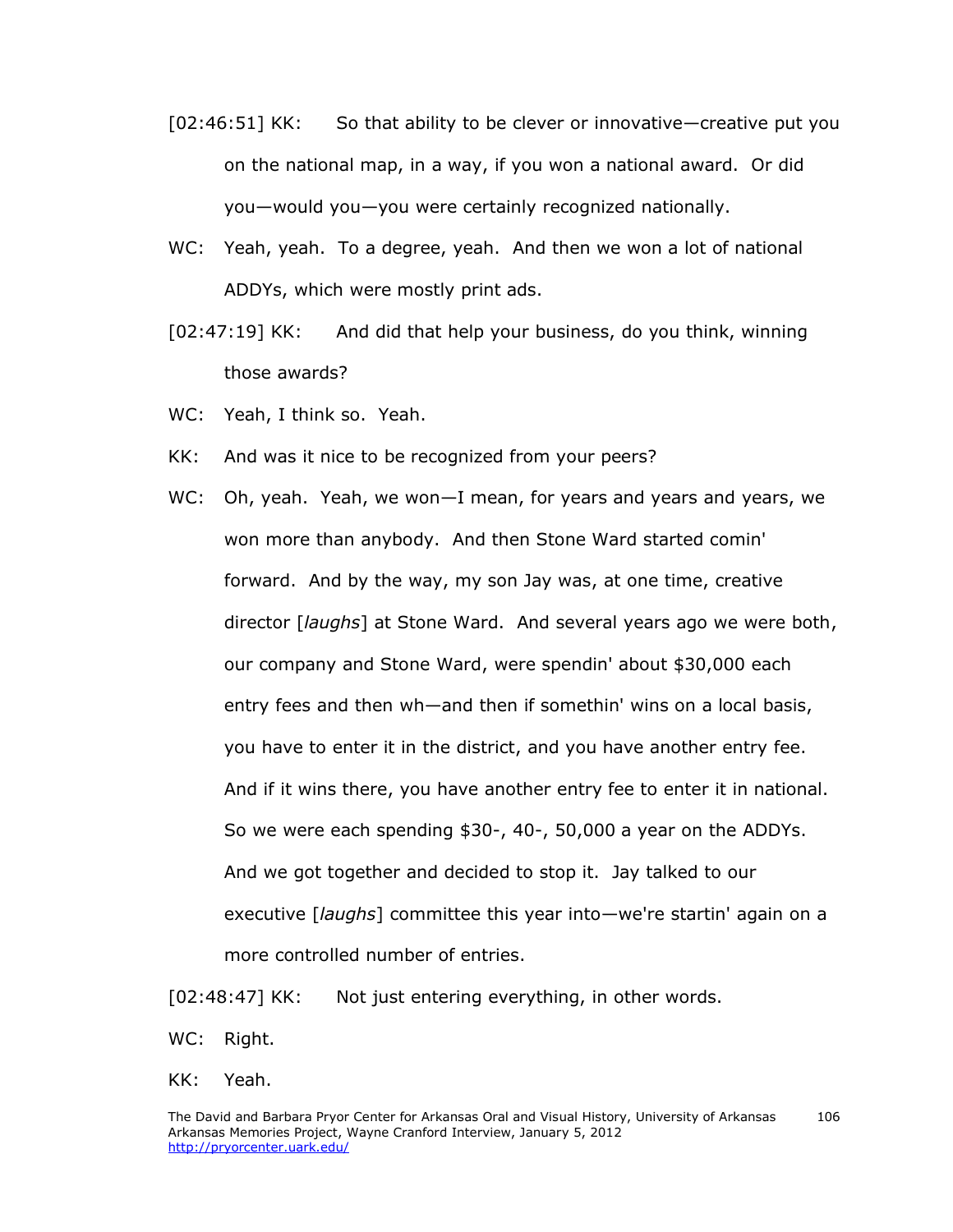WC: Yeah.

- KK: Not to win a hundred awards.
- WC: Right.
- [02:48:55] KK: Gotcha. Interesting. Well, what was that like havin' your son in competition with your . . .
- WC: It wasn't bad. A lot of, you know, a lot of people-I was not as active on a day-to-day or week-to-week basis as I am now. We had to fire our CEO and five other—four other people at the same time about eighteen months ago.
- KK: Oh, really?
- WC: Yeah.
- KK: Wow.
- [02:49:29] WC: And at that point I had always been on the executive committee, but I had to start goin' to the meeting every time and doin' some other things that I hadn't been doin'. And so prior to that is when Jay was at Stone Ward. And when he first came back to Little Rock from California, he and Craig Douglass started their own agency. And it was not a success. Cost him a lot, and so when he was offered the job as creative director by Millie Ward, I was ecstatic. [*Laughter*] So as I said, it wasn't bad . . .
- KK: Yeah.
- WC: . . . the way it worked out.
- BP: We need to change the tape.
- KK: Okay, that's a good stoppin' point.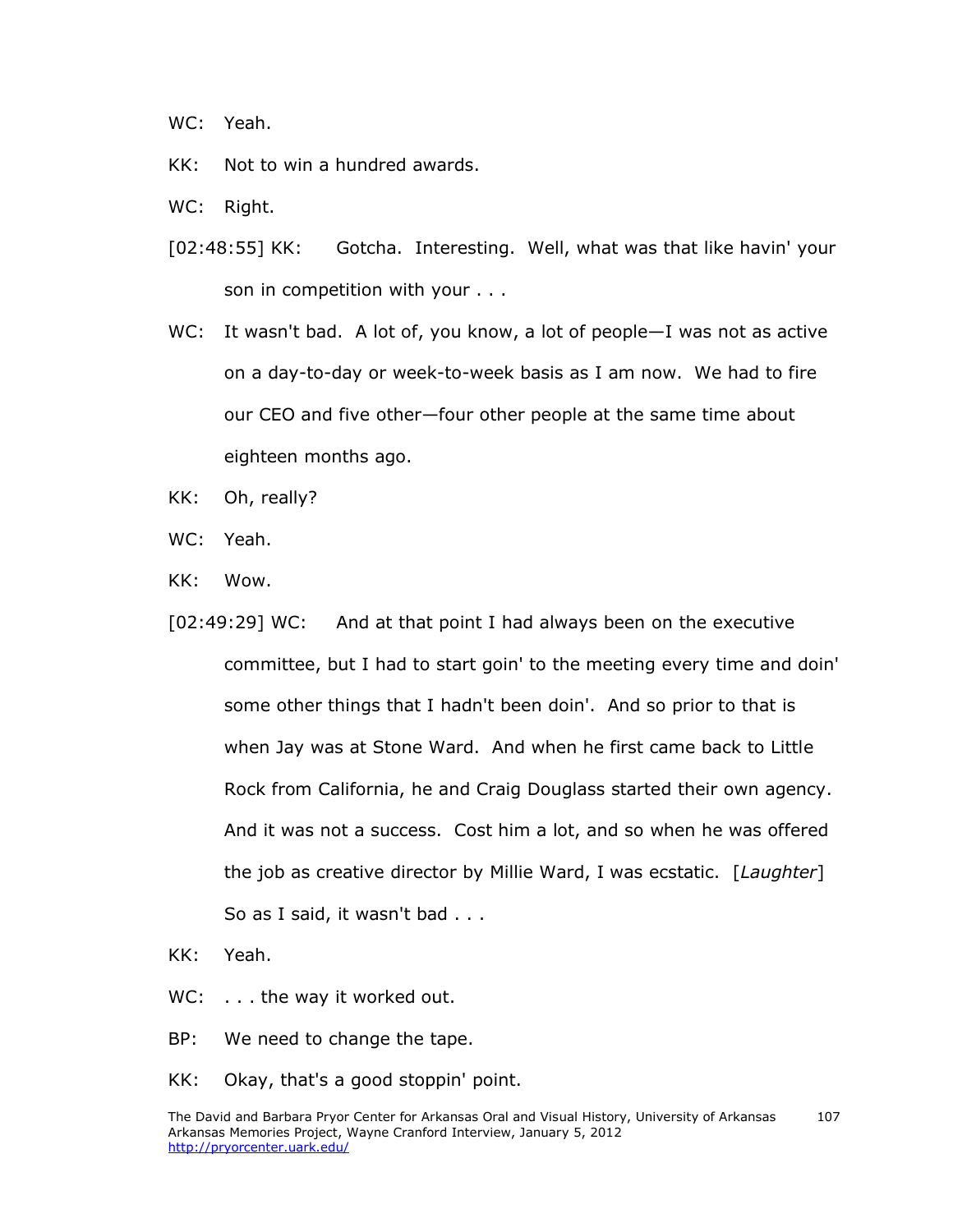[Tape stopped]

- [02:50:29] KK: One place we left off was talking about television advertising. One of the things we touched upon was television advertising. When it first started, it was just live commercials. What did it evolve to over the . . .
- WC: Well, videotape came along, and that changed things a lot because we could, well, tape one and put it on the shelf, and then the station would run it at the proper time, we hoped. [*Laughter*]
- [02:51:08] KK: So that brought up the whole idea of traffic, of broadcast traffic or, you know, media scheduling . . .
- WC: Yes. Yeah.
- KK: . . . which hadn't existed really . . .
- WC: Yeah.
- $KK:$   $\ldots$  so much  $\ldots$
- WC: Right.
- KK: . . . before.
- WC: Yeah. Made it more complicated.
- [02:51:22] KK: But it was also an avenue for advertising marketing  $f$ irm  $\ldots$
- WC: Yes.
- $KK:$   $\ldots$  to help manage that for a fee. So  $\ldots$
- WC: Yes. And of course, as you know, you get better quality with film, and we eventually then shot commercials in film, transferrin' it then to videotape, as I understand it. [*Laughs*]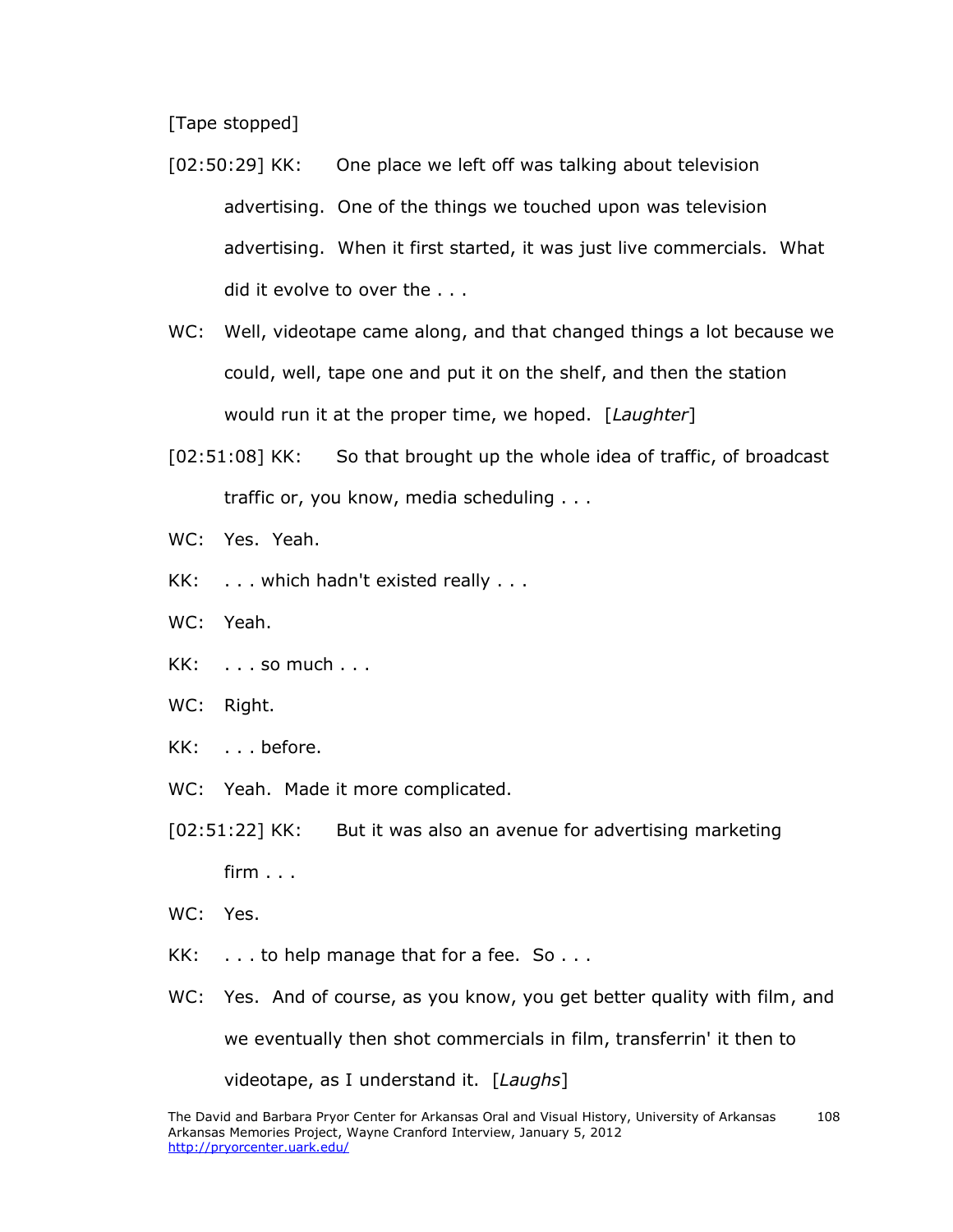[02:51:49] KK: Yes. No, that's correct.

- WC: Is that right?
- KK: Exactly. That's correct.
- WC: And for a long time after we started having—being fortunate enough to have clients who could afford television advertising, we would have to go to Dallas to produce a really professional television spot. There was no one in town to do that except possibly the station itself, and so we were forced to do that.
- KK: Yeah.
- WC: Dallas or St. Louis or Chicago.
- [02:52:50] KK: Right, right. But eventually there were production capabilities even in Little Rock.
- WC: Oh, yes, yes. Very good ones.
- KK: So that—in some cases, that probably helped because you wouldn't always have, let's say, the budget range to go to Dallas for a client.
- WC: Right.
- [02:53:12] KK: So you had live television spots, then you had videotape, then you shot in film and transferred to videotape 'cause it looked better. You began trafficking and controlling, helping schedule how things run on television. You mentioned something interesting to me on the break about having the opportunity to be in groups or on committees or within associations and traveling and meeting with other agency folk. And . . .
- WC: Yes.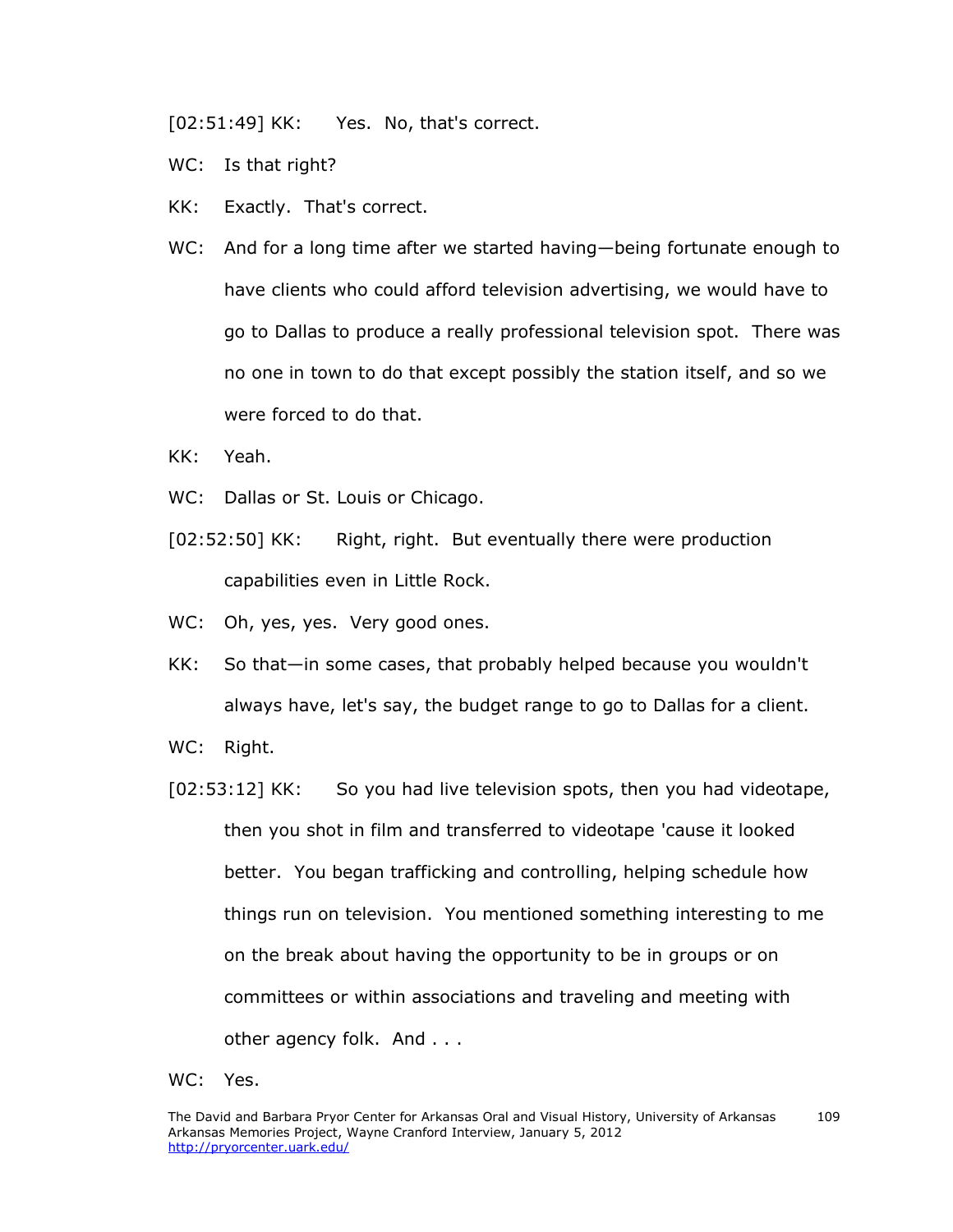- KK: Remind me of your trip to Dallas where you learned about a whole new department you didn't really know you needed.
- [02:53:47] WC: Yes, I remember one meeting of one of the advertising groups was meeting in Dallas, and one of the Texas agencies in one of the bigger cities mentioned a media department. And I thought to myself, "What is a media department? What do you think they do?" [*Laughter*] And pretty soon I had to learn how to set up a media department.
- [02:54:15] KK: And what had—for those who don't know, what does a media department do? How did—what—why was that new to you?
- WC: Well, I guess it was new because we-I mean, that's so long ago, you know.
- KK: Yeah.
- WC: It's hard to remember, but . . .
- KK: Sure.
- WC: ... the strategy, you know, is so much—so important and so much more than just the placement, you know, buying time. And I guess that's why—or when I saw the light [*laughter*] about that.
- [02:55:06] KK: And up to . . .
- WC: But . . .
- KK: . . . that point, I would guess that you were just wearing that hat, too, and not really realizing that it . . .
- WC: Yeah, exactly. Yeah.
- KK: . . . maybe deserved a separate department.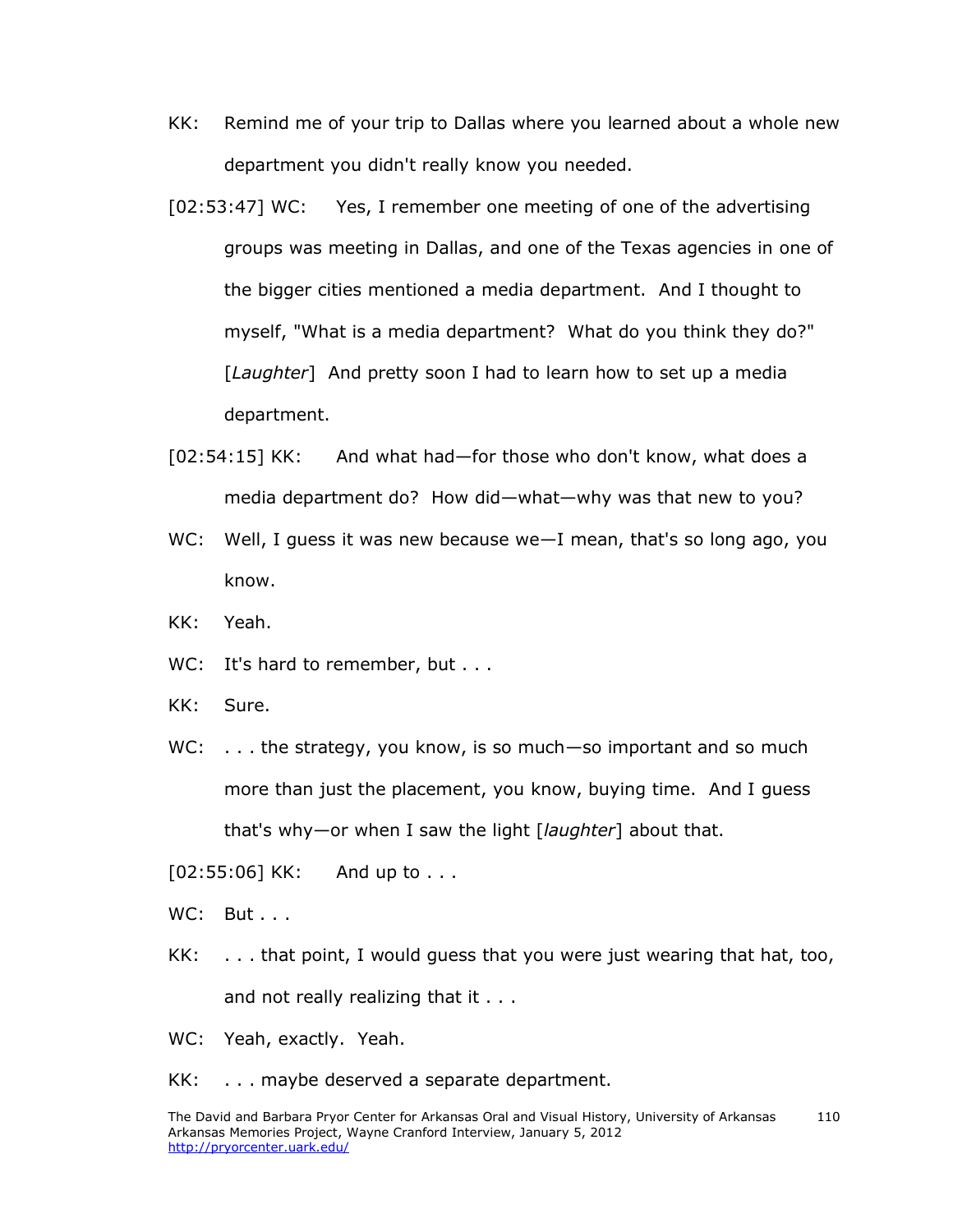WC: Right. Yeah, many, many times I would be the copywriter, the creative director, the account executive, the media dire—buyer, and just about everything else—the billing person. [*Laughs*] But I do think I had an opportunity in the early days with the Southwestern Advertising Agency Association, which I was elected to the board, and then I moved up to secretary, treasurer, vice president, and then president. And then, also, the Southwest Council of the American Association of Advertising Agencies. Same way I was elected to the board and then up to chairman.

[02:56:13] KK: Why are those experiences so valuable?

- WC: Well, you learn a lot from listening to people in other, larger agencies and those in larger cities. And Texas, you know, has big cities and big—some big agencies and it was very helpful. We were the first agency to be elected to membership in 4A's. That's the American Association of Advertising Agencies. And we were the first to become a member of a national network of agencies. The first one we were in was the National Advertising Agency Network or NAAN, and then we formed the National Public Relations Network. And today the agency belongs to a network called MAGNET.
- [02:57:24] KK: And when you say first, you're referring always to first in Arkansas to do that, right?
- WC: Oh, yes, I'm sorry.
- KK: No, that's fine. I just wanted to make sure that's in the record. So the public relations network—would that have been something that—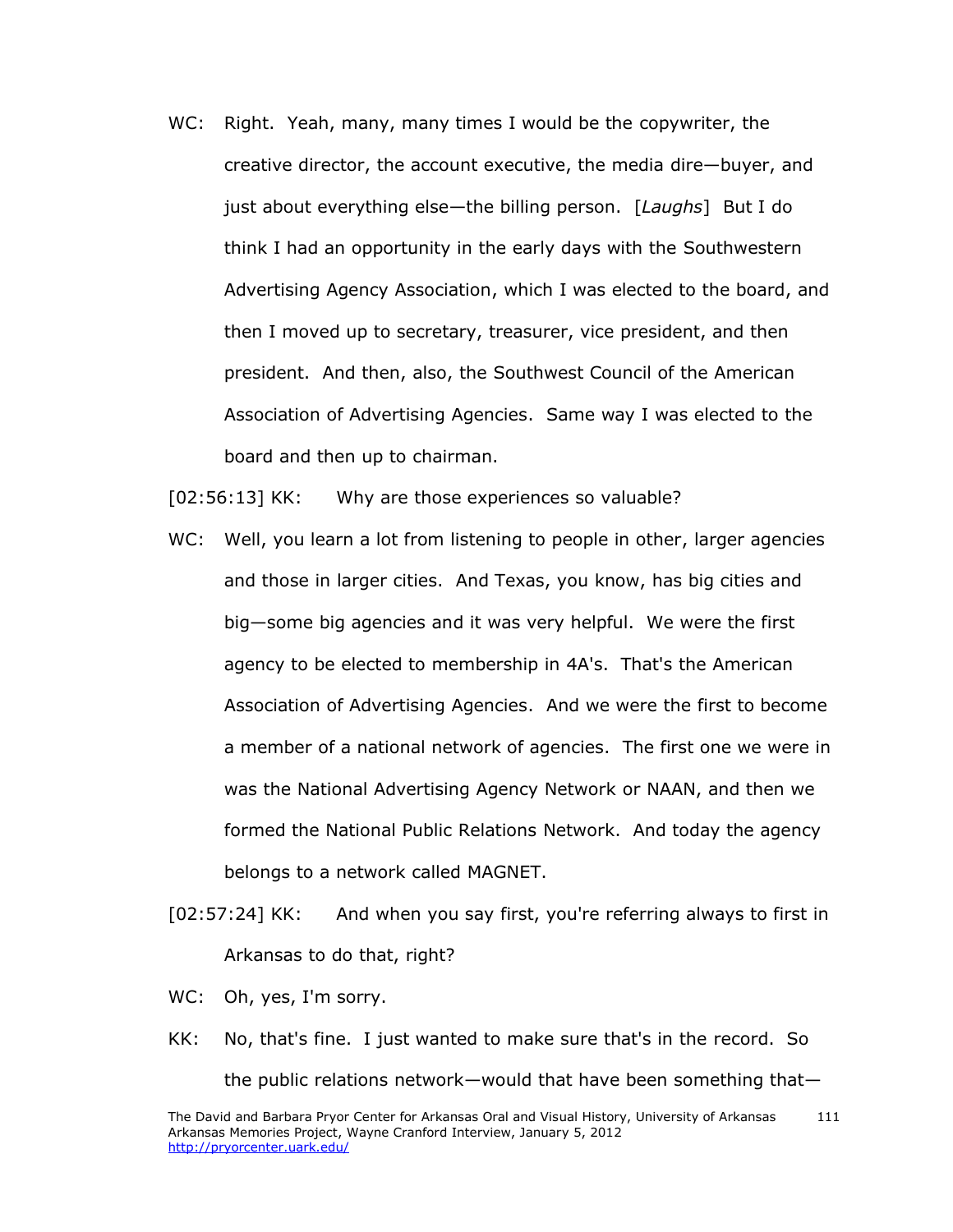was Ron Robinson involved in that because—was he in your public relations area at that time?

- [02:57:45] WC: Yes, he ran our public relations department at that time. And Brenda Scisson was very active in that, too. We have alumni all over town [*laughter*] in other fields now.
- KK: Sure. Yeah, yeah. And there are a lot of good friends in that group still, I would think.
- WC: Oh yeah, yeah.
- KK: People that you worked with for a long time that you were . . .
- WC: Right.
- [02:58:18] KK: So even though they may not always stay with your agency forever, I'm sure there's some pride in seeing them grow and move on to other . . .
- WC: Sure.
- KK: . . . good jobs.
- WC: Well, Brenda Scisson is the good example. She's the executive director of the Winthrop P. Rockefeller Cancer Institute Foundation now.
- [02:58:41] KK: Yeah, I've heard her name associated with your firm so many times that I know there was a very high regard for her work and her. So your company was growing in the [19]80s. And then in 1990 you merged or acquired or folded into your company the Woods Agency.
- WC: Yes, it was a merger.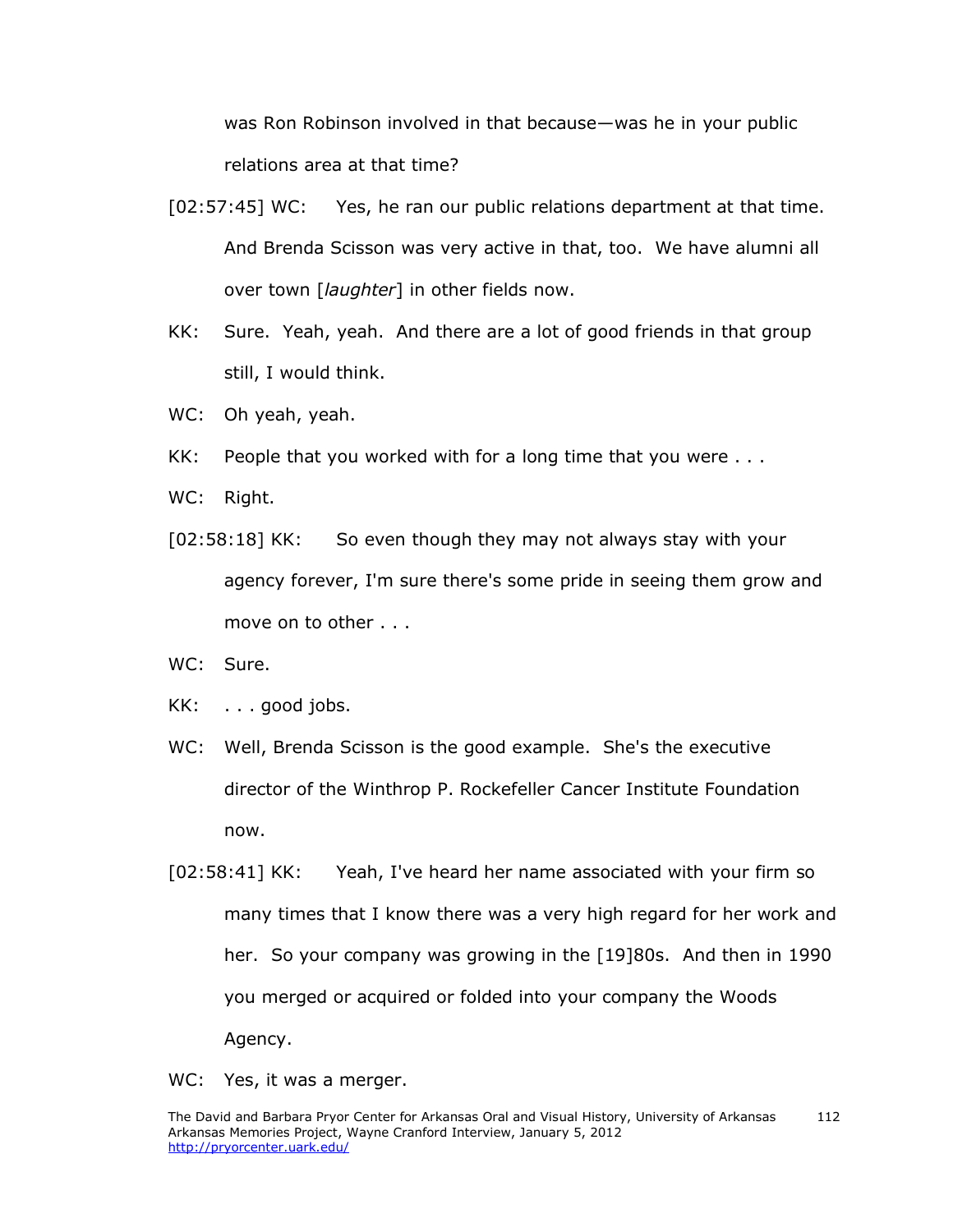- KK: And that's a pretty big . . .
- WC: Not an acquisition, a merger.
- KK: Okay.
- WC: Full merger and it was a very-it was a textbook case of how to do it, I guess, and it was very successful—has been all the time since. We not one person lost his or her job, and it was beneficial to both agencies and beneficial to all the clients.
- [02:59:37] KK: Hmm. Terrific. Terrific. So at that point you're Cranford Johnson Robinson Woods. That's in 1990. So the next ten years or so, what—were there other turning points or big events that forwarded the corporation, or was it more of a gradual growth?
- WC: I'd say more of a gradual growth.
- [03:00:08] KK: Was there a—and at what point did you stop being involved so much in the everyday operation of the corporation?
- WC: In 1993. I retired on my birthday, January 1, 1993. And one of the reasons was that Bill Clinton had just appointed me chairman of the President's Advisory Committee on the Arts, which required quite a bit of time. And it gave me a lot of opportunities to meet some new people, do some great things.

[03:00:47] KK: So how old were you on that date? You turned . . .

WC: Sixty.

KK: Turned sixty. Okay. So when you turned sixty is when you retired.

WC: Yes.

KK: And then you began to work on—in this—on this national board for—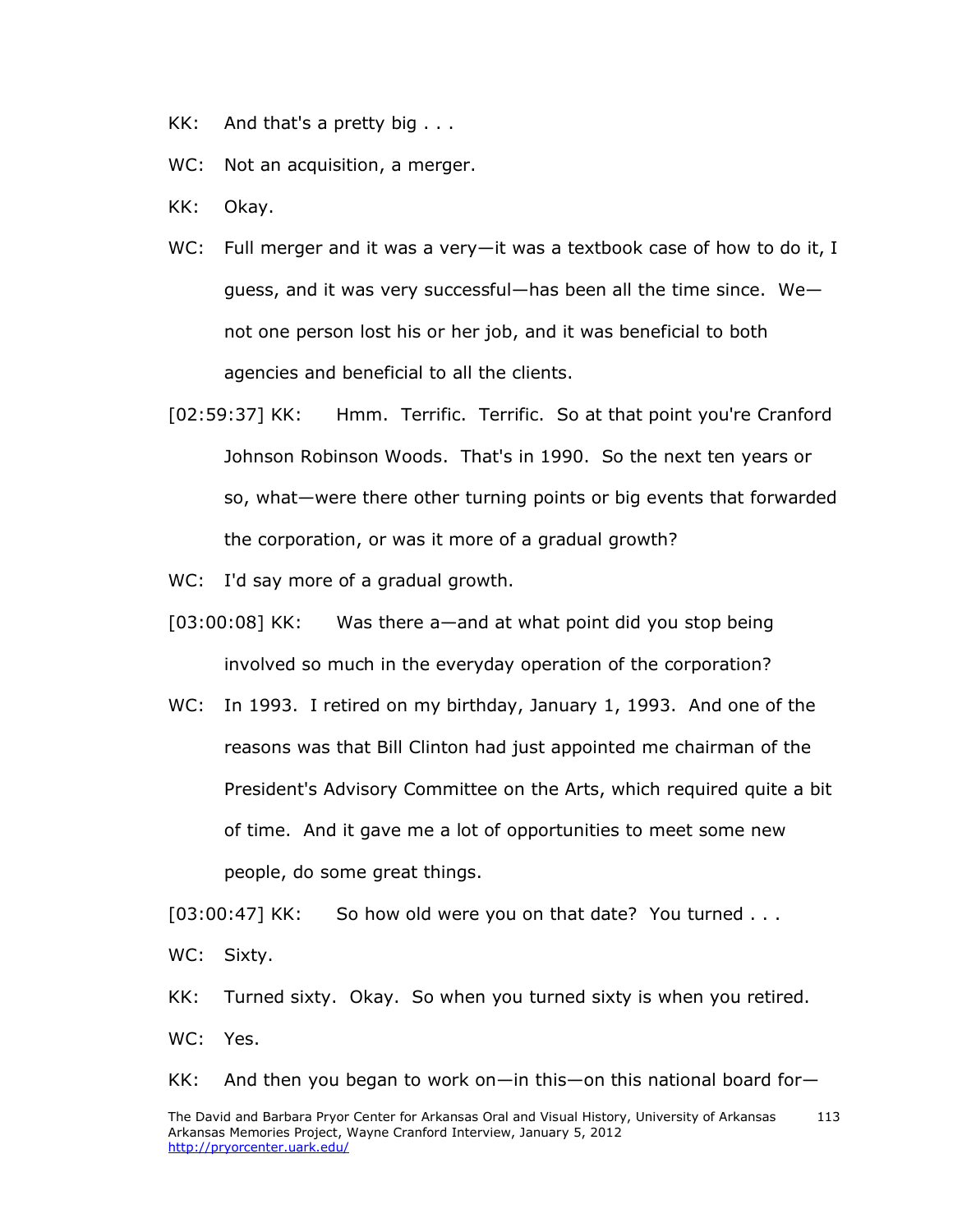appointed by or invited or appointed by President Bill Clinton.

- WC: Yeah, for about ten years. I am still on the executive committee of the agency and on the board of directors and still somewhat active.
- [03:01:18] KK: Well, tell me a little bit more about what's involved with that agency because it's just—I would—when I first read about this, I was kind of floored by it because it just seems like one of the most rewarding types of service you could do in terms of what you get back out of it.
- WC: Which board—the . . .
- KK: The board that President Clinton . . .
- WC: Oh, the ...
- KK: . . . appointed you to.
- [03:01:40] WC: Yeah. The President's Advisory Committee on the Arts. Yes, works closely with the Kennedy Center, the John F. Kennedy Center for the Performing Arts, and it's not just a fund-raising organization. It includes a wonderful program of providing education for—education in the arts for school students all over the country. And—for example, we brought the children's theater of the Kennedy Center here to Little Rock for several performances.
- [03:02:25] KK: Hmm. Neat. So you had some opportunities to do things for Arkansas out of that service as well, or at least encourage.
- WC: Oh, yes.
- KK: It's nice. That's . . .
- WC: Yes.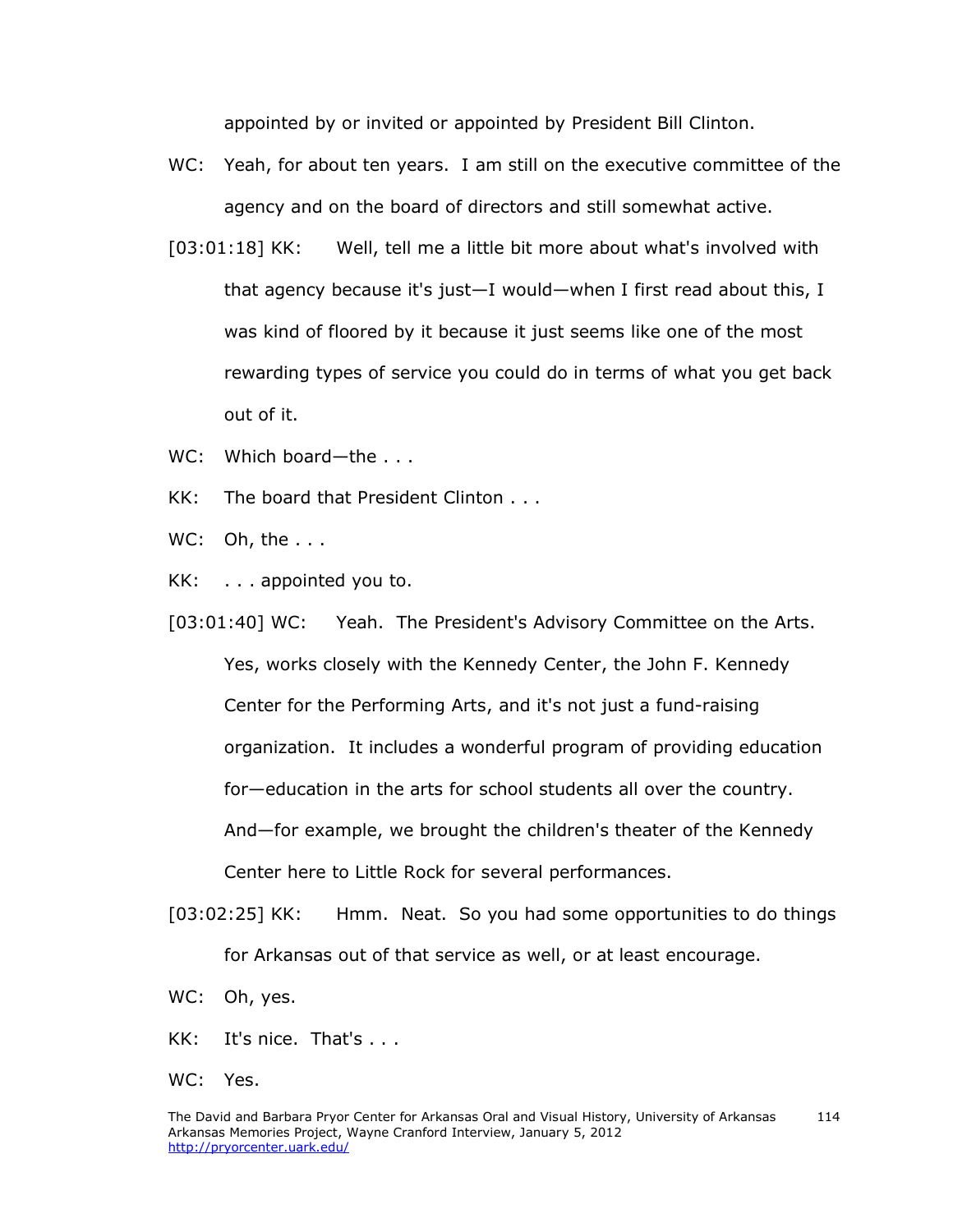- KK: . . . very nice. And I assume you get to meet some really wonderful people.
- WC: Oh yes, especially during the Kennedy Center honors each year.
- [03:02:45] KK: You have a favorite person that you've met?
- WC: Person?
- KK: I know it's tough to narrow it down.
- WC: Well you know, it was—most of 'em were great people, but some of 'em were disappointments, so I won't mention them. [*KK laughs*] But some of the better ones were Gregory Peck, Jack Lemmon, Robert Redford—trying to think of a woman. [*Laughter*]
- KK: I understand. [*Laughs*]
- WC: Give me another question.
- KK: Yeah, I will. [*WC laughs*] We can come back to that. And were you surprised when you were asked to do that?
- WC: Yes. Pleasantly surprised.
- [03:03:37] KK: So there must . . .
- WC: Yeah, I got a call from the White House, and they said, "President Clinton would like for you to serve on the committee." And I said, "Well, okay." [*Laughter*] And the next day I got a call from the same office at the White House saying, "President Clinton wants to know if you would consider being chair of this committee." And I said, "Well, let me think about that." [*Laughter*] And I called back and said, "Yeah, I'll take it."

[03:04:10] KK: It is kind of hard to turn it down, isn't it—a call from the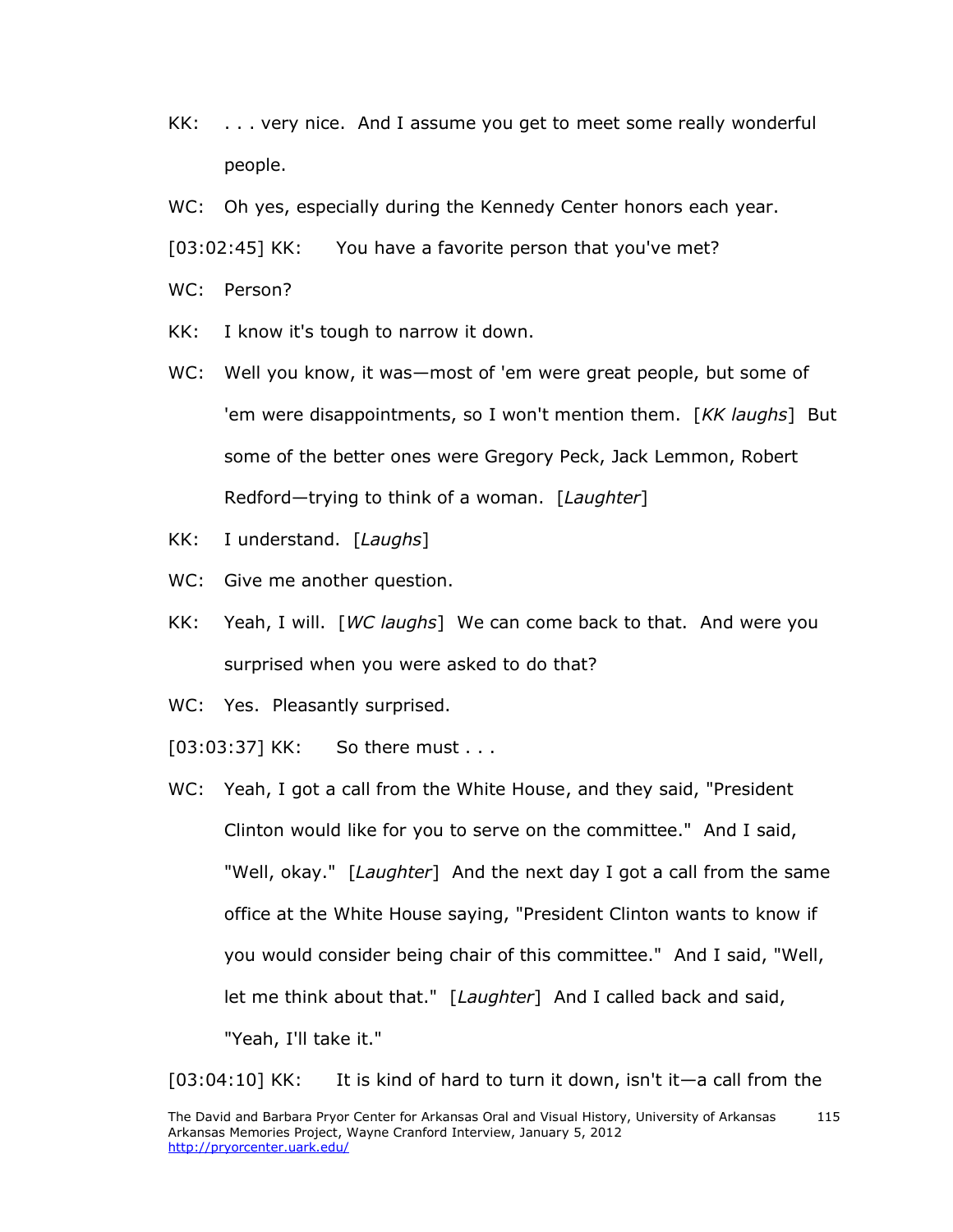president's office. And so do you think that Bill Clinton or his staff at the White House had done some research and realized that you had an interest in the arts and culture?

- WC: Probably. Yes.
- KK: You must've had some track record for them to—of service in that area for them to want to have you. Did you have previous experience supporting the arts or serving on boards in the arts?
- WC: Well, I'd been on the board of the Arkansas Arts Center for two different—at two different times; once in the [19]60s and once in the [19]80s. And I'd been on the board of the Arkansas Repertory Theater and the Arkansas Symphony Orchestra and several others. And one board that I really gained a lot of satisfaction out of was the Arkansas Children's Hospital board. I served on that for, I believe, about twenty-three years.
- [03:05:13] KK: Hmm. And why was that so rewarding?
- WC: Oh, have you ever just walked through the lobby of that place and seen children coming in who needed help and then seen other children coming out who were well? And it's very satisfying.
- KK: It's an amazing place. It really is.
- WC: They say a miracle happens every five minutes.
- KK: I believe it. I believe it. A wonderful place. Hard not to get emotionally attached to . . .
- WC: Yes.

KK: . . . the Children's Hospital. So what kind of—when you say you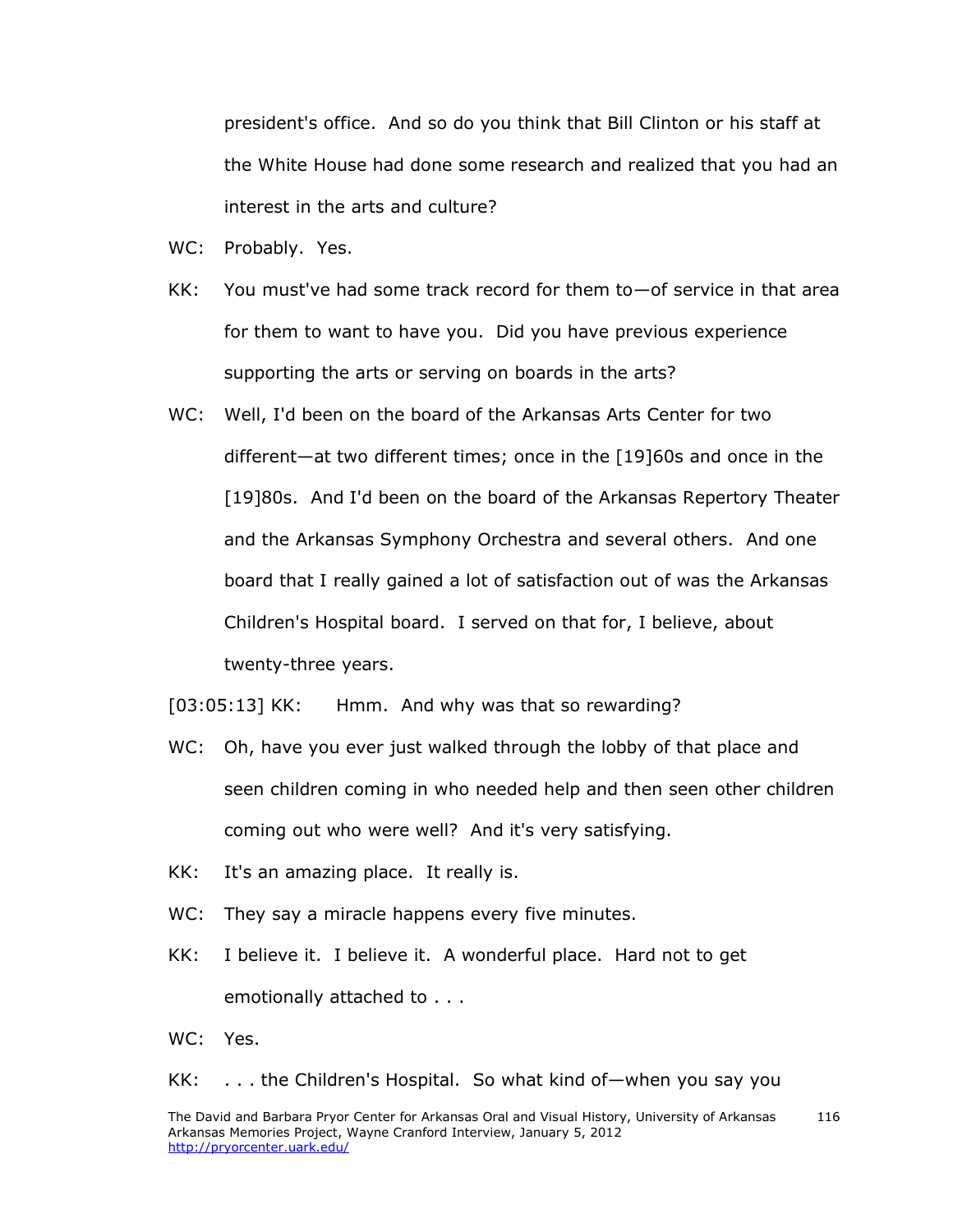served on the board, what kind of things did the board do?

- WC: We were involved in everything except medical [*laughs*]—actual medical procedures. Public relations, of course, community affairs, fund-raising, and just about everything. One of my main interests was gaining—was helping to gain national recognition for our Arkansas Children's Hospital.
- [03:06:31] KK: Were you successful in that endeavor?
- WC: Well, we have w—we worked on it for years and eventually hired Tom Bonner as the director of that. And he has done a wonderful job in that respect.
- KK: Energetic man, isn't he?
- WC: Yes.
- KK: Good guy.
- WC: And very effective.
- KK: Yeah. I had a chance to work with him a few times. He was—I always thought he was excellent to work with. Right to the point, gets it done, very friendly.
- WC: Mh-hmm.
- [03:06:58] KK: Just the kind of person you'd want to have. You know, I've got a couple of things that we never quite said out loud this whole time, and one is I didn't get all your children's names, your three sons' names, mentioned. Do you want to list who your sons are—what order they came in?

WC: Sure. My oldest son is Jay Cranford, and he is currently the chief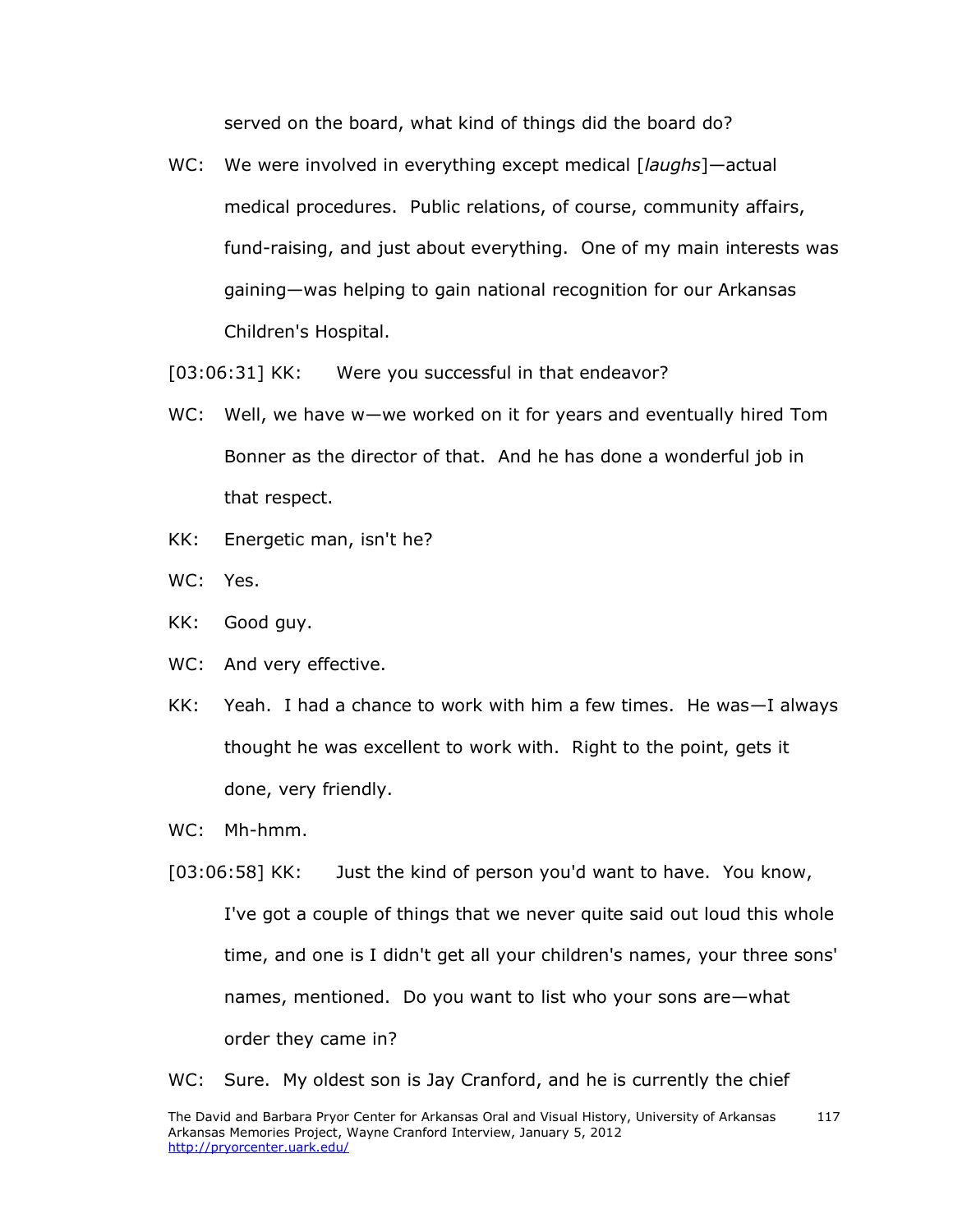creative officer at Cranford Johnson Robinson Woods. My middle son is Ross Cranford, and he is a vice president at the agency and director of tourism services. He—then—I mean, my third son, Chris, is creative director at Jones Productions, which is a wholly owned subsidiary of the agency.

- [03:07:55] KK: It must be really fun to see them succeed in that business in your—what—the company you founded.
- WC: Yes. We have fun working together.
- KK: That's awesome. That's—now, do any of your sons have children of their own? Do you have grandchildren?
- WC: No.
- [03:08:13] KK: No? Okay. And then I don't think I got both your brothers' names.
- WC: Well, my older brother was named Bob—Robert Donald Cranford. He died a couple of years ago. And my younger brother is Bill—William Rogers Cranford.
- KK: Okay, good. And the—one of the other things that we talked about at the break that I'd like to get on camera is in addition to serving on boards, regional boards and agencies and then national boards and agencies within advertising, marketing, and public relations, you—your company also, even though it's based here in Little Rock, Arkansas, has had a number of and continues to have a number of national accounts. And that started at a pretty early point in your career. Can you talk about the importance . . .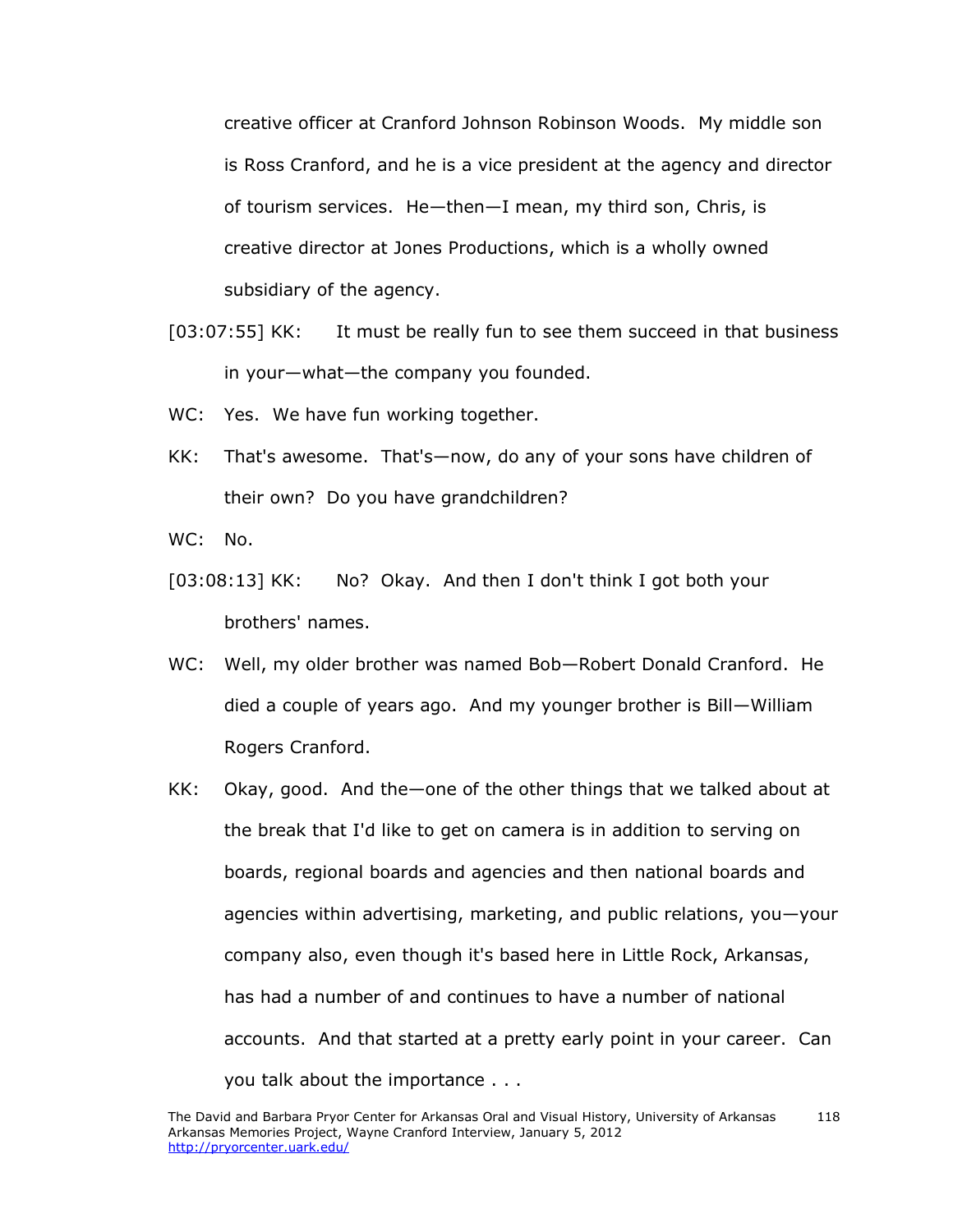- WC: And . . .
- KK: . . . of and how that . . .
- WC: And it's . . .
- KK: . . . affected your . . .
- [03:09:14] WC: It's not easy. [*Laughter*] We were very fortunate to be hired by Middle South Utilities, which was headquartered in New Orleans. It's now known as Entergy, Inc., and we did actual national advertising for them in the [19]60s. And that, incidentally, led to our becoming agency for Arkansas Power and Light Company later, year or two later, and then a little bit later than that, Louisiana Power and Light Company. But then a little bit later we—we've done national advertising for Riceland Foods, both for Riceland rice and Chef-Way shortening and salad oil. The—we were—we did some great work for Silver Dollar City for about eight years and did national advertising for them.
- [03:10:24] KK: But you say it's hard—I mean, it was hard to get national accounts because you were an agency in Little Rock, Arkansas, and not one in Dallas or New York or LA?
- WC: Yes, but that's not-I think that's not because we were in Little Rock, Arkansas, it's probably because we were not a large—at that time enough agency. We have a goal now to reach \$100 million annual billing. And that, I think, will be a step up in ability to get certain national accounts. We do have other accounts in other states that we do regional advertising for and some that we do national advertising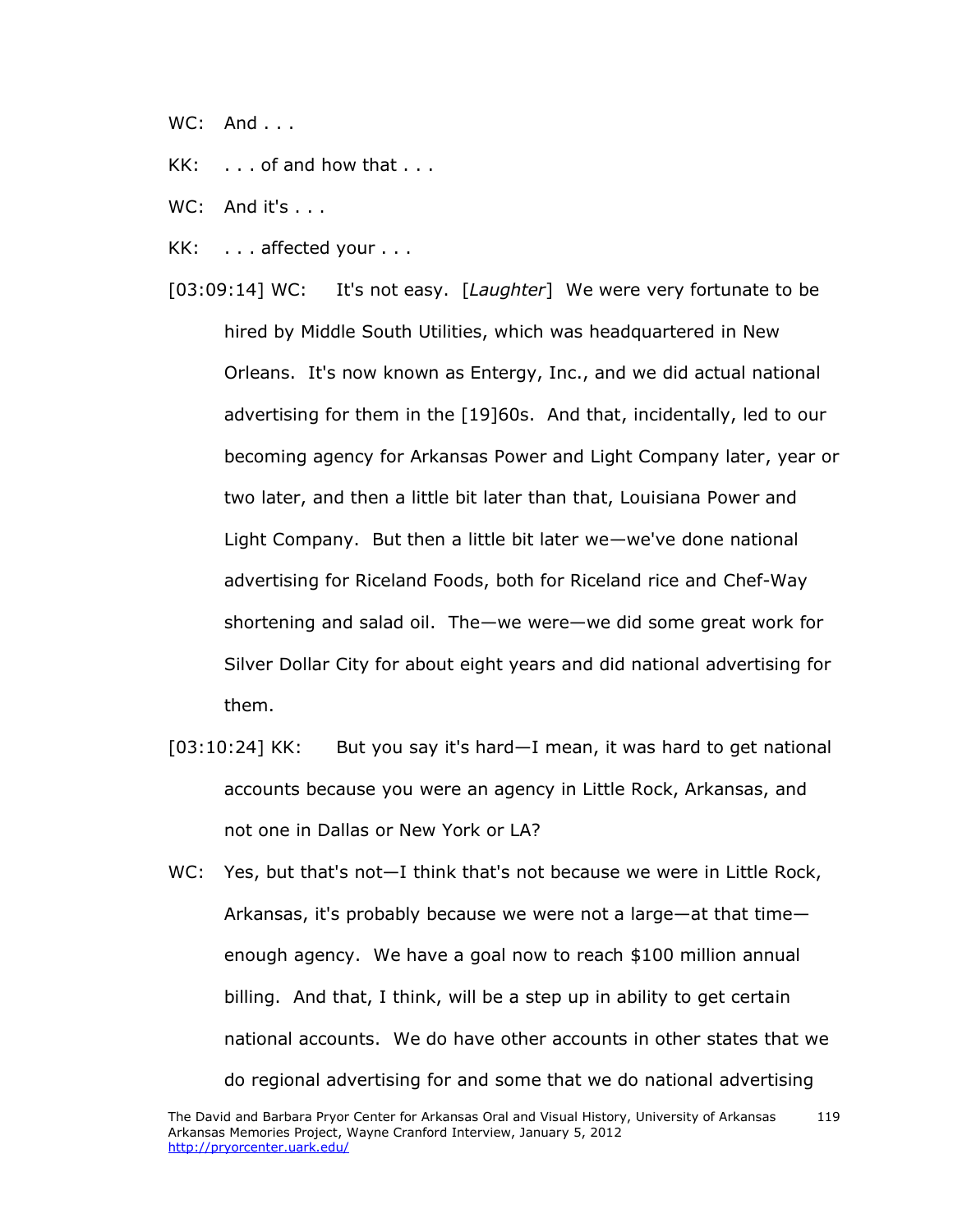for.

- [03:11:20] KK: Do you want to mention any of the other companies that you do . . .
- WC: Well, I was tryin' to think . . .
- KK: . . . regional or national . . .
- WC: I was tryin' to think of them. One is Kum & Go convenience stores. One is—well, I think it's interesting that we do the ad—national advertising for the Iowa Department of Economic Development.
- [03:11:48] KK: That is curious. Is that, you think, because of your long history with doing state economic development in Arkansas advertising?
- WC: Yes, partially, but also because of our association with Burson Marsteller, which is the largest public relations company in the world. And we're the only company with which they have an affiliation in the United States.
- [03:12:16] KK: And where are they based?
- WC: New York.
- KK: But that—they're an international . . .
- WC: Yes.
- KK: . . . firm?
- WC: Yes.
- KK: Okay. Well, that's quite an honor right there.
- WC: I believe it's 213 countries where they have offices. And we have a

working-together relationship where they use us for creative. They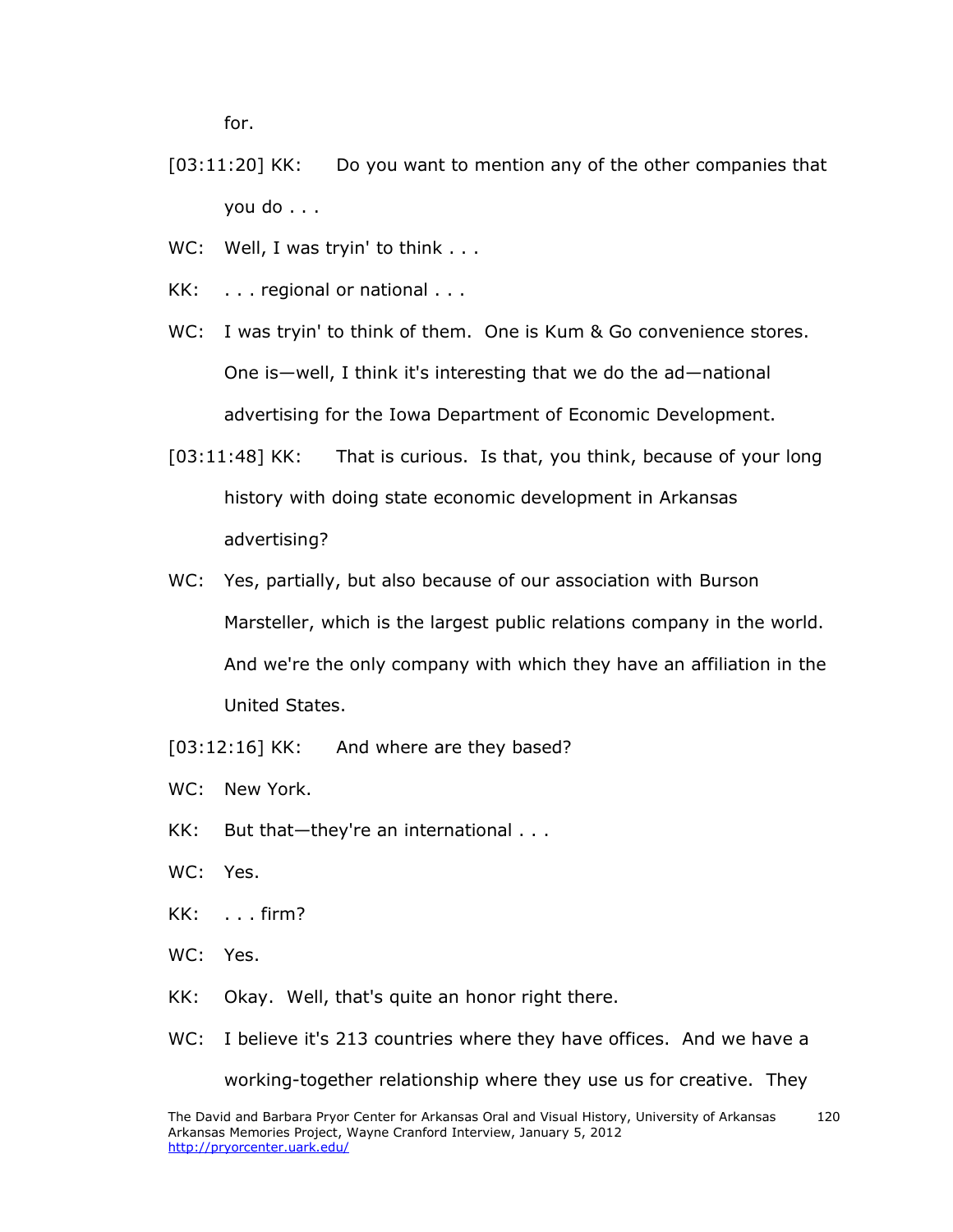don't do advertising, so they come to us for their creative work for many, many clients.

- KK: Well, that's incredible—and also great for your team . . .
- WC: Oh, yes.
- KK: . . . to have that challenge and that exposure.

WC: Yes.

[03:13:00] KK: How many people work at CJRW now?

- WC: A little over a hundred.
- KK: Is that the most you've ever had in the company or is—has it been larger at any . . .
- WC: No, it's-that's-it's largest we've ever had.
- KK: And what's it like havin' a hundred on staff as opposed to when you had ten? I mean, it must be a really different environment and . . .
- WC: Oh yeah, course it is. But one reason that the number we have now is not a great deal larger than the number we had, say, ten years ago is the efficiencies from computers. And I remember the first computer that we ever had. We had to do accounting with it, you know. And it was about as big as a small room. [*Laughs*] And that was before the days of personal computers, of course.
- [03:14:05] KK: So you had a small mainframe system 'cause that's all there was.
- WC: Yeah.
- KK: And was—that's a huge decision getting into the computer side, and I'm sure one you didn't take lightly.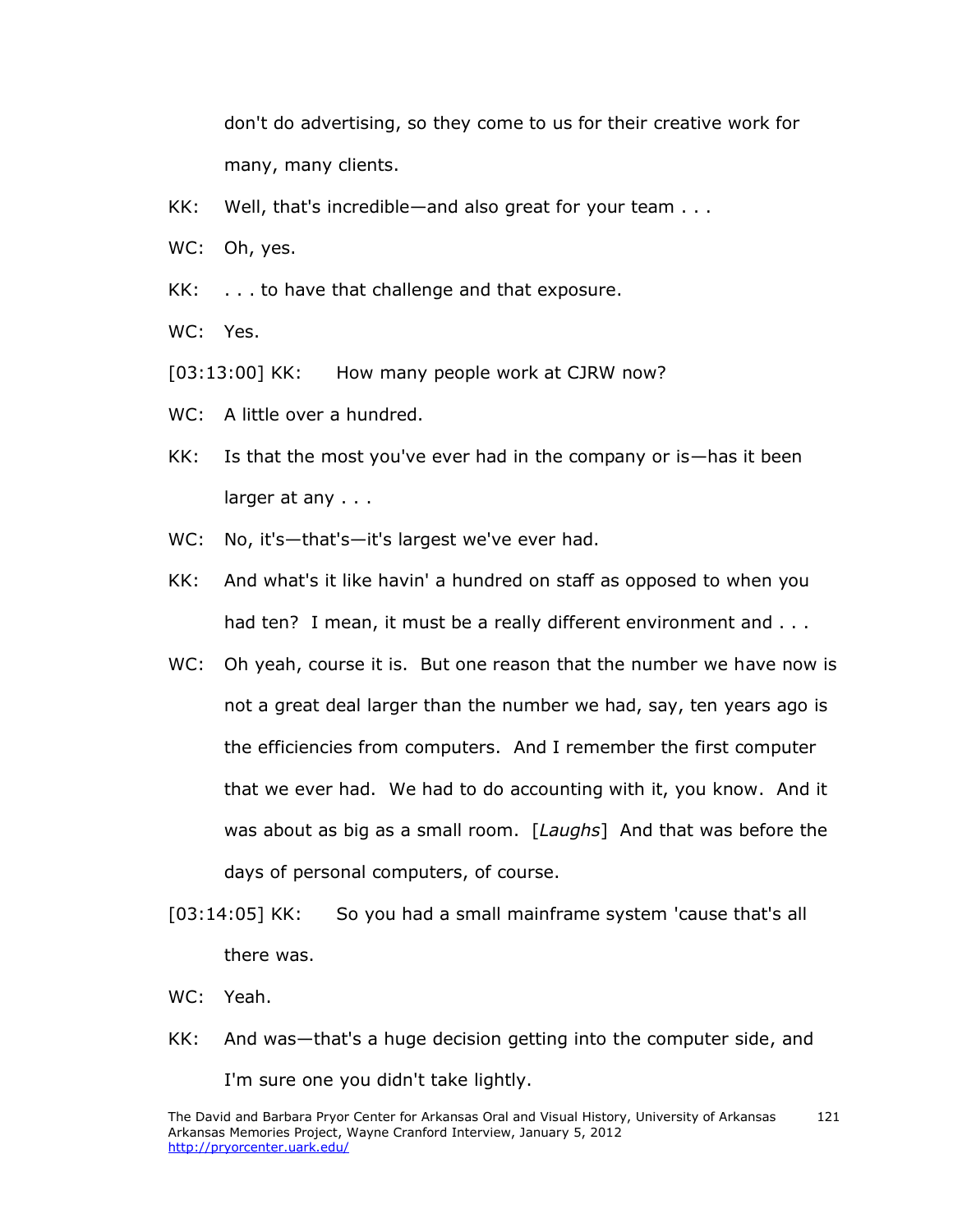- WC: And expensive. But necessary now.
- KK: Oh yeah, absolutely. But . . .
- WC: All of our art directors do their work on the computer, and course, all our writers do their [*laughs*] work on the computer.
- [03:14:35] KK: So you had to make a decision at some point how deeply to get into computers each step of the way because, like you say, they were really quite expensive and really kind of quirky to work with difficult to maintain . . .
- WC: Yes.
- KK: . . . a system, especially early on. How did you make those decisions of, "Well, will this speed us up enough to make it worth it to invest in this?" Who—how did you figure out how to make those big steps?
- WC: Well, we had—we set up task forces of account people and financial people and creative people, all working toge—media people, of course, working together to look into what was available and what other companies had experience with and together made that decision.
- [03:15:28] KK: And then when Internet web browsing became so big, I'm assuming that, at some point, you built or added a web or interactivedesign team to your department—to your agency. When did that happen about, or do you remember?
- WC: I believe it was in the early [19]90s. And of course, it's grown like crazy—very big now. We have a—in fact, I guess all of our clients are interested in projects that involve that department.
- KK: Social networking, for instance.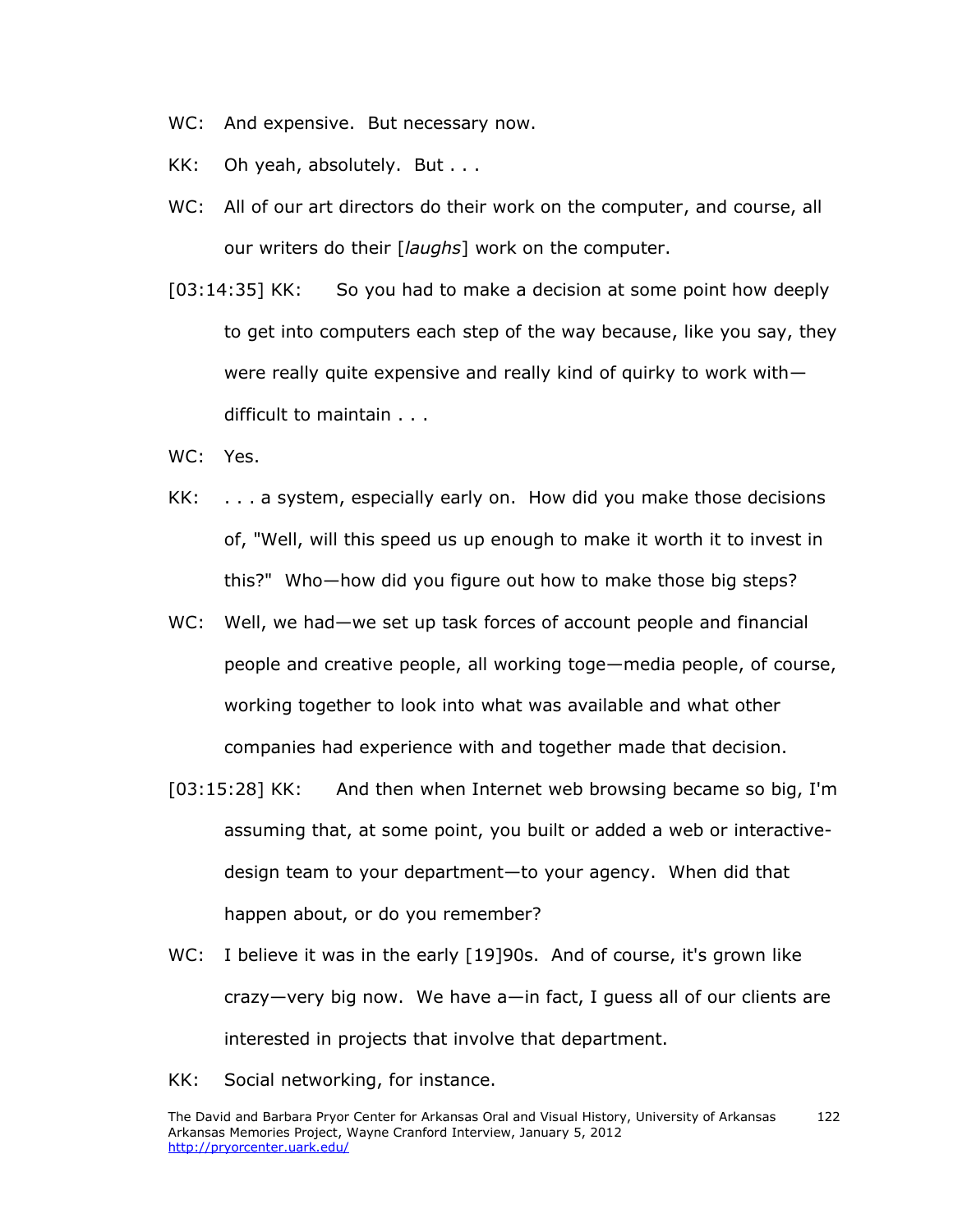- WC: Yes.
- KK: Very, very big now.
- WC: Yeah.
- KK: A part of nearly, I guess, any campaign.
- WC: Yeah. Website management, that sort of thing.
- [03:16:23] KK: Is there anything else you want to talk about regarding your company that we haven't talked about?
- $WC: I can't \ldots$
- KK: Am I leaving out some important area that I've just not—clearly, the people who have come [*unclear words*] the company and have become management. And some have moved on, and other managers have grown into it. There must've been a way that you felt like those people needed to be trained and brought up or—there's been such a so many smooth transitions in that area.
- WC: Yes. But we do—we've always believed in training programs, and we have a very active account-executive training program on a continuing basis. They have sessions at least monthly on a new area of the business.
- [03:17:13] KK: And so that's been—do you think that that training has been an important part of the success of your management team?
- WC: Oh, yes.
- KK: So ongoing training is still important.
- WC: Yes. And we also send people to seminars and workshops out of state.
- KK: And, again, you learn from your peers from other places and . . .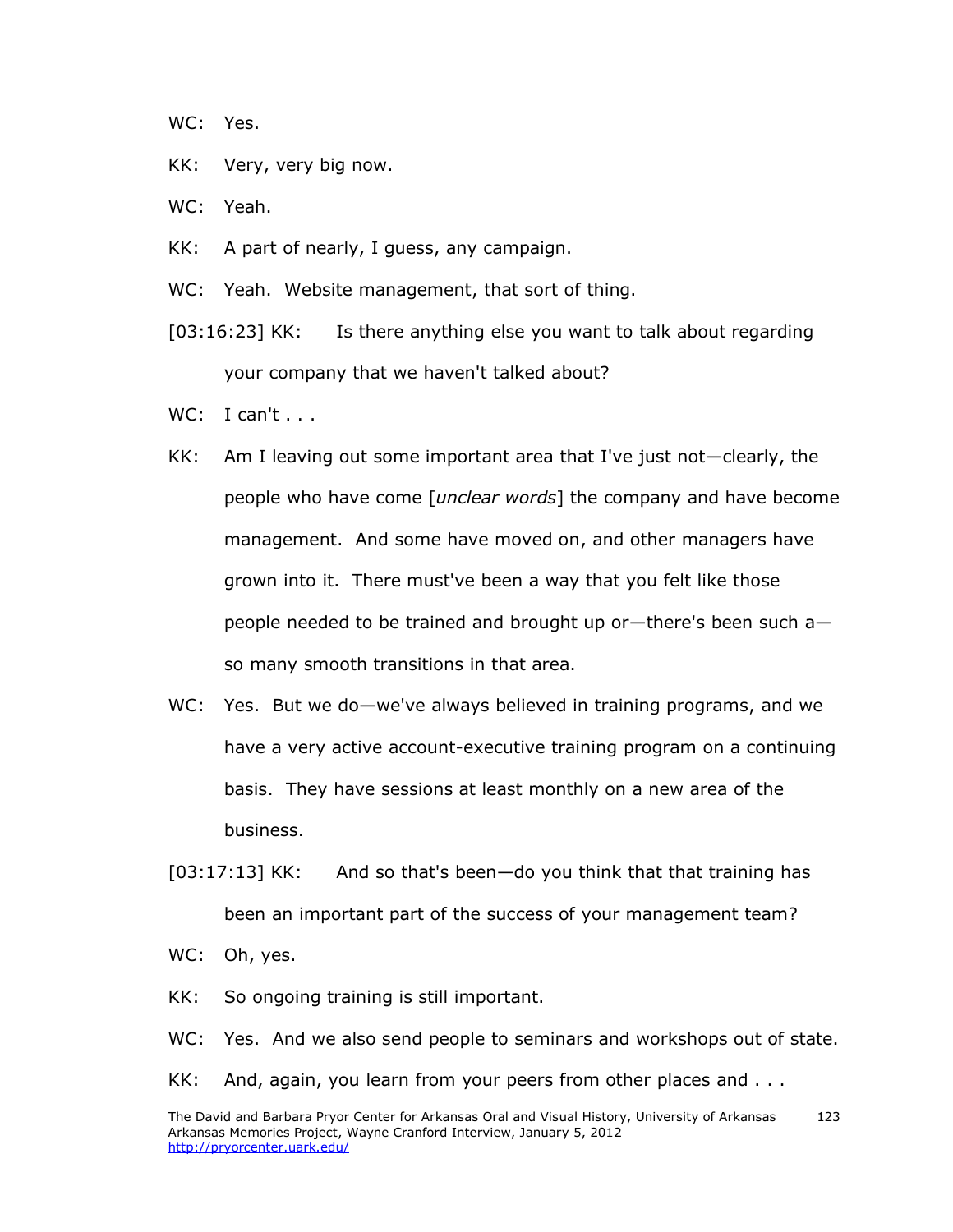WC: Yes.

- KK: . . . that interactivity is part of the benefit, I suppose, of that kind of activity. [03:17:42] Well, let's talk a little about—switching gears have you had a chance to be involved in and do you want to share any comments about your philanthropic work? I assume that you've probably given and served in various capacities.
- WC: We made a list the other day of all of the non-profit groups that we had worked with over the years. I've forgotten the number, but it was three pages single spaced of organizations. And we've always believed that that was a very important part of our—the role that we needed to play in the community.
- KK: And you're speaking of the company.
- WC: Yes.
- KK: And then—and of course, I'm sure that's much appreciated, but on a personal level have there been—is there anything you would like to talk about from a philanthropy standpoint, or is that something that you prefer to keep private? You—do you have a specific special interest that you like to support?
- WC: Yes, but I—I'd really kind of like to keep that [*laughs*] private.

KK: I totally understand. Okay, I—it is a sensitive question. I understand. WC: Yeah.

 $[03:19:07]$  KK: But back to the philanthropy work that CJRW has donesometimes it seems to me that agencies get a chance to do some of their very best creative work on a job like that where they're not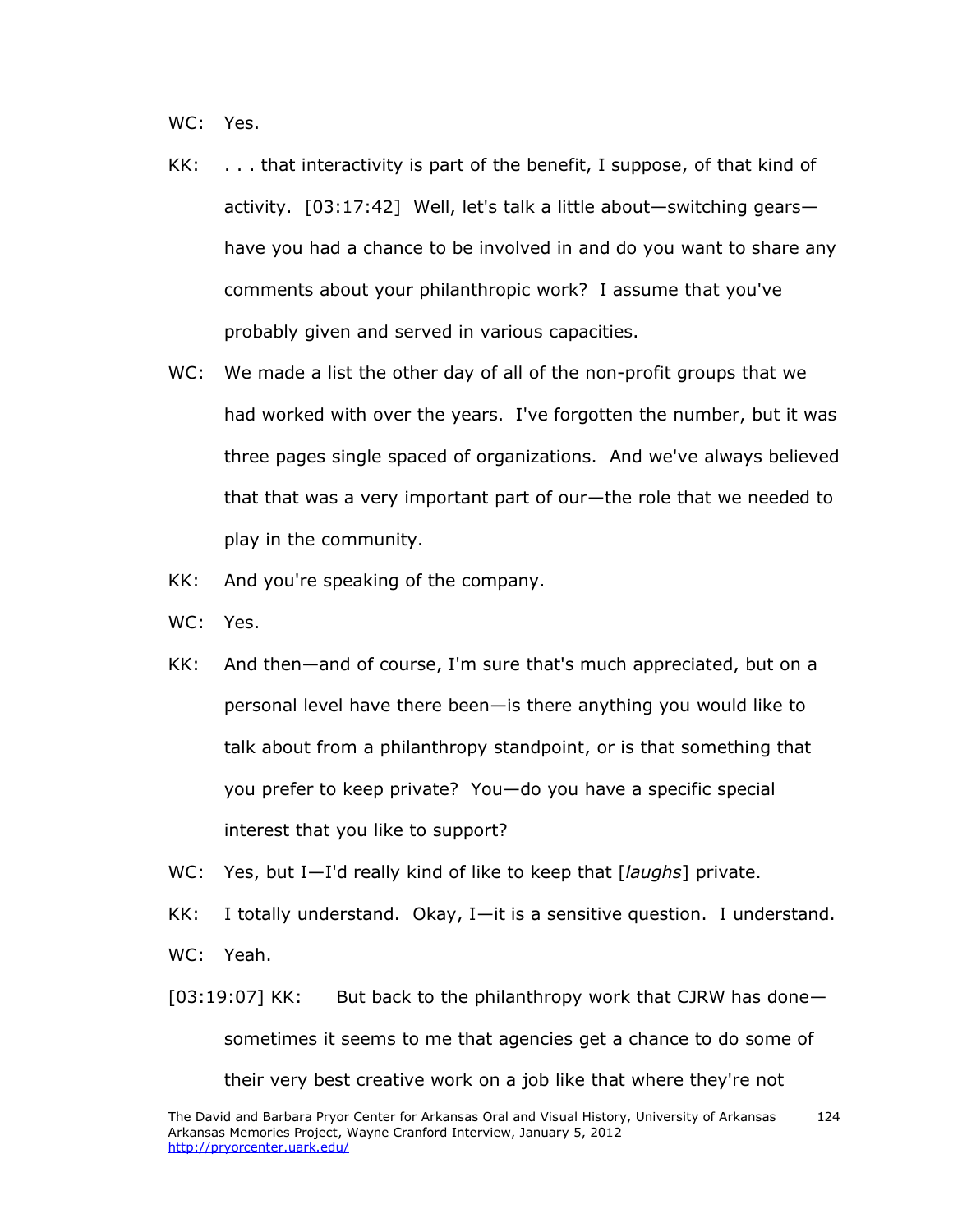restricted by all the business elements that go into designing a campaign. Would you . . .

- WC: Yes.
- KK:  $\ldots$  agree that it can be a  $\ldots$
- WC: Oh yeah.
- KK: . . . . good training ground for . . .
- WC: And a non-profit will be more appreciative of the work that you dothe creative ideas that come to them. And it's a very fulfilling thing that creative—especially creative people like to do.
- [03:19:57] KK: Well, what are we leaving out at this point? I know we've talked about a lot. Probably haven't covered everything. Am I leaving out anything that's important and big in your life that I have not touched upon? We really haven't talked that much about Frances. We did talk about how you met and, you know, some of your family life, but you only really barely touched upon . . .
- WC: Well . . .
- KK: . . . the importance of her partnership with you.
- WC: Yeah, I just—I couldn't say enough about Frances because she's been such a valuable partner in everything that I've done for fifty years now. And she's so effective and capable and smart and smooth, and she just knows what to do and does it well.
- [03:20:54] KK: Very nice. Nice thing. Okay. Bruce, was there anything that you would like to get that we haven't talked about that might be good for your . . .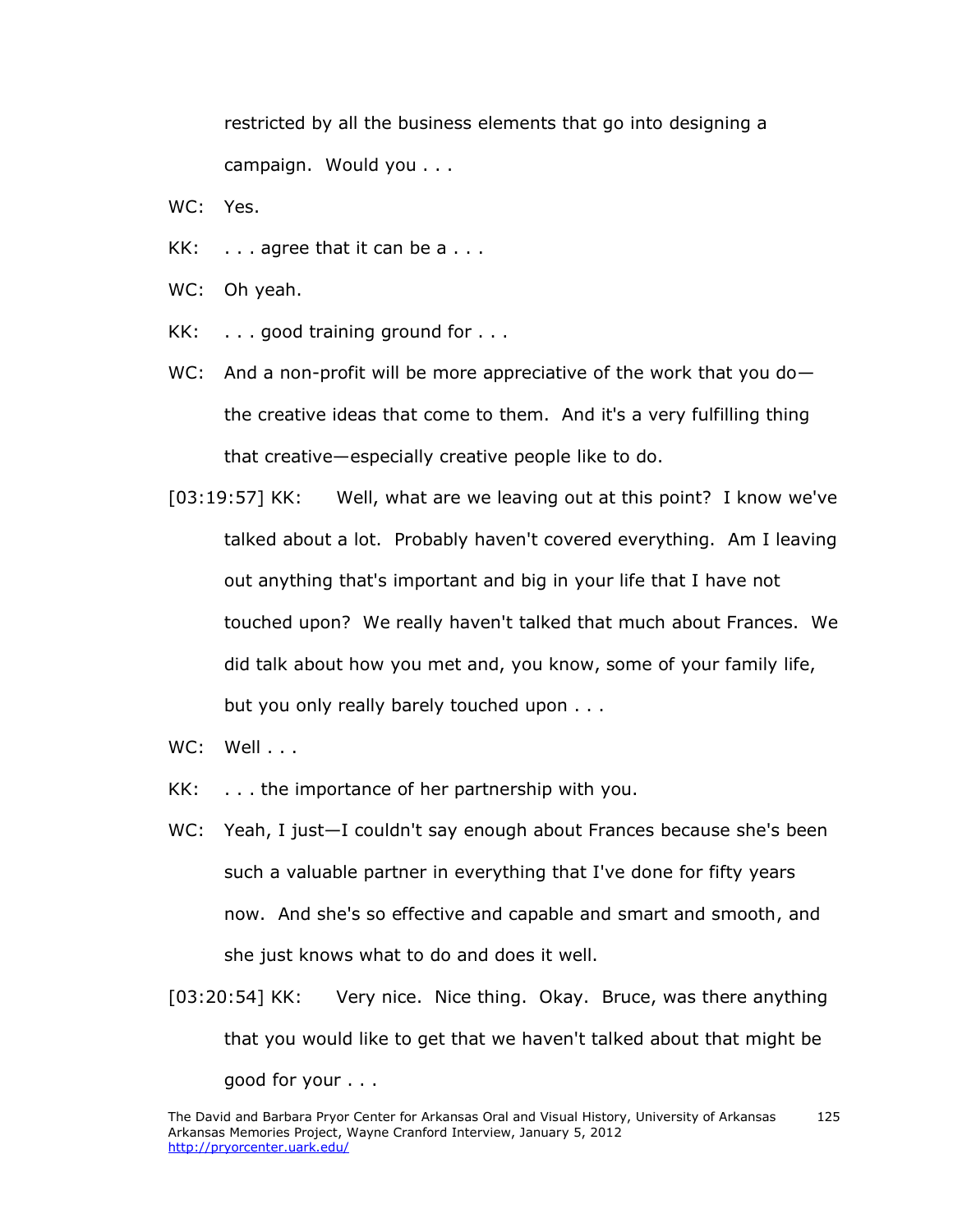- BP: Well, let me . . .
- KK: . . . business . . .
- BP: . . . . ask this. And this is a philosophical—kind of step back and . . .
- WC: Kay.
- BP:  $\dots$  review your life. I want  $-I I'm$  just wondering if over the fifty years in the advertising world—you kind of jumped. You were in a news—in the newspaper business. First off, let me ask this. You were in the newspaper business, and you switched over to advertising. That was traumatic for—at least for some people in your life. But what how—lookin' back on that decision, was it a good one? I mean, obviously you stayed in advertising. Did you have something inside you that wanted to go into advertising? You said that the opportunity for more money was maybe the biggest thing. But . . .
- [03:21:47] WC: Well, it—at the time it probably was, but it's very—the two are very similar.
- BP: And look at Kris when you're . . .
- WC: You know, if you're good in advertising, you gotta be a good writer, and you gotta appreciate words and the use of the words. And I think that—I don't miss journalism because I still use journalism every day.
- KK: Yeah. Joy, anything you need?
- JE: No, sir.
- KK: Okay.
- BP: All right.
- $KK:$  Let-if there's nothing else, I think we can just  $\ldots$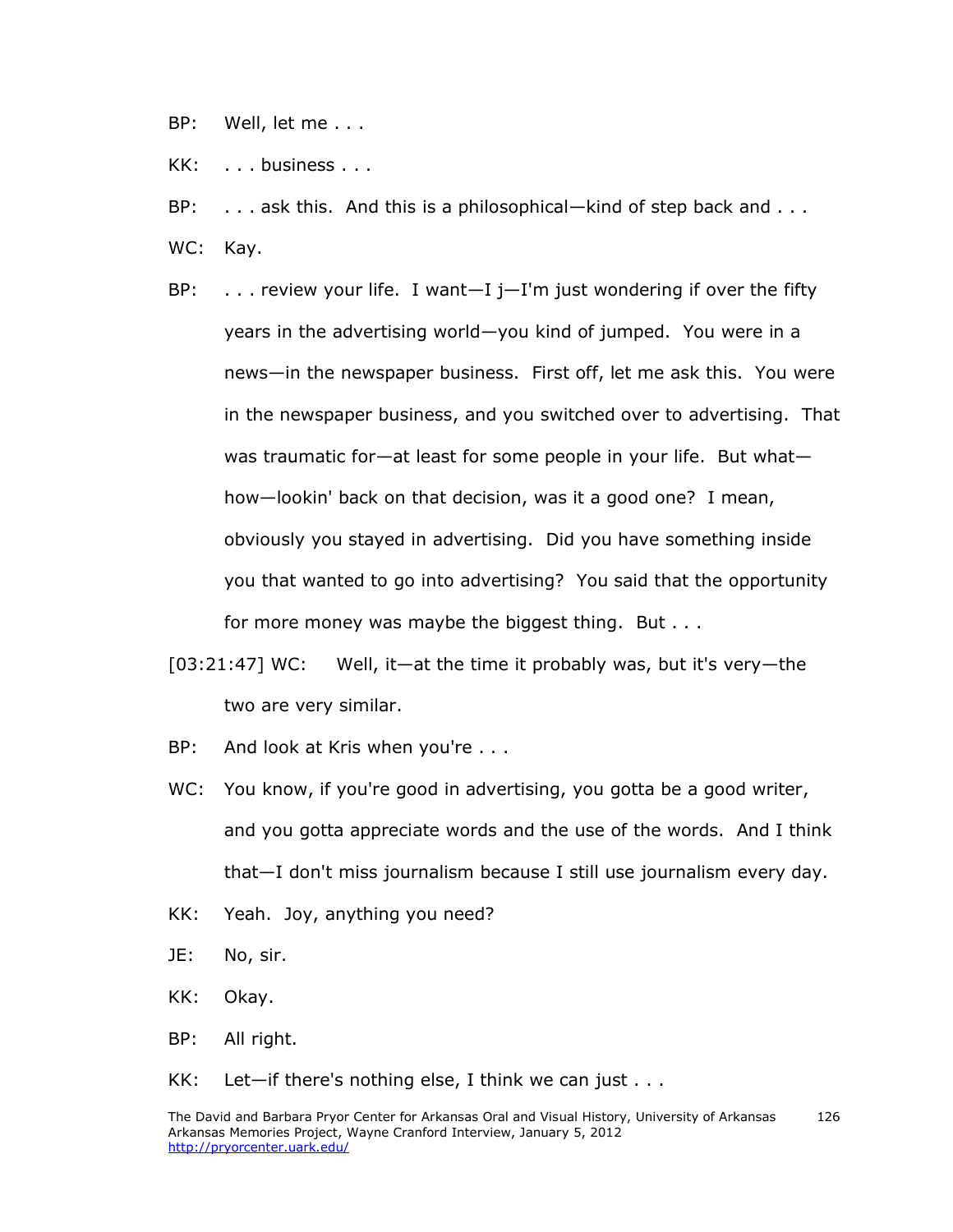- WC: Was that a stupid answer to your question? [*Laughs*]
- BP: No, no. [*Laughter*] No, I'm just tryin' to get—some people fall into businesses just because of external opportunities. "Mom—Dad was in the business, so I'm in the business." I'm just wondering what motivated you to get—to stay in the advertising business. Was there s—did you grow up drawing pictures on the sidewalk? I mean, what attracted you or made you stay in the advertising business?
- [03:23:03] WC: I remember in classes in both, like, high school and college doing takeoffs on advertising and what a—how much fun it was. Course, I didn't know what I was talkin' about, but [*KK laughs*] so I think probably I have had that inner interest for all those years.
- KK: Maybe even when you didn't know what it was.
- WC: Right.
- KK: Yeah.
- WC: Right. Advertising appealed to me.
- KK: And you also mentioned that you used to go to the movies a lot as a kid. There was a movie theater . . .
- WC: Oh, yes. Yeah.
- KK: So there's an entertainment aspect to all advertising, in my view. You're trying to get someone's attention, and you're also trying to engage them . . .
- WC: Yes.
- KK: . . . and entertain—movies do that, too.
- WC: Right.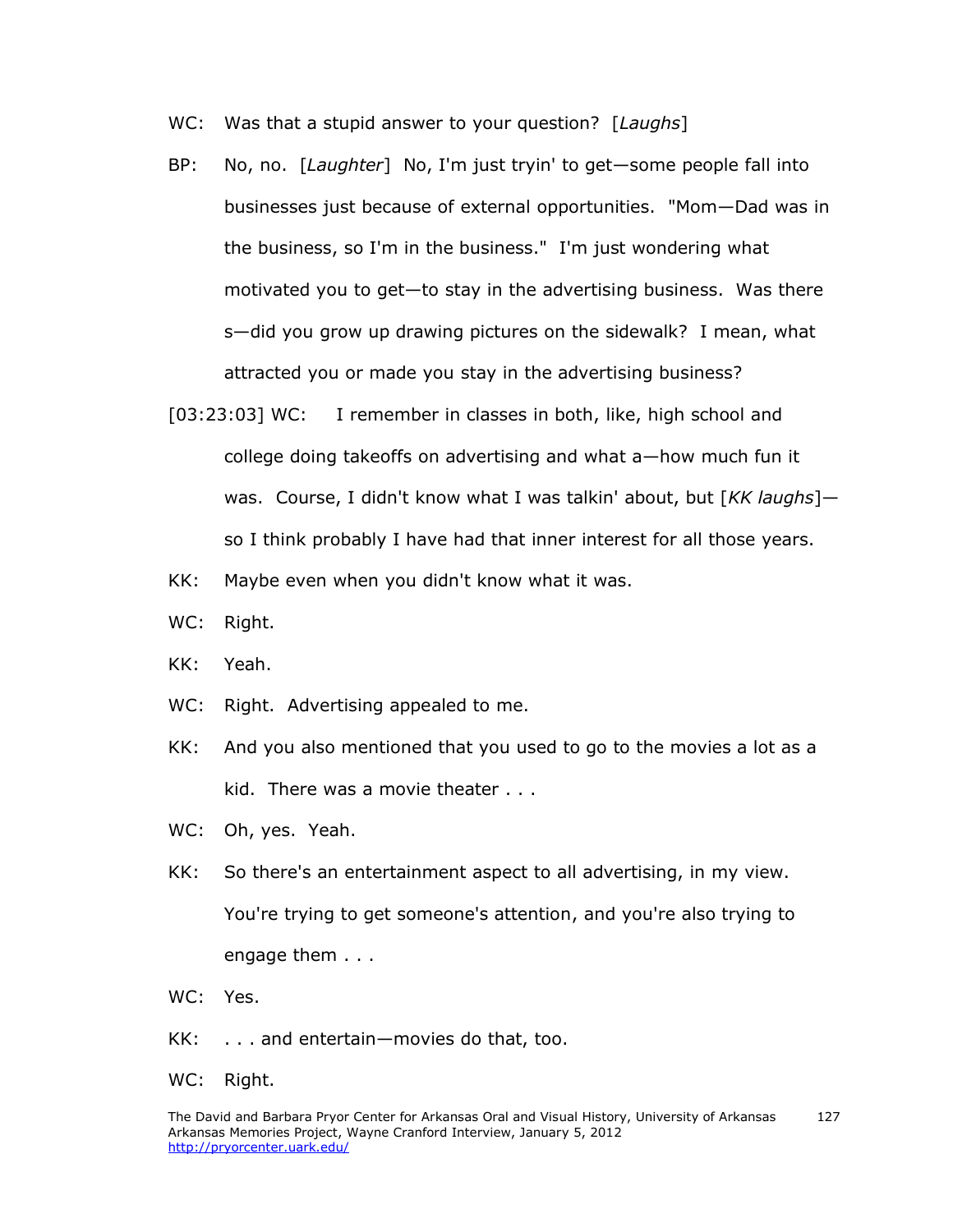- [03:23:59] KK: Do you think movies might've had some influence on your . . .
- WC: I—yes, I believe so. Yeah. And growin' up in a small town, you know, movies are about one of the few things there is to do. [*Laughs*]
- KK: A lot of people we've interviewed in your age group have said they used to go to the movies really a—you know, it was fairly inexpensive. In later years it was the air-conditioning—it was one of the only air-conditioned places in the summer.
- WC: Yeah.
- [03:24:25] KK: So it was really a-something they frequented.

WC: Yeah.

- KK: Maybe they would go and sometimes stay for hours.
- WC: Yeah. And I worked at a movie theater for quite a few years, starting when I was about nine or ten years old, sellin' popcorn and takin' tickets and that kind of thing.
- KK: Yeah, interesting. Okay, good.
- [03:24:56] BP: Was there ever a—is there any point during the entire time in advertising that sticks out in your mind that gives you— "That was a point in my life and my career that gave me a huge, deep satisfaction"—that you acquired an account or you met someone or just anything that sticks out in your mind.
- KK: Yeah, kind of like what's the most rewarding thing that may have ever happened to you . . .
- BP: Yeah.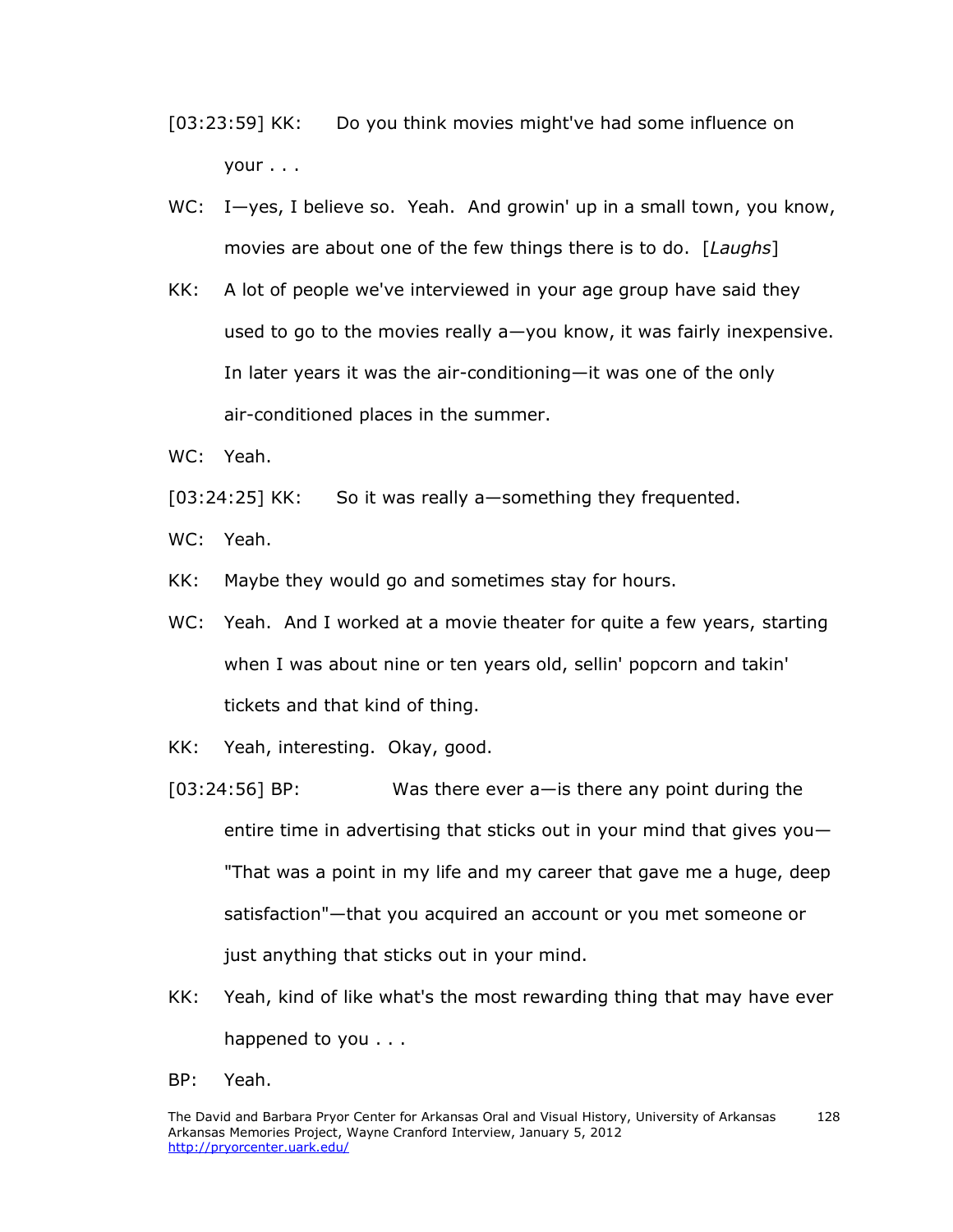KK: . . . in your career?

BP: Yeah.

[03:25:29] WC: Well, that's a big question to, you know, think back over fifty-plus years. But one recent example—and I'm not saying this is the most exciting, but it was a great satisfaction when we helped the Springdale Schools recently pass a millage election, which made possible some things they needed to do. It had been one of Don Tyson's last wishes that he wanted to have done. And we helped with that election campaign and won it. And that was very satisfying.

[03:26:20] KK: Was Tyson one of your accounts?

WC: Yes.

- KK: Was it one of your accounts for a long time?
- WC: Twenty-five years.
- KK: Well, that's a huge national account [*WC laughs*] right there. We were talkin' about national accounts earlier—it's like, "Well, mention" . . .
- WC: Well, they . . .
- KK: . . . "a few national accounts."
- WC: . . . have other agencies, though, too.
- KK: Right. But that's a huge one, for sure. Twenty-five years. That's really somethin'. Half of your career. That's big. Great. Okay, is there anything else you would like to add?
- WC: I don't believe so.
- KK: Okay. Well, I'd like to thank you very much for spending all this time with us. I do have one more request, and that is each time we do one